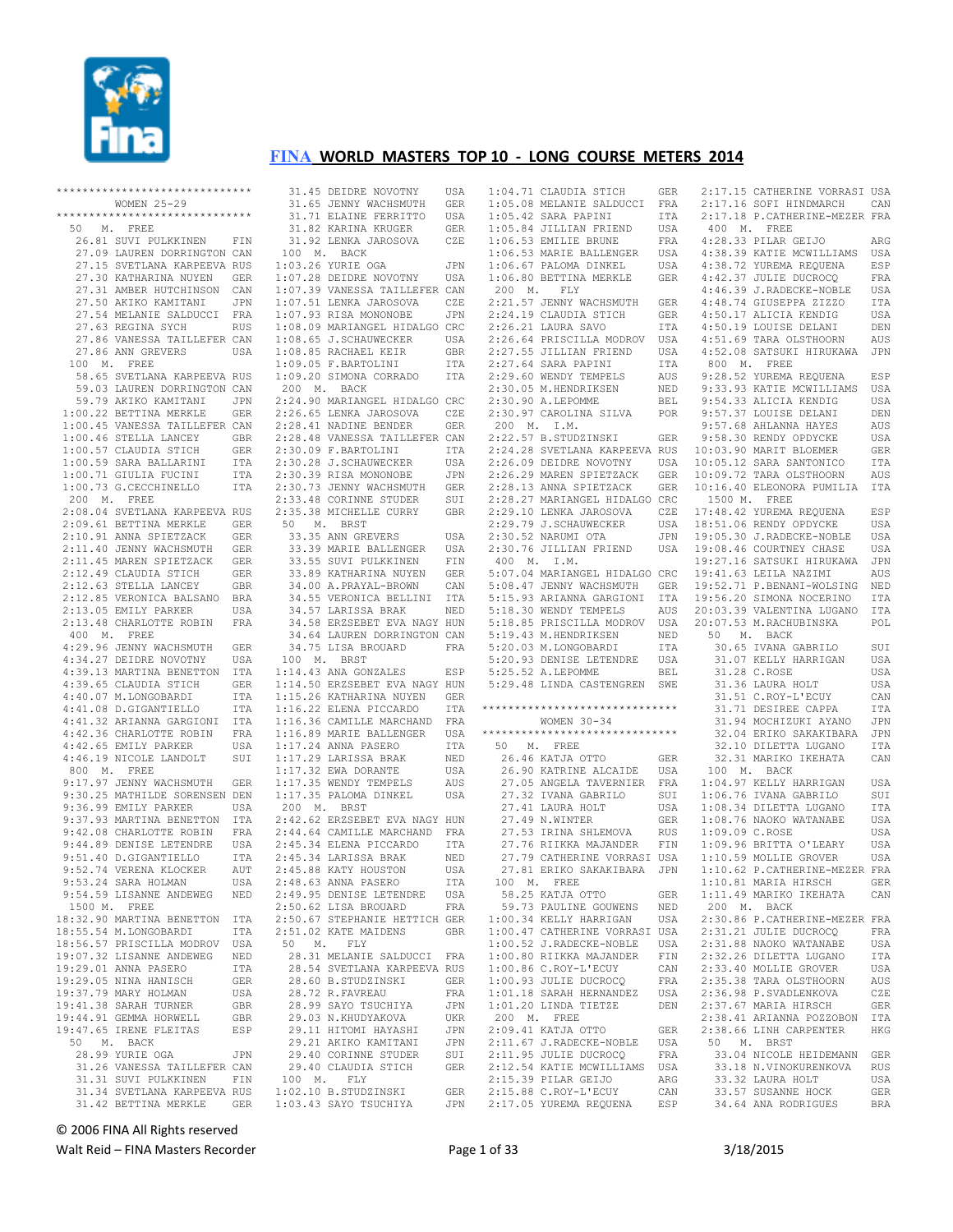

| 34.89 KATRINE ALCAIDE                                                                                    | USA        |
|----------------------------------------------------------------------------------------------------------|------------|
| 35.26 ANNIKA MEISTER<br>35.30 ANDREA SMYCEK<br>35.30 LINDA TIETZE                                        | GER        |
|                                                                                                          | GER        |
|                                                                                                          | DEN        |
| 35.43 MEGAN CARLSON                                                                                      | USA        |
| 100 M. BRST                                                                                              |            |
| 1:11.52 N.VINOKURENKOVA                                                                                  | RUS        |
|                                                                                                          | GER        |
| 1:13.29 NICOLE HEIDEMANN<br>1:13.32 SUSANNE HOCK<br>1:16.21 SATSUKI HIRUKAWA                             | GER        |
|                                                                                                          | JPN        |
| $1:16.77$ ANA RODRIGUES                                                                                  | BRA<br>USA |
| 1:17.37 MEGAN CARLSON<br>1:17.45 LINDA TIETZE                                                            | DEN        |
| $1:17.57$ LAURA HOLT                                                                                     | USA        |
|                                                                                                          | <b>GER</b> |
| 1:18.18 ANDREA SMYCEK<br>1:19.27 ELENA FABBRO                                                            | ITA        |
| 200 M. BRST                                                                                              |            |
| 2:35.90 N.VINOKURENKOVA                                                                                  | RUS        |
| 2:39.37 SUSANNE HOCK                                                                                     | GER        |
| 2:40.08 NICOLE HEIDEMANN<br>2:47.30 SATSUKI HIRUKAWA<br>2:47.63 CLAIRE DESDOIT<br>2:48.93 BRITTA O'LEARY | GER        |
|                                                                                                          | JPN        |
|                                                                                                          | FRA        |
| 2:48.93 BRITTA O'LEARY                                                                                   | USA        |
| 2:51.75 ANA RODRIGUES                                                                                    | <b>BRA</b> |
| 2:52.71 ANNELIE JONSSON                                                                                  | SWE        |
| 2:53.23 MEGAN CARLSON                                                                                    | USA        |
| 2:54.70 MARIA MARTINS                                                                                    | POR        |
| $50 \qquad {\tt M.} \qquad {\tt FLY}$                                                                    |            |
| 28.15 ANGELA TAVERNIER FRA                                                                               |            |
| 28.66 PAULINE GOUWENS<br>28.79 KATJA OTTO                                                                | NED        |
| 28.79 KATJA OTTO<br>28.88 KATY SEXTON                                                                    | GER        |
|                                                                                                          | GBR        |
|                                                                                                          | USA        |
| 29.19 KELLY HARRIGAN<br>29.21 IRINA SHLEMOVA<br>29.24 RIIKKA MAJANDER                                    | RUS<br>FIN |
| 29.24 NICOLE HEIDEMANN                                                                                   | GER        |
| 29.25 LINDSEY URBATCHKA USA                                                                              |            |
| 29.32 LAURA HOLT                                                                                         | USA        |
| 100 M. FLY                                                                                               |            |
| 1:05.48 PAULINE GOUWENS                                                                                  | NED        |
| $1:06.04$ JENNY WEAVER                                                                                   | USA        |
|                                                                                                          |            |
| 1:06.55 LINDSEY URBATCHKA USA<br>1:06.77 C.ROY-L'ECUY CAN                                                |            |
| 1:06.81 DOREEN LOWE<br>1:07.61 V.WILLIAMSON                                                              | <b>GER</b> |
|                                                                                                          | USA        |
| $1:07.62$ VALERIA VILLEGAS                                                                               | MEX        |
| 1:07.69 J.GOLEBIOWSKA<br>1:07.71 GIULIA ANFOSSI                                                          | POL        |
|                                                                                                          | ITA        |
| $1:07.77$ KATJA OTTO                                                                                     | <b>GER</b> |
| 200 M. FLY                                                                                               |            |
| 2:27.53 SIMONA MUCCIOLI                                                                                  | ITA        |
| 2:27.72 C.ROY-L'ECUY<br>2:28.57 MEGAN MELGAARD                                                           | CAN<br>USA |
| 2:28.74 JENNY WEAVER                                                                                     | USA        |
| 2:31.27 CARLA BECKMANN                                                                                   | GER        |
| 2:32.05 ANA RODAL ROSAS                                                                                  | MEX        |
| 2:33.50 SABINA MARTINEZ                                                                                  | ESP        |
| 2:33.72 ANA RESENDES                                                                                     | POR        |
| 2:36.07 SILVIA VALDISERRI ITA                                                                            |            |
| 2:37.87 TONIA RUYBROEK                                                                                   | NED        |
| 200 M. I.M.                                                                                              |            |
|                                                                                                          | GER        |
| 2:26.21 KATJA OTTO<br>2:28.29 RIIKKA MAJANDER                                                            | FIN        |
| 2:30.66 BRITTA O'LEARY<br>2:30.78 NICOLE HEIDEMANN<br>2:31.03 SATSUKI HIRUKAWA                           | USA        |
|                                                                                                          | GER        |
|                                                                                                          | JPN        |
| 2:32.14 SUSANNE HOCK<br>2:33.69 ERIKO KATO                                                               | GER        |
|                                                                                                          | JPN        |
| 2:34.00 MEGAN CARLSON                                                                                    | USA        |
| 2:34.81 TARA OLSTHOORN                                                                                   | AUS        |
| 2:34.95 YUKO KOZUTA<br>400 M. I.M.                                                                       |            |
|                                                                                                          | JPN        |
|                                                                                                          |            |
| 5:02.23 N.VINOKURENKOVA                                                                                  | <b>RUS</b> |
| 5:17.26 YUREMA REQUENA<br>5:30.05 COURTNEY CHASE                                                         | ESP<br>USA |

|                          | 5:32.08 TARA OLSTHOORN<br>5:32.91 NADYA PUTTER<br>5:33.85 STACIA RIDDLE<br>5:34.50 SUSANNE HOCK | AUS<br>NED | 20<br>20                     |
|--------------------------|-------------------------------------------------------------------------------------------------|------------|------------------------------|
|                          |                                                                                                 | AUS<br>GER |                              |
|                          | 5:37.86 MEGAN CARLSON                                                                           | USA        |                              |
|                          | 5:38.29 ALICIA KENDIG                                                                           | USA        |                              |
|                          | 5:40.42 AHLANNA HAYES                                                                           | AUS        |                              |
|                          | ******************************                                                                  |            |                              |
|                          | WOMEN 35-39                                                                                     |            |                              |
|                          | ******************************                                                                  |            |                              |
|                          | 50 M. FREE                                                                                      |            |                              |
|                          | 26.78 NORIKO INADA<br>26.78 NORIKO INADA<br>27.05 OLESYA BOUROVA                                | USA<br>ITA |                              |
|                          | 27.16 R.CRESCENTINI                                                                             | ITA        | $\mathbf{1}$                 |
|                          |                                                                                                 |            | $\mathbf{1}$                 |
|                          | 27.30 ERICKA RICHARDS<br>27.77 HITOMI MATSUDA                                                   | USA<br>JPN | 1                            |
|                          | 27.91 YAYOI MUKAI                                                                               | JPN        | $\mathbf{1}$                 |
|                          | 27.96 SILVIA RACHELA<br>27.97 NADINE ROLLAND                                                    | ITA        | $\mathbf{1}$                 |
|                          | 27.99 KATIE GLENN                                                                               | CAN        | 1<br>$\mathbf{1}$            |
|                          | 28.30 REBECCA SMITH                                                                             | USA<br>USA | $1\,$                        |
|                          | 100 M. FREE                                                                                     |            | $1\,$                        |
|                          | 59.42 OLESYA BOUROVA                                                                            | ITA        | 1                            |
|                          | 1:00.22 HITOMI MATSUDA                                                                          | JPN        | J,                           |
|                          | 1:00.39 ERICKA RICHARDS                                                                         | USA        | 2                            |
|                          | 1:00.40 R.CRESCENTINI                                                                           | ITA        | $\mathbf{2}$                 |
|                          | 1:00.45 CINDY BERTELINK<br>$1:00.75$ KATIE GLENN                                                | CAN<br>USA | $\mathbf{2}$<br>$\sqrt{2}$   |
|                          | 1:01.08 G. CHATZIGEORGIOU                                                                       | USA        | $\mathbf{2}$                 |
|                          | 1:01.41 REBECCA SMITH                                                                           | GBR        | $\overline{c}$               |
|                          | 1:01.52 SAMUELA MARINETTI ITA                                                                   |            | $\overline{c}$               |
|                          | $1:01.54$ JANE KELSEY                                                                           | HKG        | $\sqrt{2}$                   |
|                          | 200 M. FREE                                                                                     |            | $\mathbf{2}$                 |
|                          | 2:11.44 CINDY BERTELINK                                                                         | CAN        | $\overline{c}$               |
|                          | 2:12.32 CYNTHIA LEWIS<br>2:12.85 G.CHATZIGEORGIOU                                               | USA<br>GRE |                              |
|                          | 2:13.59 JANE KELSEY                                                                             | HKG        |                              |
|                          | 2:14.69 HITOMI MATSUDA                                                                          | JPN        |                              |
|                          | 2:14.95 SARAH COLLINGS                                                                          | GBR        |                              |
|                          | 2:15.82 ROBERTA MAGGIONI                                                                        | ITA        |                              |
|                          | 2:15.99 OLESYA BOUROVA                                                                          | ITA        |                              |
|                          | 2:16.18 REBECCA SMITH                                                                           | GBR        |                              |
| 400 M. FREE              | 2:16.36 KATIE GLENN                                                                             | USA        |                              |
|                          | 4:34.43 CINDY BERTELINK                                                                         | CAN        |                              |
|                          | 4:36.98 HITOMI MATSUDA                                                                          | JPN        |                              |
|                          | 4:37.35 CYNTHIA LEWIS                                                                           | USA        | $\mathbf{1}$                 |
|                          | 4:39.46 HEIDI GEORGE<br>4:41.52 JANE KELSEY                                                     | USA        | $\mathbf{1}$                 |
|                          |                                                                                                 | HKG        | $1\,$                        |
|                          | 4:42.56 CAROLINA BENEYTO ESP<br>4:43.34 ROBERTA MAGGIONI                                        | ITA        | $\mathbf{1}$<br>$\mathbf{1}$ |
|                          |                                                                                                 | GBR        | $\,1\,$                      |
|                          | 4:44.49 SARAH COLLINGS<br>4:49.29 ILDIKO SZEKELY                                                | USA        | $1\,$                        |
|                          | 4:50.05 DAWN PALMER                                                                             | GBR        | $1\,$                        |
|                          | 800 M. FREE                                                                                     |            | 1                            |
|                          | 9:21.37 HEIDI GEORGE                                                                            | USA        | 1                            |
|                          | 9:36.98 CAROLINA BENEYTO<br>9:40.17 ROBERTA MAGGIONI                                            | ESP        | 2                            |
|                          | 9:48.87 JANE KELSEY                                                                             | ITA<br>HKG | 2                            |
|                          | 9:50.76 SARAH COLLINGS                                                                          | GBR        | 2                            |
|                          | 10:00.58 JESSICA WOODDISSE GBR                                                                  |            | 2                            |
|                          | 10:04.89 A.REKOWSKI                                                                             | GER        | 2                            |
|                          | 10:11.37 ELISABETTA NERVI                                                                       | ITA        | 2                            |
|                          | 10:13.57 MARIANNA BOCSKA                                                                        | HUN        | 2                            |
| 10:17.13<br>1500 M. FREE | N.DERBENTSEVA                                                                                   | CAN        | 2<br>2                       |
|                          | 17:28.51 HEIDI GEORGE                                                                           | USA        | 2                            |
|                          | 18:09.11 CAROLINA BENEYTO                                                                       | ESP        |                              |
|                          | 18:44.03 JESSICA WOODDISSE                                                                      | GBR        |                              |
|                          | 19:18.58 RINA SETOGUCHI                                                                         | JPN        |                              |
|                          | 19:26.45 CHIARA BENVENUTI<br>19:44.37 LISELOTTE JOLING                                          | ITA        |                              |
|                          | 19:45.75 RAQUEL UBEDA                                                                           | NED<br>ESP |                              |
|                          | 20:00.72 CAROL CASHELL                                                                          | IRL        |                              |
|                          |                                                                                                 |            |                              |

|       | 20:04.90 ERIN CONDON                                                                                                                                                                  | USA          |
|-------|---------------------------------------------------------------------------------------------------------------------------------------------------------------------------------------|--------------|
|       | 20:29.71 DOMINIKA MICHALIK POL                                                                                                                                                        |              |
|       | 50 M. BACK                                                                                                                                                                            |              |
|       | 28.85 NORIKO INADA                                                                                                                                                                    | USA          |
|       |                                                                                                                                                                                       |              |
|       | 31.81 FLORENCE RIERA FRA<br>32.06 NADINE ROLLAND CAN<br>32.69 KARINE BILSKI FRA                                                                                                       |              |
|       |                                                                                                                                                                                       |              |
|       | 92.71 ORIANA BURGIO 1712<br>32.71 A.RUESS GER<br>32.71 A.RUESS GER<br>32.89 ROMINA DEGRASSI ITA<br>33.22 REBECCA SMITH GER<br>33.24 MACHIKO IWASHITA JPN<br>33.34 ERICKA RICHARDS USA |              |
|       |                                                                                                                                                                                       |              |
|       |                                                                                                                                                                                       |              |
|       |                                                                                                                                                                                       |              |
|       |                                                                                                                                                                                       |              |
|       |                                                                                                                                                                                       |              |
|       | 100 M. BACK                                                                                                                                                                           |              |
|       | 1:02.69 NORIKO INADA USA<br>1:09.21 FLORENCE RIERA FRA<br>1:09.76 ORIANA BURGIO ITA<br>1:11.17 A.RUESS GER<br>1:11.48 MACHIKO IWASHITA JPN                                            |              |
|       |                                                                                                                                                                                       |              |
|       |                                                                                                                                                                                       |              |
|       |                                                                                                                                                                                       |              |
|       |                                                                                                                                                                                       |              |
|       |                                                                                                                                                                                       |              |
|       |                                                                                                                                                                                       |              |
|       |                                                                                                                                                                                       |              |
|       |                                                                                                                                                                                       |              |
|       |                                                                                                                                                                                       |              |
|       | 1:11.65 GINA HOBSON<br>1:12.01 REBECCA SMITH GBR<br>1:12.32 KARINE BILSKI FRA<br>1:12.68 SARA CRACCO ITA<br>1:13.23 TOBI LIMKE USA<br>200 M. BACK<br>2:27.06 ORIANA BURGIO            |              |
|       |                                                                                                                                                                                       | ITA          |
|       | 2:33.07 MACHIKO IWASHITA                                                                                                                                                              | JPN          |
|       |                                                                                                                                                                                       | HKG          |
|       | 2:34.54 JANE KELSEY<br>2:35.91 A.RUESS<br>2:37.48 GINA HOBSON                                                                                                                         | GER          |
|       |                                                                                                                                                                                       | GBR          |
|       | 2:38.09 JOSEE SANTILLAN CAN<br>2:38.43 EBONY EBENWALDNER AUS                                                                                                                          |              |
|       |                                                                                                                                                                                       |              |
|       | 2:39.10 R.PREVITERA<br>2:39.47 TOBI LIMKE                                                                                                                                             | ITA          |
|       |                                                                                                                                                                                       | USA          |
|       | 2:40.12 MITSUKO AZEYANAGI JPN                                                                                                                                                         |              |
|       | 50 M. BRST                                                                                                                                                                            |              |
|       | 33.33 KATIE GLENN<br>33.86 HITOMI MATSUDA                                                                                                                                             | USA          |
|       |                                                                                                                                                                                       | JPN          |
|       | 34.62 SARAH JAMES<br>35.27 LAETITIA DUBOIS<br>35.75 JULIE TARDIF                                                                                                                      | AUS          |
|       |                                                                                                                                                                                       | $_{\rm FRA}$ |
|       | 35.75 JULIE 11<br>35.79 NADINE ROLLAND                                                                                                                                                | CAN          |
|       |                                                                                                                                                                                       | CAN          |
|       |                                                                                                                                                                                       |              |
|       | 35.75 MHz-11-<br>36.03 JODI LEE USA<br>36.13 ISABEL FIGUEIRA POR                                                                                                                      |              |
|       | 36.19 MARIT BOHM                                                                                                                                                                      | GER          |
|       | 36.23 SEIKO TAGUCHI                                                                                                                                                                   | JPN          |
|       | 100 M. BRST                                                                                                                                                                           |              |
|       | 1:13.15 HITOMI MATSUDA<br>1:14.33 KATIE GLENN<br>1:14.47 CYNTHIA LEWIS<br>1:16.70 SARAH JAMES                                                                                         | JPN          |
|       |                                                                                                                                                                                       | USA          |
|       |                                                                                                                                                                                       | USA          |
|       |                                                                                                                                                                                       | AUS<br>FRA   |
|       |                                                                                                                                                                                       | USA          |
|       | 1:17.21 LAETITIA DUBOIS<br>1:19.08 JODI LEE<br>1:19.21 NANCY THIBAULT                                                                                                                 | CAN          |
|       |                                                                                                                                                                                       |              |
|       | -----<br>1:19.64 CAROLINA BENEYTO ESP<br>1:19.89 ISABEL FIGUEIRA POR<br>1:00.00 ISHURA ISOTORA USA                                                                                    |              |
|       | 1:20.20 ASHLEY LIOTTA                                                                                                                                                                 | USA          |
|       | 200 M. BRST                                                                                                                                                                           |              |
|       | 2:39.18 HITOMI MATSUDA                                                                                                                                                                | JPN          |
|       | 2:47.48 CAROLINA BENEYTO                                                                                                                                                              | ESP          |
|       | 2:48.14 KATIE GLENN                                                                                                                                                                   | USA          |
|       | 2:48.24 NANCY THIBAULT                                                                                                                                                                | CAN          |
|       | 2:50.30 LAETITIA DUBOIS                                                                                                                                                               | FRA          |
|       | 2:51.14 CAROLINE GUYADER                                                                                                                                                              | FRA          |
|       | 2:51.84 SARAH BIMSON                                                                                                                                                                  | USA          |
|       | 2:53.05 JODI LEE                                                                                                                                                                      | USA          |
|       | 2:53.25 YUKA KAWAI                                                                                                                                                                    | JPN          |
|       | 2:53.94 ASHLEY LIOTTA                                                                                                                                                                 | USA          |
| 50 M. | FLY                                                                                                                                                                                   |              |
|       | 27.46 NORIKO INADA                                                                                                                                                                    | USA          |
|       | 28.49 R.CRESCENTINI                                                                                                                                                                   | <b>ITA</b>   |
|       | 28.96 MABI TSUKIOKA                                                                                                                                                                   | JPN          |
|       | 29.56 E.BELLINGER                                                                                                                                                                     | GBR          |
|       | 29.88 OLGA POZDNYAKOVA                                                                                                                                                                | <b>RUS</b>   |
|       | 30.02 OLESYA BOUROVA                                                                                                                                                                  | ITA          |
|       |                                                                                                                                                                                       |              |

| Ą                       | 30.06 NADINE ROLLAND                                                                                                                                                     | $\mathtt{CAN}$ |
|-------------------------|--------------------------------------------------------------------------------------------------------------------------------------------------------------------------|----------------|
|                         |                                                                                                                                                                          |                |
| L                       | 30.10 ERICKA RICHARDS                                                                                                                                                    | USA            |
|                         | 30.20 HIROMI SUNAOSHI                                                                                                                                                    | JPN            |
| A                       | 30.21 ANNA LOHMANN                                                                                                                                                       | SWE            |
|                         |                                                                                                                                                                          |                |
| A                       |                                                                                                                                                                          |                |
| V.                      |                                                                                                                                                                          | JPN            |
| A                       |                                                                                                                                                                          | USA            |
| A                       |                                                                                                                                                                          |                |
|                         |                                                                                                                                                                          | JPN            |
| R.                      |                                                                                                                                                                          | GBR            |
| A                       |                                                                                                                                                                          | USA            |
| R.                      | 30.21<br>100 M. FLY<br>1:04.59 HITOMI MATSUDA<br>1:05.54 ILDIKO SZEKELY<br>1:06.21 MABI TSUKIOKA<br>1:06.47 E.BELLINGER<br>1:08.15 MAURER REA<br>1.08.40 ANDREA BALASOVA | CZE            |
|                         | $1:08.75$ ALICIA UHL                                                                                                                                                     |                |
| V.                      |                                                                                                                                                                          | USA            |
| A                       | 1:08.84 JOSEE SANTILLAN<br>1·08.86 L. CARVALHO                                                                                                                           | CAN            |
|                         |                                                                                                                                                                          | AUS            |
|                         | 1:08.86 L. CARVALHO<br>1:09.10 YAYOI MUKAI                                                                                                                               |                |
| A                       | 1:09.10 YAYOI MUKAI                                                                                                                                                      | JPN            |
| A                       | 200 M. FLY                                                                                                                                                               |                |
| A                       | 2:22.80 ILDIKO SZEKELY                                                                                                                                                   | USA            |
| R                       | 2:28.45 L. CARVALHO                                                                                                                                                      | AUS            |
|                         |                                                                                                                                                                          |                |
| Ñ.                      | 2:28.43 L. CARVALHO<br>2:28.67 HITOMI MATSUDA                                                                                                                            | $\mathtt{JPN}$ |
| R                       | 2:29.06 JOSEE SANTILLAN                                                                                                                                                  | CAN            |
| R                       | 2:30.26 ORIANA BURGIO                                                                                                                                                    | ITA            |
|                         |                                                                                                                                                                          |                |
| $\mathcal{L}$           | 2:33.56 MAUREEN REA                                                                                                                                                      | USA            |
| A                       |                                                                                                                                                                          | ITA            |
| A                       |                                                                                                                                                                          | ESP            |
|                         | 2:34.64 VALERIA CORBINO<br>2:35.75 MINERVA PUJOL<br>2:37.25 A.REKOWSKI                                                                                                   |                |
|                         |                                                                                                                                                                          | GER            |
| $\overline{A}$          | 2:37.45 MARIANNA BOCSKA                                                                                                                                                  | SUI            |
| V.                      | 200 M. I.M.<br>2:22.53 HITOMI MATSUDA                                                                                                                                    |                |
|                         |                                                                                                                                                                          |                |
| Э                       |                                                                                                                                                                          | JPN            |
| R                       | 2:29.39 CINDY BERTELINK                                                                                                                                                  | CAN            |
| R.                      | 2:32.05 CAROLINA BENEYTO ESP                                                                                                                                             |                |
|                         |                                                                                                                                                                          |                |
| V.                      | 2:32.30 MABI TSUKIOKA                                                                                                                                                    | JPN            |
| 3                       | 2:34.17 MACHIKO IWASHITA                                                                                                                                                 | JPN            |
| $\overline{A}$          | 2:34.20 A.RUESS                                                                                                                                                          | <b>GER</b>     |
|                         |                                                                                                                                                                          |                |
| A                       | 2:34.36 DAWN PALMER                                                                                                                                                      | GBR            |
| V.                      | $2:34.67$ ALICIA UHL                                                                                                                                                     | USA            |
|                         | 2:34.76 JODI LEE                                                                                                                                                         | USA            |
| A                       | 2:35.38 SATU RAHKONEN                                                                                                                                                    | FIN            |
|                         |                                                                                                                                                                          |                |
| V.                      | 400 M. I.M.                                                                                                                                                              |                |
| 3                       | $5:03.21$ HITOMI MATSUDA                                                                                                                                                 | JPN            |
| A                       | 5:18.68 CAROLINA BENEYTO                                                                                                                                                 | ESP            |
|                         |                                                                                                                                                                          |                |
| Ñ.                      | 5:19.41 CINDY BERTELINK                                                                                                                                                  | CAN            |
| V.                      | 5:29.42 ORIANA BURGIO                                                                                                                                                    | ITA            |
| A                       | 5:32.69 A.RUESS                                                                                                                                                          | GER            |
|                         |                                                                                                                                                                          |                |
| R.                      | 5:34.71 JODI LEE                                                                                                                                                         | USA            |
| R.                      | 5:35.14 FRANZISKA FLECK                                                                                                                                                  | GER            |
| V                       |                                                                                                                                                                          | FIN            |
|                         | 5:36.10 SATU RAHKONEN<br>5:36.80 A.REKOWSKI<br>5:36.80 A.REKOWSKI                                                                                                        | <b>GER</b>     |
|                         |                                                                                                                                                                          |                |
| V.                      | 5:37.96 MACHIKO IWASHITA JPN                                                                                                                                             |                |
| A                       |                                                                                                                                                                          |                |
| A                       | ******************************                                                                                                                                           |                |
|                         |                                                                                                                                                                          |                |
| $\overline{\mathbf{5}}$ | WOMEN $40 - 44$                                                                                                                                                          |                |
| A                       | ******************************                                                                                                                                           |                |
| A                       | 50 M. FREE                                                                                                                                                               |                |
| V                       | 27.20 ERIKA BRAUN                                                                                                                                                        | USA            |
|                         |                                                                                                                                                                          |                |
| P                       | 27.65 MELINDA MAROSI                                                                                                                                                     | HUN            |
| R                       | 27.93 KERRY LINDAUER                                                                                                                                                     | USA            |
| Ą                       | 28.05 ANDREA KUTZ                                                                                                                                                        | GER            |
|                         |                                                                                                                                                                          |                |
|                         | 28.28 KIMBERLY LLOYD                                                                                                                                                     | USA            |
| Ń                       | 28.50 MARGARET CONZE                                                                                                                                                     | USA            |
| P                       | 28.60 MICHELLE WARE                                                                                                                                                      | GBR            |
|                         | 28.64 CHRISTINE BUSERT                                                                                                                                                   |                |
| A                       |                                                                                                                                                                          | GER            |
| V                       | 28.70 ALEXANDRA TESSIER CAN                                                                                                                                              |                |
| Ą                       | 28.81 MIDORI<br>IWASHITA                                                                                                                                                 | JPN            |
|                         | 100 M.                                                                                                                                                                   |                |
| Ą                       | FREE                                                                                                                                                                     |                |
| Ą                       | 1:00.68 ERIKA BRAUN                                                                                                                                                      | USA            |
| Ą                       | 1:00.84 CLAUDIA POLL                                                                                                                                                     | CRC            |
|                         |                                                                                                                                                                          |                |
| V                       | 1:01.63 SHEILA TRELEAVEN                                                                                                                                                 | CAN            |
| A                       | 1:01.98 KIMBERLY LLOYD                                                                                                                                                   | USA            |
|                         | 1:01.99 MELINDA MAROSI                                                                                                                                                   | HUN            |
| Á                       | 1:02.00 KERRY LINDAUER                                                                                                                                                   |                |
|                         |                                                                                                                                                                          | USA            |
| Ą                       | 1:02.56 NINA WILLIAMS                                                                                                                                                    | GBR            |
| Ń                       | 1:02.58 MICHELLE WARE                                                                                                                                                    | GBR            |
| R                       | 1:02.89 ULRIKA THUNE                                                                                                                                                     | SWE            |
|                         |                                                                                                                                                                          |                |
| 3                       | 1:03.29 SARAH FARRELLY                                                                                                                                                   | IRL            |
| Á                       | 200 M.<br>FREE                                                                                                                                                           |                |
|                         |                                                                                                                                                                          |                |

© 2006 FINA All Rights reserved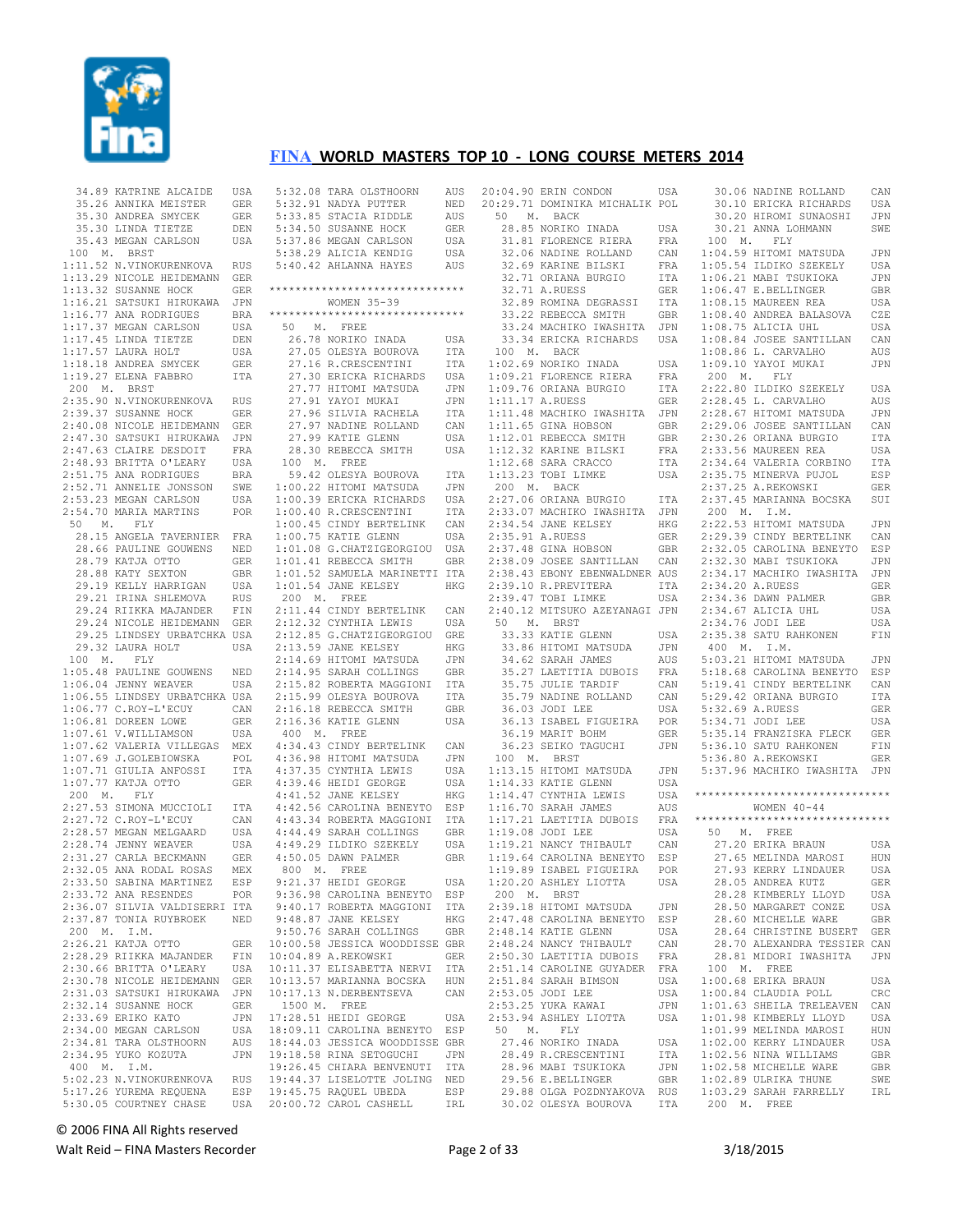

|           | 2:10.76 KIRSTEN CAMERON       | GBR        | 2:40.19 MIDORI | IWASHI'                |
|-----------|-------------------------------|------------|----------------|------------------------|
|           | 2:11.05 CLAUDIA POLL          | CRC        | 50<br>М.       | BRST                   |
|           | 2:12.98 VALERIA VERGANI       | ITA        |                | 33.43 LINLEY FRAME     |
|           | 2:14.58 KIMBERLY LLOYD        | USA        |                | 34.25 S.BONDARENKO     |
|           | 2:16.86 ZOE DOWSETT           | AUS        |                | 34.41 LISA BLACKBURI   |
|           | 2:16.87 ERIKA STEBBINS        | USA        |                | 34.94 KAREN KEY        |
|           | 2:16.91 CECY AMKIE COHEN      | MEX        |                | 34.95 HELEN GORMAN     |
|           | 2:18.63 CINTA VILANOVA        | ESP        |                | 35.22 KERRY LINDAUEH   |
|           | 2:20.15 VALESCA CRUZ          | BRA        |                | 35.58 KELLY LEGASPI    |
|           | 2:20.21 JANET MCLEAN          | GBR        |                | 35.85 MARCIA LIMA      |
| 400 M.    | FREE                          |            |                | 35.92 LAETITIA VALEN   |
|           | 4:30.33 KIRSTEN CAMERON       | GBR        |                | 35.92 JAYNA TOMAC      |
|           | 4:41.35 VALERIA VERGANI       | ITA        | 100 M.         | BRST                   |
|           | 4:44.85 CECY AMKIE COHEN      |            |                |                        |
|           |                               | MEX        |                | 1:13.12 LINLEY FRAME   |
|           | 4:50.57 NICOLA LATTY          | GBR        |                | 1:14.15 LISA BLACKBURI |
|           | 4:51.19 GRITH SIGSGAARD       | NED        |                | 1:14.71 HELEN GORMAN   |
|           | 4:54.40 NOELIA PETTI          | ARG        |                | 1:17.94 KAREN KEY      |
|           | 4:56.05 VERENA KROMEKE        | GER        |                | 1:19.29 KELLY LEGASPI  |
|           | 4:56.95 NADINE DAY            | USA        |                | 1:19.62 JAYNA TOMAC    |
|           | 4:57.03 JANET MCLEAN          | GBR        |                | 1:19.64 SABINA VITALOM |
|           | 4:58.32 CAROLA RUWOLDT        | GER        |                | 1:20.46 ERIKA BRAUN    |
| 800 M.    | FREE                          |            |                | 1:20.62 MARCIA LIMA    |
|           | 9:33.14 VALERIA VERGANI       | ITA        |                | 1:20.86 OKSANA LELIKOV |
|           | 9:33.76 CECY AMKIE COHEN      | MEX        | 200<br>М.      | BRST                   |
|           | 9:52.79 GRITH SIGSGAARD       | NED        |                | 2:40.86 LINLEY FRAME   |
|           | 10:08.97 NOELIA PETTI         | ARG        |                | 2:42.90 HELEN GORMAN   |
|           | 10:13.72 VERENA KROMEKE       | GER        |                | 2:48.02 LISA BLACKBURI |
|           | 10:14.32 T. TEDESCHINI        | ITA        |                | 2:49.46 KAREN KEY      |
|           | 10:15.66 JAYNA TOMAC          | USA        |                | 2:54.61 SHEILA TRELEAY |
|           | 10:17.60 ULRIKA THUNE         | SWE        |                | 2:54.65 JAYNA TOMAC    |
|           | 10:18.00 MELISSA VARLAS       | USA        |                | 2:56.98 SABINA VITALOD |
|           | 10:19.35 KARIN STEIN          | NED        |                | 2:57.71 MARTINA SOBEL  |
| 1500 M.   | FREE                          |            |                | 2:58.52 SARAH ARMSTROI |
|           | 17:49.26 KIRSTEN CAMERON      | GBR        |                | 2:59.61 RAINY GOODALE  |
|           | 18:58.84 GRITH SIGSGAARD      | NED        | 50<br>М.       | FLY                    |
|           | 19:21.35 CECY COHEN           | MEX        |                | 29.16 ERIKA BRAUN      |
|           | 19:35.58 KARIN STEIN          | NED        |                | 29.49 JUNKO ONISHI     |
|           | 19:46.07 KAREN DRIVER         | GBR        |                | 30.30 MARCIA LIMA      |
|           |                               |            |                |                        |
|           | 19:51.70 T.TEDESCHINI         | ITA        |                | 30.41 MICHELLE WARE    |
|           | 20:21.47 MAGAN ALBERTYN       | <b>RSA</b> |                | 30.66 MARIA RIVERA     |
|           | 20:24.82 STEFFI OTTERBACH     | GER        |                | 30.73 YURIKO IKEDA     |
|           | 20:26.94 JESSIE CAMPBELL      | GBR        |                | 30.90 VALESCA CRUZ     |
|           | 20:39.18 MARIBEL FERRO        | ESP        |                | 30.90 IRINA MERZLIKI   |
| 50<br>Μ.  | BACK                          |            |                | 30.99 DIANA THOMPSON   |
|           | 31.78 GISELI PEREIRA          | <b>BRA</b> |                | 31.23 S.CONDOR-FISHI   |
|           | 31.83 ANDREA KUTZ             | GER        | 100<br>М.      | FLY                    |
|           | 31.95 ANA TEJEDA              | DOM        |                | 1:06.01 ERIKA BRAUN    |
|           | 32.33 MARIA RIVERA            | VEN        |                | 1:06.53 SHEILA TRELEAV |
|           | 32.59 MICHELLE WARE           | GBR        |                | 1:09.25 MARGARET CONZI |
|           | 32.61 KIMBERLY LLOYD          | USA        |                | $1:09.33$ SARA DYKES   |
|           | 32.85 CORINE BOULESTEIX MON   |            |                | 1:09.62 CARMELLE GUIDI |
|           | 33.27 ALEXANDRA TESSIER CAN   |            |                | 1:09.71 NADINE DAY     |
|           | 33.36 DIANA THOMPSON          | CAN        |                | 1:09.73 VALERIA VERGAN |
|           | 33.54 CAROLA RUWOLDT          | GER        |                | 1:10.03 NICOLA LATTY   |
| 100<br>М. | BACK                          |            |                | 1:10.03 LISA BLACKBURI |
|           | 1:10.17 KIMBERLY LLOYD        | USA        |                | 1:10.32 KINCSO VENCZEI |
|           | 1:10.42 MARIA RIVERA          | VEN        | 200<br>м.      | FLY                    |
|           | $1:10.49$ ANA TEJEDA          | DOM        |                | 2:30.69 NICOLA LATTY   |
|           | 1:11.11 MICHELLE WARE         | GBR        |                | 2:32.38 SHEILA TRELEAV |
|           | 1:11.20 GISELI PEREIRA        | BRA        |                | 2:32.58 CARMELLE GUID: |
|           | 1:11.82 CORINE BOULESTEIX MON |            |                | 2:33.06 JANET MCLEAN   |
|           |                               |            |                |                        |
|           | 1:12.18 MIDORI IWASHITA       | JPN        |                | 2:35.84 JACQUI ROBINS  |
|           | 1:12.53 LARA BIANCONI         | ITA        |                | 2:39.09 NATHALIE BELAN |
|           | 1:12.88 CAROLA RUWOLDT        | <b>GER</b> |                | 2:40.35 NADINE DAY     |
|           | 1:12.90 AMY SARIBALAS         | USA        |                | 2:41.80 CAROLA RUWOLD! |
| 200 M.    | BACK                          |            |                | 2:44.08 DEBBIE YOUNGER |
|           | 2:33.16 KIMBERLY LLOYD        | USA        |                | 2:45.08 KARINE JANNOT  |
|           | 2:34.48 AMY SARIBALAS         | USA        | 200 M.         | I.M.                   |
|           | 2:36.85 ANA TEJEDA            | DOM        |                | 2:29.84 LISA BLACKBURI |
|           | 2:36.88 NATHALIE PLANTE       | CAN        |                | 2:30.25 CLAUDIA POLL   |
|           | 2:38.66 NICOLA LATTY          | GBR        |                | 2:30.33 SHEILA TRELEAY |
|           | 2:38.76 OXANA BRONITSKAYA RUS |            |                | 2:30.33 HELEN GORMAN   |
|           | 2:39.38 M.THOMPSON-EDWARD CAN |            |                | 2:31.96 LARA BIANCONI  |
|           | 2:39.46 CAROLA RUWOLDT        | GER        |                | 2:34.41 OXANA BRONITSI |
|           | 2:39.53 MICHELLE WARE         | GBR        |                | 2:36.20 NADINE DAY     |

 2:40.19 MIDORI IWASHITA JPN 50 M. BRST 33.43 LINLEY FRAME AUS 34.25 S.BONDARENKO UKR 34.41 LISA BLACKBURN USA 34.94 KAREN KEY GBR 34.95 HELEN GORMAN GBR 35.22 KERRY LINDAUER USA 35.58 KELLY LEGASPI USA 35.85 MARCIA LIMA BRA 35.92 LAETITIA VALENTIN FRA 35.92 JAYNA TOMAC USA 100 M. BRST 1:13.12 LINLEY FRAME AUS 1:14.15 LISA BLACKBURN USA 1:14.71 HELEN GORMAN GBR 1:17.94 KAREN KEY GBR 1:19.29 KELLY LEGASPI USA 1:19.62 JAYNA TOMAC USA 1:19.64 SABINA VITALONI ITA 1.19.04 CHEINE .<br>1:20.46 ERIKA BRAUN USA 1:20.62 MARCIA LIMA BRA 1:20.86 OKSANA LELIKOVA RUS 200 M. BRST 2:40.86 LINLEY FRAME AUS 2:42.90 HELEN GORMAN GBR 2:48.02 LISA BLACKBURN USA 2:49.46 KAREN KEY GBR 2:54.61 SHEILA TRELEAVEN CAN 2:54.65 JAYNA TOMAC USA 2:56.98 SABINA VITALONI ITA 2:57.71 MARTINA SOBEL GER 2:58.52 SARAH ARMSTRONG CAN 2:59.61 RAINY GOODALE USA 50 M. FLY 29.16 ERIKA BRAUN USA<br>29.49 JUNKO ONISHI JPN 29.49 JUNKO ONISHI 30.30 MARCIA LIMA BRA 30.41 MICHELLE WARE GBR 30.66 MARIA RIVERA VEN 30.73 YURIKO IKEDA JPN 30.90 VALESCA CRUZ BRA 30.90 IRINA MERZLIKINA RUS 30.99 DIANA THOMPSON CAN 31.23 S.CONDOR-FISHER USA 100 M. FLY 1:06.01 ERIKA BRAUN USA 1:06.53 SHEILA TRELEAVEN CAN 1:09.25 MARGARET CONZE USA 1:09.33 SARA DYKES GBR<br>1:09.62 CARMELLE GUIDI CAN  $1:09.62$  CARMELLE GUIDI 1:09.71 NADINE DAY USA 1:09.73 VALERIA VERGANI ITA<br>1:10.03 NICOLA LATTY GBR 1:10.03 NICOLA LATTY GBR<br>1:10.03 LISA BLACKBURN USA 1:10.03 LISA BLACKBURN USA<br>1:10.32 KINCSO VENCZEL HUN 1:10.32 KINCSO VENCZEL HUN 200 M. FLY 2:30.69 NICOLA LATTY GBR 2:32.38 SHEILA TRELEAVEN CAN 2:32.58 CARMELLE GUIDI CAN<br>2:33 06 JANET MOLEAN GRR  $2:33.06$  JANET MCLEAN 2:35.84 JACQUI ROBINSON AUS 2:39.09 NATHALIE BELAND CAN 2:40.35 NADINE DAY USA 2:41.80 CAROLA RUWOLDT GER 2:44.08 DEBBIE YOUNGER CAN 2:45.08 KARINE JANNOT FRA 200 M. I.M. 2:29.84 LISA BLACKBURN USA<br>2:30.25 CLAUDIA POLL CRC  $2:30.25$  CLAUDIA POLL 2:30.33 SHEILA TRELEAVEN CAN 2:30.33 HELEN GORMAN GBR 2:31.96 LARA BIANCONI ITA 2:34.41 OXANA BRONITSKAYA RUS

| 2:37.95 VALERIA VERGANI<br>2:38.94 GUDULE VD MEER<br>AUS<br>400 M.<br>UKR<br>I.M.<br>5:21.42 LISA BLACKBURN<br>USA<br>5:25.78 SHEILA TRELEAVEN<br>GBR<br>5:27.04 VALERIA VERGANI<br>GBR<br>5:27.19 NICOLA LATTY<br>USA<br>5:31.64 NADINE DAY<br>USA<br>5:32.36 JANET MCLEAN<br>BRA<br>N FRA<br>5:32.46 HELEN GORMAN<br>5:34.09 OXANA BRONITSKAYA RUS<br>USA<br>5:38.67 CECY AMKIE COHEN MEX<br>5:45.67 DAHNYA CHOP<br>AUS<br>USA<br>*****************************<br><b>GBR</b><br>WOMEN $45 - 49$<br>GBR<br>*****************************<br>USA<br>50 M. FREE<br>USA<br>ITA<br>27.20 EDITH OTTERMANN<br>27.28 M.FUZZATI<br>USA<br>27.75 JENNIE BUCKNELL<br>BRA<br>28.00 MONIQUE TUIJP<br>RUS<br>28.00 FALL WILLEBOORDSE USA<br>28.09 BARBARA KEHBEIN<br>AUS<br>28.10 NICOLA HARRIS<br>GBR<br>28.13 ANETTE PHILPSSON<br>USA<br>28.35 OLGA BORISOVA<br>GBR<br>28.36 JUNKO NAKANO<br>J<br>CAN<br>100 M. FREE<br>USA<br>ITA<br>1:00.07 M.FUZZATI<br>1:00.23 BARBARA KEHBEIN<br>GER<br>1:01.66 JENNIE BUCKNELL<br>CAN<br>1:02.69 DANIELA DEPONTI<br>USA<br>1:02.70 ANETTE PHILPSSON<br>1:02.88 OLGA BORISOVA<br>USA<br>1:03.02 SANDRINE GENEVOIS FRA<br>JPN<br>1:03.07 SUSANNE METZSCH<br>BRA<br>1:03.18 SUSAN WAGER<br>GBR<br>1:03.53 INA ZIEGLER<br>VEN<br>200 M.<br>JPN<br>FREE<br>2:13.87 BARBARA KEHBEIN<br>BRA<br>2:15.10 M. FUZZATI<br>RUS<br>L<br>2:16.62 STEPHANIE STONE<br>CAN<br>USA<br>2:16.96 SUSANNE METZSCH<br>2:17.07 JILL GELLATLY<br>2:17.52 INA ZIEGLER<br>USA<br>2:18.63 JENNIFER RIDGE<br>Į<br>CAN<br>2:19.41 VERENA HASELHOFF<br>USA<br>2:19.82 JENNIE BUCKNELL<br>GBR<br>2:20.41 PAMELA NIX<br>CAN<br>USA<br>400 M. FREE<br>4:48.73 STEPHANIE STONE<br>ITA<br>4:49.64 JILL GELLATLY<br>GBR<br>4:51.15 SUSANNE METZSCH<br>USA<br>4:51.81 PAMELA NIX<br>HUN<br>4:52.49 LAURIE HUG<br>4:53.00 INA ZIEGLER<br>GBR<br>4:55.49 DANIELA SABATINI<br>CAN<br>Į<br>4:55.61 ILKA LOWENSTEYN<br>CAN<br>4:58.00 VERENA HASELHOFF<br>GBR<br>4:59.16 HELEN WHITFORD<br>AUS<br>800 M.<br>FREE<br>CAN<br>9:50.88 JILL GELLATLY<br>USA<br>GER<br>10:00.96 PAMELA NIX<br>10:01.27 NORMA CAHILL<br>CAN<br>10:01.80 DANIELA SABATINI<br>FRA<br>10:08.78 INA ZIEGLER<br>10:12.27 LAURIE HUG<br>USA<br>10:15.01 HELEN WHITFORD<br>CRC<br>10:23.63 MISA ESCATLLAR<br>Į<br>CAN<br>10:26.57 SUSIE SHUCK<br>GBR<br>10:26.80 CSILLA CSIKANY<br>ITA<br>Ά<br>1500 M.<br>RUS<br>FREE<br>19:05.72 LAURIE HUG | JPN | 2:37.83 IRINA MERZLIKINA | <b>RUS</b>        |
|--------------------------------------------------------------------------------------------------------------------------------------------------------------------------------------------------------------------------------------------------------------------------------------------------------------------------------------------------------------------------------------------------------------------------------------------------------------------------------------------------------------------------------------------------------------------------------------------------------------------------------------------------------------------------------------------------------------------------------------------------------------------------------------------------------------------------------------------------------------------------------------------------------------------------------------------------------------------------------------------------------------------------------------------------------------------------------------------------------------------------------------------------------------------------------------------------------------------------------------------------------------------------------------------------------------------------------------------------------------------------------------------------------------------------------------------------------------------------------------------------------------------------------------------------------------------------------------------------------------------------------------------------------------------------------------------------------------------------------------------------------------------------------------------------------------------------------------------------------------------------------------------------------------------------------------------------------------------------------------------------------------------------------------------------------------------------------------------------------------------------------------------------------------------------------------------------------------------------------------------------------------------------------------------------------------------------------------------------------------------------------------------------|-----|--------------------------|-------------------|
|                                                                                                                                                                                                                                                                                                                                                                                                                                                                                                                                                                                                                                                                                                                                                                                                                                                                                                                                                                                                                                                                                                                                                                                                                                                                                                                                                                                                                                                                                                                                                                                                                                                                                                                                                                                                                                                                                                                                                                                                                                                                                                                                                                                                                                                                                                                                                                                                  |     |                          | ITA               |
|                                                                                                                                                                                                                                                                                                                                                                                                                                                                                                                                                                                                                                                                                                                                                                                                                                                                                                                                                                                                                                                                                                                                                                                                                                                                                                                                                                                                                                                                                                                                                                                                                                                                                                                                                                                                                                                                                                                                                                                                                                                                                                                                                                                                                                                                                                                                                                                                  |     |                          | NED               |
|                                                                                                                                                                                                                                                                                                                                                                                                                                                                                                                                                                                                                                                                                                                                                                                                                                                                                                                                                                                                                                                                                                                                                                                                                                                                                                                                                                                                                                                                                                                                                                                                                                                                                                                                                                                                                                                                                                                                                                                                                                                                                                                                                                                                                                                                                                                                                                                                  |     |                          |                   |
|                                                                                                                                                                                                                                                                                                                                                                                                                                                                                                                                                                                                                                                                                                                                                                                                                                                                                                                                                                                                                                                                                                                                                                                                                                                                                                                                                                                                                                                                                                                                                                                                                                                                                                                                                                                                                                                                                                                                                                                                                                                                                                                                                                                                                                                                                                                                                                                                  |     |                          | USA               |
|                                                                                                                                                                                                                                                                                                                                                                                                                                                                                                                                                                                                                                                                                                                                                                                                                                                                                                                                                                                                                                                                                                                                                                                                                                                                                                                                                                                                                                                                                                                                                                                                                                                                                                                                                                                                                                                                                                                                                                                                                                                                                                                                                                                                                                                                                                                                                                                                  |     |                          | CAN               |
|                                                                                                                                                                                                                                                                                                                                                                                                                                                                                                                                                                                                                                                                                                                                                                                                                                                                                                                                                                                                                                                                                                                                                                                                                                                                                                                                                                                                                                                                                                                                                                                                                                                                                                                                                                                                                                                                                                                                                                                                                                                                                                                                                                                                                                                                                                                                                                                                  |     |                          | ITA               |
|                                                                                                                                                                                                                                                                                                                                                                                                                                                                                                                                                                                                                                                                                                                                                                                                                                                                                                                                                                                                                                                                                                                                                                                                                                                                                                                                                                                                                                                                                                                                                                                                                                                                                                                                                                                                                                                                                                                                                                                                                                                                                                                                                                                                                                                                                                                                                                                                  |     |                          |                   |
|                                                                                                                                                                                                                                                                                                                                                                                                                                                                                                                                                                                                                                                                                                                                                                                                                                                                                                                                                                                                                                                                                                                                                                                                                                                                                                                                                                                                                                                                                                                                                                                                                                                                                                                                                                                                                                                                                                                                                                                                                                                                                                                                                                                                                                                                                                                                                                                                  |     |                          | GBR               |
|                                                                                                                                                                                                                                                                                                                                                                                                                                                                                                                                                                                                                                                                                                                                                                                                                                                                                                                                                                                                                                                                                                                                                                                                                                                                                                                                                                                                                                                                                                                                                                                                                                                                                                                                                                                                                                                                                                                                                                                                                                                                                                                                                                                                                                                                                                                                                                                                  |     |                          | USA               |
|                                                                                                                                                                                                                                                                                                                                                                                                                                                                                                                                                                                                                                                                                                                                                                                                                                                                                                                                                                                                                                                                                                                                                                                                                                                                                                                                                                                                                                                                                                                                                                                                                                                                                                                                                                                                                                                                                                                                                                                                                                                                                                                                                                                                                                                                                                                                                                                                  |     |                          | GBR               |
|                                                                                                                                                                                                                                                                                                                                                                                                                                                                                                                                                                                                                                                                                                                                                                                                                                                                                                                                                                                                                                                                                                                                                                                                                                                                                                                                                                                                                                                                                                                                                                                                                                                                                                                                                                                                                                                                                                                                                                                                                                                                                                                                                                                                                                                                                                                                                                                                  |     |                          | GBR               |
|                                                                                                                                                                                                                                                                                                                                                                                                                                                                                                                                                                                                                                                                                                                                                                                                                                                                                                                                                                                                                                                                                                                                                                                                                                                                                                                                                                                                                                                                                                                                                                                                                                                                                                                                                                                                                                                                                                                                                                                                                                                                                                                                                                                                                                                                                                                                                                                                  |     |                          |                   |
|                                                                                                                                                                                                                                                                                                                                                                                                                                                                                                                                                                                                                                                                                                                                                                                                                                                                                                                                                                                                                                                                                                                                                                                                                                                                                                                                                                                                                                                                                                                                                                                                                                                                                                                                                                                                                                                                                                                                                                                                                                                                                                                                                                                                                                                                                                                                                                                                  |     |                          |                   |
|                                                                                                                                                                                                                                                                                                                                                                                                                                                                                                                                                                                                                                                                                                                                                                                                                                                                                                                                                                                                                                                                                                                                                                                                                                                                                                                                                                                                                                                                                                                                                                                                                                                                                                                                                                                                                                                                                                                                                                                                                                                                                                                                                                                                                                                                                                                                                                                                  |     |                          | USA               |
|                                                                                                                                                                                                                                                                                                                                                                                                                                                                                                                                                                                                                                                                                                                                                                                                                                                                                                                                                                                                                                                                                                                                                                                                                                                                                                                                                                                                                                                                                                                                                                                                                                                                                                                                                                                                                                                                                                                                                                                                                                                                                                                                                                                                                                                                                                                                                                                                  |     |                          |                   |
|                                                                                                                                                                                                                                                                                                                                                                                                                                                                                                                                                                                                                                                                                                                                                                                                                                                                                                                                                                                                                                                                                                                                                                                                                                                                                                                                                                                                                                                                                                                                                                                                                                                                                                                                                                                                                                                                                                                                                                                                                                                                                                                                                                                                                                                                                                                                                                                                  |     |                          |                   |
|                                                                                                                                                                                                                                                                                                                                                                                                                                                                                                                                                                                                                                                                                                                                                                                                                                                                                                                                                                                                                                                                                                                                                                                                                                                                                                                                                                                                                                                                                                                                                                                                                                                                                                                                                                                                                                                                                                                                                                                                                                                                                                                                                                                                                                                                                                                                                                                                  |     |                          |                   |
|                                                                                                                                                                                                                                                                                                                                                                                                                                                                                                                                                                                                                                                                                                                                                                                                                                                                                                                                                                                                                                                                                                                                                                                                                                                                                                                                                                                                                                                                                                                                                                                                                                                                                                                                                                                                                                                                                                                                                                                                                                                                                                                                                                                                                                                                                                                                                                                                  |     |                          |                   |
|                                                                                                                                                                                                                                                                                                                                                                                                                                                                                                                                                                                                                                                                                                                                                                                                                                                                                                                                                                                                                                                                                                                                                                                                                                                                                                                                                                                                                                                                                                                                                                                                                                                                                                                                                                                                                                                                                                                                                                                                                                                                                                                                                                                                                                                                                                                                                                                                  |     |                          |                   |
|                                                                                                                                                                                                                                                                                                                                                                                                                                                                                                                                                                                                                                                                                                                                                                                                                                                                                                                                                                                                                                                                                                                                                                                                                                                                                                                                                                                                                                                                                                                                                                                                                                                                                                                                                                                                                                                                                                                                                                                                                                                                                                                                                                                                                                                                                                                                                                                                  |     |                          | RSA               |
|                                                                                                                                                                                                                                                                                                                                                                                                                                                                                                                                                                                                                                                                                                                                                                                                                                                                                                                                                                                                                                                                                                                                                                                                                                                                                                                                                                                                                                                                                                                                                                                                                                                                                                                                                                                                                                                                                                                                                                                                                                                                                                                                                                                                                                                                                                                                                                                                  |     |                          | FRA               |
|                                                                                                                                                                                                                                                                                                                                                                                                                                                                                                                                                                                                                                                                                                                                                                                                                                                                                                                                                                                                                                                                                                                                                                                                                                                                                                                                                                                                                                                                                                                                                                                                                                                                                                                                                                                                                                                                                                                                                                                                                                                                                                                                                                                                                                                                                                                                                                                                  |     |                          | AUS               |
|                                                                                                                                                                                                                                                                                                                                                                                                                                                                                                                                                                                                                                                                                                                                                                                                                                                                                                                                                                                                                                                                                                                                                                                                                                                                                                                                                                                                                                                                                                                                                                                                                                                                                                                                                                                                                                                                                                                                                                                                                                                                                                                                                                                                                                                                                                                                                                                                  |     |                          | NED               |
|                                                                                                                                                                                                                                                                                                                                                                                                                                                                                                                                                                                                                                                                                                                                                                                                                                                                                                                                                                                                                                                                                                                                                                                                                                                                                                                                                                                                                                                                                                                                                                                                                                                                                                                                                                                                                                                                                                                                                                                                                                                                                                                                                                                                                                                                                                                                                                                                  |     |                          |                   |
|                                                                                                                                                                                                                                                                                                                                                                                                                                                                                                                                                                                                                                                                                                                                                                                                                                                                                                                                                                                                                                                                                                                                                                                                                                                                                                                                                                                                                                                                                                                                                                                                                                                                                                                                                                                                                                                                                                                                                                                                                                                                                                                                                                                                                                                                                                                                                                                                  |     |                          | GER               |
|                                                                                                                                                                                                                                                                                                                                                                                                                                                                                                                                                                                                                                                                                                                                                                                                                                                                                                                                                                                                                                                                                                                                                                                                                                                                                                                                                                                                                                                                                                                                                                                                                                                                                                                                                                                                                                                                                                                                                                                                                                                                                                                                                                                                                                                                                                                                                                                                  |     |                          | GBR               |
|                                                                                                                                                                                                                                                                                                                                                                                                                                                                                                                                                                                                                                                                                                                                                                                                                                                                                                                                                                                                                                                                                                                                                                                                                                                                                                                                                                                                                                                                                                                                                                                                                                                                                                                                                                                                                                                                                                                                                                                                                                                                                                                                                                                                                                                                                                                                                                                                  |     |                          |                   |
|                                                                                                                                                                                                                                                                                                                                                                                                                                                                                                                                                                                                                                                                                                                                                                                                                                                                                                                                                                                                                                                                                                                                                                                                                                                                                                                                                                                                                                                                                                                                                                                                                                                                                                                                                                                                                                                                                                                                                                                                                                                                                                                                                                                                                                                                                                                                                                                                  |     |                          | SWE               |
|                                                                                                                                                                                                                                                                                                                                                                                                                                                                                                                                                                                                                                                                                                                                                                                                                                                                                                                                                                                                                                                                                                                                                                                                                                                                                                                                                                                                                                                                                                                                                                                                                                                                                                                                                                                                                                                                                                                                                                                                                                                                                                                                                                                                                                                                                                                                                                                                  |     |                          | <b>RUS</b><br>JPN |
|                                                                                                                                                                                                                                                                                                                                                                                                                                                                                                                                                                                                                                                                                                                                                                                                                                                                                                                                                                                                                                                                                                                                                                                                                                                                                                                                                                                                                                                                                                                                                                                                                                                                                                                                                                                                                                                                                                                                                                                                                                                                                                                                                                                                                                                                                                                                                                                                  |     |                          |                   |
|                                                                                                                                                                                                                                                                                                                                                                                                                                                                                                                                                                                                                                                                                                                                                                                                                                                                                                                                                                                                                                                                                                                                                                                                                                                                                                                                                                                                                                                                                                                                                                                                                                                                                                                                                                                                                                                                                                                                                                                                                                                                                                                                                                                                                                                                                                                                                                                                  |     |                          |                   |
|                                                                                                                                                                                                                                                                                                                                                                                                                                                                                                                                                                                                                                                                                                                                                                                                                                                                                                                                                                                                                                                                                                                                                                                                                                                                                                                                                                                                                                                                                                                                                                                                                                                                                                                                                                                                                                                                                                                                                                                                                                                                                                                                                                                                                                                                                                                                                                                                  |     |                          | FRA               |
|                                                                                                                                                                                                                                                                                                                                                                                                                                                                                                                                                                                                                                                                                                                                                                                                                                                                                                                                                                                                                                                                                                                                                                                                                                                                                                                                                                                                                                                                                                                                                                                                                                                                                                                                                                                                                                                                                                                                                                                                                                                                                                                                                                                                                                                                                                                                                                                                  |     |                          | <b>GER</b>        |
|                                                                                                                                                                                                                                                                                                                                                                                                                                                                                                                                                                                                                                                                                                                                                                                                                                                                                                                                                                                                                                                                                                                                                                                                                                                                                                                                                                                                                                                                                                                                                                                                                                                                                                                                                                                                                                                                                                                                                                                                                                                                                                                                                                                                                                                                                                                                                                                                  |     |                          | AUS               |
|                                                                                                                                                                                                                                                                                                                                                                                                                                                                                                                                                                                                                                                                                                                                                                                                                                                                                                                                                                                                                                                                                                                                                                                                                                                                                                                                                                                                                                                                                                                                                                                                                                                                                                                                                                                                                                                                                                                                                                                                                                                                                                                                                                                                                                                                                                                                                                                                  |     |                          | ITA               |
|                                                                                                                                                                                                                                                                                                                                                                                                                                                                                                                                                                                                                                                                                                                                                                                                                                                                                                                                                                                                                                                                                                                                                                                                                                                                                                                                                                                                                                                                                                                                                                                                                                                                                                                                                                                                                                                                                                                                                                                                                                                                                                                                                                                                                                                                                                                                                                                                  |     |                          | SWE               |
|                                                                                                                                                                                                                                                                                                                                                                                                                                                                                                                                                                                                                                                                                                                                                                                                                                                                                                                                                                                                                                                                                                                                                                                                                                                                                                                                                                                                                                                                                                                                                                                                                                                                                                                                                                                                                                                                                                                                                                                                                                                                                                                                                                                                                                                                                                                                                                                                  |     |                          | <b>RUS</b>        |
|                                                                                                                                                                                                                                                                                                                                                                                                                                                                                                                                                                                                                                                                                                                                                                                                                                                                                                                                                                                                                                                                                                                                                                                                                                                                                                                                                                                                                                                                                                                                                                                                                                                                                                                                                                                                                                                                                                                                                                                                                                                                                                                                                                                                                                                                                                                                                                                                  |     |                          |                   |
|                                                                                                                                                                                                                                                                                                                                                                                                                                                                                                                                                                                                                                                                                                                                                                                                                                                                                                                                                                                                                                                                                                                                                                                                                                                                                                                                                                                                                                                                                                                                                                                                                                                                                                                                                                                                                                                                                                                                                                                                                                                                                                                                                                                                                                                                                                                                                                                                  |     |                          | DEN               |
|                                                                                                                                                                                                                                                                                                                                                                                                                                                                                                                                                                                                                                                                                                                                                                                                                                                                                                                                                                                                                                                                                                                                                                                                                                                                                                                                                                                                                                                                                                                                                                                                                                                                                                                                                                                                                                                                                                                                                                                                                                                                                                                                                                                                                                                                                                                                                                                                  |     |                          | USA               |
|                                                                                                                                                                                                                                                                                                                                                                                                                                                                                                                                                                                                                                                                                                                                                                                                                                                                                                                                                                                                                                                                                                                                                                                                                                                                                                                                                                                                                                                                                                                                                                                                                                                                                                                                                                                                                                                                                                                                                                                                                                                                                                                                                                                                                                                                                                                                                                                                  |     |                          | GER               |
|                                                                                                                                                                                                                                                                                                                                                                                                                                                                                                                                                                                                                                                                                                                                                                                                                                                                                                                                                                                                                                                                                                                                                                                                                                                                                                                                                                                                                                                                                                                                                                                                                                                                                                                                                                                                                                                                                                                                                                                                                                                                                                                                                                                                                                                                                                                                                                                                  |     |                          |                   |
|                                                                                                                                                                                                                                                                                                                                                                                                                                                                                                                                                                                                                                                                                                                                                                                                                                                                                                                                                                                                                                                                                                                                                                                                                                                                                                                                                                                                                                                                                                                                                                                                                                                                                                                                                                                                                                                                                                                                                                                                                                                                                                                                                                                                                                                                                                                                                                                                  |     |                          | GER               |
|                                                                                                                                                                                                                                                                                                                                                                                                                                                                                                                                                                                                                                                                                                                                                                                                                                                                                                                                                                                                                                                                                                                                                                                                                                                                                                                                                                                                                                                                                                                                                                                                                                                                                                                                                                                                                                                                                                                                                                                                                                                                                                                                                                                                                                                                                                                                                                                                  |     |                          | FRA               |
|                                                                                                                                                                                                                                                                                                                                                                                                                                                                                                                                                                                                                                                                                                                                                                                                                                                                                                                                                                                                                                                                                                                                                                                                                                                                                                                                                                                                                                                                                                                                                                                                                                                                                                                                                                                                                                                                                                                                                                                                                                                                                                                                                                                                                                                                                                                                                                                                  |     |                          | USA               |
|                                                                                                                                                                                                                                                                                                                                                                                                                                                                                                                                                                                                                                                                                                                                                                                                                                                                                                                                                                                                                                                                                                                                                                                                                                                                                                                                                                                                                                                                                                                                                                                                                                                                                                                                                                                                                                                                                                                                                                                                                                                                                                                                                                                                                                                                                                                                                                                                  |     |                          | $_{\rm DEN}$      |
|                                                                                                                                                                                                                                                                                                                                                                                                                                                                                                                                                                                                                                                                                                                                                                                                                                                                                                                                                                                                                                                                                                                                                                                                                                                                                                                                                                                                                                                                                                                                                                                                                                                                                                                                                                                                                                                                                                                                                                                                                                                                                                                                                                                                                                                                                                                                                                                                  |     |                          | USA               |
|                                                                                                                                                                                                                                                                                                                                                                                                                                                                                                                                                                                                                                                                                                                                                                                                                                                                                                                                                                                                                                                                                                                                                                                                                                                                                                                                                                                                                                                                                                                                                                                                                                                                                                                                                                                                                                                                                                                                                                                                                                                                                                                                                                                                                                                                                                                                                                                                  |     |                          | GER               |
|                                                                                                                                                                                                                                                                                                                                                                                                                                                                                                                                                                                                                                                                                                                                                                                                                                                                                                                                                                                                                                                                                                                                                                                                                                                                                                                                                                                                                                                                                                                                                                                                                                                                                                                                                                                                                                                                                                                                                                                                                                                                                                                                                                                                                                                                                                                                                                                                  |     |                          | USA               |
|                                                                                                                                                                                                                                                                                                                                                                                                                                                                                                                                                                                                                                                                                                                                                                                                                                                                                                                                                                                                                                                                                                                                                                                                                                                                                                                                                                                                                                                                                                                                                                                                                                                                                                                                                                                                                                                                                                                                                                                                                                                                                                                                                                                                                                                                                                                                                                                                  |     |                          | GER               |
|                                                                                                                                                                                                                                                                                                                                                                                                                                                                                                                                                                                                                                                                                                                                                                                                                                                                                                                                                                                                                                                                                                                                                                                                                                                                                                                                                                                                                                                                                                                                                                                                                                                                                                                                                                                                                                                                                                                                                                                                                                                                                                                                                                                                                                                                                                                                                                                                  |     |                          | AUS               |
|                                                                                                                                                                                                                                                                                                                                                                                                                                                                                                                                                                                                                                                                                                                                                                                                                                                                                                                                                                                                                                                                                                                                                                                                                                                                                                                                                                                                                                                                                                                                                                                                                                                                                                                                                                                                                                                                                                                                                                                                                                                                                                                                                                                                                                                                                                                                                                                                  |     |                          | AUS               |
|                                                                                                                                                                                                                                                                                                                                                                                                                                                                                                                                                                                                                                                                                                                                                                                                                                                                                                                                                                                                                                                                                                                                                                                                                                                                                                                                                                                                                                                                                                                                                                                                                                                                                                                                                                                                                                                                                                                                                                                                                                                                                                                                                                                                                                                                                                                                                                                                  |     |                          |                   |
|                                                                                                                                                                                                                                                                                                                                                                                                                                                                                                                                                                                                                                                                                                                                                                                                                                                                                                                                                                                                                                                                                                                                                                                                                                                                                                                                                                                                                                                                                                                                                                                                                                                                                                                                                                                                                                                                                                                                                                                                                                                                                                                                                                                                                                                                                                                                                                                                  |     |                          | USA               |
|                                                                                                                                                                                                                                                                                                                                                                                                                                                                                                                                                                                                                                                                                                                                                                                                                                                                                                                                                                                                                                                                                                                                                                                                                                                                                                                                                                                                                                                                                                                                                                                                                                                                                                                                                                                                                                                                                                                                                                                                                                                                                                                                                                                                                                                                                                                                                                                                  |     |                          | USA               |
|                                                                                                                                                                                                                                                                                                                                                                                                                                                                                                                                                                                                                                                                                                                                                                                                                                                                                                                                                                                                                                                                                                                                                                                                                                                                                                                                                                                                                                                                                                                                                                                                                                                                                                                                                                                                                                                                                                                                                                                                                                                                                                                                                                                                                                                                                                                                                                                                  |     |                          | DEN               |
|                                                                                                                                                                                                                                                                                                                                                                                                                                                                                                                                                                                                                                                                                                                                                                                                                                                                                                                                                                                                                                                                                                                                                                                                                                                                                                                                                                                                                                                                                                                                                                                                                                                                                                                                                                                                                                                                                                                                                                                                                                                                                                                                                                                                                                                                                                                                                                                                  |     |                          | AUS               |
|                                                                                                                                                                                                                                                                                                                                                                                                                                                                                                                                                                                                                                                                                                                                                                                                                                                                                                                                                                                                                                                                                                                                                                                                                                                                                                                                                                                                                                                                                                                                                                                                                                                                                                                                                                                                                                                                                                                                                                                                                                                                                                                                                                                                                                                                                                                                                                                                  |     |                          | USA               |
|                                                                                                                                                                                                                                                                                                                                                                                                                                                                                                                                                                                                                                                                                                                                                                                                                                                                                                                                                                                                                                                                                                                                                                                                                                                                                                                                                                                                                                                                                                                                                                                                                                                                                                                                                                                                                                                                                                                                                                                                                                                                                                                                                                                                                                                                                                                                                                                                  |     |                          | GER               |
|                                                                                                                                                                                                                                                                                                                                                                                                                                                                                                                                                                                                                                                                                                                                                                                                                                                                                                                                                                                                                                                                                                                                                                                                                                                                                                                                                                                                                                                                                                                                                                                                                                                                                                                                                                                                                                                                                                                                                                                                                                                                                                                                                                                                                                                                                                                                                                                                  |     |                          | ITA               |
|                                                                                                                                                                                                                                                                                                                                                                                                                                                                                                                                                                                                                                                                                                                                                                                                                                                                                                                                                                                                                                                                                                                                                                                                                                                                                                                                                                                                                                                                                                                                                                                                                                                                                                                                                                                                                                                                                                                                                                                                                                                                                                                                                                                                                                                                                                                                                                                                  |     |                          | CAN               |
|                                                                                                                                                                                                                                                                                                                                                                                                                                                                                                                                                                                                                                                                                                                                                                                                                                                                                                                                                                                                                                                                                                                                                                                                                                                                                                                                                                                                                                                                                                                                                                                                                                                                                                                                                                                                                                                                                                                                                                                                                                                                                                                                                                                                                                                                                                                                                                                                  |     |                          | <b>GER</b>        |
|                                                                                                                                                                                                                                                                                                                                                                                                                                                                                                                                                                                                                                                                                                                                                                                                                                                                                                                                                                                                                                                                                                                                                                                                                                                                                                                                                                                                                                                                                                                                                                                                                                                                                                                                                                                                                                                                                                                                                                                                                                                                                                                                                                                                                                                                                                                                                                                                  |     |                          | AUS               |
|                                                                                                                                                                                                                                                                                                                                                                                                                                                                                                                                                                                                                                                                                                                                                                                                                                                                                                                                                                                                                                                                                                                                                                                                                                                                                                                                                                                                                                                                                                                                                                                                                                                                                                                                                                                                                                                                                                                                                                                                                                                                                                                                                                                                                                                                                                                                                                                                  |     |                          |                   |
|                                                                                                                                                                                                                                                                                                                                                                                                                                                                                                                                                                                                                                                                                                                                                                                                                                                                                                                                                                                                                                                                                                                                                                                                                                                                                                                                                                                                                                                                                                                                                                                                                                                                                                                                                                                                                                                                                                                                                                                                                                                                                                                                                                                                                                                                                                                                                                                                  |     |                          | USA               |
|                                                                                                                                                                                                                                                                                                                                                                                                                                                                                                                                                                                                                                                                                                                                                                                                                                                                                                                                                                                                                                                                                                                                                                                                                                                                                                                                                                                                                                                                                                                                                                                                                                                                                                                                                                                                                                                                                                                                                                                                                                                                                                                                                                                                                                                                                                                                                                                                  |     |                          | AUS               |
|                                                                                                                                                                                                                                                                                                                                                                                                                                                                                                                                                                                                                                                                                                                                                                                                                                                                                                                                                                                                                                                                                                                                                                                                                                                                                                                                                                                                                                                                                                                                                                                                                                                                                                                                                                                                                                                                                                                                                                                                                                                                                                                                                                                                                                                                                                                                                                                                  |     |                          | IRL               |
|                                                                                                                                                                                                                                                                                                                                                                                                                                                                                                                                                                                                                                                                                                                                                                                                                                                                                                                                                                                                                                                                                                                                                                                                                                                                                                                                                                                                                                                                                                                                                                                                                                                                                                                                                                                                                                                                                                                                                                                                                                                                                                                                                                                                                                                                                                                                                                                                  |     |                          | <b>ITA</b>        |
|                                                                                                                                                                                                                                                                                                                                                                                                                                                                                                                                                                                                                                                                                                                                                                                                                                                                                                                                                                                                                                                                                                                                                                                                                                                                                                                                                                                                                                                                                                                                                                                                                                                                                                                                                                                                                                                                                                                                                                                                                                                                                                                                                                                                                                                                                                                                                                                                  |     |                          | GER               |
|                                                                                                                                                                                                                                                                                                                                                                                                                                                                                                                                                                                                                                                                                                                                                                                                                                                                                                                                                                                                                                                                                                                                                                                                                                                                                                                                                                                                                                                                                                                                                                                                                                                                                                                                                                                                                                                                                                                                                                                                                                                                                                                                                                                                                                                                                                                                                                                                  |     |                          | USA               |
|                                                                                                                                                                                                                                                                                                                                                                                                                                                                                                                                                                                                                                                                                                                                                                                                                                                                                                                                                                                                                                                                                                                                                                                                                                                                                                                                                                                                                                                                                                                                                                                                                                                                                                                                                                                                                                                                                                                                                                                                                                                                                                                                                                                                                                                                                                                                                                                                  |     |                          | AUS               |
|                                                                                                                                                                                                                                                                                                                                                                                                                                                                                                                                                                                                                                                                                                                                                                                                                                                                                                                                                                                                                                                                                                                                                                                                                                                                                                                                                                                                                                                                                                                                                                                                                                                                                                                                                                                                                                                                                                                                                                                                                                                                                                                                                                                                                                                                                                                                                                                                  |     |                          | ESP               |
|                                                                                                                                                                                                                                                                                                                                                                                                                                                                                                                                                                                                                                                                                                                                                                                                                                                                                                                                                                                                                                                                                                                                                                                                                                                                                                                                                                                                                                                                                                                                                                                                                                                                                                                                                                                                                                                                                                                                                                                                                                                                                                                                                                                                                                                                                                                                                                                                  |     |                          | USA               |
|                                                                                                                                                                                                                                                                                                                                                                                                                                                                                                                                                                                                                                                                                                                                                                                                                                                                                                                                                                                                                                                                                                                                                                                                                                                                                                                                                                                                                                                                                                                                                                                                                                                                                                                                                                                                                                                                                                                                                                                                                                                                                                                                                                                                                                                                                                                                                                                                  |     |                          | HUN               |
|                                                                                                                                                                                                                                                                                                                                                                                                                                                                                                                                                                                                                                                                                                                                                                                                                                                                                                                                                                                                                                                                                                                                                                                                                                                                                                                                                                                                                                                                                                                                                                                                                                                                                                                                                                                                                                                                                                                                                                                                                                                                                                                                                                                                                                                                                                                                                                                                  |     |                          |                   |
|                                                                                                                                                                                                                                                                                                                                                                                                                                                                                                                                                                                                                                                                                                                                                                                                                                                                                                                                                                                                                                                                                                                                                                                                                                                                                                                                                                                                                                                                                                                                                                                                                                                                                                                                                                                                                                                                                                                                                                                                                                                                                                                                                                                                                                                                                                                                                                                                  | USA |                          | USA               |

| 19:06.84 NORMA CAHILL<br>19:16.44 PAMELA NIX<br>19:16.50 JILL GELLATLY<br>19:16.50 JILL GELLATLY<br>19:25 10 DAMATIC | IRL        |
|----------------------------------------------------------------------------------------------------------------------|------------|
|                                                                                                                      |            |
|                                                                                                                      |            |
|                                                                                                                      | AUS        |
|                                                                                                                      |            |
|                                                                                                                      | USA        |
| 19:25.10 DANIELA SABATINI ITA                                                                                        |            |
|                                                                                                                      |            |
| 19:31.55 INA ZIEGLER                                                                                                 | GER        |
|                                                                                                                      |            |
| 19:56.63 CASSIE LINDSAY                                                                                              | AUS        |
|                                                                                                                      | CAN        |
| 20:39.22 ANNELLE HARMER<br>20:49.12 ANA PAULA GRILO                                                                  |            |
|                                                                                                                      | POR        |
|                                                                                                                      |            |
| 20:49.74 CYNTHIA HERTZER                                                                                             | USA        |
| 50 M. BACK<br>31.35 CINDY MABEE<br>31.94 SYLVIE ALLERY                                                               |            |
|                                                                                                                      |            |
|                                                                                                                      | CAN        |
|                                                                                                                      |            |
|                                                                                                                      | FRA        |
| 31.33 SIL.1<br>32.14 FRANCA BOSISIO                                                                                  | ITA        |
|                                                                                                                      |            |
| 32.66 M.FUZZATI                                                                                                      | FRA        |
|                                                                                                                      |            |
| 32.69 FALL WILLEBOORDSE USA                                                                                          |            |
|                                                                                                                      |            |
| 32.94 KRISTIN GARY                                                                                                   | USA        |
| 33.50 JUNKO NAKANO                                                                                                   | JPN        |
|                                                                                                                      |            |
| 33.64 MIKI NAMAI                                                                                                     | <b>JPN</b> |
|                                                                                                                      |            |
| 33.71 NOZOMI MATSUTANI<br>33.73 MICHELLE CHOW                                                                        | JPN        |
|                                                                                                                      | USA        |
|                                                                                                                      |            |
| 100 M. BACK                                                                                                          |            |
|                                                                                                                      |            |
| 1:08.75 CINDY MABEE<br>1:08.82 KRISTIN GARY<br>1:08.82 KRISTIN GARY<br>1:09.20 SYLVIE ALLERY                         | CAN        |
|                                                                                                                      | USA        |
|                                                                                                                      |            |
|                                                                                                                      | FRA        |
|                                                                                                                      |            |
| 1:10.20 FALL WILLEBOORDSE USA                                                                                        |            |
|                                                                                                                      |            |
| $1:10.53$ SILVIA PAROCCHI ITA                                                                                        |            |
| 1:10.64 M.FUZZATI<br>1:11.29 STEPHANIE STONE<br>1:12.54 HELEN WHITFORD                                               | FRA        |
|                                                                                                                      |            |
|                                                                                                                      | USA        |
|                                                                                                                      |            |
|                                                                                                                      | AUS        |
| 1:13.52 JENNIFER RIDGE                                                                                               | USA        |
|                                                                                                                      |            |
| 1:13.84 MIKI NAMAI                                                                                                   | JPN        |
|                                                                                                                      |            |
| $200$ M. BACK                                                                                                        |            |
|                                                                                                                      |            |
|                                                                                                                      |            |
| 2:31.07 STEPHANIE STONE USA<br>2:32.08 KRISTIN GARY USA                                                              |            |
|                                                                                                                      |            |
| 2:32.22 SILVIA PAROCCHI<br>2:35.64 FRANCA BOSISIO                                                                    | ITA        |
|                                                                                                                      | ITA        |
| 2:36.30 HELEN WHITFORD<br>2:37.69 SYLVIE ALLERY<br>2:39.24 JILL GELLATLY                                             |            |
|                                                                                                                      | AUS        |
|                                                                                                                      | FRA        |
|                                                                                                                      |            |
|                                                                                                                      | USA        |
|                                                                                                                      |            |
|                                                                                                                      | CRC        |
| 2:41.23 CAROLINA MAURI<br>2:41.38 MIKI NAMAI                                                                         |            |
|                                                                                                                      | JPN        |
| 2:45.50 LAURIE HUG                                                                                                   | USA        |
|                                                                                                                      |            |
|                                                                                                                      |            |
|                                                                                                                      |            |
| 50 M. BRST                                                                                                           |            |
|                                                                                                                      | USA        |
| 36.17 WENKE SEIDER                                                                                                   |            |
| 36.31 ANNETT REX                                                                                                     | GER        |
|                                                                                                                      | GER        |
| 36.62 V.SCHLESINGER                                                                                                  |            |
| 36.82 SIGRID NIEHAUS                                                                                                 | CRC        |
|                                                                                                                      |            |
| 36.94 CHRISTINE POUSSET FRA                                                                                          |            |
|                                                                                                                      | JPN        |
|                                                                                                                      |            |
| 36.95 KEIKO OKAMOTO<br>37.28 M.GIOVANARDI                                                                            | ITA        |
|                                                                                                                      |            |
| 37.36 CHRISTEL DEBRUYNE FRA                                                                                          |            |
| 37.42 NADINE ROYLE                                                                                                   | AUS        |
|                                                                                                                      |            |
| 37.49 CLAUDIA PRUSS                                                                                                  | GER        |
| 100 M. BRST                                                                                                          |            |
|                                                                                                                      |            |
|                                                                                                                      | USA        |
|                                                                                                                      |            |
| 1:15.95 WENKE SEIDER<br>1:20.25 SIGRID NIEHAUS                                                                       | CRC        |
| 1:21.33 ANNETT REX                                                                                                   | <b>GER</b> |
|                                                                                                                      |            |
| 1:21.37 KELLY RODGERS                                                                                                | CAN        |
|                                                                                                                      |            |
| 1:21.53 KEIKO OKAMOTO                                                                                                | JPN        |
| 1:21.80 FALL WILLEBOORDSE USA                                                                                        |            |
|                                                                                                                      |            |
| 1:22.34 NUALA GLYNN                                                                                                  | IRL        |
|                                                                                                                      |            |
| 1:22.86 CHRISTEL DEBRUYNE FRA                                                                                        |            |
| 1:23.31 V.SCHLESINGER                                                                                                | GER        |
|                                                                                                                      |            |
| 1:23.72<br>T.PROKOFIEVA                                                                                              | <b>RUS</b> |
|                                                                                                                      |            |
| 200 M. BRST                                                                                                          |            |
| 2:48.13 WENKE SEIDER                                                                                                 | USA        |
|                                                                                                                      |            |
| 2:54.66 KEIKO OKAMOTO                                                                                                | <b>JPN</b> |
|                                                                                                                      | <b>GER</b> |
| 2:56.86 ANNETT REX                                                                                                   |            |
| 2:56.91 SIGRID NIEHAUS                                                                                               | CRC        |
|                                                                                                                      |            |
| 2:57.60 MEGAN MCLACHLAN                                                                                              | AUS        |
|                                                                                                                      | GBR        |
| 2:58.81 SHARON LOCK                                                                                                  |            |
| 2:59.87 A.WIJNJA-VISSER                                                                                              | NED        |
|                                                                                                                      |            |
| 3:02.58 KENDAL JACOBSON                                                                                              | USA        |
| 3:03.96 KELLY RODGERS                                                                                                | CAN        |
|                                                                                                                      |            |
| 3:04.37 JOHANNA KARA                                                                                                 | FIN        |

#### © 2006 FINA All Rights reserved

Walt Reid – FINA Masters Recorder and the state of the Page 3 of 33 3/18/2015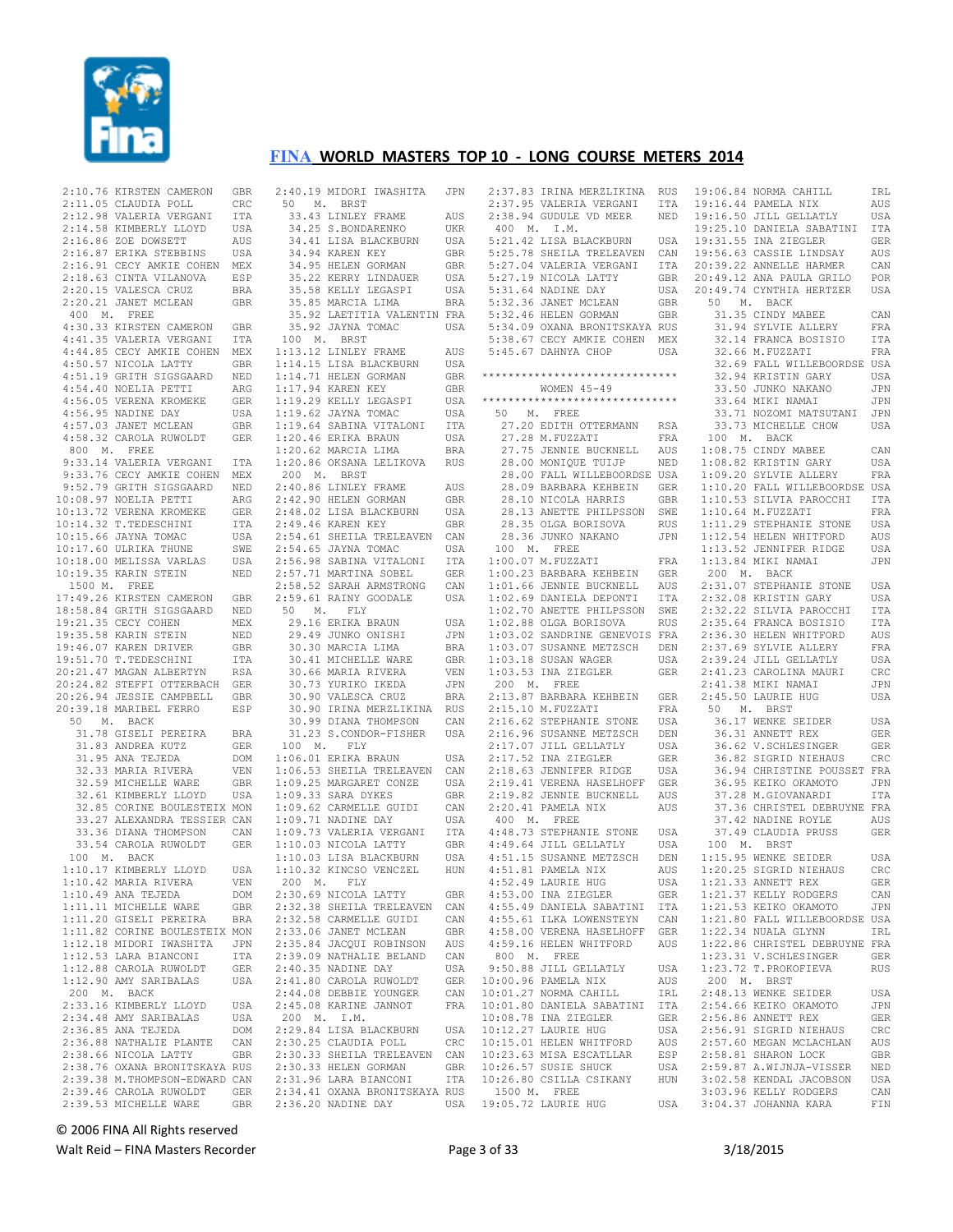

 50 M. FLY 29.04 WENKE SEIDER USA 30.10 FRANCA BOSISIO ITA 30.15 EDITH OTTERMANN RSA 30.17 BARBARA KEHBEIN GER 30.38 NATALIYA MATVEEVA RUS 30.53 DANIELA DE PONTI ITA 30.54 ILARIA TOCCHINI ITA 30.72 CINDY MABEE CAN 30.96 MICHELLE CHOW USA 30.97 VERENA HASELHOFF GER 100 M. FLY 1:04.96 WENKE SEIDER USA 1:06.91 FRANCA BOSISIO ITA 1:07.80 BARBARA KEHBEIN GER 1:09.15 DANIELA DE PONTI ITA 1:09.23 FALL WILLEBOORDSE USA 1:09.35 GIULIA NOERA ITA 1:09.88 SILVIA PAROCCHI ITA 1:10.12 ILKA LOWENSTEYN CAN 1:10.77 JENNIFER RIDGE USA 1:10.82 PAMELA NIX AUS 200 M. FLY 2:30.37 FRANCA BOSISIO ITA 2:34.57 PAMELA NIX AUS 2:36.59 ILKA LOWENSTEYN CAN 2:36.84 GIULIA NOERA ITA 2:40.12 N.CADENA MEX  $2 \cdot 40.66$  LAURIE HUG USA 2:43.52 ANJA FRIEDRICH GER<br>2:44.12 HELEN WHITFORD AUS 2:44.12 HELEN WHITFORD AUS<br>2:44.88 IRENE EDARD FRA  $2:44.88$  IRENE EDARD 2:45.98 CHANTAL LEMIEUX 200 M. I.M. 2:28.42 WENKE SEIDER USA 2:32.43 BARBARA KEHBEIN GER 2:36.40 STEPHANIE STONE USA 2:36.55 JENNIFER RIDGE USA 2:36.70 FRANCA BOSISIO ITA 2:37.19 SILVIA PAROCCHI ITA<br>2:38.00 JILL GELLATLY USA  $2:38.00$  JILL GELLATLY 2:39.90 VLADA BOUROVA ITA 2:41.48 HELEN WHITFORD 2:41.95 ILARIA TOCCHINI ITA 400 M. I.M. 5:32.27 JILL GELLATLY USA<br>5:37 84 STEPHANIE STONE USA  $5:37.84$  STEPHANIE STONE 5:39.27 HELEN WHITFORD AUS 5:40.78 ILKA LOWENSTEYN CAN 5:42.03 LAURIE HUG USA 5:44.12 SILVIA PAROCCHI ITA 5:44.88 ANETTE PHILPSSON SWE 5:47.18 VERENA HASELHOFF GER 5:47.88 INA ZIEGLER GER 5:50.77 ELEONORA FERRANDO ITA \*\*\*\*\*\*\*\*\*\*\*\*\*\*\*\*\*\*\*\*\*\*\*\*\*\*\*\*\*\* WOMEN 50-54 \*\*\*\*\*\*\*\*\*\*\*\*\*\*\*\*\*\*\*\*\*\*\*\*\*\*\*\*\*\* 50 M. FREE 28.54 MARIA NORBERG SWE<br>28.83 COLLETTE SAPPEY USA 28.83 COLLETTE SAPPEY USA<br>29 03 BETH MCGEE USA 29.03 BETH MCGEE 29.05 SARAH MACDONALD CAN 29.36 UTE HASSE ESP 29.56 CAROLA KHOURI USA 29.59 AI MEKATA JPN 29.65 LISA DAHL USA 29.67 L.CADY-FERNANDES USA 29.68 LISA SCHOENNEMAN USA 100 M. FREE 1:03.27 S.REIBEL-OBERLE GER 1:03.29 MARIA NORBERG SWE 1:03.77 BETH MCGEE USA 1:04.22 CAROLA KHOURI USA

 1:04.75 AI MEKATA JPN 1:05.05 LISA SCHOENNEMAN USA 1:05.40 SARAH MACDONALD CAN 1:06.05 HELEN KURTZ USA 1:06.12 COLLETTE SAPPEY USA 1:06.20 KATIE OSBORNE CAN 200 M. FREE 2:20.37 LYNN MARSHALL CAN<br>2:20.82 TRIN CAMPBELL USA  $2:20.82$  TRIN CAMPBELL 2:21.03 BETH MCGEE USA 2:22.31 CAROLA KHOURI USA 2:23.53 MA CARMEN NAVARRO ESP 2:24.35 BECKY CLEAVENGER USA 2:24.53 BARBARA GELLRICH GER 2:25.65 M.COUNTRYMAN USA 2:26.01 AI MEKATA JPN 2:26.02 S.REIBEL-OBERLE GER 400 M. FREE 4:50.24 LYNN MARSHALL CAN 4:52.66 TRIN CAMPBELL USA 4:54.83 S.REIBEL-OBERLE GER 5:01.04 BARBARA GELLRICH GER 5:03.96 M.COUNTRYMAN USA 5:04.97 SIMONE SALIER AUS 5:07.32 JANA MATENA USA 5:08.46 S. PALMER-WHITE AUS 5:08.83 BECKY CLEAVENGER USA<br>5:09.63 ELLIE NAJJAR USA 5:09.63 ELLIE NAJJAR 800 M. FREE 9:54.81 LYNN MARSHALL CAN<br>10:02.92 TRIN CAMPRELL USA  $10:02.92$  TRIN CAMPBELL 10:11.66 S.REIBEL-OBERLE GER ENA 10:23.16 ELLIE NAJJAR USA 10:23.86 M.COUNTRYMAN USA 10:36.59 BARBARA GELLRICH GER 10:36.80 JANA MATENA USA 10:36.85 MARION MICHEL BEL 10:40.13 MA CARMEN NAVARRO ESP 10:41.09 DYMPHNA MORRIS IRL 1500 M. FREE 18:38.16 LYNN MARSHALL CAN 20:01.06 S.REIBEL-OBERLE GER<br>20:03.45 JULTA SCHICKORE USA AUS 20:03.45 JUTTA SCHICKORE 20:10.04 M.COUNTRYMAN USA 20:20.39 JANA MATENA USA 20:32.66 LISA WARD USA<br>20:37.07.V LINTON-CROOK GRR 20:37.07 V.LINTON-CROOK GBR 20:46.66 DYMPHNA MORRIS IRL 20:48.93 MARY BARTEK USA 21:02.07 EVA SVENSSON ITA 50 M. BACK 32.50 ELLEN REYNOLDS USA 34.06 SHIZUKO HIRAISHI JPN 34.50 S.ZHIGUNOVA RUS 34.64 COLLETTE SAPPEY USA<br>34.66 MARIA NORRERG SWE 34.66 MARIA NORBERG 34.82 FRANCES MCEACHRAN USA 34.92 MASAMI HIGURASHI JPN 35.11 PAOLA RUGGERI VEN 35.14 JULIE HOYLE GBR 35.35 NAOKO SHIDE 100 M. BACK 1:09.28 ELLEN REYNOLDS USA 1:15.93 JANIS SHIRRIF CAN 1:16.77 JULIE HOYLE GBR 1:16.80 JOAN SCHRIGER USA 1:17.29 VIBEKE SWANSON USA 1:17.39 A.DRESSLER RSA 1:17.48 ELIZABETH NOWAK USA  $1 \cdot 17$  53 NAOKO SHIDE 1:17.64 BRIGID BUNCH USA 1:18.07 MARIA NORBERG SWE 200 M. BACK 2:26.64 ELLEN REYNOLDS USA 2:42.42 LYNN MARSHALL CAN

 2:42.59 JANIS SHIRRIF CAN 2:42.74 LISA WARD USA<br>2:45.00 S.REIBEL-OBERLE GER 2:45.00 S.REIBEL-OBERLE 2:46.11 A.DRESSLER RSA 2:46.18 VIBEKE SWANSON USA 2:46.99 JULIE HOYLE GBR 2:47.25 BRIGID BUNCH USA 2:47.47 JOAN SCHRIGER USA 50 M. BRST 35.03 MONICA CORO ITA 35.73 UTE HASSE ESP 36.40 JUDY GARAY CAN 37.07 ELKE SCHMITZ GER 37.17 SARAH MACDONALD CAN 37.53 ELIZABETH NOWAK USA 37.69 TOSHIKO ITAGAKI JPN 37.75 CORRIN POPPS USA 38.15 ANNIKA ASPHOLM FIN 38.34 KARLYN PIPES USA 100 M. BRST  $1:18.33$  MONICA CORO 1:19.64 MARZENA KULIS ITA  $1:20.90$  UTE HASSE 1:22.23 CORRIN POPPS USA 1:23.02 ELKE SCHMITZ GER 1:23.33 ELIZABETH NOWAK USA 1:23.86 MARJA BLOEMZAAD NED 1:24.80 SARAH MACDONALD CAN 1:25.51 MICHELE SCHNEIDER FRA 1:25.57 KARLYN PIPES USA 200 M. BRST 2:53.34 MONICA CORO ITA<br>2:55.62 MARZENA KULIS ITA 2:55.62 MARZENA KULIS 2:58.60 CORRIN POPPS USA 3:05.16 HANNAH UECKERMANN GBR 3:05.47 B.HUNDSDORFER GER 3:06.63 A.DRESSLER RSA 3:08.09 MICHELE SCHNEIDER FRA 3:08.14 KATE SORENSEN 3:08.91 MARTINA HOMEYER GER 3:09.48 ELKE SCHMITZ 50 M. FLY 30.69 MARIA NORBERG SWE 31.61 SARAH MACDONALD CAN 31.79 KARLYN PIPES 31.87 UTE HASSE ESP 31.88 COLLETTE SAPPEY 32.11 A.JOSEFSON SWE یں<br>32.29 BETH MCGEE USA<br>32.39 ARLETTE GODGES USA 32.39 ARLETTE GODGES 32.45 LISA DAHL USA 32.47 CAROLA KHOURI USA 100 M. FLY 1:10.19 KARLYN PIPES USA<br>1:12.72 ANDREA BLOCK USA  $1:12.72$  ANDREA BLOCK 1:12.75 DENISE STUNTZNER USA 1:13.33 LYNN MARSHALL CAN 1:13.50 A.JOSEFSON SWE 1:13.57 CECILIA STANFORD RSA 1:13.80 S. PALMER-WHITE AUS 1:13.84 HEIKE HANDEL GER 1:13.88 MARIA HUNG VEN 1:14.27 CHANTAL VENNE CAN 200 M. FLY 2:37.91 S.REIBEL-OBERLE GER 2:38.11 LYNN MARSHALL CAN 2:41.84 S. PALMER-WHITE AUS 2:44.62 MARIA HUNG VEN 2:45.08 D.MAPEDACCHIOLA ITA 2:48.50 MARION MICHEL BEL 2:48.96 PIERRETTE MICHEL BEL  $2:49.00$  M.COUNTRYMAN

 2:48.51 JUTTA SCHICKORE USA 10:21.00 MARGUERITE MEYER USA 2:50.27 CIALDELLA-MOREHEA USA 10:50.60 SUSANNA SORDELLI ITA 2:31.81 ELLEN REYNOLDS USA 2:39.16 S.REIBEL-OBERLE GER 2:42.59 CORRIN POPPS USA 2:42.97 LYNN MARSHALL CAN 2:43.98 JANIS SHIRRIF CAN 2:44.43 LISA WARD USA 2:45.44 CIALDELLA-MOREHEA USA 2:46.30 KATHY GALLAGHER USA 2:46.44 PIERRETTE MICHEL BEL 2:47.23 MARION MICHEL BEL 400 M. I.M. 5:20.68 ELLEN REYNOLDS USA 5:36.45 S.REIBEL-OBERLE GER 5:41.24 LYNN MARSHALL CAN 5:45.88 PIERRETTE MICHEL BEL 5:55.44 MARTINA HOMEYER GER 5:58.20 S. PALMER-WHITE AUS 5:58.20 CIALDELLA-MOREHEA USA 5:58.44 GABRIELE BRKOWSKI GER 5:58.46 ROBYN CROTTY NZL 5:59.02 JANIS SHIRRIF CAN \*\*\*\*\*\*\*\*\*\*\*\*\*\*\*\*\*\*\*\*\*\*\*\*\*\*\*\*\*\* WOMEN 55-59 \*\*\*\*\*\*\*\*\*\*\*\*\*\*\*\*\*\*\*\*\*\*\*\*\*\*\*\*\*\* 50 M. FREE 29.79 TRACI GRANGER USA 29.84 JENNY WHITELEY AUS 30.17 VERONICA HIBBEN USA 30.82 CHRIS WENZEL USA<br>30.85 SUZY TATNALL USA 30.85 SUZY TATNALL 31.07 HEATHER CAMPBELL RSA 31.07 KAREN MAREB USA 31.19 JUDY THOMAS AUS 31.21 MARGUERITE MEYER USA 31.22 MELINDA MANN USA 100 M. FREE 1:05.14 JENNY WHITELEY AUS 1:05.48 VERONICA HIBBEN USA 1:07.45 SUSAN INGRAHAM USA GER 1:07.96 SUZY TATNALL USA 1:08.45 MICHELE OLIVER CAN 1:09.06 KAREN MAREB USA 1:09.23 TRACI GRANGER USA 1:09.32 JUDY THOMAS AUS 1:10.19 COLETTE CRABBE BEL 1:10.24 JANET MCDONOUGH USA 200 M. FREE 2:24.62 MARGUERITE MEYER USA 2:27.53 VERONICA HIBBEN USA 2:30.94 SUSAN INGRAHAM USA 2:31.35 TRACY GRILLI USA 2:31.40 DIANA COETZEE RSA<br>2:31 66 SUSANNA SORDELLI ITA 2:31.66 SUSANNA SORDELLI 2:32.00 CONNIE HALLETT USA 2:32.45 STEPHANIE MARTIN USA 2:32.69 JENNY WHITELEY AUS 2:33.06 COLETTE CRABBE BEL 400 M. FREE 5:00.64 MARGUERITE MEYER USA 5:09.25 JENNY WHITELEY AUS 5:19.20 DIANA COETZEE RSA 5:19.34 B.KUTSCHBACH AUT 5:20.27 C.TARANTINO ITA 5:20.46 STEPHANIE MARTIN USA 5:20.78 SUSANNA SORDELLI ITA 5:22.52 CONNIE HALLETT USA 5:22.63 GAIL MC CARNEY RSA 5:23.33 KATHERINE BRANCH USA 800 M. FREE 10:26.45 JENNY WHITELEY AUS USA 10:49.80 KATHERINE BRANCH USA 11:00.68 KAREN EINSIDLER USA

© 2006 FINA All Rights reserved

Walt Reid – FINA Masters Recorder example and the Page 4 of 33 3/18/2015

200 M. I.M.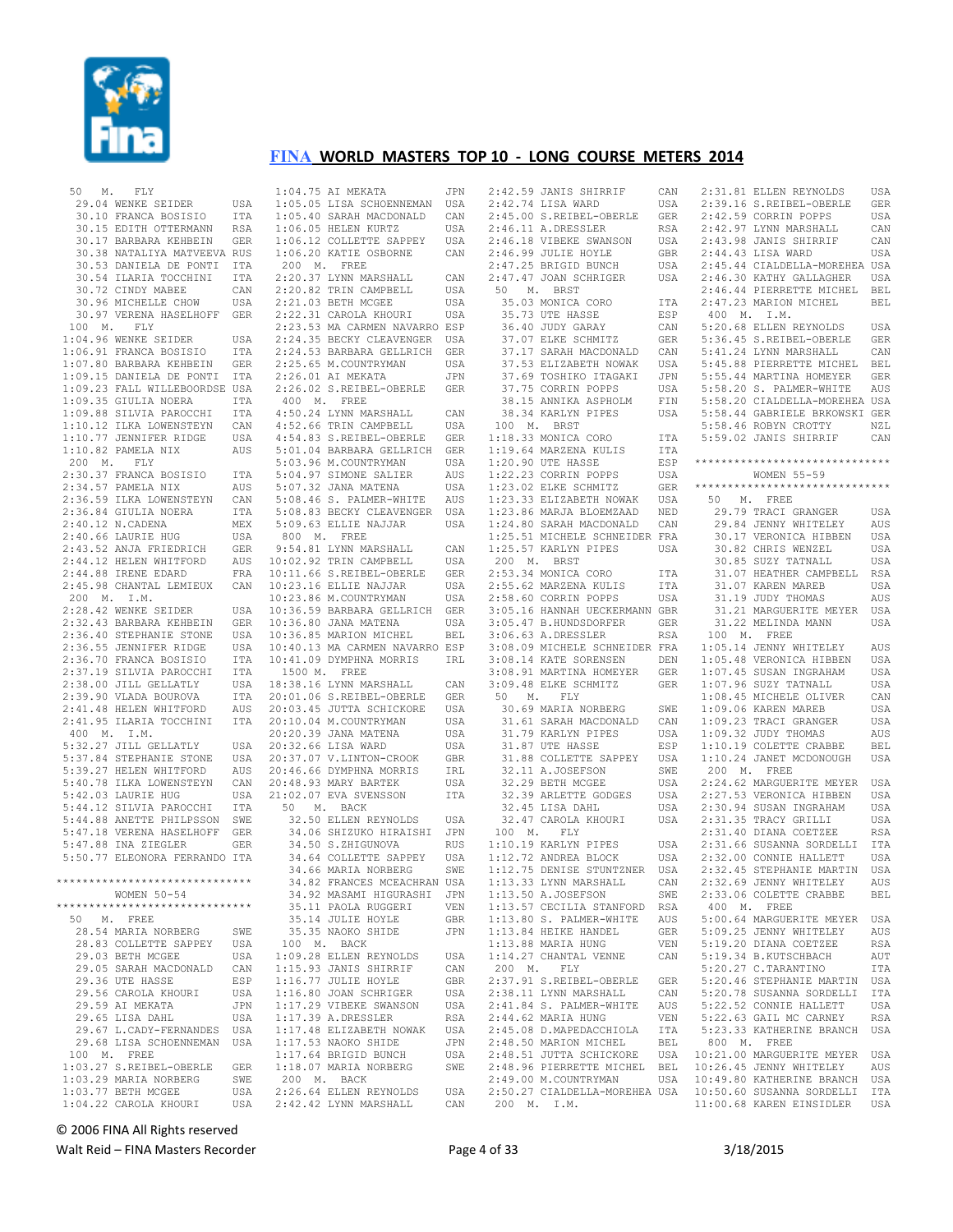

|                                                                                                                                                                                                                                               | ITA         |
|-----------------------------------------------------------------------------------------------------------------------------------------------------------------------------------------------------------------------------------------------|-------------|
|                                                                                                                                                                                                                                               |             |
| 11:01.49 C.TARANTINO<br>11:02.06 LAURIE ALIOTO<br>11:05.46 DIANA COETZEE                                                                                                                                                                      | USA<br>RSA  |
| 11:09.86 DENISE BROWN                                                                                                                                                                                                                         | USA         |
| 11:12.34 STEPHANIE MARTIN USA                                                                                                                                                                                                                 |             |
| 1500 M. FREE                                                                                                                                                                                                                                  |             |
| 20:15.42 MARGUERITE MEYER<br>20:38.05 KAREN EINSIDLER                                                                                                                                                                                         | USA         |
|                                                                                                                                                                                                                                               | USA         |
| 21:12.25 LYLE KILDEA                                                                                                                                                                                                                          | AUS         |
| 21:18.55 DENISE BROWN                                                                                                                                                                                                                         | USA         |
|                                                                                                                                                                                                                                               | USA         |
|                                                                                                                                                                                                                                               | ITA         |
|                                                                                                                                                                                                                                               | <b>GBR</b>  |
| 21:46.71 TRACY GRILLI<br>21:51.90 LISA BENNETT<br>21:51.90 LISA BENNETT<br>21:57 44 2000                                                                                                                                                      | USA         |
|                                                                                                                                                                                                                                               | USA         |
| 21:57.44 CELIA DEVANNEY                                                                                                                                                                                                                       | USA         |
| 50 M. BACK                                                                                                                                                                                                                                    |             |
| 34.83 BONNIE BILICH<br>35.49 LIZ COSGRAVE                                                                                                                                                                                                     | USA         |
| --- JUSTANE<br>35.99 ZENA COURTNEY<br>36 05 TINDITY                                                                                                                                                                                           | IRL         |
|                                                                                                                                                                                                                                               | USA         |
| 36.05 LINDLEY FLEURY<br>36.29 LEIGH RODGERS                                                                                                                                                                                                   | USA         |
|                                                                                                                                                                                                                                               | AUS         |
| 36.41 JUDY THOMAS<br>36.41 JUDY THOMAS<br>36.54 AROMA MARTORELL<br>36.61 JENNY WHITELEY                                                                                                                                                       | AUS         |
|                                                                                                                                                                                                                                               | <b>BRA</b>  |
|                                                                                                                                                                                                                                               | AUS<br>BRA  |
| 36.68 SARA GELD<br>36.96 SUZY TATNALL                                                                                                                                                                                                         | USA         |
| 100 M. BACK                                                                                                                                                                                                                                   |             |
| 1:14.42 BONNIE BILICH<br>1:18.03 LINDLEY FLEURY<br>1:18.09 ZENA COURTNEY<br>1:18.09 ZENA COURTNEY                                                                                                                                             | USA         |
|                                                                                                                                                                                                                                               | USA         |
|                                                                                                                                                                                                                                               | USA         |
|                                                                                                                                                                                                                                               |             |
|                                                                                                                                                                                                                                               |             |
| $\begin{tabular}{lllllllllll} 1:18.12 & \texttt{LEIGH RODEERS} & \texttt{AUS} \\ 1:19.94 & \texttt{JANET MCDONOUGH} & \texttt{USA} \\ 1:20.74 & \texttt{DEBBIE LOUX} & \texttt{USA} \end{tabular}$                                            |             |
| $1:21.03$ SUZY TATNALL                                                                                                                                                                                                                        | USA         |
| 1:21.23 AROMA MARTORELL BRA<br>1:21.66 MICHELE OLIVER CAN                                                                                                                                                                                     |             |
|                                                                                                                                                                                                                                               |             |
| 1:21.78 KARIN EDDELBUTTEL GER                                                                                                                                                                                                                 |             |
| 200 M. BACK                                                                                                                                                                                                                                   |             |
| 200 W. BACK CORTNEY USA<br>2:49.57 ZENA COURTNEY USA<br>2:49.57 ZENA COURTNEY USA<br>2:52.34 LINDLEY FLEURY USA<br>2:52.48 LEIGH RODGERS AUS<br>2:53.62 SUSANNA SORDELLI ITA<br>2:55.67 DEBBIE LOUX USA<br>2:55.57 DEBBIE LOUX USA<br>2:55.56 |             |
|                                                                                                                                                                                                                                               |             |
|                                                                                                                                                                                                                                               |             |
|                                                                                                                                                                                                                                               |             |
|                                                                                                                                                                                                                                               |             |
|                                                                                                                                                                                                                                               |             |
|                                                                                                                                                                                                                                               |             |
|                                                                                                                                                                                                                                               |             |
| 2:56.98 JENNY WHITELEY<br>2:57.53 LAURIE ALIOTO                                                                                                                                                                                               | AUS         |
|                                                                                                                                                                                                                                               | USA         |
| 50 M. BRST                                                                                                                                                                                                                                    | AUS         |
|                                                                                                                                                                                                                                               | GER         |
|                                                                                                                                                                                                                                               | USA         |
| 0 M. BRS1<br>37.48 JENNY WHITELEY<br>37.80 DAGMAR FRESE<br>38.88 MELINDA MANN<br>53.88 MELINDA MANN<br>39.20 KAREN MAREB USA<br>39.30 LOLA BALBUENA ESP<br>39.35 AVILA RHODES CAN                                                             |             |
|                                                                                                                                                                                                                                               |             |
|                                                                                                                                                                                                                                               |             |
| 39.55 COLETTE CRABBE                                                                                                                                                                                                                          | BEL         |
| 39.72 NANCY MARCHAND                                                                                                                                                                                                                          | FRA         |
| 40.16 BETH ESTEL                                                                                                                                                                                                                              | USA         |
| 40.17 LIANA CORNIANI                                                                                                                                                                                                                          | ITA         |
| 100 M. BRST                                                                                                                                                                                                                                   |             |
| $1:24.78$ DAGMAR FRESE                                                                                                                                                                                                                        | GER         |
| $1:24.88$ JENNY WHITELEY                                                                                                                                                                                                                      | AUS         |
| 1:26.90 KAREN MAREB                                                                                                                                                                                                                           | USA         |
| 1:27.12 AVILA RHODES                                                                                                                                                                                                                          | CAN         |
| 1:27.43 RICHIKO SEKISHITA JPN                                                                                                                                                                                                                 |             |
| 1:27.50 JENNY COOK                                                                                                                                                                                                                            | USA         |
| 1:28.53 LIANA CORNIANI                                                                                                                                                                                                                        | ITA         |
| $1:28.58$ BETH ESTEL                                                                                                                                                                                                                          | USA         |
| 1:29.06 NANCY MARCHAND<br>1:29.39 COLETTE CRABBE                                                                                                                                                                                              |             |
|                                                                                                                                                                                                                                               | ${\tt FRA}$ |
|                                                                                                                                                                                                                                               | <b>BEL</b>  |
|                                                                                                                                                                                                                                               |             |
|                                                                                                                                                                                                                                               | AUS         |
| 200 M. BRST<br>3:05.10 JENNY WHITELEY<br>3:06.72 COLETTE CRABBE<br>3:07.28 KAREN MAREB                                                                                                                                                        | BEL<br>USA  |

 3:07.76 AVILA RHODES CAN 3:09.35 DAGMAR FRESE GER 3:13.53 JENNY COOK USA 3:15.50 IRINA SHANGINA RUS 3:15.95 LIANA CORNIANI ITA 3:16.85 AMANDA HEATH GBR 3:17.66 BETH ESTEL USA 50 M. FLY 31.32 TRACI GRANGER USA<br>32.28 JENNY WHITELEY AUS 32.28 JENNY WHITELEY 32.30 HARUMI SUGINUMA JPN 32.61 VERONICA HIBBEN USA 32.69 LEIGH RODGERS AUS 32.70 JUDY THOMAS AUS 33.12 MELINDA MANN USA 33.44 COLETTE CRABBE USA<br>33.48 LIZ COSGRAVE IRL 33.48 LIZ COSGRAVE 33.88 SUSAN INGRAHAM USA 100 M. FLY 1:12.50 TRACI GRANGER USA 1:14.51 HARUMI SUGINUMA JPN 1:14.63 LEIGH RODGERS AUS 1:14.81 JENNY WHITELEY AUS 1:16.95 COLETTE CRABBE BEL 1:18.03 MATHILDE VINK NED 1:18.42 VERONICA HIBBEN USA 1:18.51 SUSAN INGRAHAM USA 1:18.56 JEANNE LAPPIN USA 1:18.73 L.NAGOVITSYNA RUS 5:26.48 N.MARTIN USA 200 M. FLY 2:48.14 I.KURTEN-SCHWABE GER 2:52.06 LAURIE ALIOTO USA 2:53.11 L.NAGOVITSYNA RUS 2:59.62 MARGUERITE MEYER USA 2.33.02 INDENTIONAL BRACK USA 3:01.85 TRACI GRANGER USA 3:03.82 ELAINE VALDEZ 3:08.28 JENNY COOK USA 3:12.80 MOIRA WIGLEY AUS 3:12.88 KIM FOSTER RSA 200 M. I.M. 2:43.43 JENNY WHITELEY AUS 11:23.92 JUNKO SATO JPN 2:44.35 COLETTE CRABBE BEL 11:28.16 LO KNAPP USA 2:50.74 JENNY COOK USA  $2:51.62$  BONNIE BILICH 2:52.67 LEIGH RODGERS AUS 2:52.83 SUSANNA SORDELLI ITA 2:52.98 JANET MCDONOUGH USA 2:54.41 ZENA COURTNEY USA 2:56.42 L.NAGOVITSYNA RUS 21:24.84 LO KNAPP USA 21:29.93 L.VACA HERNANDEZ MEX 2:56.53 HARUMI SUGINUMA JPN 21:54.83 JAYNE BALL GBR 400 M. I.M. 6:00.30 COLETTE CRABBE BEL 6:11.74 LAURIE ALIOTO USA 6:11.81 MARGUERITE MEYER USA<br>6:12.98 LEIGH RODGERS AUS 6:12.98 LEIGH RODGERS AUS 6:14.80 L.NAGOVITSYNA RUS 6:14.94 JENNY COOK USA 6:15.57 JEANNE LAPPIN USA 6:19.99 ELAINE VALDEZ USA 6:20.11 HARUMI SUGINUMA JPN 6:26.56 EWA SZALA POL \*\*\*\*\*\*\*\*\*\*\*\*\*\*\*\*\*\*\*\*\*\*\*\*\*\*\*\*\*\* WOMEN 60-64 \*\*\*\*\*\*\*\*\*\*\*\*\*\*\*\*\*\*\*\*\*\*\*\*\*\*\*\*\*\* 50 M. FREE 29.96 LAURA VAL USA 30.55 JACKI HIRSTY USA 30.71 LYNN MORRISON USA 31.16 ANGELA ZINGLER GER<br>31.40 C.MCKELVEY USA 31.40 C.MCKELVEY USA 31.95 CATHY MERRITT CAN 32.02 CONNY BOER-BUIJS NED<br>32.20 JANIE COLE USA 32.20 JANIE COLE

 32.30 DOT MUNGER USA 32.37 LO KNAPP USA 100 M. FREE 1:05.07 LAURA VAL USA 1:07.46 LYNN MORRISON USA 1:08.55 JACKI HIRSTY USA 1:10.20 LO KNAPP USA 1:10.60 CATHY MERRITT CAN 1:12.55 RONDA NISMAN USA 1:12.59 C.MCKELVEY USA 1:12.60 JANIE COLE USA 1:12.62 JUNKO SATO JPN 1:12.62 C.NIEUWENHUIS NED 200 M. FREE 2:22.28 LAURA VAL USA 2:30.96 JACKI HIRSTY USA 2:32.17 LO KNAPP USA 2:32.91 N.MARTIN USA 2:36.67 CATHY MERRITT CAN 2:38.11 JUNKO SATO JPN 2:38.39 CHRISTIE CIRAULO USA 2:38.39 CHRISTIN CINES<br>2:39.99 SUSAN HAIGH GBR 2:40.20 JAYNE BALL GBR 2:41.11 CONNY BOER-BUIJS NED 400 M. FREE 4:59.87 LAURA VAL USA 5:18.24 JACKI HIRSTY USA 5:21.02 LO KNAPP USA 5:26.75 DOT MUNGER USA 5:29.08 L.VACA HERNANDEZ MEX 5:31.94 CHRISTIE CIRAULO USA 5:33.50 JUNKO SATO JPN 5:34.34 ANNE BOURNE GBR 5:34.36 JAYNE BALL GBR 800 M. FREE 10:57.17 L.VACA HERNANDEZ MEX 11:03.87 N.MARTIN USA 11:09.56 CHRISTIE CIRAULO USA 11:12.60 DOT MUNGER USA 11:20.77 ANNE BOURNE GBR 11:32.85 CHERYL MURRAY USA USA 11:33.57 JAYNE BALL 11:34.26 SUSAN HAIGH GBR 1500 M. FREE 21:02.98 CHRISTIE CIRAULO USA 22:16.15 JUNKO SATO JPN 22:43.09 CATHERINE RUST USA<br>23:03.17 MIRA GUGLIELMI – TTA  $23 \cdot 03$  17 MIRA GUGLIELMI 23:03.50 INEKE WEEKERS NED<br>23:09.81 DIANE SPENCE 11SA  $23:09.81$  DIANE SPENCE 23:15.12 ALISON MITCHELL USA 50 M. BACK 34.56 LAURA VAL USA 35.82 J.SWAGERTY-HILL USA 36.07 CARLA YOUNG CAN 36.88 CECILIA MCCLOSKEY USA 37.67 JOAN PFINSGRAFF USA 37.89 BENEDICTE DUPREZ FRA 38.36 MORAG BROMFIELD RSA 38.40 LINDA HUNT CAN 39.16 K.TUNNICLIFFE GBR 39.37 ANN GUINS 100 M. BACK 1:18.21 LAURA VAL USA 1:19.66 JOAN PFINSGRAFF USA 1:20.39 CECILIA MCCLOSKEY USA 1:22.39 BENEDICTE DUPREZ FRA 1:24.16 LINDA HUNT CAN 1:25.98 HELLA VERSFELD CAN

|             | $1:26.78$ ANDRA JAUNZEME                            | LAT                         |
|-------------|-----------------------------------------------------|-----------------------------|
|             | $1:27.05$ JEANNA SUMMERS                            | USA                         |
|             | 1:27.97 CARLA YOUNG                                 | CAN                         |
|             | 1:28.13 MORAG BROMFIELD                             | <b>RSA</b>                  |
| 200 M. BACK |                                                     |                             |
|             | 2:48.94 LAURA VAL                                   | USA                         |
|             | 2:53.05 JOAN PFINSGRAFF                             | USA                         |
|             | 2:56.46 N.MARTIN                                    | USA                         |
|             |                                                     | FRA                         |
|             | 2:59.23 BENEDICTE DUPREZ<br>3:00.82 LINDA HUNT      | CAN                         |
|             | 3:03.13 CECILIA MCCLOSKEY USA                       |                             |
|             | $3:04.42$ ANDRA JAUNZEME                            | LAT                         |
|             | 3:08.74 BARBARA STUBBE                              | GER                         |
|             | 3:09.03 HELLA VERSFELD                              | CAN                         |
|             | 3:10.45 JOAN CRAFFEY                                | USA                         |
|             |                                                     |                             |
|             | 50 M. BRST<br>40.71 SALLY SHIELDS                   | GBR                         |
|             | 40.80 DOT MUNGER                                    | <b>USA</b>                  |
|             | 40.95 LO KNAPP                                      | USA                         |
|             | 41.77 N.MACAIRE                                     | FRA                         |
|             | 41.87 CORNELIA NEUBERT                              | GER                         |
|             | 42.04 BARBARA HUMMEL                                | USA                         |
|             | 42.14 LYUBOV RUSANOVA                               |                             |
|             | 42.18 NATHALIE WILSON                               | RUS                         |
|             | 42.27 KRISSY MACCURDY                               | CAN                         |
|             |                                                     | USA                         |
|             | 42.30 MIKEY GIRARD                                  | USA                         |
| 100 M. BRST |                                                     |                             |
|             | $1:27.95$ LO KNAPP                                  | USA                         |
|             | 1:31.68 SALLY SHIELDS                               | GBR                         |
|             | 1:33.25 DOT MUNGER                                  | USA                         |
|             | 1:33.81 NICOLE BRANCHAUD<br>1:34.42 ULRIKE URBANIAK | CAN                         |
|             |                                                     | GER                         |
|             | $1:34.54$ DEB WALKER                                | USA                         |
|             | 1:34.82 CATHY MERRITT                               | CAN                         |
|             | 1:34.96 JENNIFER MERRITT                            | GBR                         |
|             | 1:34.98 INEKE WEEKERS                               | NED                         |
|             | 1:35.29 KEIKO IKEDA                                 | JPN                         |
|             | 200 M. BRST                                         |                             |
|             | 3:08.07 LO KNAPP                                    | USA                         |
|             | 3:19.85 ULRIKE URBANIAK                             | GER                         |
|             | 3:22.35 NICOLE BRANCHAUD                            | CAN                         |
|             | 3:23.97 SUSANNE OSTGATHE                            | GER                         |
|             | 3:25.35 ANDRA JAUNZEME                              | LAT                         |
|             | 3:25.98 N.MACAIRE                                   | FRA                         |
|             | 3:28.17 SALLY SHIELDS                               | GBR                         |
|             | 3:28.37 INEKE WEEKERS                               | NED                         |
|             | 3:28.96 JENNIFER MERRITT                            | <b>GBR</b>                  |
|             | 3:31.43 KRISSY MACCURDY                             | USA                         |
| 50 M. FLY   |                                                     |                             |
|             | 33.29 LAURA VAL                                     | USA                         |
|             | 33.43 ANGELA ZINGLER                                | GER                         |
|             | 33.49 LYNN MORRISON                                 | USA                         |
|             | 34.97 CHRISTIE CIRAULO                              | USA                         |
|             | 35.04 JANIE COLE                                    | USA                         |
|             | 35.80 SUMIKO KOBAYASHI                              | JPN                         |
|             | 36.13 BEVERLY AMICK                                 | USA                         |
|             |                                                     |                             |
|             |                                                     |                             |
|             | 36.19 C.NIEUWENHUIS                                 | NED                         |
|             | 36.59 JUTTA MEEUW                                   | GER                         |
|             | 36.61 CONNY BOER-BUIJS                              | NED                         |
| 100 M.      | FLY                                                 |                             |
|             | 1:12.55 LAURA VAL                                   | USA                         |
|             |                                                     | MEX                         |
|             | 1:18.61 L.VACA HERNANDEZ<br>1:24.02 BEVERLY AMICK   | USA                         |
|             | 1:24.52 JUNKO SATO                                  | JPN                         |
|             | 1:24.52 N.MARTIN                                    | USA                         |
|             | 1:27.28 RONDA NISMAN                                | USA                         |
|             | 1:27.63 C.NIEUWENHUIS                               | $\mathop{\rm NED}\nolimits$ |
|             | 1:29.87 SIGRID BOEDER                               | GER                         |
|             | 1:29.96 KATY KESSINGER                              | USA                         |
|             | 1:30.15 JUTTA MEEUW                                 | GER                         |
| 200 M.      | FLY                                                 |                             |
|             | 2:58.64 L.VACA HERNANDEZ                            | MEX                         |
|             | 3:01.50 N.MARTIN                                    | USA                         |
|             | 3:11.07 JUNKO SATO                                  | JPN                         |
|             | 3:12.51 CHRISTIE CIRAULO USA                        |                             |

© 2006 FINA All Rights reserved

Walt Reid – FINA Masters Recorder 2008 1990 12:00 Page 5 of 33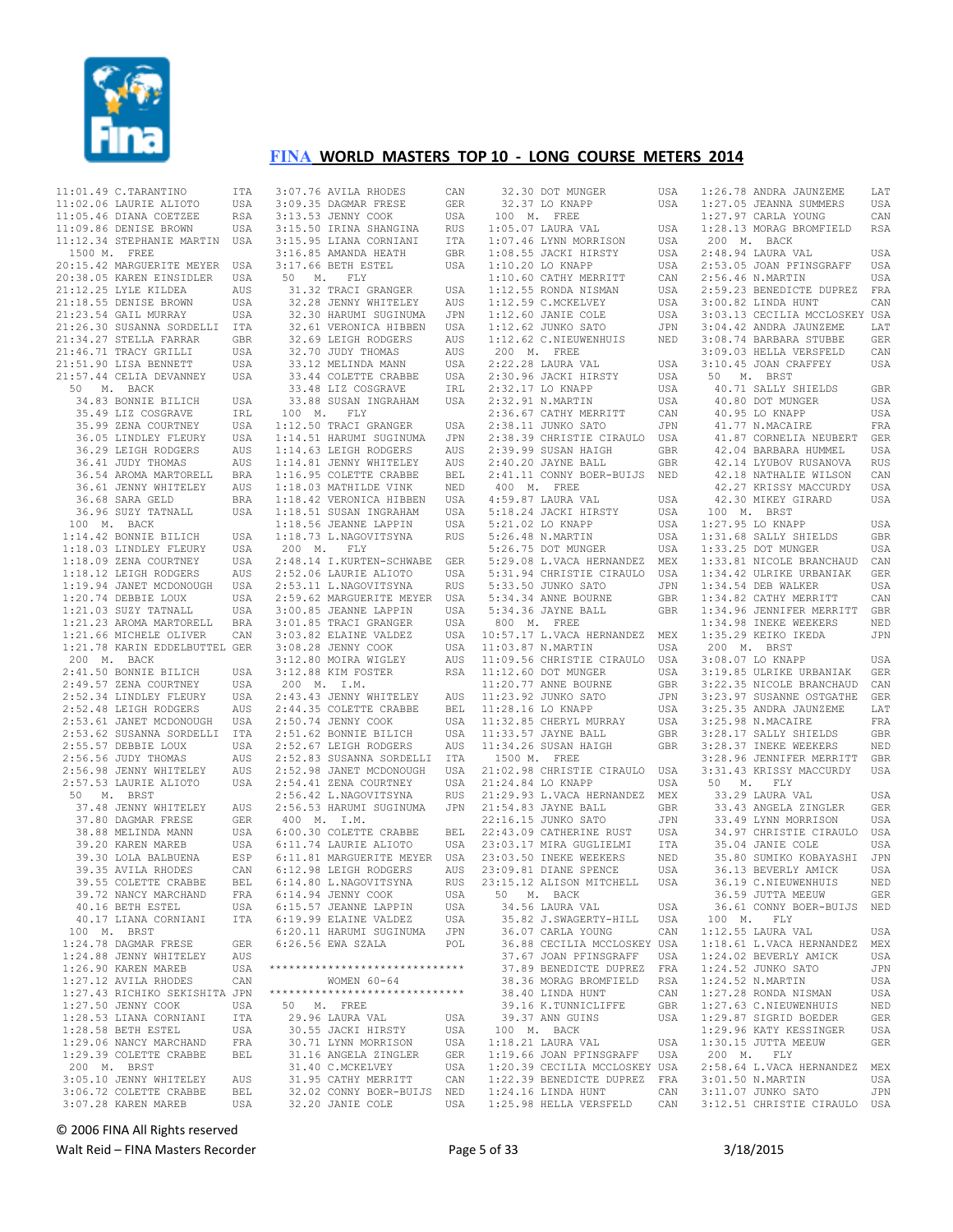

| 3:20.18 M.NEUMEISTER                                                                                                                                                                       | GER               |
|--------------------------------------------------------------------------------------------------------------------------------------------------------------------------------------------|-------------------|
| 3:21.57 CHERYL MURRAY USA<br>3:23.58 SUSAN HAIGH GBR<br>3:30.39 YOSHIMI NONOSHITA JPN                                                                                                      |                   |
|                                                                                                                                                                                            |                   |
|                                                                                                                                                                                            |                   |
| 3:31.70 CATHERINE KOHN USA                                                                                                                                                                 |                   |
| 3:37.01 ROSEMARIE CALMUS GER                                                                                                                                                               |                   |
| 200 M. I.M.                                                                                                                                                                                |                   |
| 3:00.15 L.VACA HERNANDEZ                                                                                                                                                                   | MEX               |
|                                                                                                                                                                                            | USA               |
| 3:02.36 JOAN PFINSGRAFF<br>3:04.78 JUNKO SATO                                                                                                                                              | JPN               |
|                                                                                                                                                                                            | CAN               |
|                                                                                                                                                                                            | CAN               |
| 3:05.36 CATHY MERRITT<br>3:05.36 CATHY MERRITT<br>3:07.03 LINDA HUNT<br>3:07.03 LINDA HUNT<br>3:08.60 JAYNE BALL                                                                           |                   |
|                                                                                                                                                                                            | GBR               |
|                                                                                                                                                                                            | CAN               |
|                                                                                                                                                                                            | USA               |
|                                                                                                                                                                                            | GBR               |
| 9109.09 HELLA VERSFELD<br>3:10.52 KAREN BIERWERT<br>3:12.67 SUSAN HAIGH<br>3:13.38 CHERYL MURRAY                                                                                           | USA               |
| 400 M. I.M.                                                                                                                                                                                |                   |
| $6:24.05$ N.MARTIN                                                                                                                                                                         | USA               |
| 6:24.88 L.VACA HERNANDEZ                                                                                                                                                                   | MEX               |
| 6:31.49 JUNKO SATO                                                                                                                                                                         | JPN               |
| 6:41.76 JAYNE BALL<br>6:42.89 RONDA NISMAN                                                                                                                                                 | GBR               |
|                                                                                                                                                                                            | USA               |
| 6:46.83 CHERYL MURRAY                                                                                                                                                                      | USA               |
|                                                                                                                                                                                            |                   |
| 6:47.76 KAREN BIERWERT<br>6:54.49 CATHERINE KOHN                                                                                                                                           | USA<br>USA        |
| 7:00.96 SUZANNE GOSSELIN                                                                                                                                                                   | CAN               |
| 7:03.41 ALISON MITCHELL USA                                                                                                                                                                |                   |
|                                                                                                                                                                                            |                   |
| *****************************                                                                                                                                                              |                   |
| WOMEN 65-69                                                                                                                                                                                |                   |
| ******************************                                                                                                                                                             |                   |
| 50 M. FREE                                                                                                                                                                                 |                   |
| 31.43 SANDERINA KRUGER RSA<br>32.59 DIANN UUSTAL USA                                                                                                                                       |                   |
|                                                                                                                                                                                            |                   |
| 33.02 YOSHIKO KADOSAKA                                                                                                                                                                     | JPN               |
| 33.60 CHRISTIE ALTMAN USA                                                                                                                                                                  |                   |
| 33.64 BITTE AXLING<br>33.99 AKIKO IWAMIZU<br>34.06 F.WILLIAMSON                                                                                                                            | SWE               |
|                                                                                                                                                                                            | JPN               |
|                                                                                                                                                                                            | USA               |
| 34.17 CHRISTIE HAYES                                                                                                                                                                       | USA               |
| 34.31 JAN LEVINRAD                                                                                                                                                                         | USA               |
| 34.61 COLLEEN NELSON                                                                                                                                                                       | <b>BER</b>        |
| 100 M. FREE                                                                                                                                                                                |                   |
| 1:09.63 SANDERINA KRUGER                                                                                                                                                                   | RSA               |
| $1:14.99$ F.WILLIAMSON                                                                                                                                                                     | USA               |
| 1:15.10 BRIGITTE MERTEN GER                                                                                                                                                                |                   |
|                                                                                                                                                                                            |                   |
|                                                                                                                                                                                            |                   |
|                                                                                                                                                                                            |                   |
|                                                                                                                                                                                            |                   |
|                                                                                                                                                                                            |                   |
| 1:15.10 BAISING<br>1:15.26 AIDA DAVIS<br>1:15.95 YOSHIKO KADOSAKA JPN<br>1:16.10 AKIKO IWAMIZU JPN<br>1:16.54 YUMIKO YAMAZAKI JPN<br>1:17.46 SUSIE WHITE USA JPN<br>1:17.46 NOSHE SATA JPN |                   |
| 1:17.81 NOBUKO SATA JPN<br>1:18.77 MARGARETA RAINER SWE                                                                                                                                    |                   |
| 200 M. FREE                                                                                                                                                                                |                   |
| 2:38.79 SANDERINA KRUGER RSA                                                                                                                                                               |                   |
| 2:43.64 F.WILLIAMSON                                                                                                                                                                       | USA               |
| 2:46.93 CHRISTIE HAYES                                                                                                                                                                     | USA               |
| 2:49.85 MARGARETA RAINER                                                                                                                                                                   |                   |
| 2:52.22 BRIGITTE MERTEN                                                                                                                                                                    | SWE               |
|                                                                                                                                                                                            | GER               |
| 2:53.36 BARBARA DUNBAR                                                                                                                                                                     | USA               |
| $2:53.97$ AIDA DAVIS<br>2:54.20 SUSIE WHITE                                                                                                                                                | PER<br><b>USA</b> |
|                                                                                                                                                                                            |                   |
| 2:54.37 TRACY CLARKSON                                                                                                                                                                     | AUS               |
| 2:54.62 MARCIA BARRY                                                                                                                                                                       | USA               |
| 400 M.<br>${\tt FREE}$                                                                                                                                                                     |                   |
| 5:53.42 BARBARA DUNBAR                                                                                                                                                                     | USA               |
| 5:53.50 CHRISTIE HAYES                                                                                                                                                                     | USA               |
| 5:59.90 MARGARETA RAINER                                                                                                                                                                   | SWE               |
| 6:02.45 MARCIA BARRY                                                                                                                                                                       | USA               |
| 6:03.46 YUMIKO YAMAZAKI<br>6:03.80 F.WILLIAMSON                                                                                                                                            | JPN               |
| 6:08.50 TRACY CLARKSON                                                                                                                                                                     | USA               |
|                                                                                                                                                                                            |                   |
|                                                                                                                                                                                            | AUS               |
| 6:12.08 SUSIE WHITE<br>6:13.07 JOANNE MENARD                                                                                                                                               | USA<br>USA        |

| 6:15.34 KATHY SLIFER                                                                                                                                                                                            | USA                         |
|-----------------------------------------------------------------------------------------------------------------------------------------------------------------------------------------------------------------|-----------------------------|
| 800 M. FREE                                                                                                                                                                                                     |                             |
| 11:52.87 BARBARA DUNBAR                                                                                                                                                                                         | USA                         |
| 12:10.69 CHRISTIE HAYES USA<br>12:11.14 MARGARETA RAINER SWE                                                                                                                                                    | USA                         |
|                                                                                                                                                                                                                 |                             |
| 12:13.10 F.WILLIAMSON                                                                                                                                                                                           | USA                         |
|                                                                                                                                                                                                                 | AUS                         |
| 12:30.51 TRACY CLARKSON<br>12:33.92 ANN CAMPBELL                                                                                                                                                                | $\mathop{\rm AUS}\nolimits$ |
| 12:36.86 MEREDITH MOORE<br>12:40.53 KATHY SLIFER<br>12:41.07 JOANNE MENARD<br>12:43.88 MARCIA BARDY                                                                                                             | USA                         |
|                                                                                                                                                                                                                 | USA                         |
|                                                                                                                                                                                                                 | USA                         |
| 12:43.88 MARCIA BARRY                                                                                                                                                                                           | USA                         |
|                                                                                                                                                                                                                 |                             |
| 1500 M. FREE                                                                                                                                                                                                    |                             |
| 22:28.69 BARBARA DUNBAR                                                                                                                                                                                         | USA                         |
| 23:35.49 ANN CAMPBELL<br>23:52.17 MARCIA BARRY                                                                                                                                                                  | AUS                         |
|                                                                                                                                                                                                                 | USA                         |
| 24:14.06 ROSA MONTAGUE                                                                                                                                                                                          | AUS                         |
| 24:41.50 LINDA SHOENBERGER USA                                                                                                                                                                                  |                             |
| 24:51.78 JOANNE MENARD                                                                                                                                                                                          | USA                         |
| 25:24.45 MYRIAM QUINTERO USA                                                                                                                                                                                    |                             |
| 25:43.39 DENISE FELTZ                                                                                                                                                                                           | FRA                         |
| 25:43.79 RITSUKO KUROSAWA                                                                                                                                                                                       | JPN                         |
| 25:45.03 LILIA VACA                                                                                                                                                                                             | MEX                         |
| 50 M. BACK                                                                                                                                                                                                      |                             |
| 0 FL DICK<br>38.05 MARGIT OHLSSON                                                                                                                                                                               | SWE                         |
| 38.68 DIANN UUSTAL                                                                                                                                                                                              | USA                         |
| 40.10 SANDERINA KRUGER                                                                                                                                                                                          | RSA                         |
|                                                                                                                                                                                                                 |                             |
| 40.35 TAKAKO NAKAMORI<br>41.14 YOKO NAKAMURA                                                                                                                                                                    | JPN                         |
|                                                                                                                                                                                                                 | JPN                         |
| 41.90 ATSUKO TSUZUKI                                                                                                                                                                                            | JPN                         |
| 42.16 TRACY CLARKSON<br>42.23 TAKAKO OKUBO                                                                                                                                                                      | AUS                         |
|                                                                                                                                                                                                                 | JPN                         |
| 42.25 IANANO ONGBO<br>42.25 KOTOE MATSUMOTO<br>42.27 MITSUKO OGURA                                                                                                                                              | JPN                         |
| 42.27 MITSUKO OGURA                                                                                                                                                                                             | JPN                         |
| 100 M. BACK                                                                                                                                                                                                     |                             |
| 1:24.17 MARGIT OHLSSON                                                                                                                                                                                          | SWE                         |
| 1:24.28 DIANN UUSTAL                                                                                                                                                                                            | USA                         |
| 1:28.40 SANDERINA KRUGER                                                                                                                                                                                        |                             |
| 1:28.53 TAKAKO NAKAMORI                                                                                                                                                                                         | RSA<br>JPN                  |
| 1:32.40 N.MIKHAYLOVA                                                                                                                                                                                            | RUS                         |
|                                                                                                                                                                                                                 | JPN                         |
| 1:32.51 YUKI NISHIZAWA<br>1:33.09 ANKE KLATT                                                                                                                                                                    | GER                         |
| 1:33.82 L.VACA HERNANDEZ                                                                                                                                                                                        | MEX                         |
| 1:34.70 MITSUKO OGURA                                                                                                                                                                                           | JPN                         |
| 1:34.99 MARCIA BARRY                                                                                                                                                                                            | USA                         |
| 200 M. BACK                                                                                                                                                                                                     |                             |
|                                                                                                                                                                                                                 |                             |
|                                                                                                                                                                                                                 |                             |
|                                                                                                                                                                                                                 |                             |
|                                                                                                                                                                                                                 |                             |
|                                                                                                                                                                                                                 |                             |
|                                                                                                                                                                                                                 |                             |
| 200 m. PARGIT OHLSSON SWE<br>3:01.12 MARGIT OHLSSON SWE<br>3:04.91 DIANN UUSTAL USA<br>3:10.02 TAKAKO NAKAMORI JPN<br>3:18.67 N.MIKHAYLOVA RUS<br>3:19.21 SANDERINA KRUGER RSA<br>3:20.05 ANKE KLATT GER<br>TEM |                             |
|                                                                                                                                                                                                                 |                             |
|                                                                                                                                                                                                                 | JPN                         |
| 3:20.75 YUKI NISHIZAWA<br>3:22.47 MARCIA BARRY                                                                                                                                                                  | USA                         |
| 3:23.80 L.VACA HERNANDEZ                                                                                                                                                                                        | MEX                         |
|                                                                                                                                                                                                                 | USA                         |
| 3:25.75 KATHY SLIFER<br>50 M. BRST                                                                                                                                                                              |                             |
|                                                                                                                                                                                                                 | <b>BER</b>                  |
| 43.82 COLLEEN NELSON<br>43.98 ANNEROSE TROBISCH GER                                                                                                                                                             |                             |
|                                                                                                                                                                                                                 |                             |
| 44.37 KAYAKO HIROSE                                                                                                                                                                                             | $_{\rm JPN}$                |
| 44.48 SHIZUKA HATTORI JPN                                                                                                                                                                                       |                             |
| 44.50 NOBUKO YASUDA                                                                                                                                                                                             | JPN                         |
| 44.93 BITTE AXLING                                                                                                                                                                                              | SWE                         |
| 45.03 MARGOT PETTIJOHN USA                                                                                                                                                                                      |                             |
| 45.07 JANET GETTLING                                                                                                                                                                                            | USA                         |
| 45.24 CHRISTIE HAYES                                                                                                                                                                                            | USA                         |
| 45.45 BEA SWIJNENBERG                                                                                                                                                                                           | NED                         |
|                                                                                                                                                                                                                 |                             |
| 100 M. BRST<br>1:38.52 NOBUKO YASUDA                                                                                                                                                                            | JPN                         |
| 1:39.31 KAYAKO HIROSE                                                                                                                                                                                           | JPN                         |
| 1:39.44 CHRISTIE HAYES                                                                                                                                                                                          | USA                         |
| 1:39.56 MARGOT PETTIJOHN                                                                                                                                                                                        | USA                         |
|                                                                                                                                                                                                                 |                             |
| 1:39.72 TOTH CSANADINE HUN<br>1:41.37 ANNEROSE TROBISCH GER<br>1:41.39 TAMAE FURUYA                                                                                                                             |                             |

| 1:41.57 JANET GETTLING         | USA                                     |
|--------------------------------|-----------------------------------------|
| COLLEEN NELSON                 |                                         |
| 1:41.62                        | <b>BER</b>                              |
| 1:41.70 MARGARETA RAINER       | TA TA TA TA TA TA TA TA TA TA TA<br>SWE |
| 200 M.<br>BRST                 |                                         |
|                                |                                         |
| 3:33.39 NOBUKO YASUDA          | JPN                                     |
| 3:35.80 BEA SWIJNENBERG        | NED                                     |
| 3:37.03 MARGARETA RAINER       | SWE                                     |
|                                |                                         |
| 3:38.37 TAMAE FURUYA           | JPN                                     |
| 3:38.85 MARGOT PETTIJOHN       | USA                                     |
| 3:40.46 TOTH CSANADINE         | 1(<br>HUN                               |
| 3:43.54 MICHIKO MOTEGI         |                                         |
|                                | JPN<br>1:1                              |
| 3:45.15 CHRISTIE HAYES         | 1:1<br>USA                              |
| 3:45.24 KAYAKO HIROSE          | 1:1<br>JPN                              |
|                                |                                         |
| 3:45.50 GINGER PIERSON         | 1:2<br>USA                              |
| 50<br>$M$ .<br><b>FLY</b>      | 1:2                                     |
| 34.09 DIANN UUSTAL             | 1:2<br>USA                              |
|                                |                                         |
| 36.14 YOSHIKO KADOSAKA         | 1:2<br>JPN                              |
| 37.63 A SUSAN TYLER            | 1:2<br>USA                              |
| 37.93 SANDERINA KRUGER         | 1:2<br>RSA                              |
|                                |                                         |
| 38.05 KIRA MAKAROVA            | 1:2<br>RUS                              |
| 38.58 BRIGITTE MERTEN          | 2(<br>GER                               |
| 39.40 KOTOE MATSUMOTO          | 2:5<br>JPN                              |
|                                |                                         |
| 39.86 JOANNE MENARD            | 2:5<br>USA                              |
| 40.13 ELIZABETH CRAIG          | 3:0<br>RSA                              |
| 40.13 COLLEEN NELSON           | 3:0<br><b>BER</b>                       |
|                                |                                         |
| 100 M.<br>FLY                  | 3:0                                     |
| 1:26.37 BRIGITTE MERTEN        | 3:0<br>GER                              |
| 1:29.59 KIRA MAKAROVA          | <b>RUS</b>                              |
|                                | 3:1                                     |
| 1:30.11 BARBARA DUNBAR         | 3:1<br>USA                              |
| 1:36.09 KOTOE MATSUMOTO        | 3:1<br>JPN                              |
|                                |                                         |
| 1:36.60 MARGOT PETTIJOHN       | 3:1<br>USA                              |
| 1:38.39 PATRICIA JACKSON       | 4(<br>GBR                               |
| 1:42.80 JANET GETTLING         | 6:0<br>USA                              |
|                                |                                         |
| 1:44.33 TONI LECLERCQ          | 6:2<br>USA                              |
| 1:45.28 TRACY CLARKSON         | 6:3<br>AUS                              |
| 1:45.46 ELISABETH REINEKE GER  | 6:3                                     |
|                                |                                         |
| 200 M. FLY                     | 6:4                                     |
| 3:33.36 BARBARA DUNBAR         | 6:5<br>USA                              |
| 3:44.08 PATRICIA JACKSON       | 6:5<br>GBR                              |
|                                |                                         |
| 3:45.13 JANET GETTLING         | 6:5<br>USA                              |
| 3:45.65 MARGOT PETTIJOHN       | 6:5<br>USA                              |
| 3:51.28 MARGARET BAKISH        | 7:0                                     |
|                                | CAN                                     |
| 3:55.78 TRACY CLARKSON         | 8 <sup>0</sup><br>AUS                   |
| 3:56.46 B.LARSEN               | USA<br>12:1                             |
|                                |                                         |
| 3:59.39 ELISABETH REINEKE GER  | 13:3                                    |
| 4:00.87 RITSUKO KUROSAWA       | 13:3<br>JPN                             |
| 4:01.81 BARBARA ARMATYS        | 13:5<br>CAN                             |
|                                |                                         |
| 200 M. I.M.                    | 13:5                                    |
| 3:11.68 MARGIT OHLSSON         | 13:5<br>SWE                             |
| 3:11.92 BRIGITTE MERTEN        | 14:0<br>GER                             |
|                                |                                         |
| 3:20.30 BARBARA DUNBAR         | 14:1<br>USA                             |
| 3:21.79 CHRISTIE HAYES         | USA<br>14:2                             |
| 3:22.46 NOBUKO YASUDA          | 14:2<br>JPN                             |
|                                |                                         |
| 3:23.95 KOTOE MATSUMOTO        | 15<br>JPN                               |
| 3:24.06 TAKAKO NAKAMORI        | JPN<br>26:1                             |
| 3:24.17 TOTH CSANADINE         | 26:5<br>HUN                             |
|                                |                                         |
| 3:25.52 ELISABETH REINEKE GER  | 27:0                                    |
| 3:26.37 TONI LECLERCQ          | 27:4<br>USA                             |
| 400 M. I.M.                    | 27:5                                    |
|                                |                                         |
| 6:54.45 BRIGITTE MERTEN        | 28:1<br>GER                             |
| 6:57.33 BARBARA DUNBAR         | 28:1<br>USA                             |
| 7:06.05 KATHY SLIFER           | USA<br>28:1                             |
|                                |                                         |
| 7:07.69 CHRISTIE HAYES         | 28:4<br>USA                             |
| 7:10.97 KOTOE MATSUMOTO        | 28:5<br>JPN                             |
| 7:17.27 N.MIKHAYLOVA           | 50                                      |
|                                | RUS                                     |
| 7:21.52 MARGOT PETTIJOHN       | ă<br>USA                                |
| 7:26.91 TRACY CLARKSON         | $\overline{\mathcal{L}}$<br>AUS         |
|                                |                                         |
| 7:27.59 RITSUKO KUROSAWA JPN   | $\overline{\mathcal{L}}$                |
| 7:27.82 ELISABETH REINEKE GER  | $\frac{2}{3}$                           |
|                                | $\overline{\phantom{a}}$                |
|                                |                                         |
| *****************************  |                                         |
| WOMEN 70-74                    |                                         |
| ****************************** | $\frac{2}{5}$                           |
|                                |                                         |
| 50 M. FREE                     | $\overline{\phantom{a}}$                |
| 34.60 IKUKO OKADO              | $\overline{\mathbf{r}}$<br><b>JPN</b>   |

 35.08 CHRISTEL SCHULZ GER 35.17 JEN THOMASSON AUS 35.17 JEAN HOWARD-JONES GBR 35.30 KAYE BEER AUS 36.30 GEORGINA LOPEZ CAN 36.32 RENATA BASTEK POL 36.37 JUDY WILSON GBR 36.48 TOSHIE NODA JPN 36.76 CLARY MUNNS AUS 00 M. FREE 1:18.52 JEN THOMASSON AUS 1:18.79 JUDY WILSON GBR 1:18.96 CHRISTEL SCHULZ GER 1:20.45 JEAN HOWARD-JONES GBR 24.05 GEORGINA LOPEZ CAN .<br>24.06 RENATA BASTEK POL 1:25.39 RITSUKO SUGIMURA JPN 25.61 HEATHER MORGAN AUS 1:26.69 JILL COMPLIN GBR 27.08 KAYE BEER AUS 200 M. FREE 2:52.42 JEN THOMASSON AUS 2:59.84 CHRISTEL SCHULZ GER 3:03.78 E.KETELSEN DEN 3:04.97 RITSUKO SUGIMURA JPN 3:06.58 HEATHER MORGAN AUS 07.78 JEAN HOWARD-JONES GBR<br>10.71 JAN CROFT AUS 10.71 JAN CROFT 3:11.45 IKUKO OKADO JPN 3:13.20 JILL COMPLIN GBR 3:15.96 PIROSKA WEIDINGER HUN 00 M. FREE 6:00.60 JEN THOMASSON AUS 6:29.01 RITSUKO SUGIMURA JPN 6:33.77 HEATHER MORGAN AUS 6:35.71 JUDY WILSON GBR 6:41.84 JAN CROFT AUS 6:50.39 JILL COMPLIN GBR 6:53.81 MICHIKO SHINOHARA JPN 6:56.21 PENNY WEBSTER GBR 6:56.40 JOSETTE GROPAIZ FRA 00.74 MARGARET FITTOCK AUS 00 M. FREE 15.81 JEN THOMASSON AUS<br>34.51 JAN CROFT AUS 34.51 JAN CROFT 35.91 HEATHER MORGAN AUS<br>56.61 NORIKO YOSHIDA JEPN 56.61 NORIKO YOSHIDA 13:58.18 JOSETTE GROPAIZ FRA 59.25 JILL COMPLIN GBR 06.03 PENNY WEBSTER GBR 14:19.31 ANNE KREISEL GER 14:20.13 SUE CALNEK-MORRIS USA 21.90 KATSUKO EGAWA JPN 1500 M. FREE .<br>26:17.43 JAN CROFT AUS<br>26:17.44 JILL COMPLINGRR 53.94 JILL COMPLIN 27:09.41 SUE CALNEK-MORRIS USA 27:42.05 KATSUKO EGAWA JPN <sup>50.45</sup> HERILENE FREITAS BRA 2015.68 KATSUE NOMURA JPN<br>6.03 KUMIKO GOTO JPN  $6.03$  KUMIKO GOTO 28:16.38 L.LOSITO ITA 28:43.77 TOSHIKO SHIMIZU JPN 57.69 YOKO TAGAMI JPN 50 M. BACK 39.31 CLARY MUNNS AUS .<br>10.90 SATOKO TAKEUJI JPN<br>11.52 F.KETELSEN DEN 11.52 E.KETELSEN 43.20 NORIKO YOSHIDA JPN 43.26 RENATE ZSCHOCKELT GER 43.77 HIROMI SATO JPN<br>43.78 YOKO ARAI JPN .<br>18.78 YOKO ARAI JPN<br>44.22 TAKAKO KAJITA JPN 44.22 TAKAKO KAJITA 44.31 CHRISTEL SCHULZ GER<br>44.81 JOY WARD USA 44.81 JOY WARD

© 2006 FINA All Rights reserved

Walt Reid – FINA Masters Recorder and the state of the Page 6 of 33 3/18/2015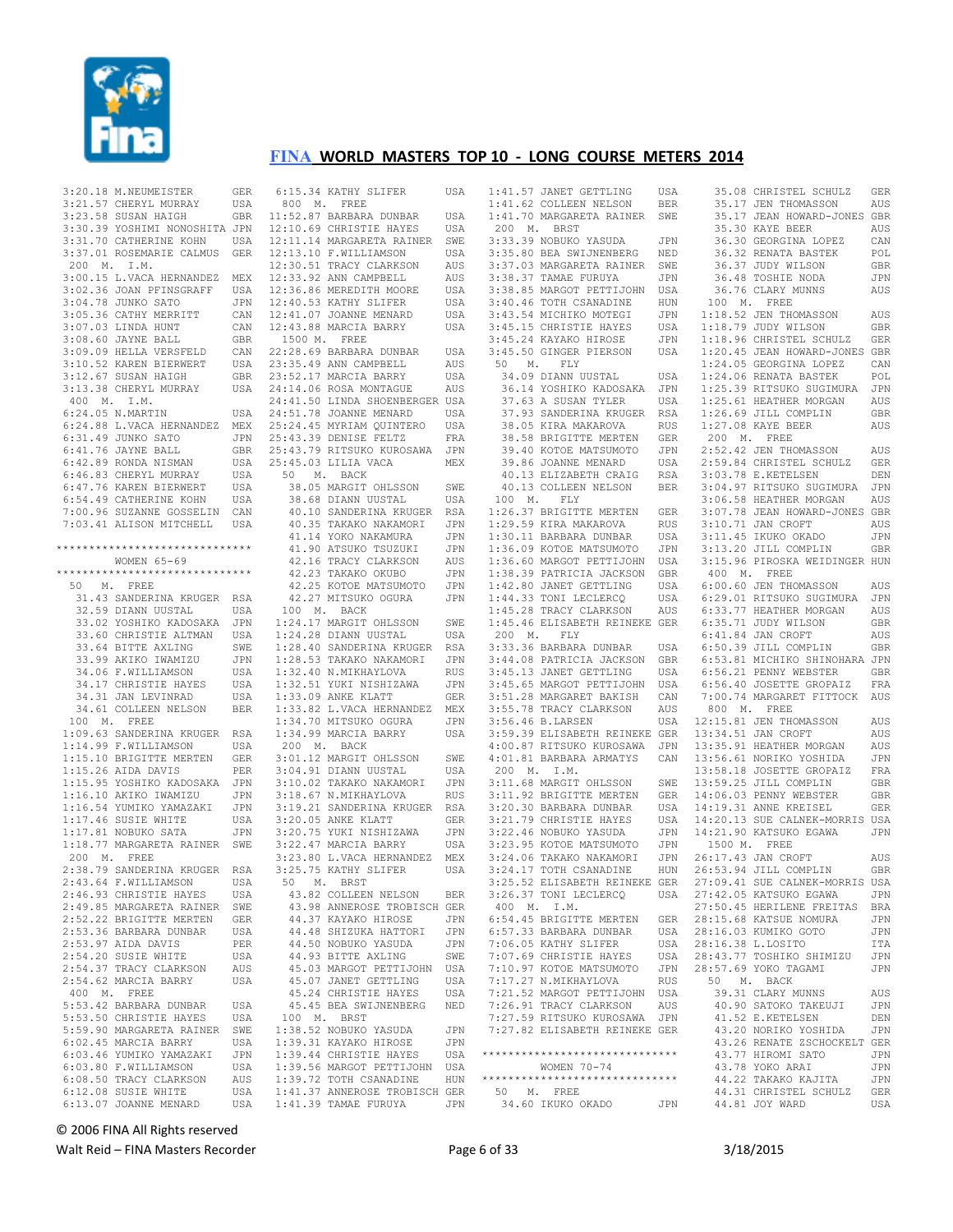

| 100 M. BACK |                                                                                                                                                                                                          |             |
|-------------|----------------------------------------------------------------------------------------------------------------------------------------------------------------------------------------------------------|-------------|
|             | $1:31.14$ E.KETELSEN                                                                                                                                                                                     | DEN         |
|             |                                                                                                                                                                                                          | AUS         |
|             | 1:31.14 E.KETELSEN<br>1:32.12 CLARY MUNNS<br>1:32.14 NORIKO YOSHIDA                                                                                                                                      | JPN         |
|             |                                                                                                                                                                                                          |             |
|             |                                                                                                                                                                                                          |             |
|             | 1:35.14 CHRISTEL SCHULZ GER<br>1:37.68 RENATE ZSCHOCKELT GER<br>1:37.68 RENATE ZSCHOCKELT GER<br>1:37.80 KAZUKO ITO JPN<br>1:40.67 SUE POLLARD NZL<br>1:40.67 SUE POLLARD NZL<br>1:40.67 SUE POLLARD NZL |             |
|             |                                                                                                                                                                                                          |             |
|             |                                                                                                                                                                                                          |             |
|             |                                                                                                                                                                                                          |             |
|             | 1:41.00 SEIKO HASEBE                                                                                                                                                                                     | JPN         |
| 200 M. BACK |                                                                                                                                                                                                          |             |
|             | 3:16.54 NORIKO YOSHIDA                                                                                                                                                                                   | JPN         |
|             |                                                                                                                                                                                                          |             |
|             | 3:18.19 E.KETELSEN DEN<br>3:19.15 CLARY MUNNS AUS<br>3:29.72 CHRISTEL SCHULZ GER                                                                                                                         |             |
|             |                                                                                                                                                                                                          |             |
|             | $3:33.04$ KAZUKO ITO                                                                                                                                                                                     | JPN         |
|             | 3:37.06 JOY WARD                                                                                                                                                                                         | USA         |
|             | 3:37.60 SEIKO HASEBE<br>3:38.46 SUE POLLARD                                                                                                                                                              | JPN         |
|             |                                                                                                                                                                                                          | NZL         |
|             | 3:38.46 SUE PULLERMS<br>3:39.96 GERDA WILLIAMS                                                                                                                                                           | AUS         |
|             | 3:43.97 HEIDI GUHL                                                                                                                                                                                       | GER         |
|             | 50 M. BRST                                                                                                                                                                                               |             |
|             | 45.19 MONIKA SENFTLEBEN GER                                                                                                                                                                              |             |
|             | 45.66 DIANE FORD<br>46.31 M TOMAST                                                                                                                                                                       | GBR         |
|             | 46.91 M.TOMASI                                                                                                                                                                                           | FRA         |
|             | 46.98 HEATHER MORGAN                                                                                                                                                                                     | AUS         |
|             |                                                                                                                                                                                                          | GER         |
|             | 47.53 UTE HOLE<br>47.61 DANIELA BARNEA                                                                                                                                                                   | USA         |
|             |                                                                                                                                                                                                          |             |
|             | $\begin{tabular}{llllll} 47.74 \text{ CLARY MUNNS} & \text{AUS} \\ 48.02 \text{ SEIKO HASEBE} & \text{JPN} \\ 48.46 \text{ ELANNE BROMWICH} & \text{GBR} \end{tabular}$                                  |             |
|             |                                                                                                                                                                                                          |             |
|             | 49.02 KIYOKO YONEDA                                                                                                                                                                                      | JPN         |
|             | $100$ M. BRST                                                                                                                                                                                            |             |
|             | $1:37.75$ DIANE FORD                                                                                                                                                                                     | GBR         |
|             |                                                                                                                                                                                                          | USA         |
|             | 1:43.02 DANIELA BARNEA<br>1:43.95 HEATHER MORGAN<br>1:45.03 JEN THOMASSON                                                                                                                                | AUS         |
|             |                                                                                                                                                                                                          | AUS         |
|             | 1:46.15 MONIKA SENFTLEBEN GER                                                                                                                                                                            |             |
|             | $1:47.47$ CLARY MUNNS                                                                                                                                                                                    | AUS         |
|             |                                                                                                                                                                                                          | <b>GER</b>  |
|             |                                                                                                                                                                                                          | GER         |
|             |                                                                                                                                                                                                          | JPN         |
|             | 1:47.75 UTE HOLE<br>1:50.15 ELSBETH FLICK<br>1:50.39 SEIKO HASEBE<br>1:51.17 MARGIT OTT                                                                                                                  | <b>GER</b>  |
| 200 M. BRST |                                                                                                                                                                                                          |             |
|             | 3:38.43 DIANE FORD                                                                                                                                                                                       | GBR         |
|             |                                                                                                                                                                                                          | AUS         |
|             |                                                                                                                                                                                                          | AUS         |
|             |                                                                                                                                                                                                          | USA         |
|             | 3:48.53 CLARY MUNNS<br>3:53.55 UTE HOLE<br>3:53.51 M.TOMASI                                                                                                                                              | AUS         |
|             |                                                                                                                                                                                                          | GER         |
|             | 3:55.11 M.TOMASI                                                                                                                                                                                         | FRA         |
|             | U.UU.IL M.TUMASI<br>3:56.76 ELSBETH FLICK<br>0.50.17                                                                                                                                                     | GER         |
|             | 3:56.87 MONIKA SENFTLEBEN GER                                                                                                                                                                            |             |
|             | 4:03.11 SEIKO HASEBE                                                                                                                                                                                     | JPN         |
|             | 50 M. FLY<br>36.36 JUDY WILSON<br>${\rm FLY}$                                                                                                                                                            |             |
| 36.         | GBR <sub>3</sub>                                                                                                                                                                                         |             |
|             | 39.68 CHRISTEL SCHULZ                                                                                                                                                                                    | <b>GER</b>  |
|             | 41.36 CLARY MUNNS                                                                                                                                                                                        | AUS         |
|             | 41.50 IKUKO OKADO                                                                                                                                                                                        | JPN         |
|             | 43.50 EIKO MATSUKAWA                                                                                                                                                                                     | JPN         |
|             | 43.77 GEORGINA LOPEZ                                                                                                                                                                                     | CAN         |
|             | 44.62 HEATHER MORGAN                                                                                                                                                                                     | AUS         |
|             | 45.04 UTE FEHLING                                                                                                                                                                                        | ${\tt GER}$ |
|             | 45.50 BARBARA FRID                                                                                                                                                                                       | USA         |
|             | 45.58 KIYOKO YONEDA                                                                                                                                                                                      | JPN         |
|             | 100 M. FLY                                                                                                                                                                                               |             |
|             | 1:24.55 JUDY WILSON                                                                                                                                                                                      | GBR         |
|             | 1:39.11 CLARY MUNNS                                                                                                                                                                                      | AUS         |
|             | 1:44.98 DANIELA BARNEA                                                                                                                                                                                   | USA         |
|             | 1:49.32 UTE FEHLING                                                                                                                                                                                      | GER         |
|             | $1:50.50$ SEIKO HASEBE                                                                                                                                                                                   | JPN         |
|             | 1:51.58 PATRICIA ANGUS                                                                                                                                                                                   | CAN         |
|             | 1:54.00 HARU TSUKINO                                                                                                                                                                                     | JPN         |
|             | 1:54.33 JOY WARD                                                                                                                                                                                         | USA         |

| 1:54.36 IVANA FELGROVA CZE                                                                                        |                |
|-------------------------------------------------------------------------------------------------------------------|----------------|
| $1:57.04$ SUSAN MEYERS                                                                                            | USA            |
| 200 M. FLY                                                                                                        |                |
| 3:40.14 JUDY WILSON<br>3:47.29 CLARY MUNNS                                                                        | GBR            |
|                                                                                                                   | AUS            |
| 3:47.65 DANIELA BARNEA                                                                                            | USA            |
| 4:02.55 SEIKO HASEBE                                                                                              | JPN            |
| 4:08.98 NOBUKO TAKENAKA<br>4:10.06 IVANA FELGROVA<br>4:11.69 PATRICIA ANGUS                                       | JPN            |
|                                                                                                                   | CZE<br>CAN     |
|                                                                                                                   | JPN            |
| 4:18.07 HARU TSUKINO<br>4:19.01 JAN CROFT                                                                         | AUS            |
| 4:20.57 GEORGINA HAMILTON GBR                                                                                     |                |
| 200 M. I.M.                                                                                                       |                |
| 3:23.89 CLARY MUNNS                                                                                               | AUS            |
| 3:31.94 CHRISTEL SCHULZ                                                                                           | GER            |
| 3:33.62 DANIELA BARNEA                                                                                            | USA            |
| 3:45.46 SEIKO HASEBE                                                                                              | JPN            |
| 3:49.58 MARGIT OTT                                                                                                | <b>GER</b>     |
| 3:50.50 JOY WARD                                                                                                  | USA            |
| 3:51.30 EIKO MATSUKAWA<br>3:52.85 SUSAN MEYERS                                                                    | JPN            |
|                                                                                                                   | USA            |
| 3:54.72 JAN CROFT                                                                                                 | AUS            |
| 3:55.47 GERDA WILLIAMS                                                                                            | AUS            |
| 400 M. I.M.                                                                                                       |                |
| 7:14.67 CLARY MUNNS                                                                                               | AUS            |
| 7:32.26 DANIELA BARNEA<br>7:58.06 SEIKO HASEBE<br>8:13.78 TIM STATE                                               | USA            |
|                                                                                                                   | JPN            |
| 8:13.72 JAN CROFT<br>8:13.72 JAN CROFT<br>8:19.38 SUSAN MEYERS<br>8:24.72 IVANA FELGROVA<br>8:41.59 ANITA SAVIANE | AUS            |
|                                                                                                                   | USA            |
|                                                                                                                   | CZE            |
|                                                                                                                   | AUS            |
| 8:46.65 NOBUKO TAKENAKA<br>8:50.86 MARIA COSTA                                                                    | JPN            |
| 8:53.07 GEORGINA HAMILTON GBR                                                                                     | BRA            |
|                                                                                                                   |                |
|                                                                                                                   |                |
| ******************************                                                                                    |                |
| WOMEN 75-79                                                                                                       |                |
| ******************************                                                                                    |                |
| 50 M. FREE                                                                                                        |                |
| 36.19 YOSHIKO OSAKI                                                                                               | JPN            |
| 38.28 SUSAN LEUNER                                                                                                | RSA            |
| 38.54 KUMIE TOKUDA                                                                                                | JPN            |
| 38.59 HISAKO KITAYAMA                                                                                             | JPN            |
|                                                                                                                   | USA            |
|                                                                                                                   | JPN            |
| 39.37 JOHNNIE DETRICK<br>39.40 SHOKO YONEZAWA<br>39.45 FUMIKO NAKAMURA                                            | JPN            |
|                                                                                                                   | JPN            |
|                                                                                                                   | JPN            |
| 39.91 FUSAKO HIROOKA<br>40.40 SAGAMI KAMIJO<br>40.83 HAIDE LORBERG                                                | <b>GER</b>     |
| 100 M. FREE                                                                                                       |                |
|                                                                                                                   | JPN            |
|                                                                                                                   | <b>RSA</b>     |
| 1:19.71 YOSHIKO OSAKI<br>1:26.34 SUSAN LEUNER<br>1:29.73 MARIA PENNA                                              | <b>BRA</b>     |
| 1:31.53 DENISE ROBERTSON                                                                                          | AUS            |
| 1:31.68 KUMIE TOKUDA                                                                                              | JPN            |
| 1:32.98 PAM HUTCHINGS                                                                                             | AUS            |
| 1:34.40 FUSAKO HIROOKA                                                                                            | JPN            |
| 1:34.83 MARY ANN CASE                                                                                             | USA            |
| 1:35.18 TAYO FUJIEDA                                                                                              | JPN            |
| 1:35.42 HELGA REICH                                                                                               | <b>GER</b>     |
|                                                                                                                   | JPN            |
| 200 M. FREE<br>2:55.90 YOSHIKO OSAKI                                                                              | $_{\rm BRA}$   |
| 3:11.83 MARIA PENNA                                                                                               | RSA            |
|                                                                                                                   | AUS            |
| 3:12.84 SUSAN LEUNER<br>3:22.13 DENISE ROBERTSON<br>3:22.40 HELGA REICH                                           | <b>GER</b>     |
| 3:24.09 KUMIE TOKUDA                                                                                              | JPN            |
| 3:28.20 SUSAN MUNN                                                                                                | USA            |
| 3:28.84 KAZU KOYAMA                                                                                               | JPN            |
|                                                                                                                   | $\mathtt{JPN}$ |
| 3:30.08 HISAKO KITAYAMA<br>3:30.97 PAM HUTCHINGS<br>400 M. FREE                                                   | AUS            |

6:24.05 YOSHIKO OSAKI JPN

 $6:48.11$  MARIA PENNA

|              | 6:50.41 SUSAN LEUNER           | RSA        |           | 1:42.18 JOANN LEILICH         | USA        |
|--------------|--------------------------------|------------|-----------|-------------------------------|------------|
|              | 6:56.86 KUMIE TOKUDA           | JPN        |           | 1:44.00 LUISE KNOPFLE         | GER        |
|              | 6:58.84 DENISE ROBERTSON       |            |           | 1:46.20 SHOKO YONEZAWA        |            |
|              |                                | AUS        |           |                               | JPN        |
|              | 6:59.27 HELGA REICH            | <b>GER</b> |           | 1:48.23 MASAYO AZUMA          | JPN        |
|              | 7:08.11 ANNE WILLIAMS          | USA        |           | 1:48.83 TAYO FUJIEDA          | JPN        |
|              | 7:20.30 HIROKO OTSUBO          | JPN        |           | 1:50.95 ANNE WILLIAMS         | USA        |
|              | 7:22.30 JOANN LEILICH          | USA        |           | 1:55.95 MARCELA STASTNA       | CZE        |
|              | 7:25.02 PATRICIA BOND          | USA        |           | 1:56.21 CYNTHIA ANDRADE       | BRA        |
| 800<br>М.    | FREE                           |            |           | 1:56.73 GABRIELLA TUCCI       | ITA        |
|              | 13:34.69 YOSHIKO OSAKI         | JPN        |           | 1:57.38 SANTA JAARSVELD       | RSA        |
|              | 13:57.01 MARIA PENNA           | BRA        | М.<br>200 | BRST                          |            |
|              | 14:06.69 HELGA REICH           | GER        |           | 3:40.84 JOANN LEILICH         | USA        |
|              |                                |            |           |                               | <b>GER</b> |
|              | 14:16.12 SUSAN LEUNER          | RSA        |           | 3:43.29 LUISE KNOPFLE         |            |
|              | 14:23.47 DENISE ROBERTSON      | AUS        |           | 3:55.54 MASAYO AZUMA          | JPN        |
|              | 14:43.19 ANNE WILLIAMS         | USA        |           | 3:57.45 ANNE WILLIAMS         | USA        |
|              | 15:13.82 KAZU KOYAMA           | JPN        |           | 4:00.28 TAYO FUJIEDA          | JPN        |
|              | 15:15.34 MARGIT JEBE           | USA        |           | 4:12.04 ANNEMARIE LUDICKE GER |            |
|              | 15:40.22 PATRICIA BOND         | USA        |           | 4:13.77 CYNTHIA ANDRADE       | BRA        |
|              | 15:51.85 ANNEMARIE LUDICKE GER |            |           | 4:22.89 MIYUKI SAKASHITA      | JPN        |
| 1500 M. FREE |                                |            |           | 4:23.45 HIROKO OTANI          | JPN        |
|              | 27:35.17 MARIA PENNA           | BRA        |           | 4:30.76 YOKO MIZUNO           | JPN        |
|              | 28:10.88 ANNE WILLIAMS         |            | 50<br>Μ.  | FLY                           |            |
|              |                                | USA        |           |                               |            |
|              | 28:22.17 HIROKO OTSUBO         | JPN        |           | 45.44 HISAKO KITAYAMA         | JPN        |
|              | 29:15.80 DENISE ROBERTSON      | AUS        |           | 46.37 MARCELA STASTNA         | CZE        |
|              | 29:39.74 PATRICIA BOND         | USA        |           | 47.91 LUISE KNOPFLE           | GER        |
|              | 30:31.52 RINKO SAKAI           | JPN        |           | 48.71 FUMIKO NAKAMURA         | JPN        |
|              | 31:08.58 JENNY BALL            | GBR        |           | 48.88 MARY ANN CASE           | USA        |
|              | 32:24.40 PATRICIA TULLMAN      | USA        |           | 49.05 SUGAKO YOKOI            | JPN        |
|              | 32:24.98 PATRICIA ARNOLD       | USA        |           | 50.38 MIDORI USUI             | JPN        |
|              | 32:45.61 ETSUKO AZUMI          | JPN        |           | 50.52 HAIKE HOLER             | GER        |
| 50           | M. BACK                        |            |           | 52.46 SAGAMI KAMIJO           | JPN        |
|              | 43.94 YOSHIKO OSAKI            | JPN        |           | 53.64 SONOE WATANABE          |            |
|              |                                |            |           |                               | JPN        |
|              | 46.66 HELEN BIRD               | AUS        | Μ.<br>100 | FLY                           |            |
|              | 46.99 SHOKO YONEZAWA           | JPN        |           | 1:52.12 MARY ANN CASE         | USA        |
|              | 47.17 EVA JAROSOVA             | CZE        |           | 1:54.38 MARCELA STASTNA       | CZE        |
|              | 47.33 U.MEYER-TONNDORF         | GER        |           | 1:56.24 HELGA REICH           | GER        |
|              | 47.61 PAM HUTCHINGS            | AUS        |           | 2:01.34 KAZU KOYAMA           | JPN        |
|              | 48.00 TOMIE SAITO              | JPN        |           | 2:08.99 ANNEMARIE LUDICKE GER |            |
|              | 48.76 ALICE KINNAIRD           | AUS        |           | 2:13.41 PATRICIA TULLMAN      | USA        |
|              | 49.00 SACHIKO HASEGAWA         | JPN        |           | 2:15.57 MIDORI USUI           | JPN        |
|              | 49.11 HAIDE LORBERG            | GER        |           | 2:15.87 MASUNO MASUDA         | JPN        |
|              |                                |            |           |                               |            |
| 100<br>М.    | BACK                           |            |           | 2:16.09 RINKO SAKAI           | JPN        |
|              | 1:38.80 YOSHIKO OSAKI          | JPN        |           | 2:21.94 YAYOI KANAZASHI       | JPN        |
|              | 1:43.04 HELEN BIRD             | AUS        | Μ.<br>200 | FLY                           |            |
|              | 1:43.84 KAZU KOYAMA            | JPN        |           | 4:23.78 HELGA REICH           | GER        |
|              | 1:44.12 SHOKO YONEZAWA         | JPN        |           | 4:33.11 MARY ANN CASE         | USA        |
|              | 1:46.66 EVA JAROSOVA           | CZE        |           | 5:04.19 KAZU KOYAMA           | JPN        |
|              | 1:46.88 HARUMI SUGIMOTO        | JPN        |           | 5:18.52 PATRICIA TULLMAN      | USA        |
|              | 1:47.85 TOMIE SAITO            | JPN        |           | 5:26.45 MASUNO MASUDA         | JPN        |
|              | 1:49.00 SACHIKO HASEGAWA       | JPN        |           | 5:37.52 CHIYOKO YABUMOTO      | JPN        |
|              | 1:49.18 MARGIT JEBE            | USA        |           | 5:45.40 BARBARA ZAREMSKI      | USA        |
|              |                                |            |           |                               |            |
|              | 1:50.27 HISAKO KITAYAMA        | JPN        |           | 5:47.68 KAZUKO HIRATA         | JPN        |
| 200<br>М.    | BACK                           |            |           | 5:56.74 TERUYO NISHIMURA      | JPN        |
|              | 3:38.62 YOSHIKO OSAKI          | JPN        |           | 6:00.94 FUSAE MARUYAMA        | JPN        |
|              | 3:45.98 HELEN BIRD             | AUS        | 200<br>Μ. | I.M.                          |            |
|              | 3:48.43 KAZU KOYAMA            | JPN        |           | 3:48.34 JOANN LEILICH         | USA        |
|              | 3:48.89 EVA JAROSOVA           | CZE        |           | 3:58.38 KAZU KOYAMA           | JPN        |
|              | 3:50.19 TOMIE SAITO            | JPN        |           | 3:59.54 TAYO FUJIEDA          | JPN        |
|              | 3:55.26 MARGIT JEBE            | USA        |           | 4:00.53 HIROKO OTSUBO         | JPN        |
|              | 3:59.35 FUSAKO KATO            | JPN        |           | 4:00.75 HELGA REICH           | GER        |
|              |                                |            |           |                               |            |
|              | 3:59.55 HIROKO OBAYASHI        | JPN        |           | 4:05.79 MARGIT JEBE           | USA        |
|              | 4:00.73 ANNE WILLIAMS          | USA        |           | 4:07.04 ANNEMARIE LUDICKE GER |            |
|              | 4:01.55 PATRICIA BOND          | USA        |           | 4:09.94 SACHIKO HASEGAWA      | JPN        |
| Μ.<br>50     | <b>BRST</b>                    |            |           | 4:10.23 TOMIE SAITO           | JPN        |
|              | 47.10 JOANN LEILICH            | USA        |           | 4:14.15 TERUKO MURAKAMI       | JPN        |
|              | 47.84 LUISE KNOPFLE            | GER        | 400<br>Μ. | I.M.                          |            |
|              | 48.07 SHOKO YONEZAWA           | JPN        |           | 8:26.00 HELGA REICH           | GER        |
|              | 48.56 GISELA GRUNER            | GER        |           | 8:44.11 KAZU KOYAMA           | JPN        |
|              | 49.88 ANNE WILLIAMS            |            |           | 9:04.97 DENISE ROBERTSON      |            |
|              |                                | USA        |           |                               | AUS        |
|              | 49.90 GABRIELLA TUCCI          | ITA        |           | 9:06.84 SACHIKO HASEGAWA      | JPN        |
|              | 49.99 MASAYO AZUMA             | JPN        |           | 9:09.19 RINKO SAKAI           | JPN        |
|              | 50.41 TAYO FUJIEDA             | JPN        |           | 9:39.64 TERUKO MURAKAMI       | JPN        |
|              | 50.47 CYNTHIA ANDRADE          | BRA        |           | 9:43.18 INGRID SIEGERT        | <b>GER</b> |
|              | 50.66 KAZUKO KAJIWARA          | JPN        |           | 9:44.41 DAPH SOPPA            | AUS        |
| 100 M. BRST  |                                |            |           | 10:04.03 SANDRA LEA           | GBR        |

© 2006 FINA All Rights reserved

Walt Reid – FINA Masters Recorder **Page 7 of 33** 3/18/2015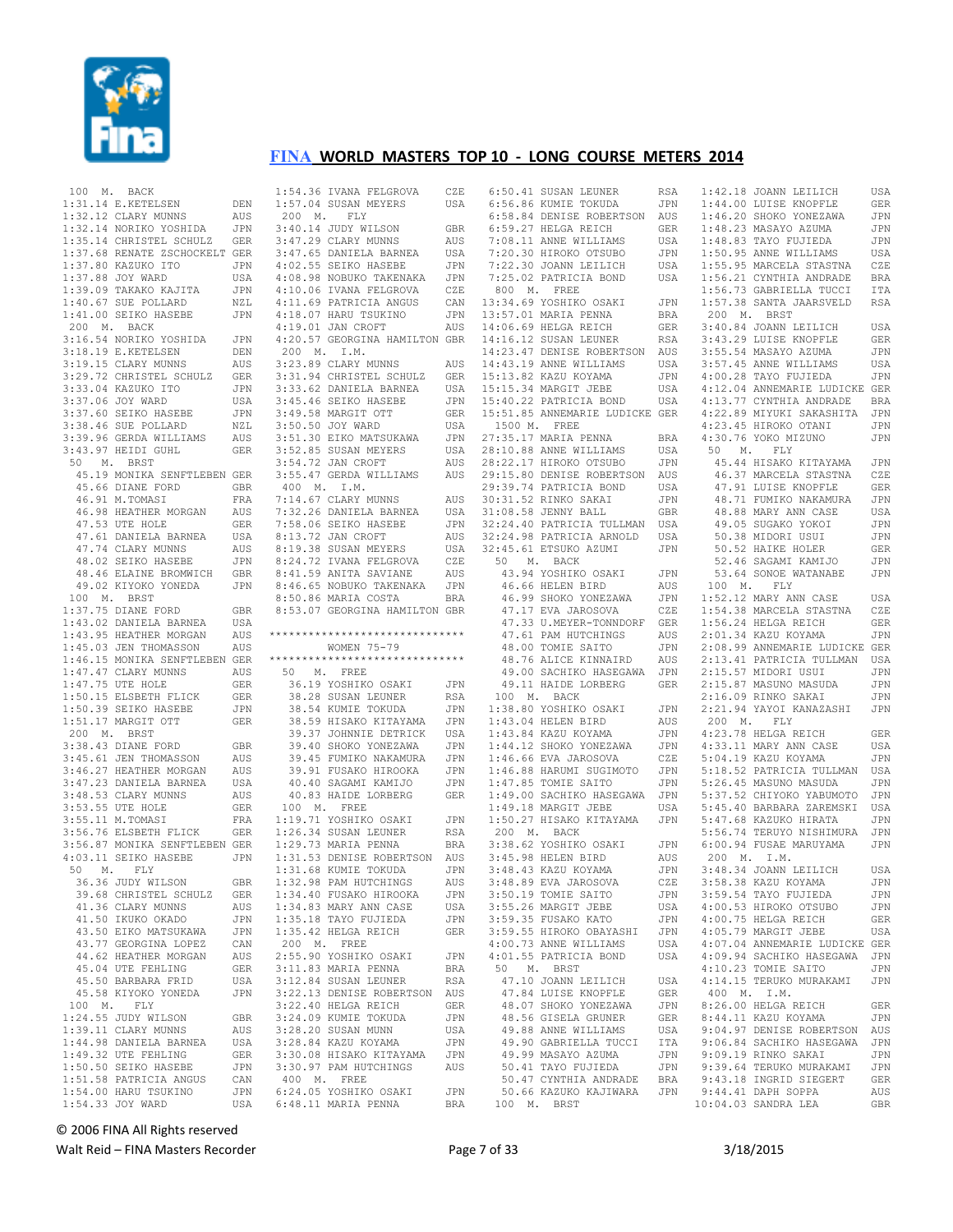

| 10:19.64 MAE WALDIE                                     | CAN               |             | 50.96 TAMAE KABURAGI<br>51.25 JUDIE OLIVER           | JPN<br>CAN        |                  | 2:08.92 JANE ASHER<br>2:34.55 AYA HIRANO                    | GBR<br>JPN        | 5:19.03 CHIEKO MORIKANE<br>400 M. FREE                   | JPN                      |  |
|---------------------------------------------------------|-------------------|-------------|------------------------------------------------------|-------------------|------------------|-------------------------------------------------------------|-------------------|----------------------------------------------------------|--------------------------|--|
| *****************************                           |                   |             | 54.73 MARCIA RIBEIRO                                 | <b>BRA</b>        |                  | 2:35.77 J.WEHRLEN-MOELLER USA                               |                   | 8:06.45 NAN BOHL                                         | USA                      |  |
| WOMEN 80-84                                             |                   |             | 54.78 LOIS DENNINGTON                                | AUS               |                  | 2:38.13 NADIR TAUBERT                                       | BRA               | 8:38.35 JEAN TROY                                        | USA                      |  |
| ******************************                          |                   |             | 56.42 AIKO GOTO                                      | JPN               |                  | 2:50.33 CHIYO FUKUSHIMA                                     | JPN               | 9:01.64 G. MCKENZIE-HICKS AUS                            |                          |  |
| M. FREE<br>50                                           |                   |             | 56.49 CHIHIRO SHIGEMURA JPN                          |                   |                  | 2:50.67 EULAH VARTY                                         | CAN               | 9:15.08 TSURUYO TANAKA                                   | <b>JPN</b>               |  |
| 38.73 JANE ASHER                                        | GBR               |             | 56.73 KEIKO FUJIMOTO<br>100 M. BACK                  | <b>JPN</b>        |                  | 2:58.31 MICHIKO TOKANO                                      | JPN               | 9:44.62 PHYLLIS GOODLAND CAN                             |                          |  |
| 43.47 ELIANE PELLIS<br>44.99 SACHIKO MINETA             | BEL<br>JPN        |             | 1:48.15 KATHARINA FLORA                              | ROU               |                  | 3:00.48 THELMA BRYAN<br>3:04.18 BOBBIE LEA                  | AUS<br>AUS        | 10:33.62 G.SCHOBEL-GRASS<br>10:48.01 CHIEKO MORIKANE     | <b>GER</b><br><b>JPN</b> |  |
| 45.63 REIKO YAMAGUCHI                                   | JPN               |             | 1:58.30 JUDIE OLIVER                                 | CAN               | 200 M.           | FLY                                                         |                   | 11:16.73 MARION BEULKE                                   | AUS                      |  |
| 45.68 KII SAITO                                         | JPN               |             | 1:59.92 MARCIA RIBEIRO                               | <b>BRA</b>        |                  | 4:38.36 JUDIE OLIVER                                        | CAN               | 11:34.15 MIEKO NAKANO                                    | JPN                      |  |
| 45.89 ULLA-BRITT OBERG                                  | SWE               |             | 2:01.79 LOIS DENNINGTON                              | AUS               |                  | 5:48.70 NADIR TAUBERT                                       | <b>BRA</b>        | 12:32.43 GUDRUN KLOOS                                    | RSA                      |  |
| 46.34 JUDIE OLIVER                                      | CAN               |             | 2:05.19 KEIKO FUJIMOTO                               | JPN               |                  | $6:02.18$ AYA HIRANO                                        | JPN               | 800 M. FREE                                              |                          |  |
| 46.72 MITSUKO KOMURO                                    | JPN               |             | 2:06.77 MICHIKO TOKANO                               | JPN               |                  | 6:14.54 THELMA BRYAN                                        | AUS               | 16:48.12 NAN BOHL                                        | USA                      |  |
| 46.96 CHIHIRO SHIGEMURA JPN                             |                   |             | 2:07.03 JAN FINN                                     | AUS               |                  | 6:27.25 HARUKO SASAKI                                       | JPN               | 19:32.43 G. MCKENZIE-HICKS AUS                           |                          |  |
| 47.40 KEIKO FUJIMOTO<br>100 M. FREE                     | <b>JPN</b>        |             | 2:07.19 AIKO GOTO<br>2:09.42 KATSUKO KAGEYAMA JPN    | JPN               |                  | 6:32.50 CHIYO FUKUSHIMA<br>6:54.67 J.WEHRLEN-MOELLER USA    | JPN               | 20:05.10 PHYLLIS GOODLAND<br>20:14.80 TSURUYO TANAKA     | CAN<br><b>JPN</b>        |  |
| 1:27.98 JANE ASHER                                      | <b>GBR</b>        |             | 2:11.29 MITSUKO KOMURO                               | JPN               |                  | 7:02.26 YOSHIKO KAMO                                        | JPN               | 21:28.65 G.SCHOBEL-GRASS                                 | <b>GER</b>               |  |
| 1:42.13 ELIANE PELLIS                                   | <b>BEL</b>        |             | 200 M. BACK                                          |                   | 200 M. I.M.      |                                                             |                   | 22:29.50 CHIEKO MORIKANE                                 | <b>JPN</b>               |  |
| 1:45.79 REIKO YAMAGUCHI                                 | JPN               |             | 3:56.63 JUDIE OLIVER                                 | CAN               |                  | 4:06.26 JUDIE OLIVER                                        | CAN               | 24:02.38 MARION BEULKE                                   | AUS                      |  |
| 1:45.91 DOROTHY DICKEY                                  | AUS               |             | 4:20.08 JANE ASHER                                   | <b>GBR</b>        |                  | 4:12.70 JANE ASHER                                          | GBR               | 25:39.65 HAZEL GILLBEE                                   | AUS                      |  |
| 1:47.50 KIKUKO YAMADA                                   | JPN               |             | 4:28.41 MICHIKO TOKANO                               | JPN               |                  | 4:46.75 ANN HIRSCH                                          | USA               | 1500 M. FREE                                             |                          |  |
| 1:49.12 SACHIKO MINETA                                  | JPN               |             | 4:29.36 MARCIA RIBEIRO<br>4:31.37 AIKO GOTO          | <b>BRA</b><br>JPN |                  | 4:57.70 EULAH VARTY<br>4:57.73 J.WEHRLEN-MOELLER USA        | CAN               | 35:43.73 BETTY LORENZI<br>43:02.20 CHIEKO MORIKANE       | USA                      |  |
| 1:49.46 JUDIE OLIVER<br>1:51.04 JAN FINN                | CAN<br>AUS        |             | 4:34.46 LOIS DENNINGTON                              | AUS               |                  | 5:09.88 NADIR TAUBERT                                       | <b>BRA</b>        | 50 M. BACK                                               | JPN                      |  |
| 1:51.78 YORIKO IINO                                     | JPN               |             | 4:37.09 I.KEUSCH-RENNER                              | GER               |                  | 5:15.92 JOAN BIDWELL                                        | NZL               | 54.20 BETTY LORENZI                                      | USA                      |  |
| 1:52.25 MITSUKO KOMURO                                  | JPN               |             | 4:39.60 CONNY STAMHUIS                               | CAN               |                  | 5:19.87 MICHIKO TOKANO                                      | JPN               | 55.68 KIMIKO OOKA                                        | JPN                      |  |
| 200 M. FREE                                             |                   |             | 4:40.08 KATSUKO KAGEYAMA                             | JPN               |                  | 5:39.42 CHIYO FUKUSHIMA                                     | JPN               | 1:03.53 AGNES KIS                                        | HUN                      |  |
| 3:14.45 JANE ASHER                                      | <b>GBR</b>        |             | 4:43.98 DOROTHY DICKEY                               | AUS               |                  | 5:43.01 AYA HIRANO                                          | JPN               | 1:03.96 RENATE LANGEANI                                  | <b>BRA</b>               |  |
| 3:53.10 JUDIE OLIVER                                    | CAN               |             | 50 M. BRST                                           |                   | 400 M. I.M.      |                                                             |                   | 1:04.33 CHIEKO AIBA                                      | JPN                      |  |
| 3:53.43 ELIANE PELLIS<br>3:54.37 DOROTHY DICKEY         | BEL               |             | 50.93 AGNES OBBERGHEN                                | BEL               |                  | 8:29.20 JUDIE OLIVER                                        | CAN               | 1:05.29 YUKIE KITAMURA                                   | <b>JPN</b>               |  |
| 3:59.58 MARCIA RIBEIRO                                  | AUS<br><b>BRA</b> |             | 56.29 ULLA-BRITT OBERG<br>1:00.04 ANN HIRSCH         | SWE<br>USA        |                  | 10:37.97 EULAH VARTY<br>10:47.50 NADIR TAUBERT              | CAN<br><b>BRA</b> | 1:05.91 MASAKO KARAMATSU<br>1:07.28 LIZ WALLIS           | JPN<br>AUS               |  |
| 4:00.38 JAN FINN                                        | AUS               |             | 1:00.09 CONNY STAMHUIS                               | CAN               |                  | 11:06.59 J.WEHRLEN-MOELLER USA                              |                   | 1:07.67 AMY MULCRONE                                     | AUS                      |  |
| 4:04.61 HIDEKO MARUOKA                                  | JPN               |             | 1:01.11 ERIKA LOPES                                  | <b>BRA</b>        |                  | 11:34.48 MICHIKO TOKANO                                     | JPN               | 1:07.85 YOSHIKO MASUDA                                   | JPN                      |  |
| 4:07.99 ANN HIRSCH                                      | USA               |             | 1:01.76 I.KEUSCH-RENNER                              | <b>GER</b>        |                  | 12:05.31 CHIYO FUKUSHIMA                                    | JPN               | 100 M. BACK                                              |                          |  |
| 4:09.66 FRANCES MCINTOSH                                | CAN               |             | 1:02.03 NORIKO KIMURA                                | JPN               |                  | 12:12.75 THELMA BRYAN                                       | AUS               | 1:56.81 BETTY LORENZI                                    | USA                      |  |
| 4:10.99 YORIKO IINO                                     | JPN               |             | 1:02.26 MASAE KURATA                                 | JPN               |                  | 12:58.66 JOAN CAMPBELL                                      | USA               | 2:08.11 KIMIKO OOKA                                      | <b>JPN</b>               |  |
| 400 M. FREE                                             |                   |             | 1:02.53 SUMIE NODA                                   | JPN<br>BRA        |                  | 13:44.99 BARBARA EISELE                                     | USA               | 2:20.66 AGNES KIS                                        | HUN                      |  |
|                                                         |                   |             |                                                      |                   |                  |                                                             |                   |                                                          |                          |  |
| 6:51.31 JANE ASHER                                      | GBR               |             | 1:02.85 NADIR TAUBERT                                |                   |                  | ******************************                              |                   | 2:21.21 CHIEKO AIBA                                      | JPN                      |  |
| 7:46.22 JUDIE OLIVER                                    | CAN               | 100 M. BRST |                                                      |                   |                  |                                                             |                   | 2:23.35 RENATE LANGEANI                                  | <b>BRA</b>               |  |
| 8:03.08 DOROTHY DICKEY<br>8:29.34 YOSHIKO KINOSHITA JPN | AUS               |             | 1:54.27 AGNES OBBERGHEN<br>2:11.61 JUDIE OLIVER      | BEL<br>CAN        | **************** | WOMEN 85-89                                                 |                   | 2:25.32 G.SCHOBEL-GRASS<br>2:27.07 G. MCKENZIE-HICKS AUS | <b>GER</b>               |  |
| 8:39.58 FRANCES MCINTOSH                                | CAN               |             | 2:12.05 ANN HIRSCH                                   | USA               | 50               | M. FREE                                                     |                   | 2:29.76 CHIEKO MORIKANE                                  | <b>JPN</b>               |  |
| 8:55.34 YORIKO IINO                                     | JPN               |             | 2:13.65 NORIKO KIMURA                                | JPN               |                  | 46.08 NAN BOHL                                              | USA               | 2:29.89 YOSHIKO MASUDA                                   | <b>JPN</b>               |  |
| 8:55.83 AIKO GOTO                                       | JPN               |             | 2:15.04 NADIR TAUBERT                                | <b>BRA</b>        |                  | 47.84 MIEKO KAMOSHITA                                       | JPN               | 2:30.25 SATO OHASHI                                      | <b>JPN</b>               |  |
| 8:59.32 JAN FINN                                        | AUS               |             | 2:18.71 JOAN BIDWELL                                 | NZL               |                  | 50.02 JEAN TROY                                             | USA               | 200 M. BACK                                              |                          |  |
| 9:02.06 ANN HIRSCH                                      | USA               |             | 2:20.35 DOREEN MEKING                                | CAN               |                  | 52.86 TAMIKO UEMURA                                         | JPN               | 4:13.30 BETTY LORENZI                                    | USA                      |  |
| 9:08.16 MICHIKO TOKANO<br>800 M. FREE                   | JPN               |             | 2:21.27 MIRA GRYPINK<br>2:22.55 I.KEUSCH-RENNER      | CAN<br>GER        |                  | 52.89 G. MCKENZIE-HICKS AUS<br>53.90 M. KAPCAROVA           | SVK               | 4:52.13 KIMIKO OOKA<br>4:59.91 SATO OHASHI               | JPN<br>JPN               |  |
| 16:19.63 DOROTHY DICKEY                                 | AUS               |             | 2:25.27 ERIKA LOPES                                  | <b>BRA</b>        |                  | 54.15 BETTY LORENZI                                         | USA               | 5:01.47 SYLVIA EISELE                                    | CAN                      |  |
| 18:06.36 FRANCES MCINTOSH                               | CAN               |             | 200 M. BRST                                          |                   |                  | 54.70 LIZ WALLIS                                            | AUS               | 5:06.43 CHIEKO AIBA                                      | <b>JPN</b>               |  |
| 18:19.78 ANN HIRSCH                                     | USA               |             | 4:13.03 AGNES OBBERGHEN                              | BEL               |                  | 56.76 REIKO NAWATA                                          | JPN               | 5:09.23 AGNES KIS                                        | HUN                      |  |
| 18:38.63 ROSAURA HERNANDEZ MEX                          |                   |             | 4:35.22 JUDIE OLIVER                                 | CAN               |                  | 57.08 RENATE LANGEANI                                       | BRA               | 5:12.94 RENATE LANGEANI                                  | <b>BRA</b>               |  |
| 18:38.95 JAN FINN                                       | AUS               |             | 4:38.54 JANE ASHER                                   | GBR               | 100 M. FREE      |                                                             |                   | 5:13.47 G. MCKENZIE-HICKS AUS                            |                          |  |
| 18:41.49 AIKO GOTO                                      | JPN<br>USA        |             | 4:47.44 NORIKO KIMURA                                | <b>JPN</b><br>USA |                  | 1:45.16 NAN BOHL<br>$1:54.80$ JEAN TROY                     | USA<br>USA        | 5:19.92 G.SCHOBEL-GRASS<br>5:24.08 CHIEKO MORIKANE       | <b>GER</b><br>JPN        |  |
| 18:59.08 JOAN CAMPBELL<br>19:14.16 EULAH VARTY          | CAN               |             | 4:48.59 ANN HIRSCH<br>4:55.09 NADIR TAUBERT          | BRA               |                  | 1:57.64 BETTY LORENZI USA                                   |                   | 50 M. BRST                                               |                          |  |
| 19:23.05 SHEILA NAIMAN                                  | CAN               |             | 5:06.96 DOREEN MEKING                                | CAN               |                  | 1:58.51 G. MCKENZIE-HICKS AUS                               |                   | $1:01.45$ NAN BOHL                                       | USA                      |  |
| 20:20.22 ANNIE DE VOS                                   | NED               |             | 5:11.41 JOAN BIDWELL                                 | NZL               |                  | 2:06.23 RENATE LANGEANI BRA                                 |                   | 1:02.35 SYLVIA EISELE                                    | CAN                      |  |
| 1500 M. FREE                                            |                   |             | 5:13.23 SETSUKO OKUBO                                | JPN               |                  | 2:07.76 LIZ WALLIS                                          | AUS               | 1:04.10 ETSUKO KIMURA                                    | JPN                      |  |
| 33:01.00 YOSHIKO KINOSHITA JPN                          |                   |             | 5:17.51 CLAUDETTE POURRET FRA                        |                   |                  | 2:10.18 TSURUYO TANAKA                                      | JPN               | 1:04.35 M.KAPCAROVA                                      | SVK                      |  |
| 33:58.88 DIONNE CALDWELL                                | USA               | 50 M. FLY   |                                                      |                   |                  | 2:15.94 MASAKO SHOJI                                        | JPN               | 1:07.67 MASAKO SHOJI                                     | JPN                      |  |
| 34:06.59 HIDEKO MARUOKA<br>35:20.27 EULAH VARTY         | JPN<br>CAN        |             | 49.52 JUDIE OLIVER<br>49.63 JANE ASHER               | CAN<br>GBR        |                  | 2:16.75 MIE TAKEHARA<br>2:17.45 AGNES KIS                   | JPN<br>HUN        | 1:10.65 JEAN TROY<br>1:11.63 GWENDOLEN KASPAR ITA        | USA                      |  |
| 36:23.23 JOAN CAMPBELL                                  | USA               |             | 1:02.51 HIROKO KATANO                                | JPN               | 200 M. FREE      |                                                             |                   | 1:15.85 NINEL KRUTOVA                                    | RUS                      |  |
| 36:32.21 SHEILA NAIMAN                                  | CAN               |             | $1:03.85$ BOBBIE LEA                                 | AUS               |                  | 3:55.17 NAN BOHL                                            | USA               | 1:19.44 AMY MULCRONE                                     | AUS                      |  |
| 37:58.60 CHIYO FUKUSHIMA                                | JPN               |             | $1:05.16$ ERIKA LOPES                                | BRA               |                  | 4:13.43 G. MCKENZIE-HICKS AUS                               |                   | 1:19.72 B. VICKERS-BAKER AUS                             |                          |  |
| 38:23.58 YOKO NAKAZATO                                  | JPN               |             | $1:08.42$ EULAH VARTY                                | AUS               |                  | 4:32.69 Y.KAPLAN-BADER                                      | FRA               | 100 M. BRST                                              |                          |  |
| 38:50.24 ANNIE DE VOS                                   | NED               |             | 1:08.94 KINUKO MARUYAMA JPN                          |                   |                  | 4:37.57 TSURUYO TANAKA                                      | JPN               | 2:20.49 NAN BOHL                                         | USA                      |  |
| 38:58.46 KEIKO UEKI<br>50 M. BACK                       | JPN               |             | 1:09.09 YORIKO IINO<br>1:09.59 J.WEHRLEN-MOELLER USA | JPN               |                  | 4:44.99 RENATE LANGEANI BRA<br>4:50.65 PHYLLIS GOODLAND CAN |                   | 2:24.09 ETSUKO KIMURA<br>2:26.89 SYLVIA EISELE           | JPN<br>CAN               |  |
| 48.77 ALYCE VOGEL                                       | USA               |             | 1:09.96 CHIYO FUKUSHIMA JPN                          |                   |                  | 5:01.47 SYLVIA EISELE                                       | CAN               | 2:30.21 JEAN TROY                                        | USA                      |  |
| 49.25 KATHARINA FLORA<br>50.70 JANE ASHER               | ROU<br>GBR        | 100 M. FLY  | 2:01.70 JUDIE OLIVER                                 | CAN               |                  | 5:14.05 AGNES KIS<br>5:15.75 YAEKO SAKOTA                   | HUN<br>JPN        | 2:30.30 MASAKO SHOJI<br>2:42.97 M.KAPCAROVA              | JPN<br>SVK               |  |

© 2006 FINA All Rights reserved

Walt Reid – FINA Masters Recorder and European Page 8 of 33 3/18/2015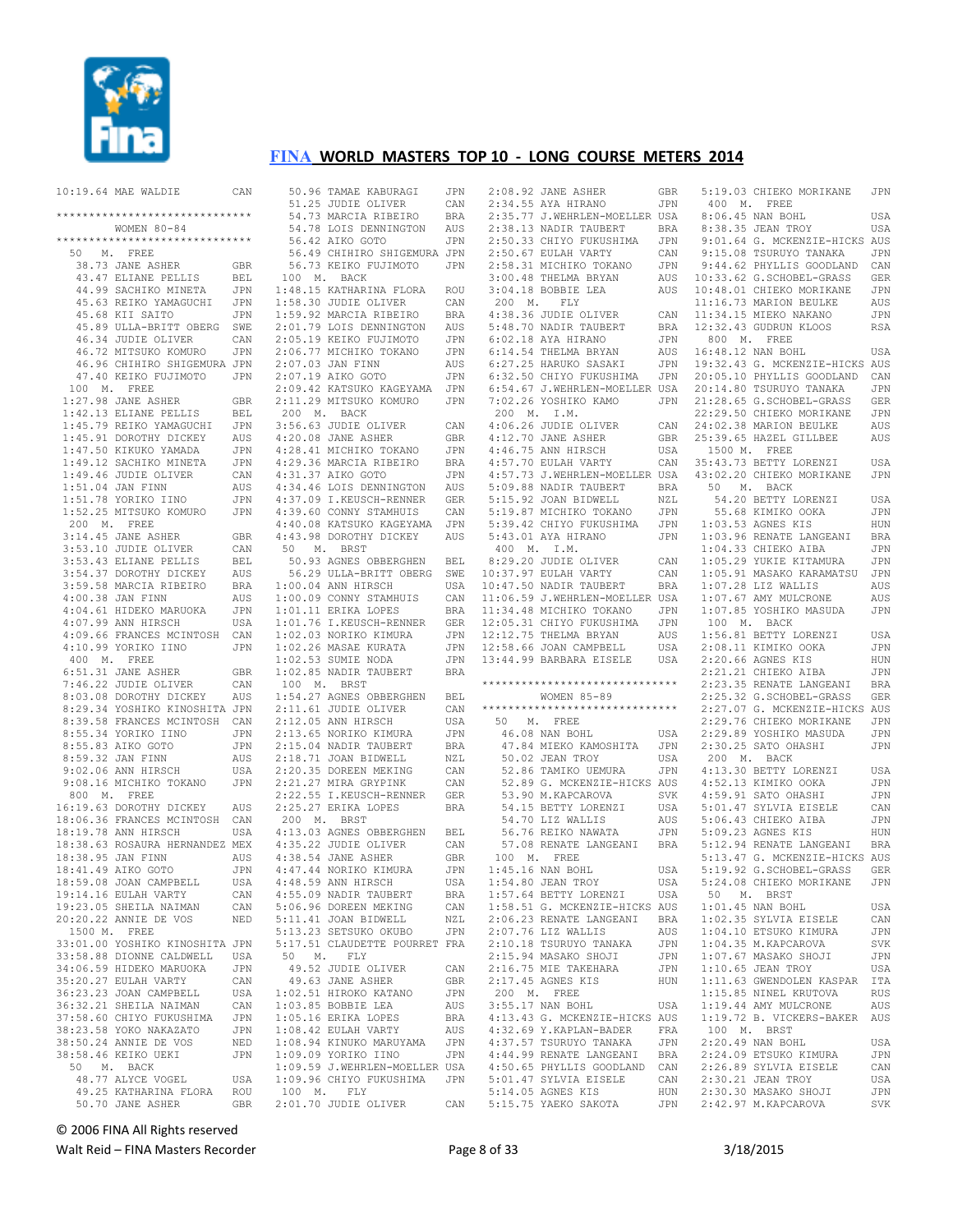

|  |  |  |  | 2:49.16 GWENDOLEN KASPAR ITA                                                                                                                                                                                                                           |            |
|--|--|--|--|--------------------------------------------------------------------------------------------------------------------------------------------------------------------------------------------------------------------------------------------------------|------------|
|  |  |  |  | 2:49.41 B. VICKERS-BAKER AUS<br>3:04.87 AMY MULCRONE AUS<br>3:24.97 ANN TODD AUS<br>200 M. BRST                                                                                                                                                        |            |
|  |  |  |  |                                                                                                                                                                                                                                                        | AUS        |
|  |  |  |  |                                                                                                                                                                                                                                                        |            |
|  |  |  |  | 200 M. BRST                                                                                                                                                                                                                                            |            |
|  |  |  |  |                                                                                                                                                                                                                                                        | USA        |
|  |  |  |  | 5:14.41 NAN BOHL<br>5:24.52 JEAN TROY                                                                                                                                                                                                                  | USA        |
|  |  |  |  |                                                                                                                                                                                                                                                        |            |
|  |  |  |  |                                                                                                                                                                                                                                                        |            |
|  |  |  |  | 5:24.52 JEAN TROY USA<br>5:26.04 SYLVIA EISELE CAN<br>5:29.73 ETSUKO KIMURA JPN<br>6:29.76 B. VICKERS-BAKER AUS                                                                                                                                        |            |
|  |  |  |  |                                                                                                                                                                                                                                                        |            |
|  |  |  |  | 6:40.34 GEORGIA GOGGIN<br>6:53.51 AMY MULCRONE<br>7:38.51 GUDRUN KLOOS                                                                                                                                                                                 | USA        |
|  |  |  |  |                                                                                                                                                                                                                                                        | AUS        |
|  |  |  |  |                                                                                                                                                                                                                                                        | <b>RSA</b> |
|  |  |  |  | 7:41.86 ANN TODD                                                                                                                                                                                                                                       | AUS        |
|  |  |  |  | 13:08.03 JULIETA BRENES                                                                                                                                                                                                                                | CRC        |
|  |  |  |  | 50 M. FLY                                                                                                                                                                                                                                              |            |
|  |  |  |  |                                                                                                                                                                                                                                                        | FRA        |
|  |  |  |  | 1:14.00 Y.KAPLAN-BADER<br>1:14.69 SYLVIA EISELE<br>1:19.61 JEAN TROY                                                                                                                                                                                   | CAN        |
|  |  |  |  |                                                                                                                                                                                                                                                        | USA        |
|  |  |  |  |                                                                                                                                                                                                                                                        | JPN        |
|  |  |  |  | 1:43.92 CHIEKO MORIKANE<br>2:22.29 HAZEL GILLBEE<br>200 M T M                                                                                                                                                                                          | AUS        |
|  |  |  |  | 200 M. I.M.                                                                                                                                                                                                                                            |            |
|  |  |  |  | 5:01.26 JEAN TROY                                                                                                                                                                                                                                      | USA        |
|  |  |  |  | 7:05.13 CHIEKO MORIKANE                                                                                                                                                                                                                                | JPN        |
|  |  |  |  | $400$ M. I.M.                                                                                                                                                                                                                                          |            |
|  |  |  |  | 11:16.32 Y. KAPLAN-BADER FRA                                                                                                                                                                                                                           |            |
|  |  |  |  |                                                                                                                                                                                                                                                        |            |
|  |  |  |  | *******************************                                                                                                                                                                                                                        |            |
|  |  |  |  | WOMEN 90-94                                                                                                                                                                                                                                            |            |
|  |  |  |  | *****************************                                                                                                                                                                                                                          |            |
|  |  |  |  | 50 M. FREE                                                                                                                                                                                                                                             |            |
|  |  |  |  | 54.03 OLGA KOKORINA                                                                                                                                                                                                                                    | <b>RUS</b> |
|  |  |  |  | 1:02.96 MAURINE KORNFELD                                                                                                                                                                                                                               | USA<br>JPN |
|  |  |  |  |                                                                                                                                                                                                                                                        |            |
|  |  |  |  |                                                                                                                                                                                                                                                        |            |
|  |  |  |  |                                                                                                                                                                                                                                                        |            |
|  |  |  |  |                                                                                                                                                                                                                                                        |            |
|  |  |  |  |                                                                                                                                                                                                                                                        |            |
|  |  |  |  |                                                                                                                                                                                                                                                        |            |
|  |  |  |  | 1.02.30 PRONAINE NORMELLD USA<br>1.05.85 BETTY BRUSSEL CAN<br>1.05.85 BETTY BRUSSEL CAN<br>1.06.02 KALIS RASMUSSEN CAN<br>1.07.56 VALERIE LINCOLN AUS<br>1.08.03 JOYCE O'FARRELL AUS<br>1.09.01 FUMI MURATA JPN<br>1.11.57 NARA FUKUOKA JPN<br>1.11.57 |            |
|  |  |  |  | 1:11.96 MARJORIE STONE                                                                                                                                                                                                                                 | USA        |
|  |  |  |  | $100$ $\,$ M. $\,$ FREE                                                                                                                                                                                                                                |            |
|  |  |  |  | 2:18.49 MAURINE KORNFELD                                                                                                                                                                                                                               | USA<br>AUS |
|  |  |  |  | 2:26.76 VALERIE LINCOLN                                                                                                                                                                                                                                |            |
|  |  |  |  | 2:28.23 JOYCE O'FARRELL<br>2:28.23 JOYCE O'FARRELL<br>2:29.31 MARJORIE STONE<br>2:37.24 CHIYOKO TAKIZAWA<br>2:39.01 KALIS RASMUSSEN                                                                                                                    | AUS        |
|  |  |  |  |                                                                                                                                                                                                                                                        | CAN        |
|  |  |  |  |                                                                                                                                                                                                                                                        | USA<br>JPN |
|  |  |  |  |                                                                                                                                                                                                                                                        |            |
|  |  |  |  |                                                                                                                                                                                                                                                        | CAN        |
|  |  |  |  | 2:57.99 INGEBORG FRITZE GER                                                                                                                                                                                                                            |            |
|  |  |  |  | $200$ M. FREE                                                                                                                                                                                                                                          |            |
|  |  |  |  | 4:52.50 MAURINE KORNFELD                                                                                                                                                                                                                               | USA        |
|  |  |  |  | 5:08.88 VALERIE LINCOLN AUS                                                                                                                                                                                                                            |            |
|  |  |  |  | 5:12.24 BETTY BRUSSEL                                                                                                                                                                                                                                  | CAN        |
|  |  |  |  |                                                                                                                                                                                                                                                        |            |
|  |  |  |  | 5:28.09 KALIS RASMUSSEN CAN<br>5:34.40 MARJORIE STONE USA                                                                                                                                                                                              |            |
|  |  |  |  | 5:37.93 JOYCE O'FARRELL                                                                                                                                                                                                                                | AUS        |
|  |  |  |  | 5:43.12 CHIYOKO TAKIZAWA                                                                                                                                                                                                                               | JPN        |
|  |  |  |  | 7:04.06 CHARLOTTE SANDDAL USA                                                                                                                                                                                                                          |            |
|  |  |  |  | 400 M. FREE                                                                                                                                                                                                                                            |            |
|  |  |  |  | 9:47.14 MAURINE KORNFELD                                                                                                                                                                                                                               | USA        |
|  |  |  |  | 10:38.12 BETTY BRUSSEL                                                                                                                                                                                                                                 | CAN        |
|  |  |  |  | 10:38.46 VALERIE LINCOLN                                                                                                                                                                                                                               | AUS        |
|  |  |  |  | 11:09.45 FUMI MURATA<br>11:36.25 CHIYOKO TAKIZAWA                                                                                                                                                                                                      | JPN        |
|  |  |  |  |                                                                                                                                                                                                                                                        | JPN        |
|  |  |  |  | 12:52.04 JOYCE O'FARRELL                                                                                                                                                                                                                               | AUS        |
|  |  |  |  | 26:44.21 PAULINE BENJAMIN                                                                                                                                                                                                                              | AUS        |
|  |  |  |  | 800 M. FREE<br>20:00.89 MAURINE KORNFELD                                                                                                                                                                                                               | USA        |
|  |  |  |  | 22:01.97 VALERIE LINCOLN                                                                                                                                                                                                                               | AUS        |
|  |  |  |  | 22:27.49 BETTY BRUSSEL                                                                                                                                                                                                                                 | CAN        |
|  |  |  |  | 22:27.49 BETTY BRUSSEL<br>26:20.12 JOYCE O'FARRELL                                                                                                                                                                                                     | AUS        |
|  |  |  |  | 1500 M. FREE                                                                                                                                                                                                                                           |            |
|  |  |  |  | 42:10.07 VALERIE LINCOLN                                                                                                                                                                                                                               | AUS        |
|  |  |  |  | 50:07.24 JOYCE O'FARRELL                                                                                                                                                                                                                               |            |
|  |  |  |  |                                                                                                                                                                                                                                                        | AUS        |

|  |  |  |  | 50 M. BACK                              |  |                     |                                                                                                                                                                                                                             |            |
|--|--|--|--|-----------------------------------------|--|---------------------|-----------------------------------------------------------------------------------------------------------------------------------------------------------------------------------------------------------------------------|------------|
|  |  |  |  |                                         |  |                     | 1:06.02 KALIS RASMUSSEN CAN                                                                                                                                                                                                 |            |
|  |  |  |  |                                         |  |                     |                                                                                                                                                                                                                             | JPN        |
|  |  |  |  | $1:12.58$ HANA ENATSU                   |  |                     | 1:11.53 FUMI MURATA<br>1:12.58 HANA ENATSU                                                                                                                                                                                  | JPN        |
|  |  |  |  |                                         |  |                     | 1:12.58 HANA ENAISU ULNUS<br>1:14.72 TRUDY BULLIVANT AUS                                                                                                                                                                    |            |
|  |  |  |  |                                         |  |                     | 1:17.31 MAURINE KORNFELD USA<br>1:18.35 SUGAKO KUWAYAMA JPN                                                                                                                                                                 |            |
|  |  |  |  |                                         |  |                     |                                                                                                                                                                                                                             |            |
|  |  |  |  |                                         |  |                     | 1:24.70 TSUNEKO NAGASHIMA JPN                                                                                                                                                                                               |            |
|  |  |  |  |                                         |  | 1:24.85 KIKUE ISHII | 1:24.88 SETSUKO NARITA<br>1:24.88 SETSUKO NARITA<br>1:32.44 HELGA KALAHNE<br>100 M. BACK                                                                                                                                    | JPN        |
|  |  |  |  |                                         |  |                     |                                                                                                                                                                                                                             | JPN        |
|  |  |  |  |                                         |  |                     |                                                                                                                                                                                                                             | GER        |
|  |  |  |  |                                         |  |                     |                                                                                                                                                                                                                             |            |
|  |  |  |  |                                         |  |                     | 2:39.01 KALIS RASMUSSEN CAN<br>2:43.98 TRUDY BULLIVANT AUS                                                                                                                                                                  |            |
|  |  |  |  |                                         |  |                     |                                                                                                                                                                                                                             |            |
|  |  |  |  |                                         |  | 2:45.73 HANA ENATSU |                                                                                                                                                                                                                             | JPN        |
|  |  |  |  |                                         |  |                     | 2:46.27 MAURINE KORNFELD USA<br>2:58.11 FUMI MURATA JPN<br>3:05.99 VALERIE LINCOLN AUS                                                                                                                                      |            |
|  |  |  |  |                                         |  |                     |                                                                                                                                                                                                                             |            |
|  |  |  |  |                                         |  |                     |                                                                                                                                                                                                                             |            |
|  |  |  |  |                                         |  |                     | 3:24.77 JOYCE O'FARRELL AUS<br>4:59.61 PAULINE BENJAMIN AUS                                                                                                                                                                 |            |
|  |  |  |  | 200 M. BACK                             |  |                     |                                                                                                                                                                                                                             |            |
|  |  |  |  |                                         |  |                     | 5:28.09 KALIS RASMUSSEN CAN<br>5:35.66 MAURINE KORNFELD USA<br>5:42.45 TRUDY BULLIVANT AUS<br>5:46.91 HANA ENATSU JPN<br>6:16.96 VALERIE LINCOLN AUS<br>7:05.30 ROSA MARIA FLORES MEX<br>7:05.30 ROSA MARIA FLORES MEX      |            |
|  |  |  |  |                                         |  |                     |                                                                                                                                                                                                                             |            |
|  |  |  |  |                                         |  |                     |                                                                                                                                                                                                                             |            |
|  |  |  |  |                                         |  |                     |                                                                                                                                                                                                                             |            |
|  |  |  |  |                                         |  |                     |                                                                                                                                                                                                                             |            |
|  |  |  |  |                                         |  |                     |                                                                                                                                                                                                                             |            |
|  |  |  |  |                                         |  |                     | 7:54.57 CHARLOTTE SANDDAL USA                                                                                                                                                                                               |            |
|  |  |  |  |                                         |  |                     | 10:57.77 PAULINE BENJAMIN AUS                                                                                                                                                                                               |            |
|  |  |  |  | 50 M. BRST                              |  |                     |                                                                                                                                                                                                                             |            |
|  |  |  |  |                                         |  |                     | 30 F. BRST<br>1:16.17 MARJORIE STONE USA<br>1:16.17 MARJORIE STONE USA<br>1:29.56 KALIS RASMUSSEN CAN<br>1:32.19 INGEBORG FRITZE GER<br>1:41.45 FUMI MURATA JPN<br>1:41.83 BETTY BRUSSEL CAN<br>1:54.53 VALERIE LINCOLN AUS |            |
|  |  |  |  |                                         |  |                     |                                                                                                                                                                                                                             |            |
|  |  |  |  |                                         |  |                     |                                                                                                                                                                                                                             |            |
|  |  |  |  |                                         |  |                     |                                                                                                                                                                                                                             |            |
|  |  |  |  |                                         |  |                     |                                                                                                                                                                                                                             |            |
|  |  |  |  |                                         |  |                     |                                                                                                                                                                                                                             |            |
|  |  |  |  |                                         |  |                     |                                                                                                                                                                                                                             |            |
|  |  |  |  | 100 M. BRST                             |  |                     |                                                                                                                                                                                                                             |            |
|  |  |  |  |                                         |  |                     | 2:38.44 OLGA KOKORINA<br>2:57.05 MARJORIE STONE                                                                                                                                                                             | RUS<br>USA |
|  |  |  |  |                                         |  |                     |                                                                                                                                                                                                                             | CAN        |
|  |  |  |  |                                         |  |                     |                                                                                                                                                                                                                             | JPN        |
|  |  |  |  |                                         |  |                     | 3:09.14 KALIS RASMUSSEN<br>3:09.14 KALIS RASMUSSEN<br>3:19.85 NAKA FUKUOKA<br>3:30.39 BETTY BRUSSEL<br>4:02.09 VALERIE LINCOLN                                                                                              | CAN        |
|  |  |  |  |                                         |  |                     |                                                                                                                                                                                                                             | AUS        |
|  |  |  |  |                                         |  |                     | 4:56.87 CHARLOTTE SANDDAL USA                                                                                                                                                                                               |            |
|  |  |  |  | 200 M. BRST                             |  |                     |                                                                                                                                                                                                                             |            |
|  |  |  |  |                                         |  |                     |                                                                                                                                                                                                                             |            |
|  |  |  |  |                                         |  |                     | 6:38.72 KALIS RASMUSSEN CAN<br>7:10.69 BETTY BRUSSEL CAN                                                                                                                                                                    |            |
|  |  |  |  |                                         |  |                     | 9:49.19 CHARLOTTE SANDDAL USA                                                                                                                                                                                               |            |
|  |  |  |  | 50 M. FLY                               |  |                     |                                                                                                                                                                                                                             |            |
|  |  |  |  | $1:22.77$ NORA RONAI                    |  |                     |                                                                                                                                                                                                                             | BRA        |
|  |  |  |  |                                         |  |                     | 1:42.23 CHARLOTTE SANDDAL USA                                                                                                                                                                                               |            |
|  |  |  |  |                                         |  |                     | 1:45.61 KALIS RASMUSSEN CAN<br>1:53.22 R.FLORES MEX                                                                                                                                                                         |            |
|  |  |  |  |                                         |  |                     |                                                                                                                                                                                                                             |            |
|  |  |  |  | $100$ M. FLY                            |  |                     |                                                                                                                                                                                                                             |            |
|  |  |  |  | 3:39.01 NORA RONAI                      |  |                     |                                                                                                                                                                                                                             | BRA        |
|  |  |  |  | 4:44.20 R.FLORES                        |  |                     |                                                                                                                                                                                                                             | MEX        |
|  |  |  |  | $200$ $\,$ M. $\,$ FLY                  |  |                     |                                                                                                                                                                                                                             |            |
|  |  |  |  | 8:52.22 NORA RONAI<br>10:39.85 R.FLORES |  |                     |                                                                                                                                                                                                                             | BRA        |
|  |  |  |  | 200 M. I.M.                             |  |                     |                                                                                                                                                                                                                             | MEX        |
|  |  |  |  | 6:32.52 NORA RONAI                      |  |                     |                                                                                                                                                                                                                             | BRA        |
|  |  |  |  |                                         |  |                     | 6:55.97 KALIS RASMUSSEN                                                                                                                                                                                                     | CAN        |
|  |  |  |  | 7:24.79 R.FLORES                        |  |                     |                                                                                                                                                                                                                             | MEX        |
|  |  |  |  |                                         |  |                     | 8:11.91 CHARLOTTE SANDDAL USA                                                                                                                                                                                               |            |
|  |  |  |  | 400 M. I.M.                             |  |                     |                                                                                                                                                                                                                             |            |
|  |  |  |  | 14:12.52 NORA RONAI                     |  |                     |                                                                                                                                                                                                                             | <b>BRA</b> |
|  |  |  |  | 16:29.91 R.FLORES                       |  |                     |                                                                                                                                                                                                                             | <b>MEX</b> |
|  |  |  |  |                                         |  |                     |                                                                                                                                                                                                                             |            |
|  |  |  |  |                                         |  |                     | ******************************                                                                                                                                                                                              |            |
|  |  |  |  | WOMEN 95-99                             |  |                     |                                                                                                                                                                                                                             |            |
|  |  |  |  |                                         |  |                     | ******************************                                                                                                                                                                                              |            |
|  |  |  |  | 50 M. FREE                              |  |                     |                                                                                                                                                                                                                             |            |
|  |  |  |  |                                         |  |                     | 1:41.17 KATH JOHNSTONE                                                                                                                                                                                                      | NZL        |
|  |  |  |  |                                         |  |                     | 2:38.10 ANNE DUNIVIN                                                                                                                                                                                                        | USA        |

| 100 M.           | FREE                                        |            |           | 1:57.96 SHIMPEI IRIE                             | JPN         |
|------------------|---------------------------------------------|------------|-----------|--------------------------------------------------|-------------|
|                  | 3:18.26 LAURA OLIVEIRA                      | BRA        |           | 1:57.97 ADRIANO NIZ                              | POR         |
|                  | 3:32.02 KATH JOHNSTONE                      | NZL        |           | 1:58.09 WESLEY NEWMAN                            | USA         |
|                  | 6:06.26 ANNE DUNIVIN                        | USA        |           | 1:58.22 MASATAKA MISHIMA                         | JPN         |
| 200 M. FREE      |                                             |            |           | 1:58.58 LEONIR MARINO                            | BRA         |
|                  | 7:48.08 LAURA OLIVEIRA                      | BRA        |           | 1:59.22 LUIGI CALECA                             | ITA         |
|                  | 7:59.19 KATH JOHNSTONE                      | NZL        |           | 2:00.36 EIJI TANABE                              | JPN         |
| 400 M. FREE      |                                             |            |           | 2:00.82 T.YAMASHITA                              | JPN         |
|                  | 11:15.07 RITA SIMONTON                      | USA        |           | 2:00.82 VICTOR MUNOZ                             | ESP         |
|                  | 15:43.16 KATH JOHNSTONE                     | NZL        |           | 400 M. FREE                                      |             |
| 50<br>M. BACK    |                                             |            |           | 4:03.32 MARIO MONTOYA                            | CRC         |
| 1:55.32 KIKU ONO |                                             | JPN        |           | 4:11.59 MASATAKA MISHIMA                         | JPN         |
|                  | 1:56.24 LAURA OLIVEIRA                      | BRA        |           | 4:14.18 ALEX SCHELVIS                            | NED         |
| 100 M. BACK      | 3:03.66 ANNE DUNIVIN                        | USA        |           | 4:14.54 MATTEO MONTANARI<br>4:16.01 T.YAMASHITA  | <b>ITA</b>  |
|                  | 2:54.18 RITA SIMONTON                       | USA        |           | 4:16.13 ALEC ALDERS                              | JPN<br>USA  |
|                  | 4:03.66 LAURA OLIVEIRA                      | BRA        |           | 4:16.73 KOSHIRO IKEYA                            | JPN         |
| 200 M. BACK      |                                             |            |           | 4:17.78 CEDRIC SOLDERMANN FRA                    |             |
|                  | 6:17.46 RITA SIMONTON                       | USA        |           | 4:17.81 MARCO URBANI                             | ITA         |
| M. BRST<br>50    |                                             |            |           | 4:18.27 T.DALLOUR                                | LUX         |
|                  | 3:02.62 KATH JOHNSTONE                      | NZL        |           | 800 M. FREE                                      |             |
|                  | 3:13.99 MICHIKO HAMURO                      | JPN        |           | 8:51.44 T.DALLOUR                                | LUX         |
| 100 M. BRST      |                                             |            |           | 8:54.52 MARCO URBANI                             | ITA         |
|                  | 8:00.98 MICHIKO HAMURO                      | JPN        |           | 8:55.31 ALEC ALDERS                              | USA         |
|                  |                                             |            |           | 8:56.70 KOSHIRO IKEYA                            | JPN         |
|                  | ******************************              |            |           | 9:01.50 RAFAEL CABANILLAS ESP                    |             |
|                  | WOMEN 100-104                               |            |           | 9:01.82 CEDRIC SOLDERMANN FRA                    |             |
|                  | ******************************              |            |           | 9:09.60 T.YAMASHITA                              | JPN         |
| 50<br>М.         | FREE                                        |            |           | 9:09.78 JAIME MARQUES                            | ESP         |
|                  | 1:41.88 MIEKO NAGAOKA                       | JPN        |           | 9:10.40 JIM PHELAN                               | CAN         |
| 100 M. FREE      |                                             |            |           | 9:12.23 PETER GALAN                              | USA         |
|                  | 3:45.85 MIEKO NAGAOKA                       | JPN        |           | 1500 M. FREE                                     |             |
| 200 M. FREE      |                                             |            |           | 16:39.99 AKIRA OTANI                             | JPN         |
|                  | 7:48.76 MIEKO NAGAOKA                       | <b>JPN</b> |           | 16:59.58 RAFAEL CABANILLAS ESP                   |             |
| 400 M. FREE      |                                             |            |           | 17:07.00 MARCO URBANI                            | <b>ITA</b>  |
|                  | 16:36.80 MIEKO NAGAOKA                      | JPN        |           | 17:28.62 JENS ROTH                               | GER         |
| 800 M. FREE      |                                             |            |           | 17:29.21 JAIME MARQUES                           | ESP         |
|                  | 38:04.30 MIEKO NAGAOKA                      | JPN        |           | 17:32.82 ANDREAS SUCK                            | GER         |
| 1500 M. FREE     |                                             |            |           | 17:37.50 JOHN HOGAN                              | USA         |
|                  | 74:08.73 MIEKO NAGAOKA                      | JPN        |           | 18:01.67 ALVARO ARROYO                           | ESP         |
| M. BACK<br>50    |                                             |            |           | 18:03.65 EMIEL HUISKEN                           | NED         |
| 100 M. BACK      | 1:33.89 MIEKO NAGAOKA                       | JPN        | 50 -      | 18:06.03 F.GUGLIELMI<br>M. BACK                  | ITA         |
|                  | 3:39.81 MIEKO NAGAOKA                       |            |           | 26.09 YURI COSTA                                 | BRA         |
| 200 M. BACK      |                                             | JPN        |           | 26.85 KEN SORGI                                  | BRA         |
|                  | 8:05.64 MIEKO NAGAOKA                       | JPN        |           | 27.42 JAN KONARZEWSKI                            | USA         |
|                  |                                             |            |           | 27.47 MASAYA KANEKO                              | JPN         |
|                  | ******************************              |            |           | 27.52 HIDEAKI AOKI                               | JPN         |
|                  | M E N 25-29                                 |            |           | 27.55 RAFAEL COSTA                               | BRA         |
|                  | ******************************              |            |           | 27.61 MIKHAIL KOSTITSIN RUS                      |             |
| 50               | M. FREE                                     |            |           | 27.61 LEONIR MARINO                              | <b>BRA</b>  |
|                  | 22.34 A.LIUKKONEN                           | FIN        |           | 27.63 ENTONI CANTELLO                            | ITA         |
|                  | 23.21 YURI COSTA                            | <b>BRA</b> |           | 27.80 SATORU MITA                                | JPN         |
|                  | 23.24 THIAGO REZZO                          | BRA        | 100<br>М. | BACK                                             |             |
|                  | 23.26 KEN SORGI                             | <b>BRA</b> |           | 59.25 JAN KONARZEWSKI                            | USA         |
|                  | 23.34 YOSHIHIRO ASO                         | JPN        |           | 59.79 ADRIANO NIZ                                | POR         |
|                  | 23.35 SHEHAB YOUNIS                         | EGY        |           | 1:00.14 ENTONI CANTELLO                          | ITA         |
|                  | 23.42 SERGEY MUKHIN                         | RUS        |           | 1:00.39 MASAYA KANEKO                            | JPN         |
|                  | 23.66 A.SCHONENBERGER                       | BRA        |           | 1:00.43 JAMES EDMONDS                            | GBR         |
|                  | 23.69 SHUNSUKE KUZUHARA JPN                 |            |           | 1:00.51 ALESSANDRO MARIAN ITA                    |             |
|                  | 23.74 TONI KURKINEN                         | FIN        |           | 1:00.53 NICCOLO' CESERI                          | ITA         |
| 100 M. FREE      |                                             |            |           | 1:00.86 SATORU MITA                              | JPN         |
|                  | 50.81 A.LIUKKONEN                           | FIN        |           | 1:01.28 FABIEN LEBEAUX                           | FRA         |
|                  | 51.31 A.SCHONENBERGER                       | <b>BRA</b> |           | 1:01.49 YURIY PROZOROV                           | <b>RUS</b>  |
|                  | 51.70 KEN SORGI                             | BRA        | 200 M.    | <b>BACK</b>                                      |             |
|                  | 52.16 MARIO MONTOYA                         | CRC        |           | 2:10.65 RALF PFEFFERKORN                         | GER         |
|                  | 52.29 SERGEY MUKHIN                         | RUS        |           | 2:12.97 JAN KONARZEWSKI                          | USA         |
|                  | 52.58 JOSEPH DOYLE                          | USA        |           | 2:13.16 FABIEN LEBEAUX                           | ${\rm FRA}$ |
|                  | 52.79 GABRIEL CURY                          | BRA        |           | 2:13.56 YURIY PROZOROV<br>2:14.22 JUNICHI MORITA | <b>RUS</b>  |
|                  | 52.96 LUIGI CALECA<br>53.06 PHILIP MUSPRATT | ITA<br>GBR |           | 2:14.31 YUICHI YANAGA                            | JPN<br>JPN  |
|                  | 53.14 THIAGO REZZO                          | BRA        |           | 2:14.37 THIAGO VINHAS                            | <b>BRA</b>  |
| $M$ .<br>200     | FREE                                        |            |           | 2:14.41 HAYATO TAKI                              | JPN         |
|                  | 1:52.77 MARIO MONTOYA                       | CRC        |           | 2:14.57 ADRIANO NIZ                              | POR         |
| 1:57.77 A.COSTA  |                                             | FRA        |           | 2:14.68 LUCA CORAZZI                             | ITA         |
|                  |                                             |            |           |                                                  |             |

# © 2006 FINA All Rights reserved

Walt Reid – FINA Masters Recorder **Page 9 of 33** 3/18/2015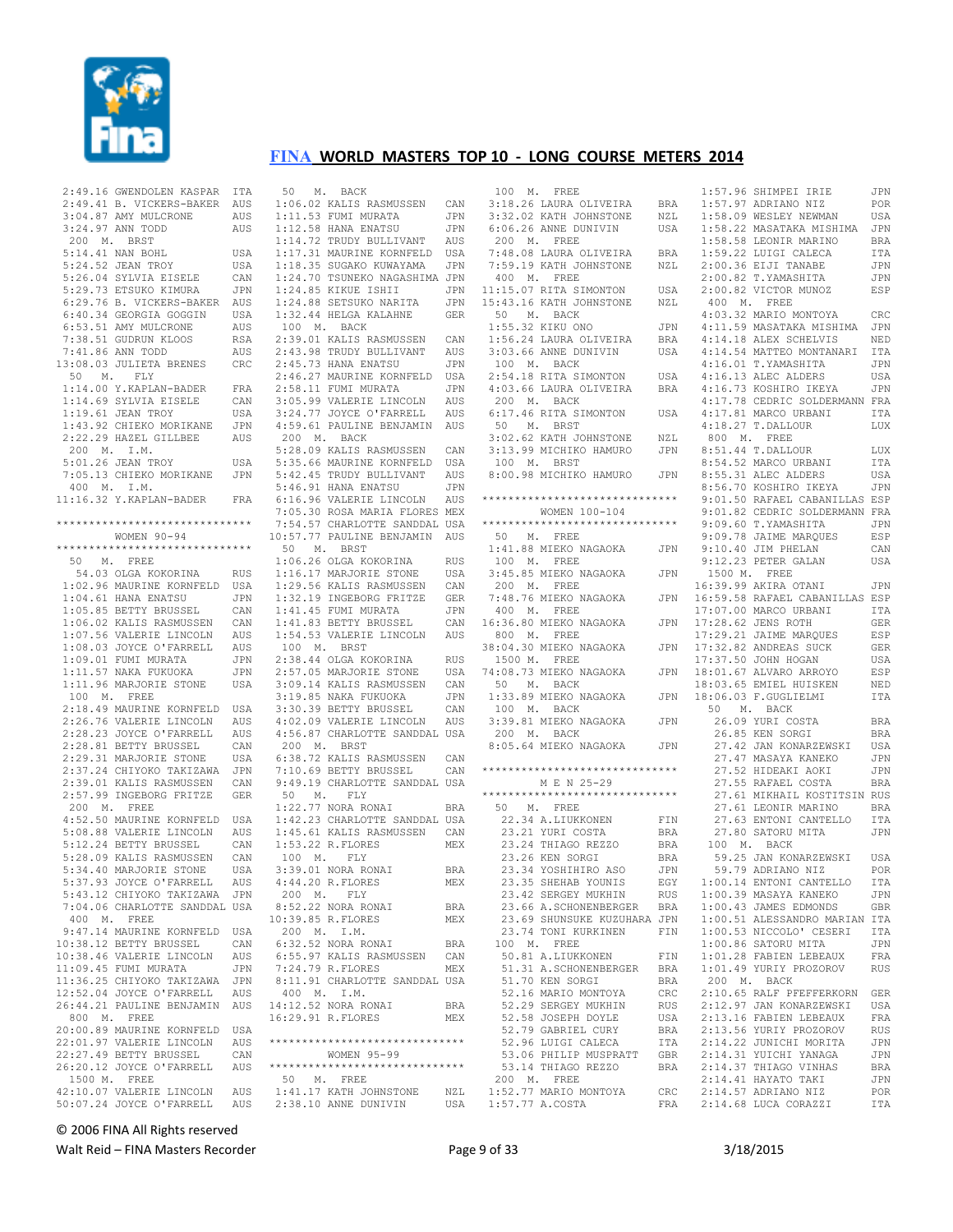

| 50<br>М.         | BRST                          |            |             | 2:15.00 YURIY PROZOROV  |
|------------------|-------------------------------|------------|-------------|-------------------------|
|                  | 28.30 A.VLADIMIROV            | RUS        |             | 2:15.60 KATSUYA HAYASAI |
|                  | 28.43 YURI COSTA              | BRA        | 400 M.      | I.M.                    |
|                  | 28.59 VINCENT DASSIE          | FRA        |             | 4:41.97 KOSHIRO IKEYA   |
|                  | 28.62 A.LIUKKONEN             | FIN        |             | 4:45.13 T.YAMASHITA     |
|                  | 28.65 RYO KOBAYASHI           |            |             |                         |
|                  |                               | JPN        |             | 4:47.27 LEONIR MARINO   |
|                  | 29.07 AHMED BAYOUMY           | EGY        |             | 4:47.33 RALF PFEFFERKO  |
|                  | 29.09 VLAD SHIROKOV           | CAN        |             | 4:49.19 ALEX SCHELVIS   |
|                  | 29.11 WOLFGANG MAIER          | GER        |             | 4:49.53 FREDERIC BARGU  |
|                  | 29.15 GALVEZ CAPRILES         | DOM        |             | 4:53.21 TIMOTHY RUSE    |
|                  | 29.18 WARREN BARNES           | CAN        |             | 4:53.64 ALEC ALDERS     |
| 100              | М.<br>BRST                    |            |             | 4:54.10 THIAGO VINHAS   |
|                  | 1:02.75 RYO KOBAYASHI         | JPN        |             | 4:54.63 MARCO URBANI    |
|                  | 1:03.27 A.VLADIMIROV          | <b>RUS</b> |             |                         |
|                  | 1:03.76 VINCENT DASSIE        | FRA        |             | *********************** |
|                  | 1:03.84 MARCUS TITUS          | USA        |             | M E N 30-34             |
|                  | 1:03.98 WOLFGANG MAIER        | <b>GER</b> |             | *********************** |
|                  | 1:04.80 AHMED BAYOUMY         | EGY        | 50 M.       | FREE                    |
|                  | 1:05.78 VLAD SHIROKOV         | CAN        |             | 23.12 FRANCISCO PINT    |
|                  |                               |            |             | 23.35 DARIAN TOWNSEN!   |
|                  | 1:05.80 WARREN BARNES         | CAN        |             |                         |
|                  | 1:06.05 M.WINOGRODZKI         | POL        |             | 23.65 SIMON BURNETT     |
|                  | 1:06.50 MICHAEL KARGBO        | FRA        |             | 23.77 RICARDO SALCED    |
| 200 M. BRST      |                               |            |             | 23.81 ALEXEY MANZHUL    |
|                  | 2:19.96 VINCENT DASSIE        | FRA        |             | 23.82 RENE LEITE        |
|                  | 2:20.07 AHMED BAYOUMY         | EGY        |             | 23.82 A.WASZKEWICZ      |
|                  | 2:23.96 MICHAEL KARGBO        | FRA        |             | 23.85 STEFANO GARZON    |
|                  | 2:25.25 TIM VD BERG           | NED        |             | 24.26 KOHEI FUKAYA      |
|                  | 2:25.62 WATARU MIYAKAWA       | JPN        |             | 24.29 ALEXEY ZATSEPI    |
|                  | 2:25.81 MAX WERKMEISTER       | GER        | 100 M.      | FREE                    |
|                  | 2:27.22 SHOTA FUKUTA          | JPN        |             | 50.23 DARIAN TOWNSEN    |
|                  | 2:27.35 FREDERIC BARGUIL      | USA        |             | 52.23 RICARDO SALCED    |
|                  | 2:27.49 DAVIDE VERDECCHIA ITA |            |             | 52.45 ALEXEY MANZHUL    |
|                  | 2:27.90 RAPHAEL SAMUEL        | FRA        |             | 52.47 ALEXEY ZATSEPII   |
|                  |                               |            |             |                         |
| 50<br>М.         | FLY                           |            |             | 52.58 SIMON BURNETT     |
|                  | 25.06 A.LIUKKONEN             | FIN        |             | 52.63 CASEY FLOUCH      |
|                  | 25.16 YOSHIHIRO ASO           | JPN        |             | 52.72 GARCIA RODRIGUI   |
|                  | 25.17 TAKUYA HASEGAWA         | JPN        |             | 52.75 YURIY UFIMTSEV    |
|                  | 25.18 MATTEO SALOMONI         | ITA        |             | 53.07 RODRIGO RIVINO    |
|                  | 25.22 SHEHAB YOUNIS           | EGY        |             | 53.22 ANTHONY DIERS     |
|                  | 25.23 NAOYA HIRANO            | JPN        | 200 M. FREE |                         |
|                  | 25.26 GABRIEL CURY            | BRA        |             | 1:54.25 YURIY UFIMTSEV  |
|                  | 25.27 SERGEY MUKHIN           | RUS        |             | 1:58.61 MARCO MACCIANT  |
|                  | 25.29 THIAGO REZZO            | BRA        |             | 1:58.64 RICARDO SALCED  |
|                  | 25.31 FILIPP MULLER           | NED        |             | 1:59.34 ALEXEY ZATSEPI  |
| 100<br>M.        | FLY                           |            |             | 1:59.84 YURI GOTTI      |
|                  | 54.94 TAKATSUGU OGA           | JPN        |             | 1:59.99 STUART CLARKE   |
|                  | 56.05 GABRIEL CURY            | BRA        |             | 2:00.12 LOIC LEROY      |
|                  | 56.53 JOSEPH DOYLE            | USA        |             | 2:00.52 DAVID GENET     |
|                  | 57.01 SHOTA FUKUTA            | JPN        |             | 2:00.84 STEFAN OOSTING  |
|                  | 57.05 SHIMPEI IRIE            | JPN        |             | 2:01.31 GARCIA RODRIGUI |
|                  | 57.06 FILIPP MULLER           | NED        | 400 M.      | FREE                    |
|                  | 57.11 DAVID RIBAGORDA         | ESP        |             | 4:14.64 JULIEN BAILLOD  |
|                  |                               | USA        |             |                         |
|                  | 57.15 WESLEY NEWMAN           |            |             | 4:14.73 DAVID GENET     |
|                  | 57.42 NICOLAS MURRAY          | CAN        |             | 4:15.79 YURI GOTTI      |
|                  | 57.74 CAMILLE COSTE           | FRA        |             | 4:16.82 A.STUDZINSKI    |
| 200 M.           | FLY                           |            |             | 4:19.69 DANIEL MORAN    |
|                  | 2:08.91 GABRIEL CURY          | BRA        |             | 4:19.88 WILLIAM WALTER: |
|                  | 2:11.19 CLEMENT CHARPIOT      | <b>FRA</b> |             | 4:19.89 STUART CLARKE   |
|                  | 2:11.67 T.DALLOUR             | LUX        |             | 4:20.21 NICKY LANGE     |
|                  | 2:12.05 GARETH COCKS          | GBR        |             | 4:20.64 SAMIR BAREL     |
|                  | 2:12.23 STEFANO FOLLE         | ITA        |             | 4:20.80 ANDREA MANIERO  |
|                  | 2:13.07 ALEX SCHELVIS         | NED        | 800<br>М.   | FREE                    |
|                  | 2:13.83 PHIL GOLDBERG         | <b>GER</b> |             | 8:35.87 A.STUDZINSKI    |
|                  | 2:14.85 SIMONE DRUSIAN        | ITA        |             | 8:40.66 JULIEN BAILLOD  |
|                  | 2:15.67 CEDRIC SOLDERMANN     | FRA        |             | 8:46.21 DAVID GENET     |
|                  | 2:15.76 BALAZS SEBESTYEN      | HUN        |             | 8:51.00 DANIEL MORAN    |
| 200<br><b>M.</b> | I.M.                          |            |             | 8:57.65 JOSE HERVAS     |
|                  |                               |            |             |                         |
|                  | 2:06.59 TOBIAS ORIWOL         | USA        |             | 9:02.76 NICKY LANGE     |
|                  | 2:10.90 LEONIR MARINO         | <b>BRA</b> |             | 9:08.04 ERIK SCHRODER   |
|                  | 2:11.80 ARNAUD RONDAN         | FRA        |             | 9:08.56 JOHN DAHLZ      |
|                  | 2:12.70 TIMOTHY RUSE          | CAN        |             | 9:08.64 YURI GOTTI      |
|                  | 2:13.91 FREDERIC BARGUIL      | USA        |             | 9:10.05 ALESSIO MORELL  |
|                  | 2:14.77 RALF PFEFFERKORN      | GER        | 1500 M.     | FREE                    |
|                  | 2:14.86 THIAGO VINHAS         | BRA        |             | 16:47.92 JOSE HERVAS    |
|                  | 2:14.89 MARCO SACILOTTO       | ITA        |             | 17:07.49 DAVID GENET    |

#### 2:15.00 YURIY PROZOROV RUS 2:15.60 KATSUYA HAYASAKA JPN 400 M. I.M. 4:41.97 KOSHIRO IKEYA JPN 4:45.13 T.YAMASHITA JPN 4:47.27 LEONIR MARINO BRA 4:47.33 RALF PFEFFERKORN GER 4:49.19 ALEX SCHELVIS NED 4:49.53 FREDERIC BARGUIL USA 4:49.53 PREMIERT CAN<br>4:53.21 TIMOTHY RUSE CAN 4:53.64 ALEC ALDERS USA 4:54.10 THIAGO VINHAS BRA 4:54.63 MARCO URBANI ITA \*\*\*\*\*\*\*\*\*\*\*\*\*\*\*\*\*\*\*\*\*\*\*\*\*\*\*\*\*\* M E N 30-34 \*\*\*\*\*\*\*\*\*\*\*\*\*\*\*\*\*\*\*\*\*\*\*\*\*\*\*\*\*\* 50 M. FREE 23.12 FRANCISCO PINTO BRA 23.35 DARIAN TOWNSEND USA 23.65 SIMON BURNETT USA 23.77 RICARDO SALCEDO ESP 23.81 ALEXEY MANZHULA RUS 23.82 RENE LEITE BRA 23.82 A.WASZKEWICZ POL 23.85 STEFANO GARZONIO ITA 24.26 KOHEI FUKAYA JPN 24.29 ALEXEY ZATSEPIN RUS 100 M. FREE 50.23 DARIAN TOWNSEND USA 52.23 RICARDO SALCEDO ESP 52.45 ALEXEY MANZHULA RUS 52.47 ALEXEY ZATSEPIN RUS 52.58 SIMON BURNETT USA 52.63 CASEY FLOUCH AUS 52.72 GARCIA RODRIGUEZ ESP 52.75 YURIY UFIMTSEV RUS 53.07 RODRIGO RIVINO BRA 53.22 ANTHONY DIERS USA 200 M. FREE 1:54.25 YURIY UFIMTSEV RUS 1:58.61 MARCO MACCIANTI ITA 1:58.64 RICARDO SALCEDO ESP 1:59.34 ALEXEY ZATSEPIN RUS  $1:59.84$  YURI GOTTI 1:59.99 STUART CLARKE GBR<br>2:00.12 LOIC LEROY FRA  $2:00.12$  LOIC LEROY 2:00.52 DAVID GENET FRA 2:00.84 STEFAN OOSTING NED 2:01.31 GARCIA RODRIGUEZ ESP 400 M. FREE 4:14.64 JULIEN BAILLOD SUI 4:14.73 DAVID GENET FRA<br>4:15.79 YURI GOTTI TTA  $4:15.79$  YURI GOTTI 4:16.82 A.STUDZINSKI GER<br>4:19.69 DANIFI, MORAN USA 4:19.69 DANIEL MORAN 4:19.88 WILLIAM WALTERS USA 4:19.89 STUART CLARKE GBR 4:20.21 NICKY LANGE GER 4:20.21 NICKY LANGE GER<br>4:20.64 SAMIR BAREL BRA 4:20.80 ANDREA MANIERO ITA 800 M. FREE 8:35.87 A.STUDZINSKI GER 8:40.66 JULIEN BAILLOD SUI 8:46.21 DAVID GENET FRA 8:51.00 DANIEL MORAN USA 8:57.65 JOSE HERVAS ESP<br>9:02.76 NICKY LANGE GER 9:02.76 NICKY LANGE 9:08.04 ERIK SCHRODER NED 9:08.56 JOHN DAHLZ USA 9:08.64 YURI GOTTI ITA 9:10.05 ALESSIO MORELLATO ITA 1500 M. FREE 1500 M. FREE<br>16:47.92 JOSE HERVAS ESP<br>17:07.49 DAVID GENET FRA

| 17:13.72 NICKY LANGE                                                                                                                                                                                                                                                             | GER               |
|----------------------------------------------------------------------------------------------------------------------------------------------------------------------------------------------------------------------------------------------------------------------------------|-------------------|
| 17:26.87 JOHN DAHLZ                                                                                                                                                                                                                                                              | USA               |
| 17:32.21 ERIK SCHRODER                                                                                                                                                                                                                                                           | NED               |
| 17:35.60 M.COLOMBI                                                                                                                                                                                                                                                               | <b>ITA</b>        |
| 17:39.09 ALBERT GALLARDO                                                                                                                                                                                                                                                         |                   |
|                                                                                                                                                                                                                                                                                  |                   |
| 17:39.83 RODOLFO SANCHEZ<br>17:49.80 CLAUDIO MONTANO                                                                                                                                                                                                                             | ESP<br>CRC<br>ITA |
| 17:51.70 ALESSIO MORELLATO ITA                                                                                                                                                                                                                                                   |                   |
| 50 M. BACK                                                                                                                                                                                                                                                                       |                   |
| 25.98 DARIAN TOWNSEND USA                                                                                                                                                                                                                                                        |                   |
| 27.14 NAOYUKI WATANABE                                                                                                                                                                                                                                                           | JPN               |
|                                                                                                                                                                                                                                                                                  |                   |
| 27.24 RODRIGO TRIVINO BRA<br>27.47 SIMON BURNETT USA                                                                                                                                                                                                                             |                   |
| 28.13 JACOB SKYTTE                                                                                                                                                                                                                                                               | DEN               |
|                                                                                                                                                                                                                                                                                  | JPN               |
| 28.19 KENICHI KANEKO<br>28.32 TEEMU HELLAS                                                                                                                                                                                                                                       | ${\rm FIN}$       |
| 28.35 MANIEL DL MORENA ESP                                                                                                                                                                                                                                                       |                   |
| 28.38 LEONARDO FEDERICI ITA                                                                                                                                                                                                                                                      |                   |
| 28.44 M.BABUCHOWSKI                                                                                                                                                                                                                                                              | POL               |
| 28.44 ANDREA CAVALLETTI ITA                                                                                                                                                                                                                                                      |                   |
| 100 M. BACK                                                                                                                                                                                                                                                                      |                   |
| 55.93 DARIAN TOWNSEND USA                                                                                                                                                                                                                                                        |                   |
|                                                                                                                                                                                                                                                                                  |                   |
|                                                                                                                                                                                                                                                                                  |                   |
|                                                                                                                                                                                                                                                                                  |                   |
|                                                                                                                                                                                                                                                                                  |                   |
|                                                                                                                                                                                                                                                                                  |                   |
|                                                                                                                                                                                                                                                                                  |                   |
|                                                                                                                                                                                                                                                                                  |                   |
| 58.36 DANIAN LOWADER JON<br>58.46 NANCO MACCIANTI ITA<br>59.06 SIMON BURNETT USA<br>59.47 RODRIGO RIVINO BRA<br>59.47 RODRIGO RIVINO BRA<br>1:00.07 ROB HUNNICK USA<br>1:00.87 ROB HUNNICK USA<br>1:01.22 KEITH BEAVERS CAN<br>1:01.22 KEITH BEAVERS C<br>$1:01.67$ JACOB SKYTTE | DEN               |
| 1:01.68 MARIO SPAGNOLI                                                                                                                                                                                                                                                           | ITA               |
| 200 M. BACK                                                                                                                                                                                                                                                                      |                   |
|                                                                                                                                                                                                                                                                                  | CAN               |
|                                                                                                                                                                                                                                                                                  |                   |
| 2:06.61 KEITH BEAVERS<br>2:12.34 SIMON BURNETT<br>2:12.35 ALEXEY ZATSEPIN                                                                                                                                                                                                        | USA<br>RUS        |
| 2:13.54 ANDREA MANIERO                                                                                                                                                                                                                                                           | ITA               |
| 2:13.54 ANDREA PANILING<br>2:17.13 MARIO SPAGNOLI                                                                                                                                                                                                                                |                   |
|                                                                                                                                                                                                                                                                                  | ITA<br>FIN        |
| 2:17.50 MANIO STAGROLI<br>2:17.60 TEEMU HELLAS<br>2:18.20 DAVID GENET<br>2:18.47 JULIEN BAILLOD                                                                                                                                                                                  | FRA               |
|                                                                                                                                                                                                                                                                                  | SUI               |
| 2:18.91 C.GIOVANNI                                                                                                                                                                                                                                                               | ITA               |
| 2:19.56 MASAHIRO INABA                                                                                                                                                                                                                                                           | JPN               |
| 50 M. BRST                                                                                                                                                                                                                                                                       |                   |
|                                                                                                                                                                                                                                                                                  | JPN               |
| 29.62 KOTARO MORITA<br>29 63 CASEY FLOUCH<br>29.63 CASEY FLOUCH                                                                                                                                                                                                                  | AUS               |
| 29.70 DARIAN TOWNSEND                                                                                                                                                                                                                                                            |                   |
|                                                                                                                                                                                                                                                                                  | USA<br>USA        |
|                                                                                                                                                                                                                                                                                  |                   |
| 29.72 GEOFF WELLS<br>29.74 FIDEL GONFAUS ESP<br>29.76 IGOR CHIZIK BLR<br>29.82 ALEJANDRO JACOBO USA                                                                                                                                                                              |                   |
|                                                                                                                                                                                                                                                                                  |                   |
|                                                                                                                                                                                                                                                                                  |                   |
| 29.89 MICHELE VANCINI<br>29.92 KYLE DEERY<br>29.92 KYLE DEERY                                                                                                                                                                                                                    | USA               |
| 29.96 COREY WELCH                                                                                                                                                                                                                                                                | USA               |
| 100 M. BRST                                                                                                                                                                                                                                                                      |                   |
| 1:05.90 GEOFF WELLS                                                                                                                                                                                                                                                              |                   |
| 1:05.90 GEOFF WELLS<br>1:06.25 KOTARO MORITA                                                                                                                                                                                                                                     |                   |
| 1:06.27 DAVID MONTGOMERY                                                                                                                                                                                                                                                         | USA               |
|                                                                                                                                                                                                                                                                                  | <b>JPN</b>        |
|                                                                                                                                                                                                                                                                                  | USA               |
| 1:06.50 ANTONIO SERRA                                                                                                                                                                                                                                                            | ESP               |
|                                                                                                                                                                                                                                                                                  | $_{\rm BLR}$      |
| 1:06.58 IGOR CHIZIK<br>1:06.82 KYLE DEERY                                                                                                                                                                                                                                        | USA               |
| 1:07.23 ANDREA CAVALLETTI                                                                                                                                                                                                                                                        | ITA               |
| 1:07.51 MATTEO PANCIROLI                                                                                                                                                                                                                                                         | ITA               |
| 1:07.65 COREY WELCH                                                                                                                                                                                                                                                              | USA               |
| 1:07.70 NILS FRESE                                                                                                                                                                                                                                                               | GER               |
|                                                                                                                                                                                                                                                                                  |                   |
| 200 M. BRST<br>2:24.15 ANDREA CAVALLETTI                                                                                                                                                                                                                                         | ITA               |
| 2:24.27 TAKAHIRO NETSU                                                                                                                                                                                                                                                           | JPN               |
| 2:29.37 MATT MAINS                                                                                                                                                                                                                                                               | CAN               |
| 2:29.40 DAVID MONTGOMERY                                                                                                                                                                                                                                                         | USA               |
| 2:30.50 KYLE DEERY                                                                                                                                                                                                                                                               | USA               |
| 2:30.75 COREY WELCH                                                                                                                                                                                                                                                              | USA               |
| 2:31.31 GUILLAUME MOUZET FRA                                                                                                                                                                                                                                                     |                   |
| 2:31.77 M.MARTINEZ-QUINTA ESP<br>2:32.57 MARKUS TASCHE<br>2:32.94 RICHARD CLAUS NED                                                                                                                                                                                              | GER               |

|       | 50 M. FLY                                                                                                                                                                                                                                                                       |                          |
|-------|---------------------------------------------------------------------------------------------------------------------------------------------------------------------------------------------------------------------------------------------------------------------------------|--------------------------|
|       | 24.84 DARIAN TOWNSEND USA<br>25.20 A.WASZKEWICZ POL<br>25.48 M.BABUCHOWSKI POL                                                                                                                                                                                                  |                          |
|       | 25.20 ARMARINTURINISHIN USA<br>25.48 M.BABUCHOWSKI POL<br>25.48 M.BABUCHOWSKI POL<br>25.49 SIMON BURNETT USA<br>25.58 RICARDO SALCED<br>25.58 RICARDO SALCED<br>25.77 YOHEI HAMAGAMI JPN<br>25.86 AKIRA IMANISHI JPN<br>25.86 AKIRA IMANISHI J                                  |                          |
|       |                                                                                                                                                                                                                                                                                 |                          |
|       |                                                                                                                                                                                                                                                                                 |                          |
|       |                                                                                                                                                                                                                                                                                 |                          |
|       |                                                                                                                                                                                                                                                                                 |                          |
|       |                                                                                                                                                                                                                                                                                 |                          |
|       |                                                                                                                                                                                                                                                                                 |                          |
|       |                                                                                                                                                                                                                                                                                 |                          |
|       | 25.90 F.YOJAN                                                                                                                                                                                                                                                                   | ITA                      |
|       | 100 M. FLY                                                                                                                                                                                                                                                                      |                          |
|       | 53.65 DARIAN TOWNSEND USA                                                                                                                                                                                                                                                       |                          |
|       | 56.56 M.BABUCHOWSKI POL<br>56.65 GUSTAVO GIROTTO BRA<br>57.09 MARCO MACCIANTI ITA                                                                                                                                                                                               |                          |
|       |                                                                                                                                                                                                                                                                                 |                          |
|       |                                                                                                                                                                                                                                                                                 |                          |
|       |                                                                                                                                                                                                                                                                                 | USA<br>JPN               |
|       | 58.15 TYLER DEBERRY<br>58.18 JUNKI TAKAOKA<br>58.58 LOIC LEROY                                                                                                                                                                                                                  |                          |
|       |                                                                                                                                                                                                                                                                                 | FRA                      |
|       | 59.02 AKIRA IMANISHI                                                                                                                                                                                                                                                            | JPN                      |
|       |                                                                                                                                                                                                                                                                                 | ITA                      |
|       | 59.20 F.YOJAN<br>59.29 OMAR FERROTTI                                                                                                                                                                                                                                            | ITA                      |
|       | 200 M. FLY                                                                                                                                                                                                                                                                      |                          |
|       |                                                                                                                                                                                                                                                                                 | FRA                      |
|       |                                                                                                                                                                                                                                                                                 | USA                      |
|       |                                                                                                                                                                                                                                                                                 | USA<br>SUI               |
|       |                                                                                                                                                                                                                                                                                 |                          |
|       |                                                                                                                                                                                                                                                                                 | GER                      |
|       |                                                                                                                                                                                                                                                                                 | CAN                      |
|       |                                                                                                                                                                                                                                                                                 | <b>GER</b>               |
|       |                                                                                                                                                                                                                                                                                 | RUS                      |
|       |                                                                                                                                                                                                                                                                                 | ARG                      |
|       | 200 M. FLY<br>2:08.80 LOIC LEROY<br>2:09.02 DANIEL MORAN<br>2:11.03 GREGORY DANNER<br>2:11.03 GREGORY DANNER<br>2:12.54 NILS FRESE<br>2:13.69 JORGE RIVAS<br>2:13.77 MICHAEL BOTT<br>2:14.11 IGOR MOROZOV<br>2:15.35 PABLO GAUNA<br>7:15.38 PABLO GAUNA<br>$2:15.38$ JOHN DAHLZ | USA                      |
|       | 200 M. I.M.                                                                                                                                                                                                                                                                     |                          |
|       | 200 m. 1.m.<br>2:04.91 KEITH BEAVERS<br>2:11.32 ALEXEY ZATSEPIN                                                                                                                                                                                                                 | CAN                      |
|       |                                                                                                                                                                                                                                                                                 | RUS                      |
|       | 2.11.00<br>2:12.30 NILS FRESE<br>2:12.45 ANDREA MANIERO                                                                                                                                                                                                                         | GER                      |
|       |                                                                                                                                                                                                                                                                                 | ITA                      |
|       | 2:12:13 MWW. HTM<br>2:13.44 DARIAN TOWNSEND<br>2:13.44 DARIAN TOWNSEND<br>2:14.08 GREGORY DANNER                                                                                                                                                                                | AUS                      |
|       |                                                                                                                                                                                                                                                                                 |                          |
|       |                                                                                                                                                                                                                                                                                 | USA<br>USA<br>USA        |
|       |                                                                                                                                                                                                                                                                                 |                          |
|       |                                                                                                                                                                                                                                                                                 | ITA<br>DOI               |
|       | 2:14.08 GREGORI DANNETT<br>2:14.10 SIMON BURNETT<br>2:14.33 CLAUDIO MONTANO<br>2:14.89 M.BABUCHOWSKI                                                                                                                                                                            | POL                      |
|       | 400 M. I.M.                                                                                                                                                                                                                                                                     |                          |
|       | 4:32.74 KEITH BEAVERS<br>4:44.03 JULIEN BAILLOD                                                                                                                                                                                                                                 | CAN                      |
|       |                                                                                                                                                                                                                                                                                 | SUI                      |
|       |                                                                                                                                                                                                                                                                                 | USA                      |
|       | 4:48.58 GREGORY DANNER<br>4:49.60 ANDREA MANIERO<br>4:50.59 NILS FRESE                                                                                                                                                                                                          |                          |
|       |                                                                                                                                                                                                                                                                                 | ITA<br>GER               |
|       |                                                                                                                                                                                                                                                                                 |                          |
|       |                                                                                                                                                                                                                                                                                 |                          |
|       |                                                                                                                                                                                                                                                                                 |                          |
|       | 1.51.24 WILLIAM WALTERS<br>4:52.20 JOSE HERVAS<br>4:53.96 IGOR MOROZOV<br>4:55.07 JONATHAN MAURI                                                                                                                                                                                | USA<br>ESP<br>RUS<br>CRC |
|       | 4:55.09 CLAUDIO MONTANO ITA                                                                                                                                                                                                                                                     |                          |
|       |                                                                                                                                                                                                                                                                                 |                          |
|       | *****************************                                                                                                                                                                                                                                                   |                          |
|       | M E N 35-39                                                                                                                                                                                                                                                                     |                          |
|       | *****************************                                                                                                                                                                                                                                                   |                          |
|       | 50 M. FREE                                                                                                                                                                                                                                                                      |                          |
|       | 23.19 EDUARD LORENTE                                                                                                                                                                                                                                                            | ESP                      |
|       | 23.90 RAFAEL AQUINO                                                                                                                                                                                                                                                             | BRA                      |
|       | 24.05 DMITRIY SMIRNOV                                                                                                                                                                                                                                                           | RUS                      |
|       | 24.10 ALEXANDRE CASINOS ESP                                                                                                                                                                                                                                                     |                          |
|       | 24.11 ROBERT BOGART                                                                                                                                                                                                                                                             | USA                      |
|       | 24.31 SCOTT GREENWOOD                                                                                                                                                                                                                                                           | USA                      |
|       | 24.34 OLIVER PLANES                                                                                                                                                                                                                                                             | ESP                      |
|       | 24.39 JON LOWELL                                                                                                                                                                                                                                                                | USA                      |
|       | 24.61 MICHELE GALVAGNO                                                                                                                                                                                                                                                          | ITA                      |
| 24.62 | FRANK EBELING                                                                                                                                                                                                                                                                   | GER                      |
|       | 100 M. FREE                                                                                                                                                                                                                                                                     |                          |
|       | 53.65 OLIVER PLANES                                                                                                                                                                                                                                                             | ESP                      |
|       | 54.15 FRANK EBELING                                                                                                                                                                                                                                                             | <b>GER</b>               |
|       | 54.63 JON LOWELL                                                                                                                                                                                                                                                                | USA                      |
|       | 54.98 ADRIAN VISINESCU                                                                                                                                                                                                                                                          | FRA                      |
|       |                                                                                                                                                                                                                                                                                 |                          |

## © 2006 FINA All Rights reserved

Walt Reid – FINA Masters Recorder The Communication of 33 3/18/2015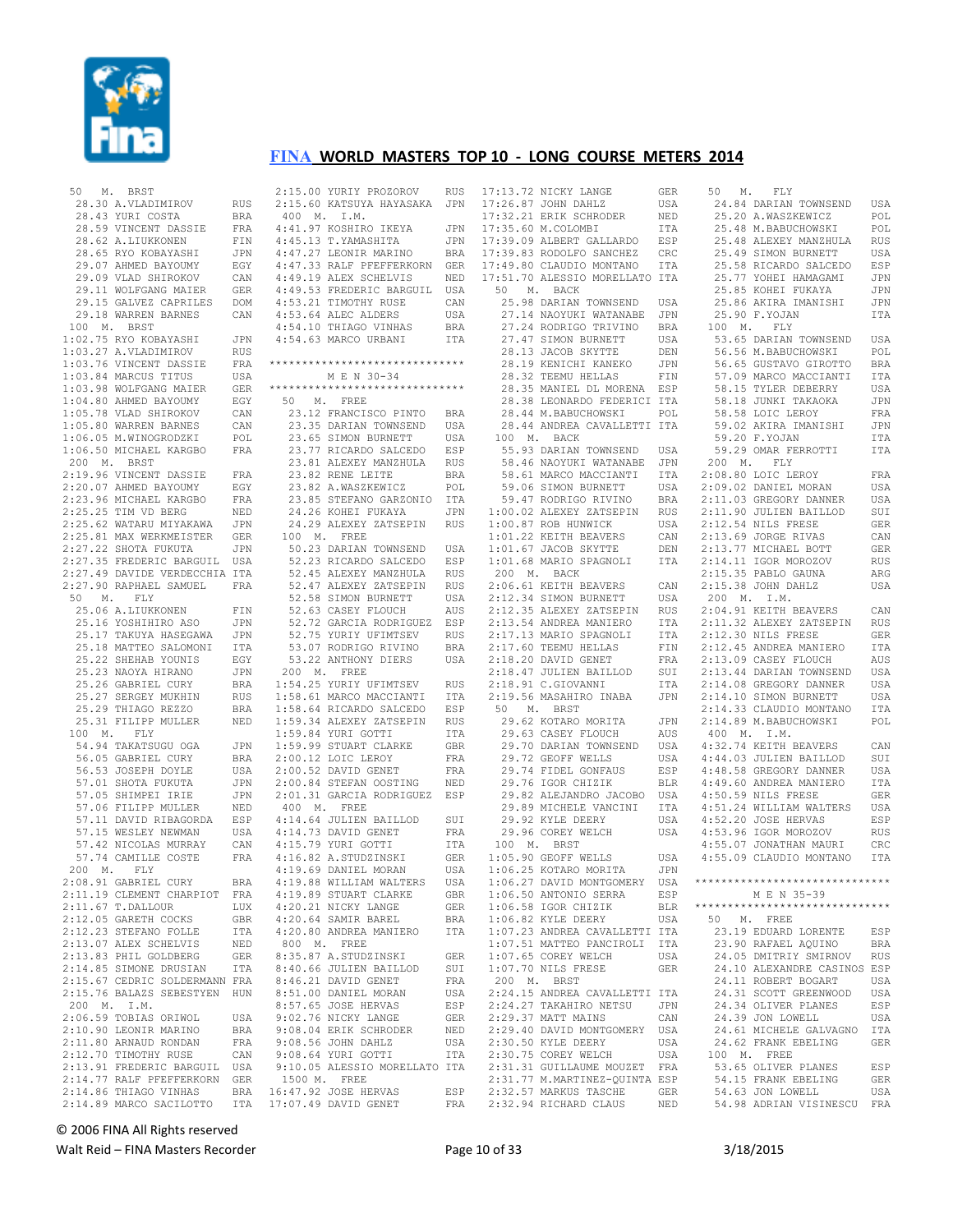

| 55.01 R.TUDOR-ROBERTS CAN                                                                                                                                                                                                                              |                   |
|--------------------------------------------------------------------------------------------------------------------------------------------------------------------------------------------------------------------------------------------------------|-------------------|
|                                                                                                                                                                                                                                                        |                   |
| 55.10 NIALL RONAN                                                                                                                                                                                                                                      | ESP               |
| 55.20 FLAVIO MILDEMBERG BRA                                                                                                                                                                                                                            |                   |
| 55.24 AL STATKEVICIUS CAN                                                                                                                                                                                                                              |                   |
| 55.26 ALEXANDRE CASINOS ESP                                                                                                                                                                                                                            |                   |
| 200 M. FREE<br>2:01.75 MARCO MARCHESE ITA                                                                                                                                                                                                              |                   |
|                                                                                                                                                                                                                                                        |                   |
|                                                                                                                                                                                                                                                        |                   |
|                                                                                                                                                                                                                                                        |                   |
| 2:01.76 MICHAEL KIEDEL USA<br>2:02.95 GUSTAVO VOLKART BRA<br>2:03.00 SHUICHI YASUNAGA JPN                                                                                                                                                              |                   |
|                                                                                                                                                                                                                                                        |                   |
| 2:03.19 HOLGER LADENTHINGER<br>2:03.19 HOLGER LADENTHINGER<br>2:03.28 AL STATKEVICIUS CAN<br>2:03.47 HENDRIK METZ GER<br>2:03.48 KEISUKE KUGA JPN<br>2:03.65 ROB CHARLAND CAN<br>2:04.51 PIETRO BOZZELLI ITA                                           |                   |
|                                                                                                                                                                                                                                                        |                   |
|                                                                                                                                                                                                                                                        |                   |
|                                                                                                                                                                                                                                                        |                   |
|                                                                                                                                                                                                                                                        |                   |
|                                                                                                                                                                                                                                                        |                   |
| 400 M. FREE                                                                                                                                                                                                                                            |                   |
|                                                                                                                                                                                                                                                        |                   |
| 4:21.42 ANDREY ROMASHKIN RUS<br>4:24.51 L.DENIS MEX                                                                                                                                                                                                    |                   |
|                                                                                                                                                                                                                                                        |                   |
| 4:24.51 L.DENIS<br>4:25.36 BRENO DUTRA BRA<br>4:25.42 PIETRO BOZZELLI ITA<br>4:27.08 BO SIMPSON CAN<br>4:27.09 CILENCE DE                                                                                                                              |                   |
|                                                                                                                                                                                                                                                        |                   |
|                                                                                                                                                                                                                                                        |                   |
| 4:27.29 GILBERT DUPLESSIS CAN                                                                                                                                                                                                                          |                   |
| 4:28.83 R.MONASTERIO USA                                                                                                                                                                                                                               |                   |
| 4:29.56 MARCIN HORBACZ<br>4:29.98 GUSTAVO VOLKART                                                                                                                                                                                                      |                   |
|                                                                                                                                                                                                                                                        | POL<br>BRA        |
|                                                                                                                                                                                                                                                        |                   |
| 4:30.70 DANIELE MORGANTI ITA                                                                                                                                                                                                                           |                   |
| 800 M. FREE                                                                                                                                                                                                                                            |                   |
| 8:57.44 L.DENIS                                                                                                                                                                                                                                        | MEX               |
| 9:04.04 CLAUS IVERSEN                                                                                                                                                                                                                                  | DEN               |
| 9:08.49 PIETRO BOZZELLI                                                                                                                                                                                                                                | ITA               |
|                                                                                                                                                                                                                                                        | VEN               |
| 9:12.04 J.LUCCANI<br>9:14.72 BRENO DUTRA                                                                                                                                                                                                               |                   |
|                                                                                                                                                                                                                                                        | BRA               |
| 9:15.86 JACOPO VANNUCCI ITA                                                                                                                                                                                                                            |                   |
| 9:16.49 GILBERT DUPLESSIS CAN                                                                                                                                                                                                                          |                   |
|                                                                                                                                                                                                                                                        | CAN               |
| 9:17.72 BO SIMPSON<br>9:20.80 L.SENNEVILLE<br>9:22.68 R.MONASTERIO                                                                                                                                                                                     | FRA               |
|                                                                                                                                                                                                                                                        | USA               |
|                                                                                                                                                                                                                                                        |                   |
|                                                                                                                                                                                                                                                        |                   |
| 1500 M. FREE                                                                                                                                                                                                                                           |                   |
|                                                                                                                                                                                                                                                        | ESP               |
| 17:40.50 CARLOS BAEZ<br>18:00.11 R.MONASTERIO                                                                                                                                                                                                          | USA               |
|                                                                                                                                                                                                                                                        |                   |
|                                                                                                                                                                                                                                                        |                   |
|                                                                                                                                                                                                                                                        |                   |
|                                                                                                                                                                                                                                                        |                   |
|                                                                                                                                                                                                                                                        |                   |
|                                                                                                                                                                                                                                                        |                   |
|                                                                                                                                                                                                                                                        |                   |
|                                                                                                                                                                                                                                                        |                   |
|                                                                                                                                                                                                                                                        |                   |
|                                                                                                                                                                                                                                                        |                   |
| 18:00.11 R.MONASTERIO USA<br>18:05.90 CHRISTOPH HAGELE GER<br>18:10.30 YUJI YAMAMOTO JPN<br>18:11.70 OLEG ANDRONOV RUS<br>18:32.08 DIEGO TADDEI ITA<br>18:39.38 C.STEILNER ESP<br>18:39.38 C.STEILNER GER<br>18:44.70 M.CASSOL ITA<br>50 M. BACK 28.14 |                   |
|                                                                                                                                                                                                                                                        |                   |
| 28.14 RYAN PAPA<br>28.22 DMITRIY SMIRNOV<br>28.26 ANDRE WEIMERT                                                                                                                                                                                        |                   |
|                                                                                                                                                                                                                                                        | RUS<br>GER<br>JPN |
| 28.28 TAKUMA YAMAOKA<br>28.29 SIMON THIRSK                                                                                                                                                                                                             | <b>RSA</b>        |
| 28.46 GORD VELDMAN                                                                                                                                                                                                                                     | USA               |
| 28.51 MASAI ZEBECHAKA                                                                                                                                                                                                                                  | GBR               |
| 28.53 LEANDRO OKUDA                                                                                                                                                                                                                                    | BRA               |
| 28.54 ALEXANDRE CASINOS ESP                                                                                                                                                                                                                            |                   |
| 28.57 R.HERNANDEZ                                                                                                                                                                                                                                      | ESP               |
| 100 M. BACK                                                                                                                                                                                                                                            |                   |
|                                                                                                                                                                                                                                                        |                   |
| 1:00.93 TREVER GRAY                                                                                                                                                                                                                                    | USA               |
| 1:00.96 TAKUMA YAMAOKA                                                                                                                                                                                                                                 | JPN               |
| 1:01.22 RYAN PAPA                                                                                                                                                                                                                                      | USA               |
| 1:01.37 SIMON THIRSK                                                                                                                                                                                                                                   | <b>RSA</b>        |
| 1:02.77 ANTONINO TRIPPODO ITA                                                                                                                                                                                                                          |                   |
| $1:02.94$ KENTARO NAKAMURA                                                                                                                                                                                                                             | JPN               |
| 1:02.99 NICK FUSEDALE                                                                                                                                                                                                                                  | USA               |
| 1:03.01 MARCIN KACZMAREK                                                                                                                                                                                                                               | POL               |
| 1:03.93 TOLGA OCAL                                                                                                                                                                                                                                     | TUR               |
|                                                                                                                                                                                                                                                        |                   |
| 1:04.07 SHOICHI BETSUMIYA JPN                                                                                                                                                                                                                          |                   |
| 200 M. BACK                                                                                                                                                                                                                                            |                   |
| 2:12.72 ANTONINO TRIPPODO ITA<br>2:15.86 RYAN PAPA                                                                                                                                                                                                     | USA               |

| 2:16.40 TREVER GRAY                                                                                                                                                    | USA                  |
|------------------------------------------------------------------------------------------------------------------------------------------------------------------------|----------------------|
| 2:16.51 SIMON THIRSK<br>2:16.51 SIMON THIRSK                                                                                                                           | RSA                  |
|                                                                                                                                                                        | $\texttt{POL}{}$     |
| 2:17.52 MARCIN KACZMAREK<br>2:19.68 DENNIS BROUWERS                                                                                                                    | $\operatorname{NED}$ |
| $2:20.10$ TOLGA OCAL                                                                                                                                                   | TUR                  |
| 2:20.68 MARTIN KLEIN                                                                                                                                                   | GER                  |
|                                                                                                                                                                        |                      |
| 2:21.27 THIERRY MARIN<br>2:21.51 MIRKO BEGHIN                                                                                                                          | CAN                  |
|                                                                                                                                                                        | ITA                  |
| 50 M. BRST                                                                                                                                                             |                      |
| 29.40 SATORU UMEZAKI<br>29.40 SATORU UMEZAKI<br>29.56 RODRIGO BARDI<br>29.56 RODRIGO BARDI<br>29.82 KENJI KOJIMA<br>29.82 KENJI KOJIMA                                 | JPN                  |
|                                                                                                                                                                        | BUL                  |
|                                                                                                                                                                        | <b>BRA</b>           |
|                                                                                                                                                                        | USA                  |
|                                                                                                                                                                        | $\mathtt{JPN}$       |
|                                                                                                                                                                        | JPN                  |
| 29.96 OLIVER PLANES                                                                                                                                                    | ESP                  |
| 30.05 CHRIS STEWART<br>30.05 CHRIS STEWART                                                                                                                             | USA                  |
| 30.23 TOMONORI TSUJI                                                                                                                                                   | JPN                  |
|                                                                                                                                                                        |                      |
| 30.29 RAFAEL AQUINO                                                                                                                                                    | <b>BRA</b>           |
| 100 M. BRST                                                                                                                                                            |                      |
| 1:04.97 KRASIMIR ZAHOV                                                                                                                                                 | BUL                  |
| $1:06.61$ BLAKE HOLDEN                                                                                                                                                 | USA                  |
|                                                                                                                                                                        | FRA                  |
|                                                                                                                                                                        | BRA                  |
|                                                                                                                                                                        | <b>JPN</b>           |
| 1:06.98 STEPHAN PERROT<br>1:07.21 RODRIGO BARDI<br>1:07.27 KENJI KOJIMA<br>1:07.27 KENJI KOJIMA<br>1:07.29 F.MANFREDI<br>1:07.46 NAOTO KUMAGAI<br>1:07.63 BJORN GOPET. | CAN                  |
|                                                                                                                                                                        | JPN                  |
| $1:07.63$ BJORN GOPEL                                                                                                                                                  | GER                  |
| 1:07.92 GUSTAVO VOLKART                                                                                                                                                |                      |
|                                                                                                                                                                        | BRA                  |
| 1:07.98 L.DENIS                                                                                                                                                        | <b>MEX</b>           |
| 200 M. BRST                                                                                                                                                            |                      |
| 2:22.80 KRASIMIR ZAHOV<br>2:25.97 RODRIGO BARDI                                                                                                                        | BUL                  |
|                                                                                                                                                                        | BRA                  |
| 2:27.12 BLAKE HOLDEN                                                                                                                                                   | USA                  |
| 2:28.22 TOMASZ DUSZYNSKI POL                                                                                                                                           |                      |
| 2:29.12 JOSE WALSH                                                                                                                                                     | CAN                  |
| 2:29.73 STEPHAN PERROT                                                                                                                                                 | FRA                  |
| 2:30.55 SIMONE BATTISTON ITA                                                                                                                                           |                      |
| 2:32.24 YANN DELONGCHAMPS FRA                                                                                                                                          |                      |
|                                                                                                                                                                        |                      |
| 2:32.28 ROB CHARLAND<br>2:33.08 HUGO MORAIS                                                                                                                            | CAN                  |
|                                                                                                                                                                        | <b>BRA</b>           |
| 50 M. FLY<br>25.77 ADAM CONWAY<br>25.78 ANDRE WEIMERT<br>25.89 MASAI ZEBECHAKA                                                                                         |                      |
|                                                                                                                                                                        | USA                  |
|                                                                                                                                                                        | GER                  |
|                                                                                                                                                                        | GBR                  |
| 25.94 S.OKEMOTO                                                                                                                                                        | JPN                  |
| 25.98 OLIVER PLANES                                                                                                                                                    | ESP                  |
|                                                                                                                                                                        | JPN                  |
| 26.17 HIROKI NAKAZONO<br>26.29 DANIEL MORALES                                                                                                                          | ESP                  |
| 26.31 J.BELAY                                                                                                                                                          | FRA                  |
| - 26.31 J.Dr. 2012<br>26.35 HIROKI SAKURAI<br>ביימידי היישוביים                                                                                                        | JPN                  |
| 26.35 R.SANGUINETTY                                                                                                                                                    |                      |
|                                                                                                                                                                        | VEN                  |
| 100 M. FLY                                                                                                                                                             |                      |
| 57.67 S.OKEMOTO                                                                                                                                                        | $\mathtt{JPN}$       |
| 58.09 HIROKI NAKAZONO JPN                                                                                                                                              |                      |
| 58.17 ANDRE WEIMERT                                                                                                                                                    | ${\tt GER}$          |
|                                                                                                                                                                        | VEN                  |
| 58.23 R.SANGUINETTY<br>58.52 DANIEL MORALES                                                                                                                            | ESP                  |
| 58.70 MASANORI TAKEGAWA JPN                                                                                                                                            |                      |
| 58.97 ADRIAN VISINESCU FRA<br>59.19 ANDREA TALEVI ITA                                                                                                                  |                      |
|                                                                                                                                                                        |                      |
| 59.48 MARCIN KACZMAREK                                                                                                                                                 | TTA<br>POL           |
| 59.55 THOMAS EHRHARDT                                                                                                                                                  | GER                  |
| $_{\rm FLY}$<br>200 M.                                                                                                                                                 |                      |
|                                                                                                                                                                        |                      |
| 2:11.81 ANTONINO TRIPPODO ITA                                                                                                                                          |                      |
| 2:13.98 ROBERTO FAMA                                                                                                                                                   | ITA                  |
| 2:14.81 OLIVIER MEURANT FRA                                                                                                                                            |                      |
| 2:14.86 CRAIG NORTJE                                                                                                                                                   | HKG                  |
| 2:16.89 THOMAS EHRHARDT<br>2:16.89 THOMAS EHRHARDT<br>2:16.91 CHRIS MALPASS<br>2:17.69 ASUKA KOIZUMI                                                                   | <b>GER</b>           |
|                                                                                                                                                                        | GBR                  |
|                                                                                                                                                                        | JPN                  |
| 2:18.02 CLAUS IVERSEN                                                                                                                                                  | DEN                  |
| 2:18.22 BO SIMPSON                                                                                                                                                     | CAN                  |
| 2:19.60 OLEG ANDRONOV                                                                                                                                                  | RUS                  |
| 200 M. I.M.                                                                                                                                                            |                      |
|                                                                                                                                                                        |                      |

| 2:12.03 TAMAS KEREKJARTO USA                                       |            |
|--------------------------------------------------------------------|------------|
|                                                                    |            |
|                                                                    | JPN        |
| 2:14.73 HIROYUKI KOSAKA JPN<br>2:15.17 TIMOTHY CARLSON USA         |            |
|                                                                    |            |
| 2:15.30 ANTONINO TRIPPODO ITA                                      |            |
| 2:17.09 TAKUMA YAMAOKA                                             | JPN        |
| 2:17.17 TOBIAS HAGEMANN                                            | GER        |
| 2:18.05 SIMONE BATTISTON                                           | ITA        |
|                                                                    |            |
| 2:18.38 ASUKA KOIZUMI                                              | JPN        |
| $2:18.47$ M.MICHAELSEN                                             | GER        |
| 2:18.56 EGBERT STOLK                                               | NED        |
| 400 M. I.M.                                                        |            |
|                                                                    |            |
| 4:43.39 ANTONINO TRIPPODO ITA                                      |            |
| 4:46.12 ASUKA KOIZUMI                                              | JPN        |
| 4:50.26 MASANORI TAKEGAWA JPN                                      |            |
| 4:56.86 RODRIGO BARDI                                              | <b>BRA</b> |
| 4:59.50 J.PELLICER                                                 |            |
| 4:59.50 J.PELLICER<br>5:00.55 PIERRE RABAT<br>5:01.35 CRAIG NORTJE | ESP        |
|                                                                    | FRA        |
|                                                                    | HKG        |
| 5:01.53 BO SIMPSON                                                 | CAN        |
| $5:02.59$ EGBERT STOLK                                             | NED        |
|                                                                    |            |
| 5:03.68 GILBERT DUPLESSIS CAN                                      |            |
|                                                                    |            |
| ******************************                                     |            |
| M E N 40-44                                                        |            |
| ******************************                                     |            |
|                                                                    |            |
| 50 M. FREE                                                         |            |
| 23.31 BRIAN JACOBSON<br>24.36 LEONARDO GOMES                       | USA        |
|                                                                    | BRA        |
|                                                                    | JPN        |
|                                                                    |            |
|                                                                    | <b>RUS</b> |
| 24.42 ISAMU TSUZUKI<br>24.77 R.SUKHOVERKHOV<br>24.89 EIJI NOMURA   | JPN        |
|                                                                    | GBR        |
| 24.91 PAUL CLEMENCE<br>24.99 ANDRIY KULYK<br>25.01 NOEL STRAUSS    | <b>NCA</b> |
|                                                                    |            |
|                                                                    | USA        |
| 25.07 JESSE MELNICK                                                | USA        |
| 25.08 PETR GREGOR                                                  | CZE        |
| 100 M. FREE                                                        |            |
|                                                                    |            |
| 53.66 BRIAN JACOBSON<br>54.39 ISAMU TSUZUKI<br>54.46.39 IIIIII     | USA        |
|                                                                    | JPN        |
| 54.46 GO KUWATA                                                    | JPN        |
| 54.61 TODD ROBINSON                                                | AUS        |
| 55.26 PETR GREGOR                                                  | CZE        |
| 55.31 JESSE MELNICK                                                |            |
|                                                                    |            |
|                                                                    | USA        |
|                                                                    | JPN        |
| 55.42 MASATERU IKEDA                                               |            |
| 55.56 KLAUS HUEZ                                                   | ITA        |
| 55.59 JEFF WELECHUK                                                | CAN        |
| 55.65 NOEL STRAUSS                                                 | USA        |
| 200 M. FREE                                                        |            |
|                                                                    | PUR        |
|                                                                    |            |
| 2:01.40 RENE SAEZ<br>2:01.91 FREDERIK HVIID                        | USA        |
| 2:01.97 GO KUWATA                                                  | JPN        |
|                                                                    | JPN        |
|                                                                    | GBR        |
| 2:03.23 EIJI NOMURA<br>2:03.35 DAVID WARREN                        |            |
|                                                                    | USA        |
| 2:03.64 NICLAS OHMAN<br>2:03.88 ISAMU TSUZUKI                      | <b>JPN</b> |
| 2:03.97 DAVID MECA                                                 | ESP        |
| 2:04.01 NOEL STRAUSS                                               | USA        |
|                                                                    |            |
| 2:04.10 FLORENT VILLETTE                                           | FRA        |
| 400 M.<br>FREE                                                     |            |
|                                                                    | ITA        |
| 4:12.99 IGOR PIOVESAN<br>4:17.24 DAVID MECA                        | ESP        |
|                                                                    | GBR        |
| 4:20.29 A.CHAMBERLAIN                                              |            |
| 4:21.66 FREDERIK HVIID                                             | USA        |
| 4:24.35 PATRICK DONAHUE                                            | USA        |
| 4:27.47 ANDREA PEDRAZZOLI ITA                                      |            |
| 4:28.08 STEWART CARROLL                                            | USA        |
|                                                                    |            |
| 4:29.12<br>ISAMU TSUZUKI                                           | JPN        |
| 4:29.71 V. POLIKARPENKO                                            | ITA        |
| 4:29.81 FLORENT VILLETTE                                           | FRA        |
| 800 M. FREE                                                        |            |
|                                                                    | USA        |
| 8:47.75 FREDERIK HVIID                                             |            |
| 8:51.28 A.CHAMBERLAIN                                              | GBR        |
|                                                                    | ITA        |
| 8:52.16 IGOR PIOVESAN<br>9:03.64 DAVID MECA                        | ESP        |

| 9:11.35 V.POLIKARPENKO                                                                | ITA        |
|---------------------------------------------------------------------------------------|------------|
| 9:11.30 V.FULLNANLENNUS<br>9:12.88 PATRICK DONAHUE USA                                |            |
| 9:15.35 STEWART CARROLL                                                               | USA        |
|                                                                                       |            |
| 9:17.53 ANDREA PEDRAZZOLI ITA<br>9:26.88 MATHIEU POISSON CAN                          |            |
| 1500 M. FREE                                                                          |            |
| 16:51.19 FREDERIK HVIID<br>16:55.07 IGOR PIOVESAN                                     | USA        |
|                                                                                       | <b>ITA</b> |
| 16:57.85 DAVID MECA                                                                   | ESP        |
| 17:01.33 A.CHAMBERLAIN                                                                | GBR        |
|                                                                                       |            |
| 17:34.65 PATRICK DONAHUE USA<br>17:39.09 V.POLIKARPENKO ITA                           |            |
| 17:58.60 ANDREA PEDRAZZOLI ITA<br>18:03.22 MANUEL MORENO ESP                          |            |
|                                                                                       |            |
| 18:07.17 TOSHIMITSU KAMON                                                             | JPN        |
| 18:11.22 MATTHEW NIEMI                                                                | USA        |
| 50 M. BACK<br>27.30 OSAMU ITOI                                                        |            |
|                                                                                       | JPN        |
| 28.09 EDILSON JUNIOR<br>28.19 LEONARDO GOMES<br>28.69 RENE SAEZ                       | <b>BRA</b> |
|                                                                                       | BRA        |
|                                                                                       | PUR        |
| 28.75 Y.NAKAHARA                                                                      | JPN        |
| 28.80 JEFF WELECHUK<br>28.80 LEE PETERSON                                             | CAN        |
|                                                                                       | GBR        |
| 29.00 BURAK ERDEM                                                                     | USA        |
| 29.21 TSUYOSHI YABE<br>29.23 CHRYSTIAN GAUVIN CAN                                     | JPN        |
|                                                                                       |            |
| 100 M. BACK<br>59.81 JEFF COMMINGS                                                    | <b>USA</b> |
| 1:00.39 OSAMU ITOI                                                                    | <b>JPN</b> |
|                                                                                       | PUR        |
| 1:00.83 RENE SAEZ<br>1:02.21 Y.NAKAHARA                                               | JPN        |
| 1:02.39 YOSHINORI IWASAKI JPN                                                         |            |
| 1:02.64 JEFF WELECHUK CAN                                                             |            |
|                                                                                       |            |
| 1:02.71 LEONARDO GOMES BRA<br>1:02.78 EDILSON JUNIOR BRA                              |            |
| $1:03.25$ R.LOCOCCIOLO                                                                | ITA        |
| 1:03.41 GIANLUCA LAPUCCI ITA                                                          |            |
| 200 M. BACK                                                                           |            |
| 2:11.13 FREDERIK HVIID                                                                | USA        |
| 2:13.31 RENE SAEZ                                                                     | PUR        |
| 2:15.04 OSAMU ITOI<br>2:16.81 Y NAKAHARA                                              | JPN        |
| $2:16.81$ Y. NAKAHARA                                                                 | JPN        |
| $2:19.31$ JEFF WELECHUK                                                               | CAN        |
| 2:19.74 YOSHINORI IWASAKI JPN                                                         |            |
| 2:20.15 R.LOCOCCIOLO                                                                  | ITA        |
| 2:20.27 PATRICK BALDELLI FRA<br>2:21.13 PATRICK DONAHUE USA<br>2:22.21 DAVID MECA ESP |            |
|                                                                                       |            |
|                                                                                       |            |
| 50 M. BRST<br>29.02 JEFF COMMINGS                                                     |            |
| 29.22<br>VLADISLAV BRAGIN RUS                                                         | USA        |
| 29.46 ANDRIY KULYK                                                                    | NCA        |
|                                                                                       | <b>BRA</b> |
| 29.61 ALAN PESSOTTI<br>29.70 STEVE WEST                                               | <b>USA</b> |
| 29.91 HIDEAKI TOGO                                                                    | <b>JPN</b> |
| YASUHIRO KOMORI<br>30.20                                                              | JPN        |
| 30.21 BRIAN JACOBSON                                                                  | USA        |
| 30.32 VAL BAGRI                                                                       | USA        |
| 30.33 MARTIN HLAVATY                                                                  | <b>SVK</b> |
| 100 M.<br>BRST                                                                        |            |
| 1:04.59 STEVE WEST<br>1:04.95 VLADISLAV BRAGIN                                        | USA        |
|                                                                                       | <b>RUS</b> |
| 1:05.28 JEFF COMMINGS                                                                 | USA        |
| 1:06.15 SERGEY FIRICHENKO RUS                                                         |            |
| 1:07.39 PETR GREGOR                                                                   | CZE        |
| $1:07.73$ VAL BAGRI                                                                   | USA        |
| $1:07.82$ BRIAN JACOBSON                                                              | USA        |
| 1:08.07 HIDEAKI TOGO                                                                  | JPN        |
| 1:08.43 LEE PETERSON                                                                  | GBR        |
| 1:08.96 DAISUKE MIYASAKA                                                              | JPN        |
| 200 M. BRST                                                                           | USA        |
| 2:21.54 STEVE WEST<br>2:28.76 VLADISLAV BRAGIN                                        | RUS        |
| 2:32.13 ANDRE WRASSE                                                                  | <b>GER</b> |
|                                                                                       |            |
|                                                                                       |            |

# © 2006 FINA All Rights reserved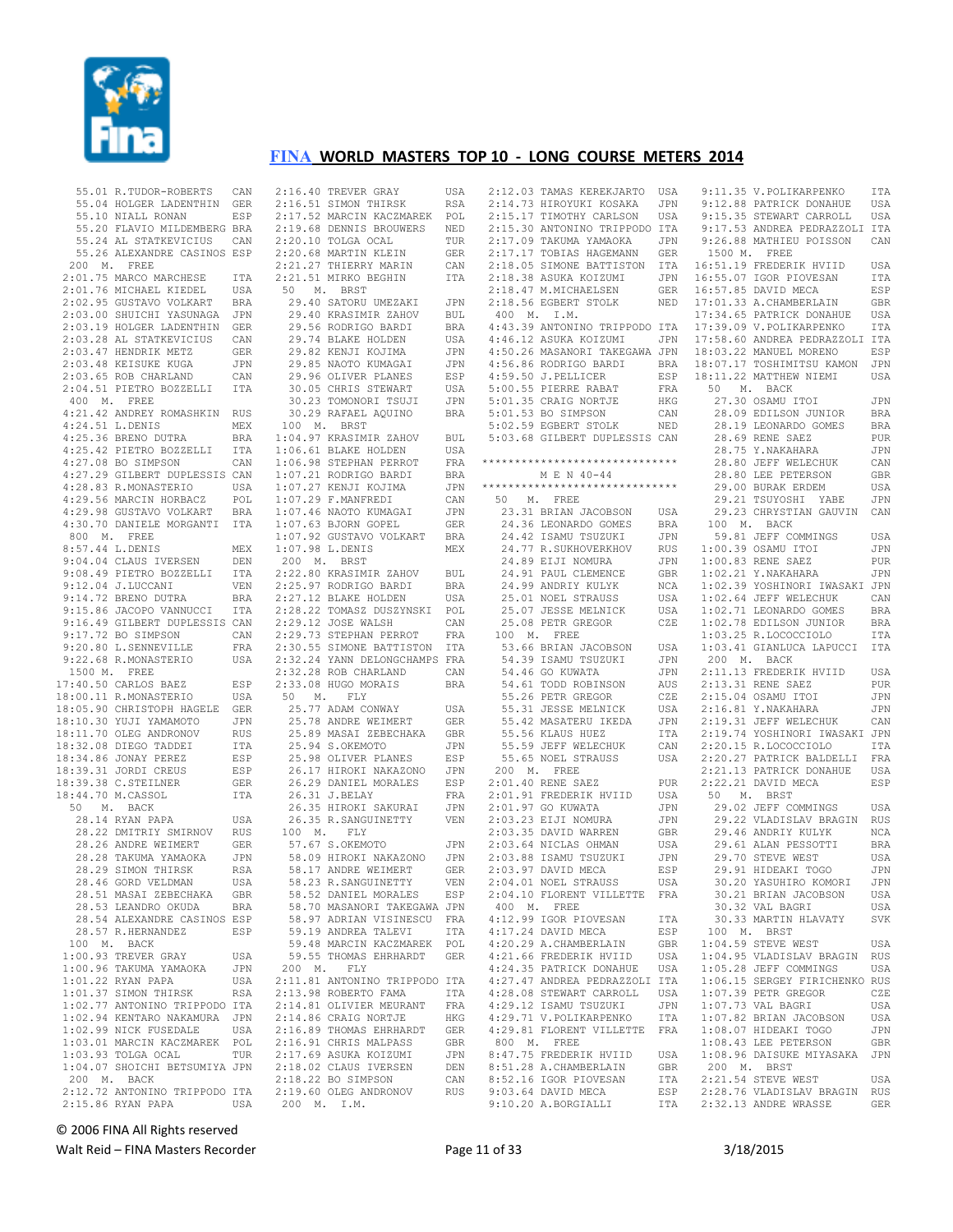

|             | $100$ M. FLY                                                                                                                                                                                                                                     |                   |
|-------------|--------------------------------------------------------------------------------------------------------------------------------------------------------------------------------------------------------------------------------------------------|-------------------|
|             |                                                                                                                                                                                                                                                  |                   |
|             |                                                                                                                                                                                                                                                  |                   |
|             |                                                                                                                                                                                                                                                  |                   |
|             |                                                                                                                                                                                                                                                  |                   |
|             |                                                                                                                                                                                                                                                  |                   |
|             |                                                                                                                                                                                                                                                  |                   |
|             |                                                                                                                                                                                                                                                  |                   |
|             | 100 M. FLY<br>57.74 MASATERU IKEDA JPN<br>57.75 ISAMU TSUZUKI JPN<br>57.75 ISAMU TSUZUKI JPN<br>57.88 PETR GREGOR CZE<br>58.08 EIJI NOMURA JPN<br>59.89 P.POMINVILLE CAN<br>59.89 P.POMINVILLE CAN<br>59.89 P.POMINVILLE CAN<br>59.95 DAVID WARR |                   |
| 200 M. FLY  |                                                                                                                                                                                                                                                  |                   |
|             | 2:11.49 ISAMU TSUZUKI<br>2:12.71 EIJI NOMURA                                                                                                                                                                                                     | JPN<br>JPN        |
|             |                                                                                                                                                                                                                                                  | CAN               |
|             |                                                                                                                                                                                                                                                  | ITA<br>ITA        |
|             |                                                                                                                                                                                                                                                  | <b>GER</b>        |
|             |                                                                                                                                                                                                                                                  | ESP               |
|             |                                                                                                                                                                                                                                                  | POL               |
|             | 2:12.71 EJJI NOMURA<br>2:18.03 P.POMINVILLE<br>2:18.04 VANES TERZIARI<br>2:18.52 ALBERTO ROTA<br>2:19.22 ANDRE WRASSE<br>2:19.53 DAVID MECA<br>2:19.69 A.BERWECKI<br>2:20.01 DAVID SWAY                                                          | USA               |
|             | 2:22.69 G.CASTORINA                                                                                                                                                                                                                              | ITA               |
|             |                                                                                                                                                                                                                                                  |                   |
| 200 M. I.M. |                                                                                                                                                                                                                                                  | USA               |
|             |                                                                                                                                                                                                                                                  | USA               |
|             | 200 m. 1.m.<br>2:14.29 JEFF COMMINGS<br>2:15.36 BRIAN JACOBSON<br>2:16.05 DAVID WARREN                                                                                                                                                           | <b>GBR</b>        |
|             |                                                                                                                                                                                                                                                  | ITA<br>ESP        |
|             | 2:16.05 DAVID<br>2:16.55 A.BORGIALLI<br>2:10 DAVID MECA<br>2:17.51 DAVID MECA<br>2:18.20 A.BERWECKI                                                                                                                                              | POL               |
|             |                                                                                                                                                                                                                                                  |                   |
|             | 2:19.34 SERGEY FIRICHENKO RUS<br>2:19.35 CRAIG CRAWFORD CAN                                                                                                                                                                                      | CAN               |
|             | $2:21.07$ Y. NAKAHARA<br>2:21.16 CHRISTIAN FRICK GER                                                                                                                                                                                             | JPN               |
| 400 M. I.M. |                                                                                                                                                                                                                                                  |                   |
|             | $4:46.90$ A.BORGIALLI                                                                                                                                                                                                                            | ITA               |
|             | 4:49.34 DAVID MECA                                                                                                                                                                                                                               | ESP               |
|             |                                                                                                                                                                                                                                                  |                   |
|             | 4:57.54 PATRICK DONAHUE USA<br>4:58.32 A.CHAMBERLAIN GBR<br>4:58.14 DAVID MARDEN CRD<br>4:59.14 DAVID WARREN                                                                                                                                     | GBR               |
|             | 5:04.57 ROMAIN MARTY                                                                                                                                                                                                                             | <b>FRA</b>        |
|             | 5:05.04 LIBARDO MENDEZ<br>5:09.27 MATTHIAS MILLERS                                                                                                                                                                                               | COL<br>GER        |
|             | 5:09.51 STEVE MORTIMER                                                                                                                                                                                                                           | USA               |
|             | 5:09.84 ULF HAUSMAN                                                                                                                                                                                                                              | SWE               |
|             | ******************************                                                                                                                                                                                                                   |                   |
|             | M E N 45-49                                                                                                                                                                                                                                      |                   |
|             | ******************************                                                                                                                                                                                                                   |                   |
|             | 50 M. FREE<br>23.98 VLADIMIR PREDKIN                                                                                                                                                                                                             | RUS               |
|             | 24.39 M.GIALDI                                                                                                                                                                                                                                   | ITA               |
|             | 24.98 TOMMY RUNDGREN                                                                                                                                                                                                                             | FIN               |
|             | 25.03 MATTHEW BIONDI                                                                                                                                                                                                                             | USA<br>CAN        |
|             | 25.13 STEVE INGO<br>25.21 FRANK STUWE                                                                                                                                                                                                            | GER               |
|             | 25.23 NICOLAS GRANGER<br>25.24 V.TKACHENKO                                                                                                                                                                                                       | FRA<br><b>UKR</b> |

| CAN            | 25.28 BARRY SARETSKY                                                            | CAN        |
|----------------|---------------------------------------------------------------------------------|------------|
| GBR            | 25.29 MICHAEL BOOSIN                                                            | USA        |
| CZE            | 25.29 MARK BEATTY                                                               | USA        |
| JPN            | 100 M. FREE                                                                     |            |
| RUS            | 54.10 MATTHEW BIONDI                                                            | USA        |
| CAN            | 54.16 NICOLAS GRANGER                                                           | FRA        |
| BEL            | 54.39 VLADIMIR PREDKIN RUS                                                      |            |
|                | 54.75 M.GIALDI                                                                  | ITA        |
| JPN            | 54.99 MARK THOMPSON                                                             | AUS        |
| JPN            | 55.87 TOMMY RUNDGREN                                                            | FIN        |
| JPN            | 55.88 LORENZO BENUCCI USA                                                       |            |
| RUS            | 55.98 ANDREA CABIDDU                                                            | ITA        |
| CZE            | 55.99 MARK BEATTY                                                               |            |
|                | 56.04 STEVE INGO                                                                | USA        |
| USA            |                                                                                 | CAN        |
| AUS            | 200 M. FREE<br>1:57.75 NICOLAS GRANGER                                          |            |
| USA            |                                                                                 | FRA        |
| AUS            | $2:00.09$ FABIO CALMASINI                                                       | ITA        |
| JPN            | 2:01.45 MARK THOMPSON                                                           | AUS        |
|                | 2:03.29 GARY ALBERTYN                                                           | RSA        |
| JPN            | 2:04.04 JEFFREY UTSCH                                                           | USA        |
| JPN            | 2:04.22 STEVE INGO                                                              | CAN        |
| CZE            | $2:04.35$ DANIEL SERRA                                                          | ESP        |
| JPN            | 2:04.53 DINO SCHORN                                                             | ITA        |
| POL            | 2:05.78 KURT DICKSON                                                            | USA        |
| CAN            | 2:06.27 LIONEL CHALENDAR FRA                                                    |            |
| GBR            | 400 M. FREE                                                                     |            |
| JPN            | 4:14.92 FABIO CALMASINI ITA                                                     |            |
| JPN            | 4:17.21 MARK THOMPSON<br>4:17.73 GREG STREPPEL<br>4:19.44 NICOLAS GRANGER       | AUS        |
| RUS            |                                                                                 | CAN        |
|                |                                                                                 | FRA        |
| JPN            | 4:22.78 GARY ALBERTYN<br>4:23.57 DANIEL SERRA                                   | RSA        |
| JPN            |                                                                                 | ESP        |
| $\mathtt{CAN}$ | 4:24.22 BARTON WELLS                                                            | USA        |
| ITA            | $4:25.19$ KURT DICKSON                                                          | USA        |
| ITA            | 4:25.44 DINO SCHORN                                                             | <b>ITA</b> |
| GER            | 4:26.51 STEVEN UNRUH                                                            | USA        |
| ESP            | 800 M. FREE                                                                     |            |
| POL            | 8:44.69 FABIO CALMASINI                                                         | ITA        |
| USA            | 8:57.10 MARK THOMPSON<br>8:59 81 GREG STREPPEL                                  | AUS        |
| ITA            | 8:59.81 GREG STREPPEL                                                           | CAN        |
|                | 9:05.71 NICOLAS GRANGER                                                         | FRA        |
| USA            | 9:08.55 ALBERTO MONTINI                                                         | ITA        |
| USA            | 9:08.81 GARY ALBERTYN                                                           | RSA        |
| GBR            | 9:08.91 STEVEN UNRUH                                                            | USA        |
| ITA            | 9:09.37 DANIEL SERRA<br>9:09.37 DANIEL SERRA                                    | ESP        |
| ESP            | 9:10.76 MARCO TENDERINI                                                         | ITA        |
| POL            | 9:12.62 DINO SCHORN                                                             | ITA        |
| RUS            | 1500 M. FREE                                                                    |            |
| CAN            | 17:30.27 BARTON WELLS                                                           | USA        |
| JPN            | 17:32.11 KURT DICKSON                                                           | USA        |
| GER            | 17:34.90 MARCO TENDERINI                                                        | ITA        |
|                | 17:51.62 NICOLAS GRANGER                                                        | FRA        |
|                |                                                                                 | USA        |
|                | 178 1751.74 MIKE SHARVER<br>ESP 18:06.92 MARCO LEONE<br>USA 18:27.10 A.LAVEGITA | ITA        |
|                | 18:27.10 A.LAVEGLIA                                                             | <b>ITA</b> |
|                |                                                                                 | RSA        |
| GBR<br>C       | 18:30.19 GARY ALBERTYN                                                          |            |
| GBR            | 18:32.19 DOUG KOEHLER                                                           | USA        |
| FRA            | 18:45.62 JOAQUIN ROMACHO                                                        | ESP        |
| COL            | 50 M. BACK                                                                      |            |
| GER            | 28.60 EDUARDO MAROCCO                                                           | <b>BRA</b> |
| USA            | 29.24 PASCAL COLONGUE                                                           | FRA        |
| SWE            | 29.25 NICOLAS GRANGER                                                           | FRA        |
|                | 29.27 HIROYOSHI MAETOGE JPN                                                     |            |
| ****           | 29.78 DEREK BOTSFORD                                                            | CAN        |
|                | 29.84 SERGE DINANE                                                              | FRA        |
| ****           | 29.94 SHUNSUKE UEDA                                                             | JPN        |
|                | 30.00 MICHAEL BOOSIN                                                            | USA        |
| RUS            | 30.04 GIUSEPPE TIANO                                                            | ITA        |
| ITA            | 30.05 GREG REES                                                                 | USA        |
| FIN            | 100 M. BACK                                                                     |            |
| USA            | 1:01.12 EDUARDO MAROCCO                                                         | BRA        |
| CAN            | 1:02.43 DEREK BOTSFORD                                                          | CAN        |
| GER            | 1:02.91 HIROYOSHI MAETOGE JPN                                                   |            |
| FRA            | 1:03.28 NICOLAS GRANGER FRA                                                     |            |
|                | UKR 1:04.05 LUCA VIGNERI                                                        | ITA        |

|                                                                                                                                                                     | ITA            |
|---------------------------------------------------------------------------------------------------------------------------------------------------------------------|----------------|
| 1:04.48 GIUSEPPE TIANO<br>1:04.64 MAREK ROTHER                                                                                                                      | $\mathtt{POL}$ |
| $1:04.76$ GUIDO COCCI                                                                                                                                               | ITA            |
| 1:04.76 GUIDO COCCI ITA<br>1:05.32 SHUNSUKE UEDA JPN<br>1:05.41 RICK COSGROVE CAN                                                                                   |                |
|                                                                                                                                                                     |                |
|                                                                                                                                                                     |                |
| 200 M. BACK                                                                                                                                                         |                |
|                                                                                                                                                                     | <b>BRA</b>     |
|                                                                                                                                                                     |                |
|                                                                                                                                                                     | FRA            |
|                                                                                                                                                                     | USA            |
|                                                                                                                                                                     | ITA            |
| 200 m. LEON<br>2:15.05 EDUARDO MAROCCO<br>2:15.72 NICOLAS GRANGER<br>2:17.66 KURT DICKSON<br>2:18.37 LUCA VIGNERI<br>2:20.56 GARY ALBERTYN<br>2.20.56 GARY ALBERTYN | ITA            |
|                                                                                                                                                                     |                |
|                                                                                                                                                                     | <b>RSA</b>     |
|                                                                                                                                                                     | POL            |
| 2:22.74 MAREK ROTHER<br>2:23.44 MAURO TORRI<br>2:25.85 ROMAN TOLSTIK                                                                                                | ITA            |
|                                                                                                                                                                     |                |
|                                                                                                                                                                     | ${\tt RUS}$    |
| 2:27.21 ERWIN KRATZ                                                                                                                                                 | USA            |
| 50 M. BRST                                                                                                                                                          |                |
|                                                                                                                                                                     |                |
|                                                                                                                                                                     | JPN            |
|                                                                                                                                                                     | ITA            |
| 29.96 YOZO FUJII<br>30.41 F.SPINADIN<br>30.51 MAKOTO ONODERA<br>30.76 HAJIME MORIMOTO<br>30.84 MICHAEL HODGSON                                                      | JPN            |
|                                                                                                                                                                     |                |
|                                                                                                                                                                     | JPN            |
|                                                                                                                                                                     | GBR            |
|                                                                                                                                                                     | FRA            |
| 31.27 NICOLAS GRANGER<br>31.36 PAVEL LEBEDEV<br>31.43 MARK GOV                                                                                                      | $_{\rm RUS}$   |
|                                                                                                                                                                     |                |
| 31.43 MARK COX                                                                                                                                                      | USA            |
| 31.77 FRANK STUWE<br>31.95 ****                                                                                                                                     | GER            |
| 31.85 MITSUGU HIRANO                                                                                                                                                | JPN            |
|                                                                                                                                                                     |                |
| 100 M. BRST                                                                                                                                                         |                |
| 1:06.66 NICOLAS GRANGER<br>1:07.65 YOZO FUJII<br>1:07.71 MAKOTO ONODERA                                                                                             | FRA            |
|                                                                                                                                                                     | JPN            |
|                                                                                                                                                                     |                |
|                                                                                                                                                                     | JPN            |
|                                                                                                                                                                     | JPN            |
| 1:07.75 HAJIME MORIMOTO<br>1:09.04 FABIO SPINADIN<br>1:09.74 ANDREA CABIDDU                                                                                         |                |
|                                                                                                                                                                     | ITA<br>ITA     |
|                                                                                                                                                                     |                |
|                                                                                                                                                                     | $_{\rm ECU}$   |
|                                                                                                                                                                     | GBR            |
| 1:09.91 ABRAHAM SOLANO<br>1:10.07 MICHAEL HODGSON<br>1:10.12 ALBERTO MONTINI                                                                                        | $_{\tt ITA}$   |
|                                                                                                                                                                     |                |
| 1:10.77 GRAEME FISER<br>200 M. BRST                                                                                                                                 | RSA            |
|                                                                                                                                                                     |                |
|                                                                                                                                                                     |                |
|                                                                                                                                                                     |                |
|                                                                                                                                                                     |                |
|                                                                                                                                                                     |                |
|                                                                                                                                                                     | JPN            |
|                                                                                                                                                                     |                |
| 2:24.63 ALBERTO MONTINI ITA<br>2:30.67 ABRAHAM SOLANO ECU<br>2:31.97 MAKOTO ONODERA JPN<br>2:33.24 NICOLAS GRANGER FRA                                              |                |
|                                                                                                                                                                     | USA            |
|                                                                                                                                                                     | GBR            |
|                                                                                                                                                                     | RSA            |
|                                                                                                                                                                     |                |
|                                                                                                                                                                     | AUS            |
| 2:35.26 SERGEY MARINIUK<br>2:35.26 SERGEY MARINIUK<br>2:35.72 MICHAEL HODGSON<br>2:36.91 GRAEME FISER<br>2:37.20 MARK THOMPSON<br>2:37.95 F.SPINADIN                | ITA            |
| 2:39.53 ANDREA MOLINO                                                                                                                                               | ITA            |
| 50 M. FLY                                                                                                                                                           |                |
|                                                                                                                                                                     |                |
| 26.26 VLADIMIR PREDKIN RUS                                                                                                                                          |                |
| 26.54 STEVE HILTABIDDLE USA                                                                                                                                         |                |
|                                                                                                                                                                     | JPN            |
|                                                                                                                                                                     | CAN            |
|                                                                                                                                                                     |                |
| $\begin{tabular}{llllll} 26.65 HIROSHI MIURA & JPN \\ 26.74 BARRY SARETSKY & CAN \\ 26.76 STEVEN UNRUH & USA \\ \end{tabular}$                                      |                |
| 26.93 KAZUHIKO YAMAKAWA JPN                                                                                                                                         |                |
|                                                                                                                                                                     | FRA            |
|                                                                                                                                                                     |                |
| 20.19<br>26.94 NICOLAS GRANGER<br>27.00 DEREK BOTSFORD                                                                                                              | CAN            |
| 27.13 MARK BEATTY                                                                                                                                                   | USA            |
| 27.19 GREG REES                                                                                                                                                     | USA            |
| 100 M. FLY                                                                                                                                                          |                |
|                                                                                                                                                                     |                |
| 59.71 NICOLAS GRANGER FRA                                                                                                                                           |                |
| 59.81 STEVEN UNRUH                                                                                                                                                  | USA            |
|                                                                                                                                                                     | ITA            |
|                                                                                                                                                                     | CAN            |
| 59.95 ANDREA TOJA<br>1:00.14 DEREK BOTSFORD                                                                                                                         |                |
| 1:00.63 MIKE SHAFFER                                                                                                                                                | USA            |
|                                                                                                                                                                     |                |
|                                                                                                                                                                     |                |
| 1:00.96 STEVE HILTABIDDLE USA<br>1:00.96 JEFFREY RODDIN USA                                                                                                         |                |
| $1:00.97$ MARK BEATTY                                                                                                                                               | USA            |
| 1:01.05 EDSON SILVA                                                                                                                                                 | <b>BRA</b>     |
| 1:01.19 LUIS CARCHEDI                                                                                                                                               | <b>BRA</b>     |
|                                                                                                                                                                     |                |
|                                                                                                                                                                     |                |
| 200 M. FLY<br>2:13.93 MIKE SHAFFER                                                                                                                                  | USA            |
| 2:15.72 FABIO CALMASINI<br>2:16.76 NICOLAS GRANGER                                                                                                                  | ITA<br>FRA     |

| 2:17.75 GREG STREPPEL                                                                                                                                                              | CAN        |
|------------------------------------------------------------------------------------------------------------------------------------------------------------------------------------|------------|
| 2:18.80 BARTON WELLS<br>2:19.75 ANDREA TOJA                                                                                                                                        | USA        |
|                                                                                                                                                                                    | ITA        |
| $2:19.87$ A.LAVEGLIA                                                                                                                                                               | <b>ITA</b> |
| 2:20.64 ANDREY KREMLEVSKY RUS                                                                                                                                                      |            |
|                                                                                                                                                                                    |            |
| 2:20.65 MARK MAGEE                                                                                                                                                                 | USA        |
| 2:21.61 ABRAHAM SOLANO                                                                                                                                                             | ECU        |
| 200 M. I.M.                                                                                                                                                                        |            |
| 2:11.35 NICOLAS GRANGER<br>2:15.07 ALBERTO MONTINI                                                                                                                                 | FRA        |
|                                                                                                                                                                                    | ITA        |
|                                                                                                                                                                                    | USA        |
| 2:16.21 SERGEY MARINIUK<br>2:16.83 LORENZO BENUCCI<br>2:19.28 ABRAHAM SOLANO                                                                                                       | USA        |
|                                                                                                                                                                                    | ECU        |
| 2:19.78 GREG STREPPEL                                                                                                                                                              | CAN        |
|                                                                                                                                                                                    |            |
| 2:20.85 GARY ALBERTYN<br>2:21.36 GUIDO COCCI                                                                                                                                       | RSA        |
|                                                                                                                                                                                    | ITA        |
| 2:21.38 ANDREY KREMLEVSKY RUS                                                                                                                                                      |            |
| 2:21.71 GIANLUCA SONDALI ITA                                                                                                                                                       |            |
| 400 M. I.M.                                                                                                                                                                        |            |
| 4:43.83 NICOLAS GRANGER                                                                                                                                                            | FRA        |
| 4.48.36 ALBERTO MONTINI TRA<br>4.55.26 SERGEY MARINIUK USA<br>4.55.65 FABIO CALMASINI TTA<br>4.56.57 GREG STREPPEL CAN<br>4.57.89 DEREK BOTSFORD CAN<br>5.02.92 ABRAHAM SOLANO ECU |            |
|                                                                                                                                                                                    |            |
|                                                                                                                                                                                    |            |
|                                                                                                                                                                                    |            |
|                                                                                                                                                                                    |            |
|                                                                                                                                                                                    | CAN        |
|                                                                                                                                                                                    |            |
|                                                                                                                                                                                    | <b>BRA</b> |
| 5:03.19 RENATO RAMALHO<br>5:04.85 MARK MAGEE                                                                                                                                       | USA        |
| 5:04.90 ANDREY KREMLEVSKY RUS                                                                                                                                                      |            |
|                                                                                                                                                                                    |            |
|                                                                                                                                                                                    |            |
| *****************************                                                                                                                                                      |            |
| M E N 50-54                                                                                                                                                                        |            |
| ******************************                                                                                                                                                     |            |
| 50 M. FREE                                                                                                                                                                         |            |
| 25.29 CALVIN MAUGHAN                                                                                                                                                               | RSA        |
|                                                                                                                                                                                    | USA        |
| 25.36 FRITZ BEDFORD<br>25.63 AHMET NAKKAS                                                                                                                                          | TUR        |
|                                                                                                                                                                                    |            |
| 25.67 JANNE VIRTANEN                                                                                                                                                               | FIN        |
|                                                                                                                                                                                    | CAN        |
|                                                                                                                                                                                    | CRO        |
| 25.68 PETER MCKINNON<br>25.68 ZORAN TANSEK<br>25.90 RICH MERCER<br>26.02 YURIY LOGVIN                                                                                              | USA        |
|                                                                                                                                                                                    | RUS        |
| 26.13 PATRICK SAGESSER                                                                                                                                                             | SUI        |
| 26.15 JOHN BEATTIE                                                                                                                                                                 | USA        |
|                                                                                                                                                                                    |            |
| 100 M. FREE                                                                                                                                                                        |            |
| 55.74 AHMET NAKKAS<br>55.74 ARPLE<br>56.35 CALVIN MAUGHAN                                                                                                                          | TUR        |
|                                                                                                                                                                                    | RSA        |
| 56.85 PETER MCKINNON                                                                                                                                                               | CAN        |
| 56.86 PATRICK SAGESSER                                                                                                                                                             | SUI        |
|                                                                                                                                                                                    | POR        |
| 56.86 JORGE FARIA<br>57.10 YURIY LOGVIN                                                                                                                                            | <b>RUS</b> |
| 57.35 ZORAN TANSEK                                                                                                                                                                 | CRO        |
| 57.43 C.LUTOTOVICH                                                                                                                                                                 |            |
|                                                                                                                                                                                    | ARG        |
| 57.45 FRITZ BEDFORD                                                                                                                                                                | USA        |
| 57.53 EDWIN VAN NORDEN NED                                                                                                                                                         |            |
| 200 M. FREE                                                                                                                                                                        |            |
| 2:07.<br>41 ROBERTO BRUNORI                                                                                                                                                        | ITA        |
| 2:07.64 JOSE FREITAS                                                                                                                                                               | POR        |
| 2:07.74 MICHAEL PRUFERT                                                                                                                                                            | GER        |
| 2:08.02 BRETT WOODS                                                                                                                                                                | AUS        |
|                                                                                                                                                                                    |            |
| 2:08.24 CHRIS STEVENSON                                                                                                                                                            | USA        |
| 2:08.73 B.SOUVIRAA-LABAST FRA                                                                                                                                                      |            |
| 2:09.77 YURIY LOGVIN                                                                                                                                                               | <b>RUS</b> |
| 2:10.11 RICARDO VALDIVIA                                                                                                                                                           | USA        |
| 2:10.15 RAFAEL SEGARRA                                                                                                                                                             | PUR        |
| 2:10.26 PETER MCKINNON                                                                                                                                                             | CAN        |
| 400 M. FREE                                                                                                                                                                        |            |
| 4:18.03 RICARDO VALDIVIA                                                                                                                                                           | USA        |
|                                                                                                                                                                                    |            |
| 4:19.05 MARCUS MATTIOLI                                                                                                                                                            | <b>BRA</b> |
| 4:29.21 JOSE FREITAS                                                                                                                                                               | POR        |
| 4:29.48 MICHAEL PRUFERT                                                                                                                                                            | <b>GER</b> |
| 4:30.70 MICHAEL KLEIBER                                                                                                                                                            | GER        |
| 4:32.22 CHRIS STEVENSON                                                                                                                                                            | USA        |
| 4:33.45 ARNALDO PEREZ                                                                                                                                                              | <b>PUR</b> |
| 4:38.29 ANDERS RASMUSSEN                                                                                                                                                           | USA        |
|                                                                                                                                                                                    |            |
|                                                                                                                                                                                    |            |

© 2006 FINA All Rights reserved

Walt Reid – FINA Masters Recorder 2008 12 of 33 3/18/2015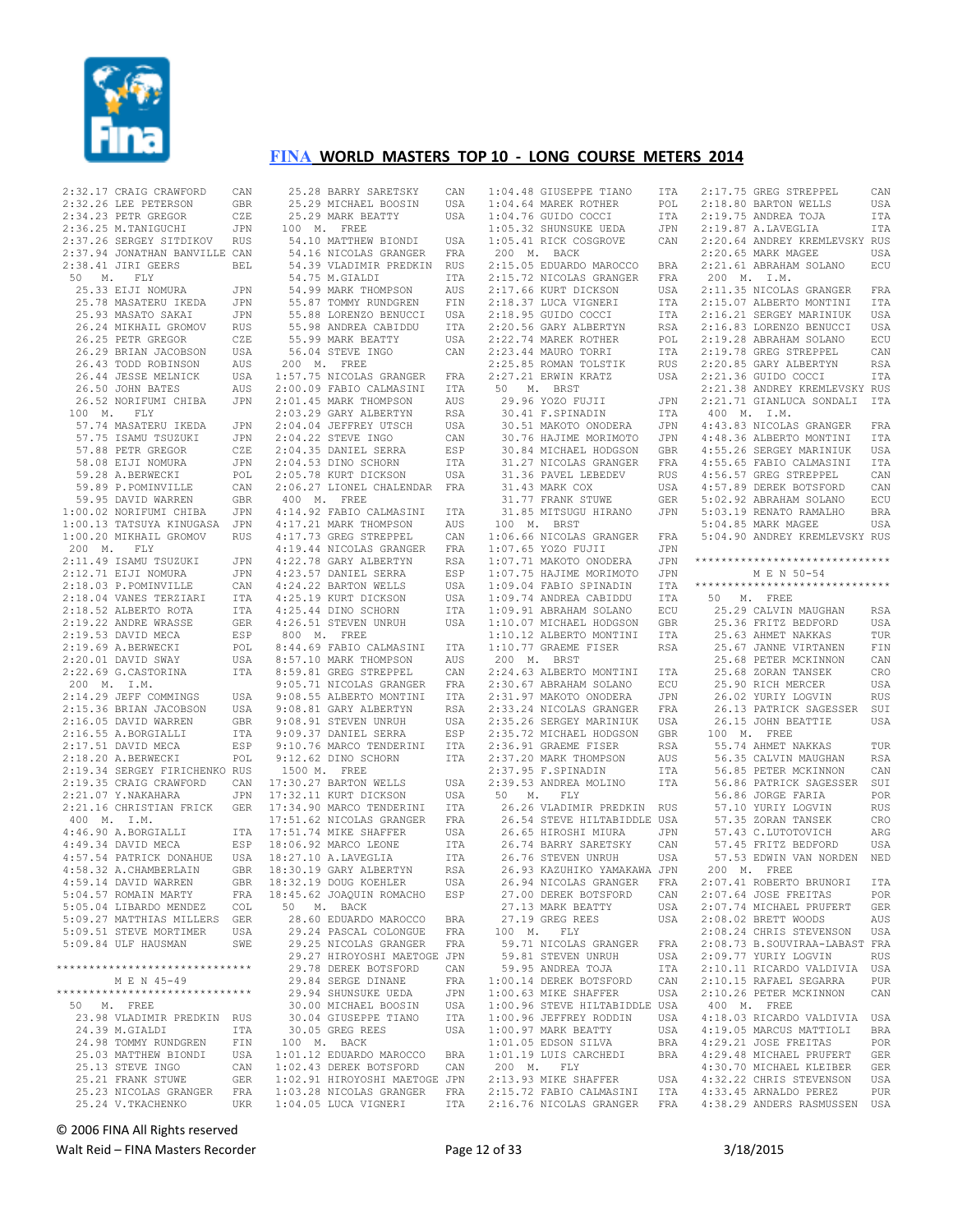

| 4:38.46 ANDY REUL                                                                                                   | USA        |
|---------------------------------------------------------------------------------------------------------------------|------------|
| 4:39.24 A.BELOSLUDTSEV                                                                                              | RUS        |
| 800 M. FREE                                                                                                         |            |
| 8:56.31 RICARDO VALDIVIA USA                                                                                        |            |
|                                                                                                                     |            |
|                                                                                                                     |            |
| 9:01.77 MARCUS MATTIOLI BRA<br>9:13.21 MICHAEL KLEIBER GER<br>9:13.36 ARNALDO PEREZ PUR<br>9:16.56 JOSE FREITAS POR |            |
|                                                                                                                     |            |
| 9:29.09 MICHAEL PRUFERT GER                                                                                         |            |
| 9:32.39 ANDY REUL                                                                                                   |            |
|                                                                                                                     |            |
| 9:32.39 ANDY REUL USA<br>9:42.21 M.CACCIAMANI ITA<br>9:43.45 PATRICK AUTISSIER USA                                  |            |
| 9:47.77 BARRY LEWIS                                                                                                 | CAN        |
| 1500 M. FREE                                                                                                        |            |
|                                                                                                                     |            |
| 17:33.87 MICHAEL KLEIBER GER<br>17:59.45 MICHAEL PRUFERT GER                                                        |            |
|                                                                                                                     | <b>GER</b> |
|                                                                                                                     | <b>GER</b> |
| 18:49.07 PETER FISCHER<br>18:55.32 MATHIAS KOCH<br>19:07.20 M.CACCIAMANI                                            | ITA        |
| 19:07.62 DANIEL PHILLIPS<br>19:07.62 DANIEL PHILLIPS<br>19:10.25 ANDERS HAGLUND                                     | USA        |
|                                                                                                                     | SWE        |
| 19:12.51 JEAN-LUC ROLLAND FRA                                                                                       |            |
|                                                                                                                     | ITA        |
| 19:13.05 B.BORDONALI<br>19:15.80 MARK JONES                                                                         | GBR        |
| 50 M. BACK                                                                                                          |            |
| 28.77 CLAY BRITT                                                                                                    |            |
| 28.84 FRITZ BEDFORD                                                                                                 | USA        |
| 29.02 CRAIG BEDFORD<br>29.02 CRAIG NORREY<br>29.69 AMPRES                                                           | USA        |
| 29.69 ANDERS RASMUSSEN                                                                                              | SUI<br>USA |
|                                                                                                                     |            |
| 29.94 MIKE WEST                                                                                                     | CAN        |
| 29.99 CHRIS STEVENSON USA                                                                                           |            |
| 30.32 JORGE FARIA                                                                                                   | POR        |
| 30.33 JANNE VIRTANEN                                                                                                | FIN        |
| 30.42 MARKUS FOLLMANN<br>30.44 DIRK SZYMKOWIAK                                                                      | GER<br>GER |
|                                                                                                                     |            |
| 100 M. BACK                                                                                                         |            |
| $1:02.77$ CLAY BRITT<br>1.02.77 CLAY BRITT<br>1:03.50 FRITZ BEDFORD<br>1.00.71 -                                    | USA        |
|                                                                                                                     | USA        |
| 1:03.71 CHRIS STEVENSON<br>1:05.57 MIKE WEST                                                                        | USA        |
|                                                                                                                     | CAN        |
| $1:05.58$ JORGE FARIA                                                                                               | POR        |
| 1:06.04 THOMAS DOCKHORN                                                                                             | GER        |
| 1:06.23 EDWIN VAN NORDEN NED                                                                                        |            |
| $1:06.61$ CRAIG NORREY                                                                                              | SUI        |
| 1:06.95 FRANCESCO PETTINI ITA                                                                                       |            |
| 1:07.40 PETER MCKINNON CAN                                                                                          |            |
| 200 M. BACK                                                                                                         |            |
| 2:22.61 CHRIS STEVENSON<br>2:22.83 JON HAWTON                                                                       | USA        |
|                                                                                                                     | AUS        |
|                                                                                                                     | USA        |
|                                                                                                                     | HKG        |
| 2:26.74 MIKE WEST                                                                                                   | CAN        |
| 2:27.91 EDWIN VAN NORDEN NED                                                                                        |            |
| 2:28.55 FRANCESCO PETTINI ITA                                                                                       |            |
| ---- ARNALDO PEREZ<br>2:29.67 DARIUSZ WOLNY<br>2:30.30 YURIY PERTN                                                  | PUR<br>POL |
|                                                                                                                     |            |
|                                                                                                                     | RUS        |
| 50 M. BRST                                                                                                          |            |
| 30.57 DAVID GUTHRIE                                                                                                 | USA        |
| 31.87 STUART MOFFATT                                                                                                | AUS        |
| 31.94 CARSTEN STEFFENS                                                                                              | <b>GER</b> |
| 32.08 DANIEL PHILLIPS                                                                                               | USA        |
| 32.11 V.PYLYPCHENKO                                                                                                 | <b>UKR</b> |
| 32.17 S. TAKAHASHI                                                                                                  | JPN        |
| 32.18 JENS LUTSCHIN                                                                                                 | <b>GER</b> |
| 32.24 TADASHI FUJIMOTO                                                                                              | JPN        |
| 32.35 FABIO SERVADIO                                                                                                | ITA        |
| 32.48 C.COVENEY                                                                                                     | USA        |
| 100 M. BRST                                                                                                         |            |
| 1:06.98 DAVID GUTHRIE                                                                                               | USA        |
| 1:10.08 V.PYLYPCHENKO                                                                                               | UKR        |
| 1:10.64 S.TAKAHASHI                                                                                                 | JPN        |
| 1:11.89 STUART MOFFATT                                                                                              |            |
|                                                                                                                     | AUS        |
| 1:11.94 C.COVENEY                                                                                                   | USA        |

| 1:12.89 CARSTEN STEFFENS                                                                                                       | GER        |
|--------------------------------------------------------------------------------------------------------------------------------|------------|
|                                                                                                                                | CAN        |
| 1:13.08 MARCO VEILLEUX<br>1:13.14 ANTHONY DUNNE<br>1:13.22 RICH MERCER                                                         |            |
|                                                                                                                                | AUS        |
|                                                                                                                                | USA        |
| 200 M. BRST                                                                                                                    |            |
|                                                                                                                                |            |
| 2:30.35 DAVID GUTHRIE<br>2:33.54 V.PYLYPCHENKO                                                                                 | USA        |
|                                                                                                                                | <b>UKR</b> |
| 2:37.20 C.COVENEY                                                                                                              | USA        |
| 2:40.49 TAIHEI SAKA                                                                                                            | <b>JPN</b> |
|                                                                                                                                |            |
| 2:43.13 DANIEL PHILLIPS                                                                                                        | USA        |
| 2:43.35 ANDREY KOMISSAROV USA                                                                                                  |            |
|                                                                                                                                | AUS        |
|                                                                                                                                | AUS        |
|                                                                                                                                |            |
| 2:43.52 STUART MOFFATT<br>2:44.52 STUART MOFFATT<br>2:44.52 ANTHONY DUNNE<br>2:44.70 YASUO NARUSHIMA<br>2:45.10 GREGORY HARRIS | JPN        |
|                                                                                                                                | USA        |
| 50 M. FLY                                                                                                                      |            |
| 26.89 FRITZ BEDFORD                                                                                                            |            |
|                                                                                                                                | USA        |
|                                                                                                                                | USA        |
| 27.18 CHRIS STEVENSON<br>27.34 CALVIN MAUGHAN                                                                                  | RSA        |
| 27.56 ANDERS RASMUSSEN                                                                                                         | USA        |
| 27.76 MARCUS MATTIOLI                                                                                                          |            |
|                                                                                                                                | <b>BRA</b> |
| 27.83 SCOTT CARPENTER USA                                                                                                      |            |
|                                                                                                                                | POR        |
|                                                                                                                                | USA        |
| 27.84 JORGE FARIA<br>27.84 JOHN BEATTIE<br>27.93 C.LUTOTOVICH                                                                  |            |
|                                                                                                                                | ARG        |
| 27.95 JANNE VIRTANEN                                                                                                           | FIN        |
| 100 M. FLY                                                                                                                     |            |
|                                                                                                                                |            |
| 1:01.11 MARCUS MATTIOLI BRA                                                                                                    |            |
| $1:01.46$ JORGE FARIA                                                                                                          | POR        |
|                                                                                                                                | USA        |
|                                                                                                                                | ARG        |
| 1:01.48 CHRIS STEVENSON<br>1:01.69 C.LUTOTOVICH<br>1:02.02 TAIHEI SAKA                                                         |            |
|                                                                                                                                | JPN        |
| $1:02.26$ GLENN DIXON                                                                                                          | USA        |
|                                                                                                                                | AUS        |
| 1:04.06 BRETT WOODS<br>1:04.07 KOJI HASHIMOTO                                                                                  | JPN        |
|                                                                                                                                |            |
| 1:04.45 TRYGGVI HELGASON                                                                                                       | USA        |
| 1:04.47 RAFAEL SEGARRA                                                                                                         | PUR        |
| 200 M. FLY                                                                                                                     |            |
| 2:13.86 MARCUS MATTIOLI                                                                                                        | <b>BRA</b> |
|                                                                                                                                |            |
| 2:23.47 ARNALDO PEREZ                                                                                                          | PUR        |
| 2:29.81 SYLVAIN BARALE                                                                                                         | FRA        |
| 2.2, --<br>2:30.79 TIM BONESS                                                                                                  | AUS        |
| 2:31.36 JON HAWTON                                                                                                             | AUS        |
|                                                                                                                                |            |
| 2:32.38 ANDERS RASMUSSEN USA                                                                                                   |            |
| 2:32.46 CALVIN JACOBS                                                                                                          | CAN        |
| 2:35.11 TOM NOOTBAAR<br>2:35.50 RUI SILVA                                                                                      | USA        |
|                                                                                                                                | <b>BRA</b> |
|                                                                                                                                |            |
| 2:36.41 JEAN-LUC ROLLAND                                                                                                       | FRA        |
| 200 M. I.M.                                                                                                                    |            |
| 2:20.97 TAIHEI SAKA                                                                                                            | JPN        |
| 2:22.95 AHMET NAKKAS                                                                                                           | TUR        |
|                                                                                                                                |            |
| 2:23.53 DAVE TOWN                                                                                                              | CAN        |
| 2:23.59 A.TIBERTI ITA<br>2:24.87 ANDREY KOMISSAROV USA                                                                         |            |
|                                                                                                                                |            |
| 2:25.83 ANDERS RASMUSSEN USA                                                                                                   |            |
| 2:26.29 DANIEL PHILLIPS                                                                                                        |            |
|                                                                                                                                | USA        |
| 2:26.90 ERIC JOHNSON                                                                                                           | HKG        |
| 2:27.01 RAFAEL SEGARRA                                                                                                         | <b>PUR</b> |
| 2:27.94 FABIO SERVADIO                                                                                                         | ITA        |
| 400 M. I.M.                                                                                                                    |            |
|                                                                                                                                |            |
| 4:56.71 RICARDO VALDIVIA<br>5:09.97 A.TIBERTI                                                                                  | USA        |
|                                                                                                                                | ITA        |
| 5:13.94 ARNALDO PEREZ                                                                                                          | PUR        |
| 5:15.76 DAVE TOWN                                                                                                              | CAN        |
|                                                                                                                                |            |
| 5:20.56 JOE BAILEY                                                                                                             | CAN        |
| 5:22.26 STEFANO DE VITO                                                                                                        | ITA        |
| 5:23.11 SYLVAIN BARALE                                                                                                         | FRA        |
|                                                                                                                                |            |
| 5:23.51 DANIEL PHILLIPS<br>5:26.42 ANDERS RASMUSSEN                                                                            |            |
|                                                                                                                                | USA        |
| 5:30.33 JEAN-LUC ROLLAND                                                                                                       | USA        |
|                                                                                                                                | FRA        |
|                                                                                                                                |            |
| *****************************                                                                                                  |            |
| M E N 55-59                                                                                                                    |            |
| *****************************                                                                                                  |            |
| 50 M. FREE                                                                                                                     |            |

|                   | 25.83 BRENT BARNES<br>26.11 DAN THOMPSON CAN<br>26.23 MINORU TOYOTA JPN<br>26.27 BRUCE YOUNG USA<br>26.41 JOHN FIELDS USA<br>26.47 BILL SHERMAN USA            |                             |
|-------------------|----------------------------------------------------------------------------------------------------------------------------------------------------------------|-----------------------------|
|                   |                                                                                                                                                                |                             |
|                   |                                                                                                                                                                |                             |
|                   |                                                                                                                                                                |                             |
|                   |                                                                                                                                                                |                             |
|                   |                                                                                                                                                                |                             |
|                   |                                                                                                                                                                |                             |
|                   |                                                                                                                                                                | USA                         |
|                   | 26.49 JONATHAN KLEIN<br>26.52 BRUNO SOULAS<br>26.65 LARRY FORSYTH                                                                                              |                             |
|                   |                                                                                                                                                                | FRA                         |
|                   |                                                                                                                                                                | AUS                         |
|                   | 26.73 GILLES LAFFICHE                                                                                                                                          | FRA                         |
|                   | 26.73 BRUCE KONE                                                                                                                                               | USA                         |
| 100 M. FREE       |                                                                                                                                                                |                             |
|                   |                                                                                                                                                                |                             |
|                   |                                                                                                                                                                | USA                         |
|                   | 57.77 DAN STEPHENSON<br>58.96 BRUNO SOULAS                                                                                                                     | FRA                         |
|                   | 59.23 RICHARD KAMMERER                                                                                                                                         | USA                         |
|                   | 59.39 LARRY FORSYTH                                                                                                                                            | AUS                         |
|                   | 59.49 TONY CLEVENGER                                                                                                                                           | CAN                         |
|                   |                                                                                                                                                                | USA                         |
|                   |                                                                                                                                                                |                             |
|                   |                                                                                                                                                                | USA                         |
|                   | 59.57 BRUCE YOUNG<br>59.57 BRUCE YOUNG<br>59.62 JOHN FIELDS<br>59.73 BILL SHERMAN<br>59.73 BILL SHERMAN<br>COLORATION FIELDS                                   | USA                         |
|                   |                                                                                                                                                                | USA                         |
|                   | 59.78 DAVID BISHOP                                                                                                                                             | USA                         |
| 200 M. FREE       |                                                                                                                                                                |                             |
|                   | 2:06.93 DAN STEPHENSON                                                                                                                                         |                             |
|                   |                                                                                                                                                                | USA                         |
|                   | 2:10.32 MARTEN DE GROOT<br>2:11.87 GREG SCOTT                                                                                                                  | NED                         |
|                   |                                                                                                                                                                | USA                         |
|                   | 2:13.13 TRIP STRAUSS<br>2:13.37 SCOTT SHAKE                                                                                                                    | USA                         |
|                   |                                                                                                                                                                | USA                         |
|                   |                                                                                                                                                                |                             |
|                   |                                                                                                                                                                | USA                         |
|                   |                                                                                                                                                                | USA                         |
|                   |                                                                                                                                                                | USA                         |
|                   | 2:13.37 SCOTT SHAKE<br>2:13.37 SCOTT SHAKE<br>2:13.67 JAMES RITTER<br>2:14.21 MARK CALVERT<br>2:14.35 SERGE GUERIN<br>2:14.87 K.BUBLIKOV<br>2:14.87 K.BUBLIKOV | FRA                         |
|                   |                                                                                                                                                                | <b>RUS</b>                  |
| 400 M. FREE       |                                                                                                                                                                |                             |
|                   |                                                                                                                                                                |                             |
|                   | 4:35.38 DAN STEPHENSON                                                                                                                                         | USA                         |
|                   |                                                                                                                                                                | NED                         |
|                   | 4:39.58 MARTEN DE GROOT<br>4:41.06 PAUL BLACKBEARD                                                                                                             | AUS                         |
|                   |                                                                                                                                                                | USA                         |
|                   | 4:42.23 TRIP STRAUSS<br>4·45 55 A.MARCO<br>$4:45.55$ A.MARCO                                                                                                   | ITA                         |
|                   | 4:45.92 GILLES LAFFICHE FRA                                                                                                                                    |                             |
|                   |                                                                                                                                                                |                             |
|                   | 4:46.41 SERGE GUERIN                                                                                                                                           | FRA                         |
|                   | 4:47.12 MARK CALVERT                                                                                                                                           | USA                         |
|                   | 4:47.21 GREG SCOTT                                                                                                                                             | USA                         |
|                   | 4:47.57 LIONEL PAILLIEZ                                                                                                                                        | FRA                         |
| 800 $M$ . FREE    |                                                                                                                                                                |                             |
|                   | 9:39.03 MARTEN DE GROOT NED                                                                                                                                    |                             |
|                   |                                                                                                                                                                |                             |
|                   |                                                                                                                                                                | USA                         |
|                   |                                                                                                                                                                | USA                         |
|                   | 9:46.16 DAN STEPHENSON<br>9:49.66 TRIP STRAUSS<br>9:50.70 BRUCE THOMAS                                                                                         | USA                         |
|                   | 9:52.10 SERGE GUERIN                                                                                                                                           | FRA                         |
|                   |                                                                                                                                                                | USA                         |
|                   |                                                                                                                                                                | USA                         |
|                   |                                                                                                                                                                |                             |
|                   | SUBATH<br>9:54.33 JIM CALLAHAN<br>9:54.33 JIM CALLAHAN<br>9:55.92 PAUL BIACHT<br>9:54.33 JIM CALLANARY<br>9:55.92 PAUL BLACKBEARD<br>9:57.81 MARC JOUANDON     | AUS                         |
|                   |                                                                                                                                                                | FRA                         |
|                   | 9:59.46 JIM SAUER                                                                                                                                              | USA                         |
|                   | 1500 M. FREE                                                                                                                                                   |                             |
|                   | 18:39.30 SCOTT SHAKE                                                                                                                                           | USA                         |
|                   |                                                                                                                                                                |                             |
|                   | 18:40.63 PAUL BLACKBEARD                                                                                                                                       | $\mathop{\rm AUS}\nolimits$ |
|                   | 18:41.25 MARTEN DE GROOT                                                                                                                                       | NED                         |
|                   | 18:53.88 JIM SAUER                                                                                                                                             | USA                         |
|                   | 18:54.18 BRUCE THOMAS                                                                                                                                          | USA                         |
| 19:21.78 C.GIBSON |                                                                                                                                                                | USA                         |
|                   | 19:28.54 AKINOBU MATSUI                                                                                                                                        | JPN                         |
|                   |                                                                                                                                                                |                             |
|                   | 19:34.22 WILLIAM BRIGHAM                                                                                                                                       | USA                         |
|                   | 19:39.23 DAMON KENDRICK                                                                                                                                        | $\mathop{\rm AUS}\nolimits$ |
|                   | 19:44.64 BRANCH ARCHER                                                                                                                                         | USA                         |
| 50 M. BACK        |                                                                                                                                                                |                             |
|                   | 30.81 ANDRE STEYNBERG                                                                                                                                          | RSA                         |
|                   |                                                                                                                                                                | USA                         |
|                   | 31.15 JONATHAN KLEIN                                                                                                                                           |                             |
|                   | 31.15 BRUCE KONE                                                                                                                                               | USA                         |
|                   | 31.53 S.GIANNI                                                                                                                                                 | <b>ITA</b>                  |
|                   | 31.74 SCOTT SHAKE                                                                                                                                              | USA                         |
|                   |                                                                                                                                                                | USA                         |
|                   | 32.14 RICHARD KAMMERER<br>32.17 STEPHEN DECOSSE                                                                                                                | JPN                         |
|                   |                                                                                                                                                                |                             |
|                   | 32.21 VLADIMIR GORKOV                                                                                                                                          | RUS                         |

| 'N                    | 32.24 ISTVAN MARTON<br>32.28 DJAN MADRUGA                                                                                          | HUN        |
|-----------------------|------------------------------------------------------------------------------------------------------------------------------------|------------|
| ιN                    |                                                                                                                                    | BRA        |
| $^{\circ}$ N          | 100 M. BACK                                                                                                                        |            |
|                       |                                                                                                                                    |            |
| $\lambda$             |                                                                                                                                    | USA        |
| 3Α                    | 1:07.27 JONATHAN KLEIN<br>1:08.56 DJAN MADRUGA                                                                                     | BRA        |
| δA                    | 1:08.91 S.GIANNI<br>1:09.07 DAN STEPHENSON                                                                                         | ITA        |
| SΑ                    |                                                                                                                                    | USA        |
|                       | $1:09.36$ SCOTT SHAKE                                                                                                              |            |
| ξĀ                    |                                                                                                                                    | USA        |
| JS<br>\A              |                                                                                                                                    | <b>RUS</b> |
|                       |                                                                                                                                    | RSA        |
| A:                    | 1:09.83 VLADIMIR GORKOV<br>1:09.84 ANDRE STEYNBERG<br>1:11.03 RICHARD KAMMERER                                                     | USA        |
|                       |                                                                                                                                    |            |
|                       | 1:11.09 WIESLAW MUSIAL                                                                                                             | CAN        |
| A                     | $1:11.26$ PAT LAPLATNEY                                                                                                            | USA        |
| ιĀ                    | 1:11.26 PAT LAPLAT<br>200 M. BACK<br>2:26.58 JIM SAUER                                                                             |            |
| δA                    |                                                                                                                                    | USA        |
|                       |                                                                                                                                    |            |
| JS                    | 2:29.27 DJAN MADRUGA<br>2:30.06 DAN STEPHENSON                                                                                     | BRA        |
| $\overline{N}$        |                                                                                                                                    | USA        |
| δĀ                    | 2:30.37 SCOTT SHAKE                                                                                                                | USA        |
| SΑ                    | 2:31.18 JONATHAN KLEIN<br>2:31.25 MASSIMO GIARDINO                                                                                 | USA        |
|                       |                                                                                                                                    |            |
| δA                    |                                                                                                                                    | ITA        |
| δA                    | 2:34.67 WIESLAW MUSIAL<br>2:35.13 S.GIANNI                                                                                         | CAN        |
| δA                    |                                                                                                                                    | ITA        |
|                       |                                                                                                                                    | RUS        |
|                       | 2:35.59 VLADIMIR GORKOV<br>2:36.40 MARTY HENDRICK                                                                                  |            |
| ЗA.                   |                                                                                                                                    | USA        |
| ID.                   | 50 M. BRST                                                                                                                         |            |
| δĀ                    | 30 F. DIN.<br>33.06 GREGORY OXLEY<br>33.16 OLIVIER BORIOS                                                                          | USA        |
| δA                    |                                                                                                                                    | FRA        |
|                       |                                                                                                                                    |            |
|                       |                                                                                                                                    | USA        |
| SA<br>SA              | 33.31 KEITH HOFFMAN<br>33.63 BRUCE KONE                                                                                            | USA        |
| SΑ                    | 33.77 RICHARD NEVILLE                                                                                                              | USA        |
|                       |                                                                                                                                    |            |
| iA<br>የA<br>- ^       | 34.04 GERHARD PROHASKA<br>34.13 FABRIZIO GRIFFO                                                                                    | AUT        |
|                       |                                                                                                                                    |            |
| JS                    | 34.17 DAVID HOLLAND<br>34.20 DAVE FREEMAN                                                                                          | ITA<br>USA |
|                       | 34.20 DAVE FREEMAN<br>34.31 TIMUR PODMARYOV<br>100 M. BRST<br>1:14.18 GREGORY OXLEY<br>1:14.41 GREG SCOTT<br>1:14.85 SFRCFY MOLOCY | CAN        |
|                       | 34.31 TIMUR PODMARYOV                                                                                                              |            |
| δA                    |                                                                                                                                    | RUS        |
| ID.                   |                                                                                                                                    |            |
|                       |                                                                                                                                    | USA        |
| JS<br>;A              |                                                                                                                                    | USA        |
|                       |                                                                                                                                    |            |
| 'A                    | 1:14.85 SERGEY MOLODIN                                                                                                             | RUS        |
| ξÅ                    | $1:16.21$ DAVE FREEMAN                                                                                                             | CAN        |
| ₹Ā                    | 1:16.46 PATRICK ALLENDER USA                                                                                                       |            |
| δA                    | $1:16.47$ ANDY DYER                                                                                                                | USA        |
|                       |                                                                                                                                    |            |
| δA                    | 1:16.52 TIMUR PODMARYOV<br>1:16.74 RICHARD NEVILLE                                                                                 | RUS        |
| ξĀ                    |                                                                                                                                    | USA        |
|                       | 1:16.91 KEITH HOFFMAN                                                                                                              | USA        |
| CD.                   | $1:16.92$ DAVID HOLLAND                                                                                                            | USA        |
|                       |                                                                                                                                    |            |
| SΑ                    | 200 M. BRST                                                                                                                        |            |
| A                     |                                                                                                                                    |            |
|                       |                                                                                                                                    |            |
|                       | 2:43.54 TIMUR PODMARYOV RUS<br>2:45.07 GREG SCOTT USA<br>2:45.07 GREG SCOTT                                                        | USA        |
|                       |                                                                                                                                    |            |
|                       | 2:49.07 DAVID HOLLAND                                                                                                              | USA        |
|                       | 2:50.89 BARRY O'BRIEN                                                                                                              | GBR        |
| 3A<br>≷A<br>3A<br>SΑ. | 2:52.77 WALTER SYRETT                                                                                                              | GBR        |
| JS                    | 2:53.11 DAVE FREEMAN                                                                                                               | CAN        |
|                       |                                                                                                                                    |            |
| ξÅ                    | 2:53.14 LORENZO MERLI                                                                                                              | ITA        |
| ίĀ                    | 2:53.19 FRANKLIN HALLEY                                                                                                            | USA        |
|                       | 2:54.14 ALVARO VALENCIA                                                                                                            | CAN        |
| зĀ                    | 2:54.14 G.HOFFMANN                                                                                                                 | USA        |
| JS                    | 50 M. FLY                                                                                                                          |            |
|                       |                                                                                                                                    |            |
| L.                    | 27.26 DAN THOMPSON                                                                                                                 | CAN        |
| šΑ                    | 27.76 PAUL CARTER                                                                                                                  | USA        |
| šΑ                    | 27.79 BRUCE KONE                                                                                                                   | USA        |
| šΑ                    |                                                                                                                                    |            |
|                       | 27.91 JOHN FIELDS                                                                                                                  | USA        |
| 'N                    | 28.85 ANDRE STEYNBERG                                                                                                              | RSA        |
| šΑ                    | 28.87 PETER NOCKE                                                                                                                  | GER        |
| JS                    |                                                                                                                                    | ITA        |
| 3Α                    | 29.16 FABIO BERNARDI                                                                                                               |            |
|                       | 29.37 DAN STEPHENSON                                                                                                               | USA        |
|                       | 29.49 DENNIS FISHER                                                                                                                | USA        |
| šΑ                    | 29.59 BRUNO SOULAS                                                                                                                 | FRA        |
| SΑ.                   | 100 M. FLY                                                                                                                         |            |
| ЗA.                   |                                                                                                                                    |            |
|                       | $1:01.81$ PAUL CARTER                                                                                                              | USA        |
| 'A                    | $1:01.97$ DAN THOMPSON                                                                                                             | CAN        |
| SΑ                    | 1:03.03 JIM SAUER                                                                                                                  | USA        |
| ЗA.                   | 1:05.05 ANDRE STEYNBERG                                                                                                            | RSA        |
| 'N                    |                                                                                                                                    |            |
|                       | 1:06.29 HIROSHI ARAKI                                                                                                              | JPN        |
| JS                    | $1:07.05$ MASSIMO GIARDINO ITA                                                                                                     |            |

# © 2006 FINA All Rights reserved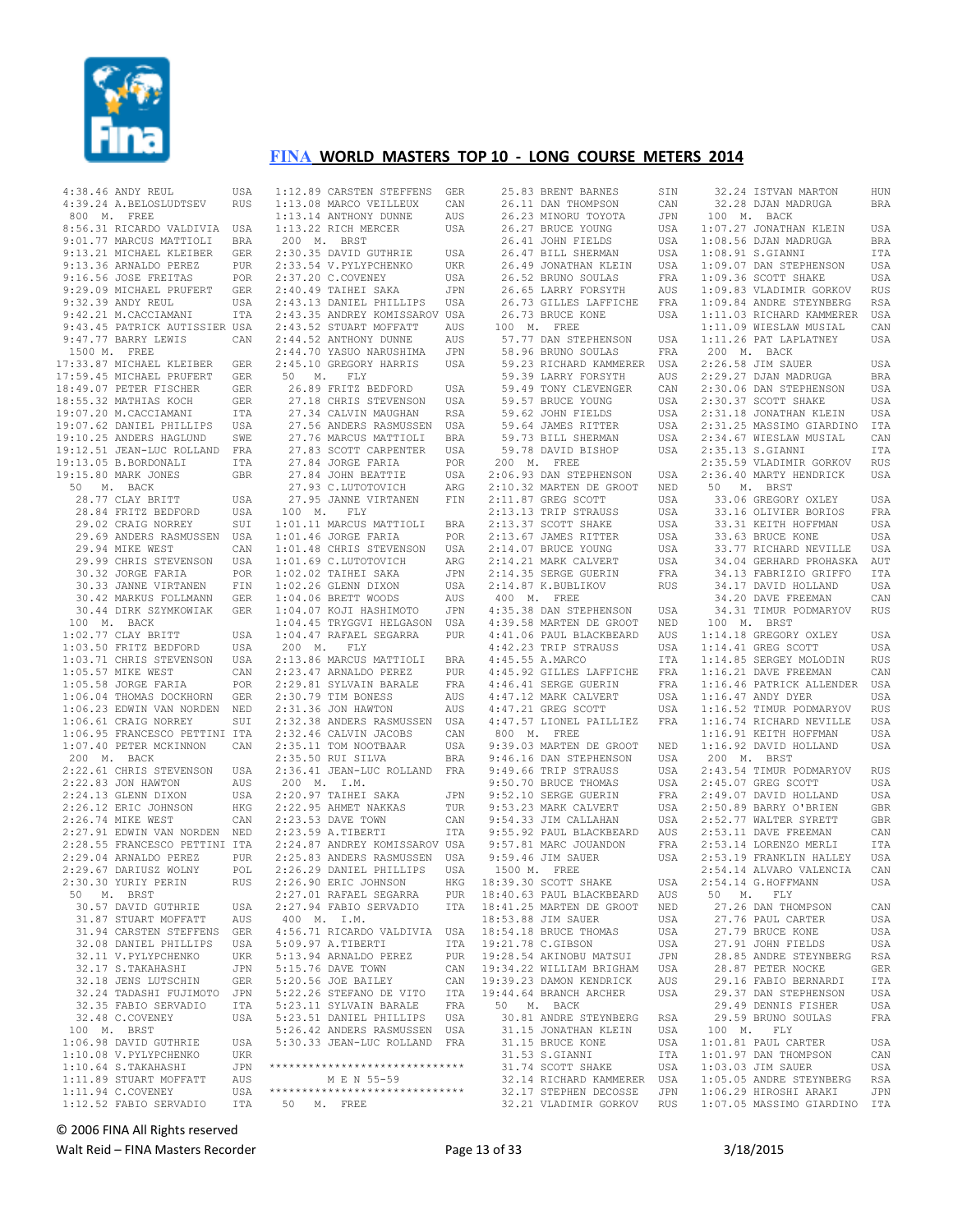

 1:07.45 HIDEAKI HOSODA JPN 1:08.19 KERRY O'BRIEN USA 1:08.22 TITO MORALES USA 1:08.24 GREG SCOTT USA 200 M. FLY 2:25.52 JIM SAUER USA 2:33.23 RINAT GILYAZOV RUS 2:37.07 ANDREAS SEIBT USA  $2:37.32$  TITO MORALES 2:37.56 FRANKLIN HALLEY USA 2:39.55 WILLIAM BRIGHAM USA 2:41.29 ALBERT BOONSTRA NED 2:42.57 BRANCH ARCHER USA 2:43.58 JAMES RITTER USA 200 M. I.M. 2:22.50 JIM SAUER USA  $2:27.95$  DJAN MADRUGA  $2:28.66$  DAN STEPHENSON 2:29.24 SERGEY MOLODIN RUS  $2 \cdot 30$ .39 GREG SCOTT 2:32.10 FRANKLIN HALLEY USA  $2:32.64$  SCOTT SHAKE  $2:33.10$  BRUNO SOULAS 400 M. I.M. 5:07.81 JIM SAUER USA  $5:19.49$  DJAN MADRUGA 5:28.36 ANDREAS SEIBT 5:32.33 FRANKLIN HALLEY USA 5:33.17 MASSIMO GIARDINO ITA 5:33.78 TITO MORALES USA 5:34.60 JIM CALLAHAN USA 5:37.12 RINAT GILYAZOV RUS 5:40.06 BRYAN VOLPP USA 5:40.75 MARC JOUANDON FRA \*\*\*\*\*\*\*\*\*\*\*\*\*\*\*\*\*\*\*\*\*\*\*\*\*\*\*\*\*\* M E N 60-64 \*\*\*\*\*\*\*\*\*\*\*\*\*\*\*\*\*\*\*\*\*\*\*\*\*\*\*\*\*\* 50 M. FREE 26.14 DOUG MARTIN USA 26.35 JACK GROSELLE USA 26.92 STEVE BAXTER 26.94 BRUCE WILLIAMS USA<br>27.13 TRIP HEDRICK USA 27.13 TRIP HEDRICK 27.31 LEONARD BIELICZ SWE 27.34 PAUL TREVISAN USA 27.44 AKIRA IIDA JPN 27.52 TATE HOLT USA 27.54 BAUDOIN FAUCK FRA 100 M. FREE 57.79 JACK GROSELLE 59.04 RICK COLELLA USA<br>59.57 DOUG MARTIN USA 59.57 DOUG MARTIN 59.60 BRUCE WILLIAMS USA 59.66 TRIP HEDRICK USA 1:01.20 LEONARD BIELICZ SWE 1:01.25 BARRY ROTH USA<br>1:01.80 AKIRA IIDA ...  $1:01.80$  AKIRA IIDA 1:01.84 CRAIG SAINT-AMOUR USA 1:01.93 JAMES THORNTON USA 200 M. FREE 2:09.24 JACK GROSELLE USA 2:16.84 JAMES THORNTON USA 2:17.26 AKIRA IIDA JPN<br>2:18 09 DICK WORREL USA 2:18.09 DICK WORREL USA<br>2:18.32 TOM REUDY USA 2:18.32 TOM REUDY USA 2:20.48 LARRY WOOD USA 2:20.77 CRAIG SAINT-AMOUR USA 2:20.90 RICK WALKER USA 2:21.43 KRASSIMIR ENTCHEV GER 2:21.56 ABED OUADAH FRA 400 M. FREE

 2:46.99 MASSIMO GIARDINO ITA 10:17.30 JOEL KRIGER BRA 2:34.84 BRUCE YOUNG USA 2:35.18 MASSIMO GIARDINO ITA 19:43.40 RICK WALKER USA 20:06.12 KERN DAVIS USA 4:42.94 JACK GROSELLE USA 4:48.80 STEVEN PRESCOTT NZL 4:50.99 DICK WORREL USA 4:52.17 M.CAFFERY USA 4:55.53 RICK WALKER USA 4:59.17 AKIRA IIDA JPN 5:00.13 JAMES THORNTON USA 5:02.24 K.NOTTRODT GER 5:03.17 IZAK SPIES RSA 5:03.41 IAN YOUNG AUS 800 M. FREE 9:48.47 STEVEN PRESCOTT NZL 10:13.37 DICK WORREL USA 10:16.24 RICK WALKER USA 10:28.85 MACIEJ SLUGOCKI AUS USA 10:29.89 KERN DAVIS USA BRA 10:32.73 CLAUDIO BERRINI ITA 10:32.76 MICHAEL BRADFORD AUS 10:34.61 LARRY WOOD USA USA 10:35.45 MICHAEL STAMHUIS CAN 1500 M. FREE USA 19:27.55 DICK WORREL USA 19:30.32 JOEL KRIGER BRA 20:13.81 MARK MODJESKA USA 20:24.70 CLAUDIO BERRINI ITA 20:26.73 MACIEJ SLUGOCKI AUS 20:28.97 K.NOTTRODT GER 20:33.60 LARRY WOOD USA 20:39.56 IZAK SPIES RSA 50 M. BACK 31.71 DONALD GRAHAM USA 32.01 PHILIPP DJANG USA 32.29 BRUCE WILLIAMS USA 32.74 RICHARD BOBER USA 32.79 JEFFREY PEROUT USA 32.97 ALAIN VANACKER FRA 33.22 GEOFF MYKLEBY USA 33.59 TAKEO HIRAMOTO JPN 33.68 CHRISTOPHER BROWN GBR 34.09 DENNIS BOYD USA 100 M. BACK USA 1:10.90 PHILIPP DJANG USA 1:11.02 DONALD GRAHAM USA<br>1:11.90 GEOEF MYKLERY USA 1:11.02 DONALD GRAHAM<br>1:11.90 GEOFF MYKLEBY 1:12.45 JEFFREY PEROUT USA 1:12.50 ETTORE BOSCHETTI ITA 1:13.69 ALAIN VANACKER FRA 1:14.03 TREVOR CLARKE GBR 1:14.08 ERIC VAN BOER USA 1:14.26 RICHARD BOBER USA USA 1:14.59 CHRISTOPHER BROWN GBR 200 M. BACK 2:35.28 ETTORE BOSCHETTI ITA 2:37.07 FRED FERROGGIARO USA 2:39.16 PHILIPP DJANG USA 2:41.12 WES EDWARDS USA 2:42.20 DONALD GRAHAM USA 2:42.84 MIROSLAW WARCHOL POL 2:44.37 ALAIN VANACKER FRA 2:44.77 RICHARD BOBER USA 2:46.47 MICHAEL STAMHUIS CAN 2:47.60 JEFFREY PEROUT USA 50 M. BRST 32.07 CELSO JUGEND BRA 33.18 STUART ELLICOTT AUS 33.71 RICK COLELLA USA 33.89 NEAL VESTAL USA 34.67 JACK GROSELLE USA 35.07 TOSHIHARU FUJII JPN 35.27 ROBERT WRIGHT USA 35.28 C.STARZEC FRA 35.37 CARLOS SILVA BRA

|             | 35.48 RANDY PARKER<br>100 M. BRST                                                                                                                                                                                           | USA          |
|-------------|-----------------------------------------------------------------------------------------------------------------------------------------------------------------------------------------------------------------------------|--------------|
|             | 10 M. BASICK COLELLA<br>1:13.55 RICK COLELLA<br>1:16.37 JACK GROSELLE<br>1:16.70 STUART ELLICOTT<br>1:18.32 THOTHY SHEAD<br>1:18.32 THOTHY SHEAD<br>1:18.56 ROBERT WRIGHT<br>1:19.66 ROBERT WRIGHT<br>1:19.66 ROBERT WRIGHT | USA          |
|             |                                                                                                                                                                                                                             | USA          |
|             |                                                                                                                                                                                                                             |              |
|             |                                                                                                                                                                                                                             | AUS          |
|             |                                                                                                                                                                                                                             | SUI          |
|             |                                                                                                                                                                                                                             | RSA          |
|             |                                                                                                                                                                                                                             | USA          |
|             |                                                                                                                                                                                                                             | <b>BRA</b>   |
|             |                                                                                                                                                                                                                             | USA          |
|             | 1:19.94 HARVEY SEYBOLD                                                                                                                                                                                                      | USA          |
|             | 1:20.35 TOSHIHARU FUJII JPN                                                                                                                                                                                                 |              |
| 200 M. BRST |                                                                                                                                                                                                                             |              |
|             |                                                                                                                                                                                                                             | USA          |
|             |                                                                                                                                                                                                                             | SUI          |
|             |                                                                                                                                                                                                                             | AUS          |
|             | 200 M. DRO.<br>2:51.68 RALPH SCHALLON<br>2:51.68 RALPH SCHALLON<br>2:56.11 STUART ELLICOTT<br>2:56.53 CELSO JUGEND                                                                                                          | <b>BRA</b>   |
|             |                                                                                                                                                                                                                             |              |
|             |                                                                                                                                                                                                                             |              |
|             |                                                                                                                                                                                                                             |              |
|             | 2.00.00 DEMD DERA<br>2.58.35 STEVEN PRESCOTT NZL<br>2.58.35 ROBERT WRIGHT USA<br>2.58.35 ROBERT WRIGHT USA<br>3.01.52 C.STARZEC FRA<br>3.03.47 K.NOTTRODT GER                                                               |              |
|             |                                                                                                                                                                                                                             |              |
|             | 3:03.69 BERRY HAMILTON                                                                                                                                                                                                      |              |
|             |                                                                                                                                                                                                                             | USA          |
|             | 50 M. FLY<br>28.14 DONALD GRAHAM                                                                                                                                                                                            |              |
|             |                                                                                                                                                                                                                             | USA          |
|             |                                                                                                                                                                                                                             | USA          |
|             |                                                                                                                                                                                                                             | USA          |
|             |                                                                                                                                                                                                                             | USA          |
|             | 28.45 TRIP HEDRICK<br>28.56 DOUG MARTIN<br>28.58 STEVE BAXTER<br>29.32 BRUCE WILLIAMS                                                                                                                                       | USA          |
|             | 29.58 EDWIN MCCLESKEY USA<br>29.59 JEAN-MARIE CADIAT BEL                                                                                                                                                                    |              |
|             |                                                                                                                                                                                                                             |              |
|             | 29.33 UPIN<br>29.75 GRAEME MILNE                                                                                                                                                                                            | GBR          |
|             | 29.76 JACK GROSELLE                                                                                                                                                                                                         | USA          |
|             | 29.83 TAKEO HIRAMOTO JPN                                                                                                                                                                                                    |              |
|             | 100 M. FLY                                                                                                                                                                                                                  |              |
|             |                                                                                                                                                                                                                             | USA          |
|             |                                                                                                                                                                                                                             | SWE          |
|             | 1:06.91 DONALD GRAHAM<br>1:07.27 LEONARD BIELICZ<br>1:07.74 JOHN CRAIG                                                                                                                                                      | USA          |
|             |                                                                                                                                                                                                                             | USA          |
|             |                                                                                                                                                                                                                             | USA          |
|             | 1:08.19 JACK GROSELLE<br>1:08.29 DOUG MARTIN<br>1:08.31 RICK COLELLA<br>1:08.69 GRAEME MILNE                                                                                                                                | USA          |
|             |                                                                                                                                                                                                                             | GBR          |
|             | 1:08.69 GRAEME MILNE GBR<br>1:09.76 TAKEO HIRAMOTO JPN<br>1:09.77 JEAN-MARIE CADIAT BEL                                                                                                                                     |              |
|             |                                                                                                                                                                                                                             |              |
|             |                                                                                                                                                                                                                             |              |
|             | 1:09.82 KEVIN MCCORMACK USA                                                                                                                                                                                                 |              |
|             | 200 M. FLY                                                                                                                                                                                                                  |              |
|             | 2:39.84 PATRICK BERGER                                                                                                                                                                                                      | FRA          |
|             | 2:40.23 STEVEN PRESCOTT NZL<br>2:40.70 TAKEO HIRAMOTO JPN                                                                                                                                                                   | $_{\rm NZL}$ |
|             |                                                                                                                                                                                                                             |              |
|             |                                                                                                                                                                                                                             |              |
|             | --<br>2:47.29 JEAN-MARIE CAPIAL L__<br>2:49.52 GEORGE JACOBSON CAN                                                                                                                                                          |              |
|             |                                                                                                                                                                                                                             |              |
|             |                                                                                                                                                                                                                             | USA<br>GBR   |
|             |                                                                                                                                                                                                                             |              |
|             | 2:47.2.<br>2:49.52 GEORGE JAV<br>2:53.48 RIL DODSON<br>2:53.44 ROBERT WRIGHT<br>2:53.50 STEVEN FOLSOM<br>2:53.50 STEVEN FOLSOM                                                                                              | <b>ITA</b>   |
|             | 2:58.49 KERN DAVIS                                                                                                                                                                                                          | USA          |
|             | 200 M. I.M.                                                                                                                                                                                                                 |              |
|             | 2:21.99 RICK COLELLA                                                                                                                                                                                                        | USA          |
|             | 2:36.20 TOM REUDY                                                                                                                                                                                                           | USA          |
|             | 2:37.94 AKIRA IIDA                                                                                                                                                                                                          | JPN          |
|             | 2:39.29 KAZUYA IRIE                                                                                                                                                                                                         | JPN          |
|             |                                                                                                                                                                                                                             | USA          |
|             | 2:39.76 DONALD GILCHRIST<br>2:40.15 NEAL VESTAL                                                                                                                                                                             | USA          |
|             | 2:40.71 ETTORE BOSCHETTI                                                                                                                                                                                                    | ITA          |
|             | 2:41.47 CELSO JUGEND                                                                                                                                                                                                        | <b>BRA</b>   |
|             | 2:42.97 JIM CLEMMONS                                                                                                                                                                                                        | USA          |
|             |                                                                                                                                                                                                                             | POL          |
|             | 2:43.04 MIROSLAW WARCHOL                                                                                                                                                                                                    |              |
| 400 M. I.M. |                                                                                                                                                                                                                             |              |
|             | 5:08.20 RICK COLELLA                                                                                                                                                                                                        | USA          |
|             | 5:36.75 STEVEN PRESCOTT                                                                                                                                                                                                     | NZL          |
|             | 5:50.87 DONALD GILCHRIST<br>5:52.26 AKIRA IIDA                                                                                                                                                                              | USA          |
|             |                                                                                                                                                                                                                             |              |
|             |                                                                                                                                                                                                                             | JPN          |
|             | 5:53.29 JIM CLEMMONS                                                                                                                                                                                                        | USA          |
|             | 5:54.45 CELSO JUGEND<br>5:56.90 PATRICK MOREAU                                                                                                                                                                              | BRA<br>FRA   |

| Α  |              | 5:57.73 KERN DAVIS                                | USA |
|----|--------------|---------------------------------------------------|-----|
|    |              | 5:57.81 LARRY WOOD                                | USA |
| Α  |              | 5:58.03 PHIL DODSON                               | USA |
| Α  |              |                                                   |     |
| S  |              | ******************************                    |     |
| I  |              |                                                   |     |
|    |              | M E N 65-69<br>******************************     |     |
| Α  |              |                                                   |     |
| Α  | 50 M. FREE   |                                                   |     |
| Α  |              | 28.14 FUMIO SHIGENO                               | JPN |
| Α  |              | 28.45 GERHARD SCHILLER                            | GER |
| Α  |              | 28.49 GLENN GRUBER<br>28.58 LEE CHILDS            | USA |
| Ν  |              | 28.58 LEE CHILDS                                  | USA |
|    |              | 28.82 ALAN BROWN                                  | AUS |
| Α  |              | 29.33 JOHN WYNBERG                                | AUS |
| I  |              | 29.39 CHRIS DUNN                                  | GBR |
|    |              | 29.39 GARY RYAN                                   | USA |
| S  |              |                                                   |     |
| Α  |              | 29.44 GLEN BENGTSSON                              | NOR |
| L  |              | 29.69 MARC ANDERSON                               | USA |
| A  | 100 M. FREE  |                                                   |     |
| Α  |              | 1:02.89 GERHARD SCHILLER                          | GER |
| Α  |              | 1:02.89 LEE CHILDS                                | USA |
| R  |              | 1:03.54 GLENN GRUBER<br>1:04.86 JOHN WYNBERG      | USA |
| Α  |              |                                                   | AUS |
|    |              | 1:04.86 JOIN MARKETSSON<br>1:05.19 GLEN BENGTSSON | NOR |
|    |              |                                                   |     |
| Α  |              | $1:05.73$ ALAN BROWN                              | AUS |
| Α  |              | 1:05.75 JULIAN SAPIRSTEIN USA                     |     |
| Α  |              | 1:05.88 CHRIS DUNN                                | GBR |
| Α  |              | $1:05.93$ ALAN BERNARD                            | USA |
| Α  |              | 1:06.06 JOHN RADIMER                              | USA |
| Α  | 200 M. FREE  |                                                   |     |
| L  |              | 2:22.04 GLENN GRUBER                              | USA |
| R  |              | 2:23.10 ALAN BERNARD                              | USA |
|    |              |                                                   | USA |
| Α  |              | 2:23.33 LEE CHILDS                                |     |
| N  |              | 2:26.81 GERHARD SCHILLER GER                      |     |
|    |              | 2:28.15 JULIAN SAPIRSTEIN USA                     |     |
| Α  |              | $2:28.16$ DAN KIRKLAND                            | USA |
| E. |              | 2:29.35 BOB COUCH                                 | USA |
| Α  |              | 2:29.69 GLEN BENGTSSON                            | NOR |
| Α  |              | 2:30.41 CARLOS AGUIRRE                            | ARG |
| Α  |              | 2:30.45 HUGH WILDER                               | USA |
| Α  | 400 M.       | FREE                                              |     |
| R  |              | 5:04.88 GLENN GRUBER                              | USA |
|    |              |                                                   |     |
| Ν  |              | 5:06.67 JOEL WILSON                               | USA |
| L  |              | $5:08.56$ DAN KIRKLAND                            | USA |
| Α  |              | 5:12.42 CHRIS DUNN                                | GBR |
|    |              | 5:13.68 FRANK MCELROY<br>5:16.51 HUBIE KERNS      | USA |
| Α  |              | 5:16.51 HUBIE KERNS                               | USA |
| L  |              | 5:17.19 CARLOS AGUIRRE                            | ARG |
| Ν  |              | 5:18.38 LEE CHILDS                                | USA |
| L  |              | 5:19.44 MIKE SHERRILL                             | USA |
|    |              |                                                   |     |
| Ν  |              | 5:25.10 J.LESTIDEAU                               | FRA |
| Α  | 800 M. FREE  |                                                   |     |
| Α  |              | 10:39.24 DAN KIRKLAND                             | USA |
| R  |              | 10:39.76 GLENN GRUBER                             | USA |
| Α  |              | 10:44.74 HUBIE KERNS                              | USA |
| Α  |              | 10:47.65 MIKE SHERRILL                            | USA |
|    |              | 10:47.97 JOEL WILSON                              | USA |
| Α  |              | 10:52.14 J.LESTIDEAU                              | FRA |
| Α  |              | 10:52.84 FRANK MCELROY                            | USA |
|    |              |                                                   |     |
| Ν  |              | 11:01.24 BOB COUCH                                | USA |
| N  |              | 11:12.72 D.UIJTENBOGAART                          | NED |
| Α  |              | 11:15.38 GERRY TUCKER                             | AUS |
| Α  | 1500 M. FREE |                                                   |     |
| Α  |              | 20:29.15 DAN KIRKLAND                             | USA |
| Α  |              | 20:31.18 HUBIE KERNS                              | USA |
| Α  |              | 20:43.73 JOEL WILSON                              | USA |
| L  |              | 21:18.53 D.UIJTENBOGAART                          | NED |
|    |              |                                                   |     |
|    |              | 21:38.51 MARK EBEL                                | USA |
| Α  |              | 22:13.57 HUGH WILDER                              | USA |
| L  |              | 22:29.61 ART STARK                                | USA |
| Α  |              | 22:47.29 STAN LEMASTER                            | USA |
| Ν  |              | 22:47.83 STUART MCLELLAN                          | GBR |
| Α  |              | 22:48.02 MARC ANDERSON                            | USA |
| Α  | 50 M. BACK   |                                                   |     |
| Α  |              | 33.54 HUGH WILDER                                 | USA |
|    |              |                                                   |     |
|    |              |                                                   |     |

© 2006 FINA All Rights reserved

Walt Reid – FINA Masters Recorder and the Seconder Page 14 of 33 3/18/2015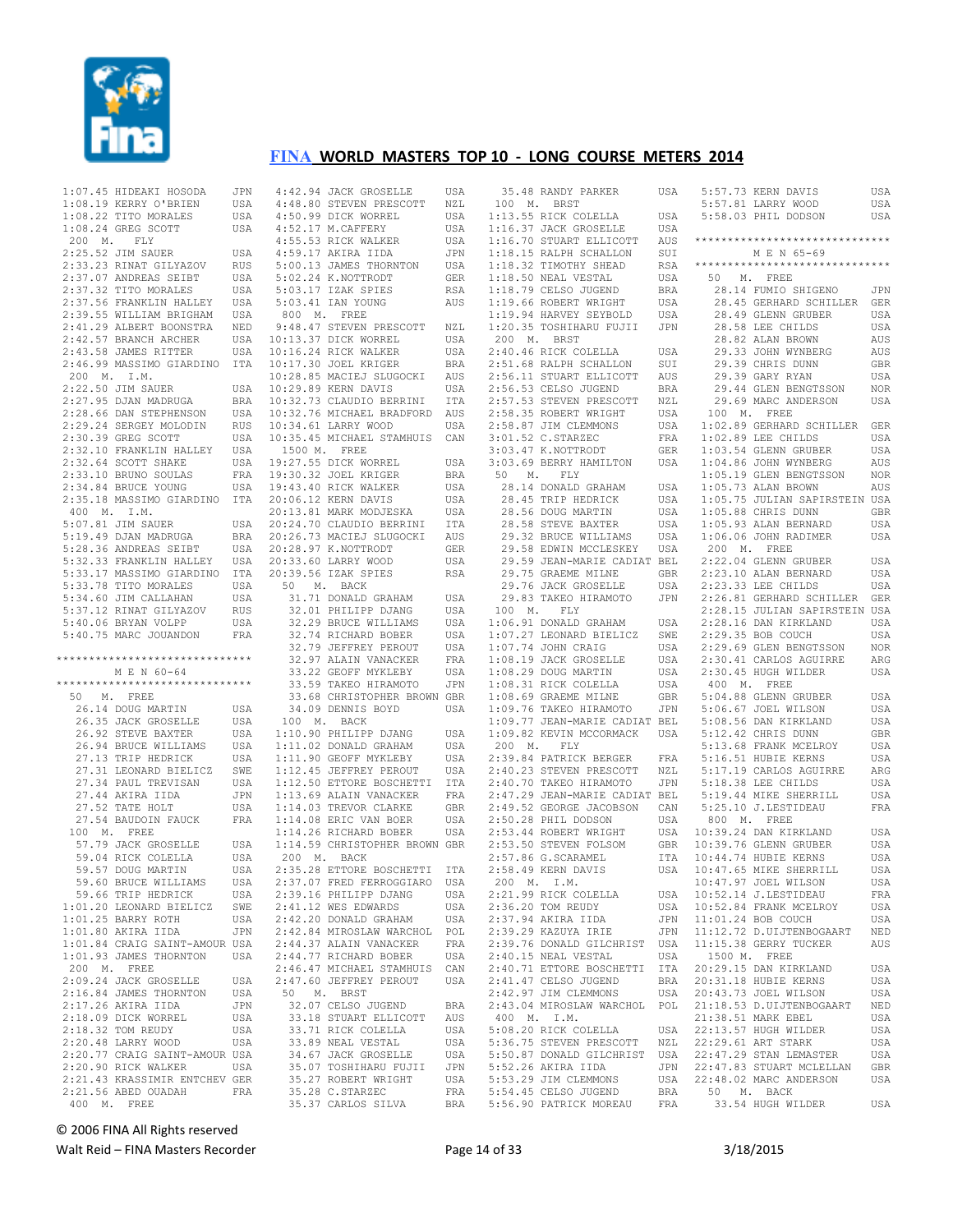

| 34.10 JAY BRZEZINSKI                                                                                                                                                                                                                                          | USA               |
|---------------------------------------------------------------------------------------------------------------------------------------------------------------------------------------------------------------------------------------------------------------|-------------------|
| 34.91 JOSE LORO<br>34.93 J.LESTIDEAU<br>34.93 J.LESTIDEAU<br>35.37 TETSUO HARA<br>35.70 SHEUNG KWTIN<br>35.83 STRPHEN LAMY<br>36.93 BRIAN HUNT<br>36.04 HUBIE KERNS                                                                                           | <b>BRA</b>        |
|                                                                                                                                                                                                                                                               | FRA               |
|                                                                                                                                                                                                                                                               | JPN               |
|                                                                                                                                                                                                                                                               |                   |
|                                                                                                                                                                                                                                                               | HKG               |
|                                                                                                                                                                                                                                                               | AUS               |
|                                                                                                                                                                                                                                                               | GBR               |
| 36.04 HUBIE KERNS                                                                                                                                                                                                                                             | USA               |
| 36.05 DANNY WALMSLEY                                                                                                                                                                                                                                          | CAN               |
| 100 M. BACK                                                                                                                                                                                                                                                   |                   |
| 100 M. BACK<br>1:15.29 HUGH WILDER<br>1:16.04 JAY BRZEZINSKI<br>1:16.04 JAY BRZEZINSKI<br>1:16.33 HUBIE KERNS<br>1:19.00 TOSHIAKI MIYATA<br>1:19.98 DANNY WALMSLEY<br>1:20.25 EBBE RASMUSSEN<br>1:20.96 ARNALDO COLETTI<br>1:21.55 GRARIB AHMED               | USA               |
|                                                                                                                                                                                                                                                               | USA               |
|                                                                                                                                                                                                                                                               |                   |
|                                                                                                                                                                                                                                                               | USA               |
|                                                                                                                                                                                                                                                               | AUS               |
|                                                                                                                                                                                                                                                               | JPN               |
|                                                                                                                                                                                                                                                               | CAN               |
|                                                                                                                                                                                                                                                               | USA               |
|                                                                                                                                                                                                                                                               | DEN               |
|                                                                                                                                                                                                                                                               | ITA               |
|                                                                                                                                                                                                                                                               |                   |
| 1:21.55 GHARIB AHMED                                                                                                                                                                                                                                          | EGY               |
| 200 M. BACK<br>200 M. BACK ACHERIAND USA<br>2:49.69 DAN KIRKLAND USA<br>2:50.38 HUBIE KERNS USA<br>2:50.79 DANNY WALMSLEY CAN<br>2:51.64 ALEK SHESTAKOV USA<br>2:51.87 JOE REID USA<br>2:53.01 HUGH WILDER USA<br>2:56.42 SETSUO TERAZAWA JPN<br>2:57.21 STEP |                   |
|                                                                                                                                                                                                                                                               |                   |
|                                                                                                                                                                                                                                                               |                   |
|                                                                                                                                                                                                                                                               |                   |
|                                                                                                                                                                                                                                                               |                   |
|                                                                                                                                                                                                                                                               |                   |
|                                                                                                                                                                                                                                                               |                   |
|                                                                                                                                                                                                                                                               |                   |
|                                                                                                                                                                                                                                                               |                   |
|                                                                                                                                                                                                                                                               |                   |
|                                                                                                                                                                                                                                                               |                   |
| 2:58.35 ARNALDO COLETTI ITA                                                                                                                                                                                                                                   |                   |
| 50 M. BRST                                                                                                                                                                                                                                                    |                   |
| 35.78 ALLEN STARK                                                                                                                                                                                                                                             | USA               |
|                                                                                                                                                                                                                                                               |                   |
| 35.93 JOZEF KLUKOWSKI<br>36.13 SATOSHI HAYASHI                                                                                                                                                                                                                | POL<br>JPN        |
|                                                                                                                                                                                                                                                               |                   |
|                                                                                                                                                                                                                                                               |                   |
|                                                                                                                                                                                                                                                               | ${\sf ARG}$       |
|                                                                                                                                                                                                                                                               |                   |
| 36.27 HUBIE KERNS<br>36.27 HUBIE KERNS<br>36.30 CARLOS AGUIRRE<br>36.84 HISASHI DOI JPN<br>36.85 DIETER HOFEL GER<br>36.85 PETER KINGAN USA<br>36.94 WOLFGANG GATCKE GER<br>36.94 WOLFGANG GATCKE GER                                                         |                   |
|                                                                                                                                                                                                                                                               | USA               |
|                                                                                                                                                                                                                                                               |                   |
| 37.04 HIDEO YAMAMOTO                                                                                                                                                                                                                                          |                   |
|                                                                                                                                                                                                                                                               | JPN               |
| 100 M. BRST                                                                                                                                                                                                                                                   |                   |
| 1:19.88 ALLEN STARK<br>1:21.84 HUBIE KERNS                                                                                                                                                                                                                    | USA               |
|                                                                                                                                                                                                                                                               | USA               |
| 1:21.66 BOBLE RENNS<br>1:23.65 SATOSHI HAYASHI JPN<br>1:23.78 JOZEF KLUKOWSKI POL<br>1:24.08 HISASHI DOI JPN<br>1:24.49 SEIKO OKAZAKI JPN<br>1:24.80 CARLOS AGUIRRE ARG<br>1:24.94 DIETER HOFEL GER<br>1:24.94 DIETER HOFEL GER                               | JPN               |
|                                                                                                                                                                                                                                                               |                   |
|                                                                                                                                                                                                                                                               |                   |
|                                                                                                                                                                                                                                                               |                   |
|                                                                                                                                                                                                                                                               |                   |
|                                                                                                                                                                                                                                                               |                   |
|                                                                                                                                                                                                                                                               |                   |
| 1:25.53 HIDEO YAMAMOTO<br>1:25.58 ROD CARGILL                                                                                                                                                                                                                 | JPN               |
|                                                                                                                                                                                                                                                               | USA               |
| 200 M. BRST                                                                                                                                                                                                                                                   |                   |
|                                                                                                                                                                                                                                                               | USA               |
| 2:56.96 ALLEN STARK<br>3:07.75 HUBIE KERNS<br>3:09.92 NOPTAKI TSUJI                                                                                                                                                                                           | USA               |
| 3:09.92 NORIAKI TSUJI                                                                                                                                                                                                                                         | JPN               |
|                                                                                                                                                                                                                                                               |                   |
| 3:12.11 S.UTSUNOMIYA<br>3:12.47 JOEL WILSON                                                                                                                                                                                                                   | JPN               |
|                                                                                                                                                                                                                                                               | USA               |
| 3:13.04 OMAR CARVALLO                                                                                                                                                                                                                                         | VEN               |
| 3:14.68 D.UIJTENBOGAART                                                                                                                                                                                                                                       | NED               |
| 3:14.76 WOLFGANG GATCKE                                                                                                                                                                                                                                       | GER               |
| 3:14.93 PAUL WYATT                                                                                                                                                                                                                                            | AUS               |
| 3:14.95 DOUGLAS SPRINGER                                                                                                                                                                                                                                      | USA               |
| 50 —<br>FLY                                                                                                                                                                                                                                                   |                   |
| Μ.                                                                                                                                                                                                                                                            |                   |
|                                                                                                                                                                                                                                                               |                   |
| 30.74 LEE CHILDS                                                                                                                                                                                                                                              | USA               |
| 30.91 KENJI NAKAMATSU                                                                                                                                                                                                                                         | JPN               |
| 31.04 GERHARD SCHILLER                                                                                                                                                                                                                                        | GER               |
| 31.11 HUBIE KERNS                                                                                                                                                                                                                                             | USA               |
|                                                                                                                                                                                                                                                               |                   |
| 31.41 GLEN BENGTSSON                                                                                                                                                                                                                                          | <b>NOR</b>        |
|                                                                                                                                                                                                                                                               | USA               |
| 31.62 HUGH WILDER<br>31.82 SADAO SAJIKI                                                                                                                                                                                                                       | JPN               |
| 32.03 PAULO MOTTA                                                                                                                                                                                                                                             | <b>BRA</b>        |
| 32.06 SHIGEO ASANO<br>32.10 HORST LEHMANN                                                                                                                                                                                                                     | JPN<br><b>GER</b> |

| 32.10 MARC ANDERSON                                                                                                                                                                                                                                                                                                                                                                                      | USA                      |
|----------------------------------------------------------------------------------------------------------------------------------------------------------------------------------------------------------------------------------------------------------------------------------------------------------------------------------------------------------------------------------------------------------|--------------------------|
|                                                                                                                                                                                                                                                                                                                                                                                                          |                          |
| 100 M. FLY                                                                                                                                                                                                                                                                                                                                                                                               |                          |
| $1:12.27$ HUBIE KERNS                                                                                                                                                                                                                                                                                                                                                                                    | USA                      |
|                                                                                                                                                                                                                                                                                                                                                                                                          |                          |
|                                                                                                                                                                                                                                                                                                                                                                                                          | USA                      |
|                                                                                                                                                                                                                                                                                                                                                                                                          |                          |
|                                                                                                                                                                                                                                                                                                                                                                                                          | USA<br>USA<br>JPN        |
|                                                                                                                                                                                                                                                                                                                                                                                                          |                          |
|                                                                                                                                                                                                                                                                                                                                                                                                          | FRA                      |
|                                                                                                                                                                                                                                                                                                                                                                                                          | USA                      |
|                                                                                                                                                                                                                                                                                                                                                                                                          |                          |
|                                                                                                                                                                                                                                                                                                                                                                                                          |                          |
|                                                                                                                                                                                                                                                                                                                                                                                                          |                          |
|                                                                                                                                                                                                                                                                                                                                                                                                          |                          |
| 1:12.27 HUBIE KERNS<br>1:13.29 ALEK SHESTAKOV<br>1:16.58 SRANK MCELROY<br>1:16.58 SADAO SAJIKI<br>1:17.52 J.LESTIDEAU<br>1:17.78 LEE CHILDS<br>1:17.97 ALAN BERNARD<br>1:18.04 GERHARD NEFF<br>1:18.04 GERHARD NEFF<br>1:18.33 LASZLO CSABA<br>1:18.33 LASZL                                                                                                                                             | USA<br>GER<br>HUN<br>GER |
| 1:18.72 HORST LEHMANN                                                                                                                                                                                                                                                                                                                                                                                    |                          |
| 200 M. FLY                                                                                                                                                                                                                                                                                                                                                                                               |                          |
|                                                                                                                                                                                                                                                                                                                                                                                                          |                          |
|                                                                                                                                                                                                                                                                                                                                                                                                          |                          |
|                                                                                                                                                                                                                                                                                                                                                                                                          |                          |
|                                                                                                                                                                                                                                                                                                                                                                                                          |                          |
|                                                                                                                                                                                                                                                                                                                                                                                                          |                          |
|                                                                                                                                                                                                                                                                                                                                                                                                          |                          |
|                                                                                                                                                                                                                                                                                                                                                                                                          |                          |
|                                                                                                                                                                                                                                                                                                                                                                                                          |                          |
|                                                                                                                                                                                                                                                                                                                                                                                                          |                          |
|                                                                                                                                                                                                                                                                                                                                                                                                          |                          |
| $\begin{tabular}{llllllllll} 200 & \text{M.} & \text{F-LY} \\ 2.49.95 & \text{JOEL WILSON} & \text{USA} \\ 2.50.38 & \text{HUELE KERNS} & \text{USA} \\ 2.58.18 & \text{FRANK MCELROY} & \text{USA} \\ 3.02.32 & \text{HORST LEHMANN} & \text{GER} \\ 3.04.74 & \text{ALAN BERNARD} & \text{USA} \\ 3.06.07 & \text{J.LESTIDEAU} & \text{FRA} \\ 3.06.13 & \text{DOOLLAS SPRINGER} & \text{USA} \\ 3.08$ |                          |
|                                                                                                                                                                                                                                                                                                                                                                                                          |                          |
|                                                                                                                                                                                                                                                                                                                                                                                                          |                          |
|                                                                                                                                                                                                                                                                                                                                                                                                          |                          |
| 3:08.46 PAUL WYATT AUS<br>3:12.20 HERBERT LANGE GER<br>3:12.31 BRUCE ROLLINS USA                                                                                                                                                                                                                                                                                                                         |                          |
| 200 M. I.M.                                                                                                                                                                                                                                                                                                                                                                                              |                          |
| 2:39.23 HUBIE KERNS                                                                                                                                                                                                                                                                                                                                                                                      | USA                      |
|                                                                                                                                                                                                                                                                                                                                                                                                          |                          |
| 2:41.20 ALEK SHESTAKOV                                                                                                                                                                                                                                                                                                                                                                                   | USA                      |
| 2:49.49 LEE CHILDS                                                                                                                                                                                                                                                                                                                                                                                       | USA                      |
|                                                                                                                                                                                                                                                                                                                                                                                                          |                          |
|                                                                                                                                                                                                                                                                                                                                                                                                          | USA                      |
|                                                                                                                                                                                                                                                                                                                                                                                                          | USA                      |
| 2:50.77 ALAN BERNARD<br>2:53.53 BOB COUCH<br>2:53.60 J.LESTIDEAU                                                                                                                                                                                                                                                                                                                                         |                          |
|                                                                                                                                                                                                                                                                                                                                                                                                          | FRA                      |
|                                                                                                                                                                                                                                                                                                                                                                                                          |                          |
|                                                                                                                                                                                                                                                                                                                                                                                                          |                          |
|                                                                                                                                                                                                                                                                                                                                                                                                          |                          |
| 2:54.85 GERHARD SCHILLER GER<br>2:55.67 PAUL WYATT AUS<br>2:57.80 D.UIJTENBOGAART NED                                                                                                                                                                                                                                                                                                                    |                          |
| 2:58.04 JOSE LORO                                                                                                                                                                                                                                                                                                                                                                                        | <b>BRA</b>               |
|                                                                                                                                                                                                                                                                                                                                                                                                          |                          |
| 400 M. I.M.                                                                                                                                                                                                                                                                                                                                                                                              |                          |
| 5:50.98 ALEK SHESTAKOV USA<br>5:51.91 HUBIE KERNS USA                                                                                                                                                                                                                                                                                                                                                    |                          |
|                                                                                                                                                                                                                                                                                                                                                                                                          |                          |
|                                                                                                                                                                                                                                                                                                                                                                                                          | USA                      |
|                                                                                                                                                                                                                                                                                                                                                                                                          |                          |
|                                                                                                                                                                                                                                                                                                                                                                                                          |                          |
|                                                                                                                                                                                                                                                                                                                                                                                                          | USA                      |
|                                                                                                                                                                                                                                                                                                                                                                                                          | FRA                      |
|                                                                                                                                                                                                                                                                                                                                                                                                          | USA                      |
|                                                                                                                                                                                                                                                                                                                                                                                                          |                          |
|                                                                                                                                                                                                                                                                                                                                                                                                          |                          |
|                                                                                                                                                                                                                                                                                                                                                                                                          |                          |
|                                                                                                                                                                                                                                                                                                                                                                                                          | GER<br>JPN               |
|                                                                                                                                                                                                                                                                                                                                                                                                          | USA                      |
|                                                                                                                                                                                                                                                                                                                                                                                                          | USA                      |
|                                                                                                                                                                                                                                                                                                                                                                                                          | USA                      |
| 5:51.91 HUBIE KERNS<br>5:51.91 HUBIE KERNS<br>6:04.07 FRANK MCELROY<br>6:14.93 J.LESTIDEAU<br>6:20.17 BOB COUCH<br>6:27.79 GERHARD MEFF<br>6:29.82 MASANOBU ANDO<br>6:29.82 MASANOBU ANDO<br>6:30.81 DOUGLAS MILLER<br>6:31.25 BRUCE ROLLINS                                                                                                                                                             |                          |
|                                                                                                                                                                                                                                                                                                                                                                                                          |                          |
| *****************************                                                                                                                                                                                                                                                                                                                                                                            |                          |
| M E N 70-74                                                                                                                                                                                                                                                                                                                                                                                              |                          |
|                                                                                                                                                                                                                                                                                                                                                                                                          |                          |
| ******************************                                                                                                                                                                                                                                                                                                                                                                           |                          |
| 50 M. FREE                                                                                                                                                                                                                                                                                                                                                                                               |                          |
|                                                                                                                                                                                                                                                                                                                                                                                                          |                          |
|                                                                                                                                                                                                                                                                                                                                                                                                          |                          |
| 28.58 JAMES ELDER<br>28.64 DAVID QUIGGIN                                                                                                                                                                                                                                                                                                                                                                 | USA<br>USA               |
|                                                                                                                                                                                                                                                                                                                                                                                                          |                          |
|                                                                                                                                                                                                                                                                                                                                                                                                          |                          |
|                                                                                                                                                                                                                                                                                                                                                                                                          | AUT<br>USA               |
| 29.57 GERHARD WIELAND<br>29.76 RICHARD BURNS<br>30.08 JIM DRAGON                                                                                                                                                                                                                                                                                                                                         |                          |
|                                                                                                                                                                                                                                                                                                                                                                                                          |                          |
| 30.08 JIM DRAGON USA<br>30.19 HIROSHI MARUYAMA JPN                                                                                                                                                                                                                                                                                                                                                       |                          |
|                                                                                                                                                                                                                                                                                                                                                                                                          | JPN                      |
| 30.34 AKIRA FUJIMAKI<br>30.37 ROBERT OLSON                                                                                                                                                                                                                                                                                                                                                               | USA                      |
|                                                                                                                                                                                                                                                                                                                                                                                                          |                          |
|                                                                                                                                                                                                                                                                                                                                                                                                          | JPN                      |
| 30.44 TSUTOMU EBIHARA<br>30.44 RUDOLF SMERDA                                                                                                                                                                                                                                                                                                                                                             | CZE                      |
| FREE                                                                                                                                                                                                                                                                                                                                                                                                     |                          |
| 100 M.                                                                                                                                                                                                                                                                                                                                                                                                   |                          |
| $1:04.19$ DAVID QUIGGIN                                                                                                                                                                                                                                                                                                                                                                                  | USA                      |
| $1:05.79$ JAMES ELDER                                                                                                                                                                                                                                                                                                                                                                                    | USA                      |
|                                                                                                                                                                                                                                                                                                                                                                                                          |                          |
| 1:05.92 AKIRA FUJIMAKI                                                                                                                                                                                                                                                                                                                                                                                   | JPN                      |
|                                                                                                                                                                                                                                                                                                                                                                                                          | CZE                      |
|                                                                                                                                                                                                                                                                                                                                                                                                          | JPN                      |
| 1:08.31 RUDOLF SMERDA<br>1:08.69 HIROSHI MARUYAMA                                                                                                                                                                                                                                                                                                                                                        |                          |
| 1:09.31 RICHARD BURNS                                                                                                                                                                                                                                                                                                                                                                                    | USA                      |
| 1:09.99 KOJI IWAMOTO                                                                                                                                                                                                                                                                                                                                                                                     | JPN                      |
|                                                                                                                                                                                                                                                                                                                                                                                                          |                          |
|                                                                                                                                                                                                                                                                                                                                                                                                          | USA                      |
|                                                                                                                                                                                                                                                                                                                                                                                                          | JPN                      |
| 1:00:00 NOOT IMMHOTO<br>1:10.17 KEEFE LODWIG<br>1:10.23 AKIRA TAKAKURA                                                                                                                                                                                                                                                                                                                                   |                          |
| 1:10.68 HIROSHI NONAKA                                                                                                                                                                                                                                                                                                                                                                                   | JPN                      |
| 200 M. FREE                                                                                                                                                                                                                                                                                                                                                                                              |                          |
|                                                                                                                                                                                                                                                                                                                                                                                                          | USA                      |
|                                                                                                                                                                                                                                                                                                                                                                                                          |                          |
| 2:24.41 DAVID QUIGGIN<br>2:32.47 AKIRA FUJIMAKI<br>2:35.45 RUDOLF SMERDA                                                                                                                                                                                                                                                                                                                                 | JPN<br>CZE               |

| 2:37.30 KEEFE LODWIG<br>2:39.43 KOJI IWAMOTO<br>2:39.88 KENNETH FROST<br>2:41.81 JOHN RICHARDS         |              |
|--------------------------------------------------------------------------------------------------------|--------------|
|                                                                                                        | USA          |
|                                                                                                        | $_{\rm JPN}$ |
|                                                                                                        |              |
|                                                                                                        | USA          |
|                                                                                                        | AUS          |
|                                                                                                        | AUS          |
| 2:41.01 US<br>2:41.83 VICTOR PAUL<br>---------- SIITTA                                                 |              |
| 2:44.22 KUNIO SUITA                                                                                    | JPN          |
| 2:44.55 ROMAN SZAMPANSKI GER                                                                           |              |
|                                                                                                        |              |
| 400 M. FREE<br>5:21.97 DAVID QUIGGIN                                                                   |              |
|                                                                                                        | USA          |
| 5:29.28 TADANOBU YAMADA                                                                                | JPN          |
| 5:32.06 ED REED                                                                                        | USA          |
| 5:39.50 RUDOLF SMERDA                                                                                  | CZE          |
|                                                                                                        |              |
| 5:45.85 KEEFE LODWIG                                                                                   | USA          |
| 5:46.95 LUCIANO CAMMELLI<br>5:47.18 JOACHIM HINTZE<br>5:47.64 JOHN RICHARDS<br>5:48.44 JOAQUIN CANALES | ITA          |
|                                                                                                        | GER          |
|                                                                                                        | AUS          |
|                                                                                                        |              |
|                                                                                                        | ESP          |
| 5:48.88 DON DAVIS                                                                                      | USA          |
| 800 M. FREE                                                                                            |              |
| 11:45.89 TADANOBU YAMADA                                                                               | JPN          |
|                                                                                                        |              |
| 11:48.33 VICTOR PAUL                                                                                   | AUS          |
|                                                                                                        | ITA          |
| 11:53.68 LUCIANO CAMMELLI<br>12:02.16 KEEFE LODWIG                                                     | USA          |
| 12:09.62 SALVATORE DEIANA                                                                              | ITA          |
|                                                                                                        |              |
| 12:10.21 JOACHIM HINTZE<br>12:11.03 JOHN RICHARDS                                                      | GER          |
|                                                                                                        | AUS          |
| 12:16.41 ALBERTO MURILLO                                                                               | ESP          |
|                                                                                                        | <b>GBR</b>   |
| 12:16.71 DEREK PARR<br>12:19.75 DON DAVIS                                                              |              |
|                                                                                                        | USA          |
| 1500 M. FREE                                                                                           |              |
| 22:08.77 VICTOR PAUL                                                                                   | AUS          |
| 22:32.95 SUETAKA SAWADA                                                                                | JPN          |
|                                                                                                        |              |
| 22:58.13 JOACHIM HINTZE                                                                                | GER          |
| 23:04.10 ALBERTO MURILLO<br>23:08.40 TOSHIO TOMINAGA                                                   | $_{ESP}$     |
|                                                                                                        | JPN          |
|                                                                                                        |              |
| 23:18.93 DON DAVIS USA<br>23:20.06 ROMAN SZAMPANSKI GER                                                |              |
|                                                                                                        |              |
| 23:28.41 GUNTER KALLENBACH GER                                                                         |              |
| 23:46.60 TONY RALPHS                                                                                   | USA          |
|                                                                                                        |              |
|                                                                                                        |              |
| 23:53.70 LUCIANO CAMMELLI                                                                              | ITA          |
|                                                                                                        |              |
| 50 M. BACK<br>34.73 RICHARD BURNS                                                                      | USA          |
| 35.79 JOZSEF CSIKANY                                                                                   | HUN          |
| 36.18 BERND HORSTMANN GER                                                                              |              |
|                                                                                                        |              |
| 36.20 RICHARD ALEXANDER USA                                                                            |              |
| 36.80 HIROSHI NONAKA                                                                                   | JPN          |
|                                                                                                        |              |
|                                                                                                        |              |
| 36.89 GERHARD WIELAND AUT<br>36.97 RYUJI TAKAMINE JPN<br>37.31 YOSHIKATSU SAWADA JPN                   |              |
|                                                                                                        |              |
|                                                                                                        | AUS          |
| 37.54 GEORGE GREEN<br>37.86 YURIY MARENKOV                                                             | <b>RUS</b>   |
| 100 M. BACK                                                                                            |              |
|                                                                                                        | USA          |
|                                                                                                        | HUN          |
| 1:16.93 RICHARD BURNS<br>1:19.25 JOZSEF CSIKANY                                                        |              |
| 1:21.24 BERND HORSTMANN                                                                                | GER          |
| 1:22.55 YOSHIKATSU SAWADA JPN                                                                          |              |
| 1:23.14 HIROSHI NONAKA                                                                                 | JPN          |
|                                                                                                        |              |
| 1:24.60 RICHARD ALEXANDER USA                                                                          |              |
| 1:24.62 GEORGE GREEN                                                                                   | AUS          |
| 1:25.63 MASAO KIJIMA                                                                                   | JPN          |
| 1:26.45 ALBERTO MURILLO                                                                                | ESP          |
| 1:26.64 T.HASHIMOTO                                                                                    | JPN          |
| <b>BACK</b>                                                                                            |              |
| 200 M.                                                                                                 |              |
| 2:47.98<br>RICHARD BURNS                                                                               | USA          |
| 2:53.90 BERND HORSTMANN                                                                                | GER          |
| 2:54.65 JOZSEF CSIKANY                                                                                 | HUN          |
| 3:08.80 FRANS VAN ENST                                                                                 | NED          |
|                                                                                                        |              |
| 3:09.68 GEORGE GREEN                                                                                   | AUS          |
| 3:11.35 MASAO KIJIMA                                                                                   | JPN          |
| 3:12.16 JAMES HUGHES                                                                                   | RSA          |
| 3:12.33 T.HASHIMOTO                                                                                    | JPN          |
| 3:12.40 ERIK LOKENSGARD                                                                                | USA          |

| 38.15 ANTONIO ORSELLI<br>38.24 JIM DRAGON                                            |              |
|--------------------------------------------------------------------------------------|--------------|
|                                                                                      | <b>BRA</b>   |
|                                                                                      | USA          |
|                                                                                      | USA          |
| 38.72 KIMBALL BERNARD                                                                |              |
| 39.60 KEITH SHAW                                                                     | CAN          |
| 39.77 TSUYOSHI HIGUCHI                                                               | JPN          |
|                                                                                      | <b>RUS</b>   |
| 39.78 YURIY MARENKOV<br>40 09 DAVE NOBLE                                             |              |
| 40.09 DAVE NOBLE                                                                     | USA          |
| 40.05 2011<br>40.29 ROLF GITTER                                                      | <b>GER</b>   |
| 40.33 THOMAS BOAK                                                                    | USA          |
|                                                                                      |              |
| 100 M. BRST                                                                          |              |
| 1:00 M. 2NOT<br>1:23.65 KENNETH FROST<br>1:26.55 ANTONIO ORSELLI                     | USA          |
|                                                                                      | BRA          |
|                                                                                      |              |
| 1:28.95 ED REED                                                                      | USA          |
| $1:29.43$ DAVE NOBLE                                                                 | USA          |
| $1:30.20$ MASARU SHINKAI                                                             | JPN          |
|                                                                                      |              |
| 1:30.77 KLAUS OSTERROHT                                                              | GER          |
| 1:31.03 KIMBALL BERNARD                                                              | USA          |
| 1:31.19 KEITH SHAW                                                                   | CAN          |
|                                                                                      |              |
|                                                                                      | USA          |
| 1:32.29 RICHARD TODD<br>1:32.76 THOMAS BOAK                                          | USA          |
| 200 M. BRST                                                                          |              |
|                                                                                      |              |
| 3:07.93 KENNETH FROST                                                                | USA          |
| 3:16.81 MASARU SHINKAI                                                               | JPN          |
| 3:20.38 ED REED                                                                      | USA          |
|                                                                                      |              |
| $3:20.80$ DAVE NOBLE                                                                 | USA          |
| 3:21.74 TAKANORI FUKAHORI JPN<br>3:22.21 DAVID GILDEA USA                            |              |
|                                                                                      |              |
|                                                                                      |              |
| 3:22.52 JURGEN ALTENHOFEN GER                                                        |              |
|                                                                                      |              |
| 3:25.33 MASAYOSHI IZU JPN<br>3:26.33 GABOR SOMLAI HUN                                |              |
|                                                                                      |              |
| 3:27.62 ANTONIO ORSELLI BRA                                                          |              |
| 50 M. FLY                                                                            |              |
| 31.28 JOSEP CLARET                                                                   | ESP          |
|                                                                                      |              |
| 31.37 JIM DRAGON                                                                     | USA          |
| 31.59 RICHARD BURNS                                                                  | USA          |
| 31.95 BORIS RUZHITSKIY RUS                                                           |              |
|                                                                                      |              |
| 31.97 DAVID QUIGGIN<br>32.27 JAMES ELDER                                             | USA          |
|                                                                                      | USA          |
| 32.27 JAMES EDDER<br>32.63 ROBERT OLSON<br>32.83 BERND SCHRODER                      | USA          |
|                                                                                      |              |
|                                                                                      | GER          |
| 32.84 YASUTAKA KOIKE<br>32.93 AKIRA TAKAKURA                                         | JPN          |
|                                                                                      | JPN          |
|                                                                                      |              |
| 100 M. FLY                                                                           |              |
|                                                                                      |              |
|                                                                                      | ESP          |
| $1:14.47$ JOSEP CLARET                                                               |              |
| 1:14.90 ROBERT POILETMAN USA                                                         |              |
| 1:16.14 RICHARD BURNS                                                                | USA          |
|                                                                                      | GBR          |
| $1:16.80$ DEREK PARR                                                                 |              |
| 1:16.80 DEREK PARR<br>1:18.02 AKIRA TAKAKURA                                         | JPN          |
|                                                                                      | JPN          |
|                                                                                      | CZE          |
|                                                                                      |              |
| 1:18.68 KOJI IWAMOTO<br>1:20.78 RUDOLF SMERDA<br>1:21.55 YASUTAKA KOIKE              | JPN          |
| 1:23.65 BERND SCHRODER                                                               | GER          |
| 1:23.74 GUNTER SCHOPKE                                                               | GER          |
|                                                                                      |              |
| 200 M.<br>FLY                                                                        |              |
| 3:10.06 RUDOLF SMERDA                                                                | CZE          |
| 3:10.36 ROBERT POILETMAN USA                                                         |              |
|                                                                                      |              |
| 3:12.79 DEREK PARR                                                                   | GBR          |
| 3:24.10 VICTOR PAUL                                                                  | AUS          |
| 3:25.34 IVAN PIVOVAROV                                                               | CAN          |
|                                                                                      |              |
| 3:25.50 ANTONIO ORSELLI BRA                                                          |              |
| 3:27.32 WALTER RICHARDSON USA                                                        |              |
| 3:33.74 JURGEN ALTENHOFEN GER                                                        |              |
|                                                                                      |              |
|                                                                                      |              |
| 3:34.48 TAKEAKI FUJIMOTO JPN<br>3:36.93 BERND SCHRODER GER<br>3:36.93 BERND SCHRODER | GER          |
| 200 M. I.M.                                                                          |              |
|                                                                                      | USA          |
| 2:56.78 RICHARD BURNS                                                                |              |
| 2:57.68 ED REED                                                                      | USA          |
|                                                                                      | USA          |
|                                                                                      | CZE          |
| 2:58.31 KENNETH FROST<br>3:04.01 RUDOLF SMERDA                                       |              |
| 3:06.38 VICTOR PAUL                                                                  | AUS          |
| 3:10.82 JURGEN ALTENHOFEN GER                                                        |              |
|                                                                                      |              |
| 3:11.25 JOAQUIN CANALES                                                              | ESP          |
| 3:11.90 HIROSHI NONAKA                                                               | $_{\rm JPN}$ |
| 3:12.32 MASAO KIJIMA                                                                 | JPN          |
| 3:12.57 YUICHI SHIMOTSU                                                              | JPN          |

© 2006 FINA All Rights reserved

Walt Reid – FINA Masters Recorder 2008 2009 15 and 2008 2009 15 and 2008 2009 2009 16 and 2008 2009 2009 2009 200

50 M. BRST

37.34 KENNETH FROST USA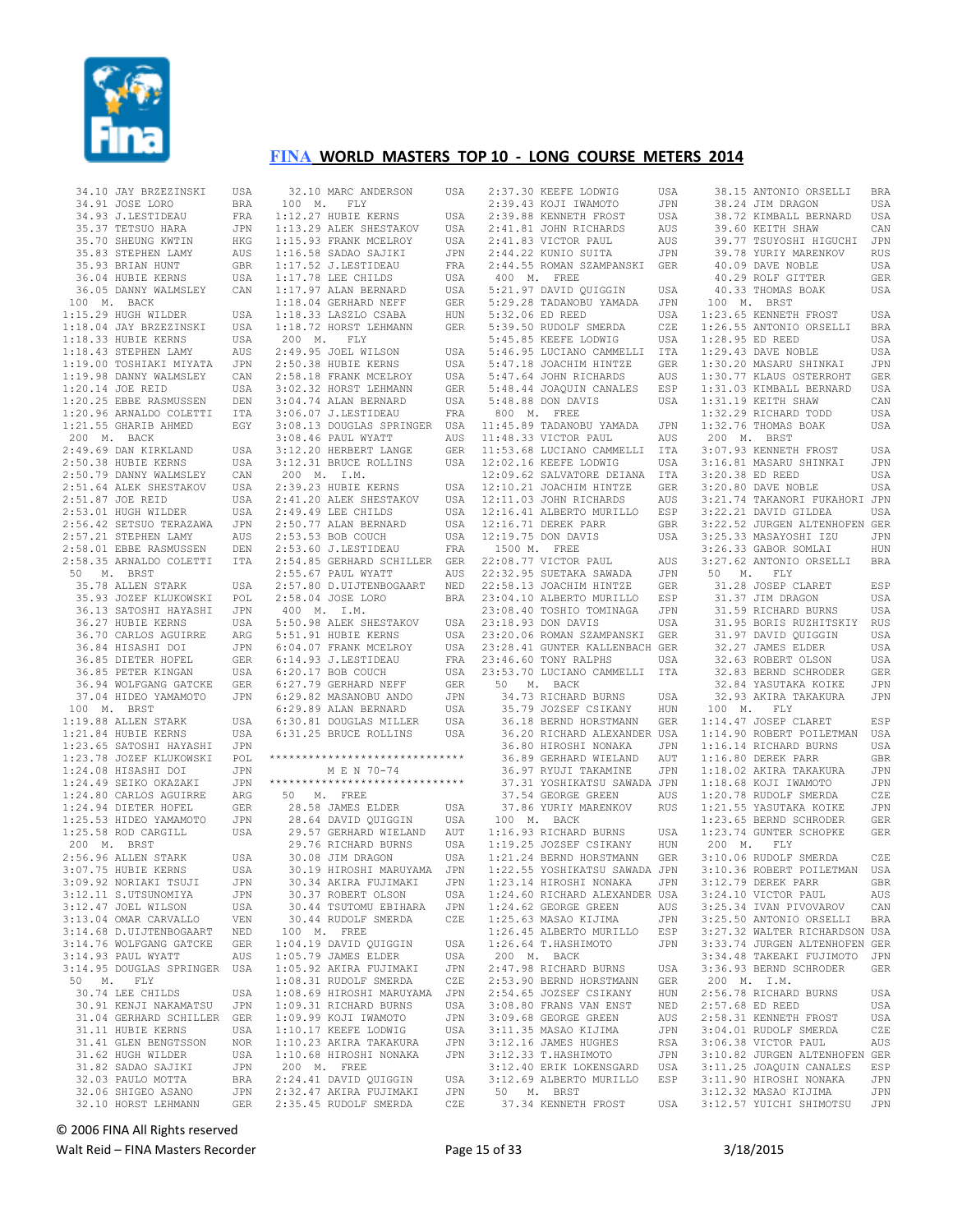

| 400 M. I.M.                                                                                                                                     |                   |
|-------------------------------------------------------------------------------------------------------------------------------------------------|-------------------|
| 6:30.58 RUDOLF SMERDA<br>6:31.03 ED REED                                                                                                        | CZE               |
|                                                                                                                                                 | USA               |
| 6:43.66 JURGEN ALTENHOFEN GER                                                                                                                   |                   |
|                                                                                                                                                 | GBR               |
|                                                                                                                                                 | USA               |
| 6:48.00 DEREK PARR<br>6:54.25 DAVID GILDEA<br>6:56.47 MASAO KIJIMA<br>6:58.00 JOAQUIN CANALES<br>7:07.56 MIKE FRESHLEY<br>7:07.56 MIKE FRESHLEY | JPN               |
|                                                                                                                                                 | ESP               |
|                                                                                                                                                 | USA               |
| 7:09.24 ISAO TAKEBAYASHI                                                                                                                        | JPN               |
| 7:10.30 DAVE NOBLE                                                                                                                              | USA               |
|                                                                                                                                                 |                   |
| *****************************                                                                                                                   |                   |
| M E N 75-79                                                                                                                                     |                   |
| ******************************                                                                                                                  |                   |
| 50 M. FREE                                                                                                                                      |                   |
| 31.40 HELMUT RICHTER                                                                                                                            | <b>GER</b>        |
| 31.54 Y.FUNAHASHI                                                                                                                               | JPN               |
| 31.79 HIROSHI MATSUMOTO JPN                                                                                                                     |                   |
| 31.84 DAVID PAINTER                                                                                                                             | USA               |
| 32.62 T.WATANABE<br>32.62 T.WATANABE<br>32.88 WILLIAM VAN HORN                                                                                  | JPN               |
|                                                                                                                                                 | USA               |
| 93.01 ETSUO FUTAMACHI<br>33.07 GARY STUTSEL<br>33.25 SADAO TERADA<br>33.41 JACK KELSO<br>33.41 JAUBI MALK                                       | JPN               |
|                                                                                                                                                 | AUS               |
|                                                                                                                                                 | JPN               |
|                                                                                                                                                 | CAN               |
| 33.41 LAURI MALK                                                                                                                                | FIN               |
| 100 M. FREE                                                                                                                                     |                   |
| 1:11.78 HELMUT RICHTER GER<br>1:12.74 MASATO YOSHINO JPN<br>1:13.57 HIROSHI MATSUMOTO JPN                                                       |                   |
|                                                                                                                                                 |                   |
|                                                                                                                                                 |                   |
|                                                                                                                                                 |                   |
|                                                                                                                                                 |                   |
| 1:14.93 WILLIAM VAN HORN USA<br>1:15.41 ETSUO FUTAMACHI JPN<br>1:15.65 WERNER SCHNABEL GER<br>1:15.65 WERNER SCHNABEL GER                       |                   |
|                                                                                                                                                 | EGY               |
| 1:15.94 AHMED HAMADA<br>1:16.08 GERHARD HOLE<br>1:16.50 AMI TRAUBER                                                                             | GER               |
|                                                                                                                                                 | CAN               |
| $1:16.86$ IKURO SHIMONO                                                                                                                         | JPN               |
| 200 M. FREE                                                                                                                                     |                   |
| 2:41.78 MASATO YOSHINO                                                                                                                          | JPN               |
| 2:44.40 YASUSHI YAMAGUCHI JPN                                                                                                                   |                   |
| 2:46.49 IKURO SHIMONO                                                                                                                           | JPN               |
| 2:48.25 WERNER SCHNABEL GER                                                                                                                     |                   |
| 2:51.57 GEOFF STOKES                                                                                                                            | GBR               |
| 2:53.36 ETSUO FUTAMACHI<br>2:54.58 AHMED HAMADA<br>2:55.05 KAZUYA ONUKI<br>2:57.29 NIC GEERS                                                    | JPN               |
|                                                                                                                                                 | EGY               |
|                                                                                                                                                 | JPN               |
| 2:57.29 NIC GEERS                                                                                                                               | NED               |
| 2:57.80 GERHARD HOLE                                                                                                                            | GER               |
| 400 M. FREE                                                                                                                                     |                   |
| 5:44.68 MASATO YOSHINO                                                                                                                          | JPN               |
| 5:48.71 YASUSHI YAMAGUCHI JPN<br>5:54.48 IKURO SHIMONO JPN                                                                                      |                   |
|                                                                                                                                                 |                   |
| 9.9.1.0 INCREASE CHRABEL GER<br>6:03.35 WERNER SCHNABEL GER<br>6:09.07 GEOFF STOKES GBR<br>6:12.31 TOSABURO HOSOKAWA JPN                        | GER               |
|                                                                                                                                                 | GBR               |
|                                                                                                                                                 |                   |
| 6:19.62 FREDERIK HENDRIK ESP                                                                                                                    |                   |
| 6:22.07 GERHARD HOLE                                                                                                                            |                   |
|                                                                                                                                                 | <b>GER</b>        |
|                                                                                                                                                 |                   |
| $6:26.38$ LAURI MALK<br>6:30.04 KAZUYA ONUKI                                                                                                    | FIN<br><b>JPN</b> |
|                                                                                                                                                 |                   |
| 800 M. FREE<br>12:47.27 WERNER SCHNABEL GER                                                                                                     |                   |
|                                                                                                                                                 |                   |
|                                                                                                                                                 |                   |
|                                                                                                                                                 |                   |
| 12:49.88 GEOFF STOKES GBR<br>12:56.41 TOSABURO HOSOKAWA JPN<br>13:20.26 FREDERIK HENDRIK ESP                                                    | USA               |
|                                                                                                                                                 | NED               |
| 13:31.81 MARTY MENNEN<br>13:37.10 NIC GEERS                                                                                                     | JPN               |
| 13:37.95 ISAO NAKAMOTO                                                                                                                          | CAN               |
| 13:42.76 AMI TRAUBER                                                                                                                            | USA               |
| 14:02.75 AHMED HAMADA<br>14:09.83 DAVID FAIRFIELD                                                                                               | USA               |
| 1500 M. FREE                                                                                                                                    |                   |
| 23:16.89 MASATO YOSHINO                                                                                                                         | $_{\rm JPN}$      |
|                                                                                                                                                 |                   |
| 23:30.55 YASUSHI YAMAGUCHI JPN<br>24:37.78 WERNER SCHNABEL                                                                                      | GER               |

24:39.19 GEOFF STOKES GBR 24:44.86 TOSABURO HOSOKAWA JPN 25:04.19 GERHARD HOLE GER 25:13.46 ISAO NAKAMOTO JPN 25:58.90 AHMED HAMADA USA 26:28.74 YUTAKA AWAZAWA JPN 26:28.80 EWALD BASTEK POL 50 M. BACK 38.24 HARRY BRAAKSMA CAN 38.83 HELMUT RICHTER GER 39.63 TAISUKE MIYAZAKI JPN 40.23 MARTY MENNEN USA 40.62 ALAN JACKSON GBR 41.07 SHUMPEI AKUTAGAWA JPN 41.46 SADAO TERADA JPN 41.57 ERIC FORSLUND SWE 41.85 BARRY YOUNG NZL 42.37 WILLIAM VAN HORN USA 100 M. BACK 1:28.05 MARTY MENNEN USA 1:29.18 BARRY YOUNG NZL 1:30.31 TAISUKE MIYAZAKI JPN 1:31.23 ALAN JACKSON GBR 1:31.83 SHUMPEI AKUTAGAWA JPN 1:34.38 GERHARD HOLE GER 1:35.98 HEINZ HUBNER GER 1:36.00 TOMOYA OGINO JPN 1:36.86 THOMAS ROBSON GBR 1:37.64 KLAUS HEINE GER 200 M. BACK 3:13.56 BARRY YOUNG NZL 3:18.09 MARTY MENNEN USA 3:19.43 ALAN JACKSON GBR 3:21.78 TAISUKE MIYAZAKI JPN 3:22.23 GERHARD HOLE GER 3:31.06 SHUMPEI AKUTAGAWA JPN 3:34.64 TOMOYA OGINO JPN 3:34.65 E.NODENSCHNEIDER FRA 3:35.92 ROBERT NORRIS USA 3:37.27 YOSHIHIRO NAKANO JPN 50 M. BRST 10.12 TONY GOODWIN AUS 40.75 JURGEN ZIMMERMANN GER 41.45 BELA FABIAN HUN 42.01 TETSUO NAKAMARU JPN 42.21 HANS REICHELT GER<br>42.27 JACK KELSO CAN 42.27 JACK KELSO CAN 42.61 AKIRA YAMASHITA JPN 42.62 YOSHIAKI AOKI JPN 42.85 MORIAKI SUGIURA JPN 42.89 HIROFUMI HOSOTANI JPN 100 M. BRST 100 M. BRST<br>1:30.16 TONY GOODWIN AUS<br>1:34.68 HANS REICHELT GER 1:34.68 HANS REICHELT GER 1:34.91 YOSHIAKI AOKI JPN 1:34.94 TETSUO NAKAMARU JPN 1:35.51 JURGEN ZIMMERMANN GER  $1:35.89$  BELA FABIAN 1:37.22 MORIAKI SUGIURA JPN 1:37.94 GUNTER SCHMAH GER<br>1:38.85 KAIZO YAMAMOTO JEN  $1:38.85$  KAIZO YAMAMOTO 1:38.85 W.BURKOWSKY GER 200 M. BRST 3:20.55 TONY GOODWIN AUS 3:29.29 HANS REICHELT GER 3:31.20 MORIAKI SUGIURA JPN 3:37.24 KAIZO YAMAMOTO JPN<br>3:41.12 GUNTER SCHMAH GER 3:41.12 GUNTER SCHMAH 3:41.44 P.WERMELSKIRCHEN GER<br>3:42.69 TERUO YOSHIMURA JPN 3:42.69 TERUO YOSHIMURA 3:42.96 CLAUDIO NEGRI ITA<br>3:44.43 MASAHIRO YAMADA JPN 3:44.43 MASAHIRO YAMADA JPN  $3:46.56$  W.BURKOWSKY 50 M. FLY 32.61 Y.FUNAHASHI JPN

|   | GBR        | 33.68 HIROSHI MATSUMOTO             | JPN         |
|---|------------|-------------------------------------|-------------|
| l | JPN        | 35.02 TAISUKE MIYAZAKI              | JPN         |
|   | GER        | 35.69 HELMUT RICHTER                | GER         |
|   |            |                                     |             |
|   | JPN        | 36.97 MAMORU HIRATA                 | JPN         |
|   | USA        | 37.98 ETSUO FUTAMACHI               | JPN         |
|   | JPN        | 38.24 YURIY FILENKO                 | <b>RUS</b>  |
|   | POL        | 38.24 DAVID CUMMING                 | GBR         |
|   |            | 38.50 DAVID PAINTER                 | USA         |
|   | CAN        | 38.86 WOLFGANG SIEBER               | GER         |
|   | GER        | 100 M. FLY                          |             |
|   | JPN        | 1:25.60 TAISUKE MIYAZAKI            | JPN         |
|   | USA        | 1:35.30 TONY GOODWIN                | AUS         |
|   | GBR        | 1:35.38 DAVID CUMMING               | GBR         |
|   | JPN        | 1:39.54 LAURI MALK                  | FIN         |
|   | JPN        | 1:39.88 BARRY YOUNG                 | NZL         |
|   | SWE        | 1:40.43 CLAUDIO NEGRI               | ITA         |
|   |            | 1:41.19 P.WERMELSKIRCHEN            |             |
|   | NZL        |                                     | GER         |
|   | USA        | 1:42.73 GARY STUTSEL                | AUS         |
|   |            | 1:43.18 GUNTER SCHMAH               | GER         |
|   | USA        | 1:44.19<br>NICOLO' PONTE            | ITA         |
|   | NZL        | 200 M. FLY                          |             |
|   | JPN        | 3:36.81 DAVID CUMMING               | GBR         |
|   | GBR        | 3:49.06 P.WERMELSKIRCHEN            | GER         |
|   | JPN        | 3:53.05 DAVID MCLACHLAN             | <b>RSA</b>  |
|   | GER        | 4:04.89 IRA RIMERMAN                | USA         |
|   | GER        | 4:11.95 AHMED HAMADA                | USA         |
|   | JPN        | $4:12.48$ LAURI MALK                | ${\rm FIN}$ |
|   | <b>GBR</b> | 4:20.24 HIDEO IWASAWA               | JPN         |
|   | GER        | 4:25.08 PIERRE ROUBAUD              | FRA         |
|   |            | 4:30.90 BARRY FASBENDER             | USA         |
|   |            |                                     |             |
|   | NZL        | 4:34.41 DEZSO MELKUHN               | HUN         |
|   | USA        | 200 M. I.M.                         |             |
|   | GBR        | 3:19.20 IKURO SHIMONO               | JPN         |
|   | JPN        | 3:23.34 BARRY YOUNG                 | NZL         |
|   | GER        | 3:25.63 ALAN JACKSON                | GBR         |
|   | JPN        | 3:28.13 DAVID PAINTER               | USA         |
|   | JPN        | 3:28.18 BELA FABIAN                 | ${\tt HUN}$ |
|   | FRA        | 3:32.51 P.WERMELSKIRCHEN            | GER         |
|   | USA        | 3:35.20 MANFRED BUSCH               | GER         |
|   | JPN        | 3:37.56 JOHN COCKS                  | AUS         |
|   |            | 3:37.82 YOSHIHIRO NAKANO            | JPN         |
|   | AUS        | 3:37.99 CLAUDIO NEGRI               | ITA         |
| Į | GER        | 400 M. I.M.                         |             |
|   | HUN        | 7:19.31 DAVID CUMMING               | GBR         |
|   | JPN        | 7:31.11 P.WERMELSKIRCHEN            | GER         |
|   | GER        | 7:37.15 KAIZO YAMAMOTO              | JPN         |
|   |            |                                     |             |
|   | CAN        | 7:52.68 JOHN COCKS                  | AUS         |
|   | JPN        | 8:03.69 E.NODENSCHNEIDER            | FRA         |
|   | JPN        | 8:12.71 JURGEN LOWAG                | <b>GER</b>  |
|   | JPN        | 8:15.61 DAVID MCLACHLAN             | <b>RSA</b>  |
|   | JPN        | 8:22.26 BARRY FASBENDER             | USA         |
|   |            | 8:30.15 DEZSO MELKUHN               | HUN         |
|   | AUS        | 8:41.22 WOLF HEINEKEN               | <b>BRA</b>  |
|   | GER        |                                     |             |
|   | JPN        | ******************************      |             |
|   | JPN        | M E N 80-84                         |             |
| Ţ |            | GER ******************************* |             |
|   | HUN        | 50 M. FREE                          |             |
|   | JPN        | 32.25 ROBERTO ALBERICHE ESP         |             |
|   | GER        | 33.27 DAVID RADCLIFF                | USA         |
|   | JPN        | 34.56 CLARKE MITCHELL               | USA         |
|   | GER        | 35.29 DONALD HILL                   | USA         |
|   |            | 35.39 TAKASHI HAYASHI               | JPN         |
|   |            |                                     |             |
|   | AUS        | 35.46 BOB BEST                      | USA         |
|   | GER        | 35.76 YOSHINAO KAMEI                | JPN         |
|   | JPN        | 36.03 IWAMI IKEDA                   | JPN         |
|   | JPN        | 36.37 YOSHI OYAKAWA                 | USA         |
|   | GER        | 36.74 MASAYASU KAMIYA               | JPN         |
|   | GER        | 100 M. FREE                         |             |
|   | JPN        | 1:11.82 DAVID RADCLIFF              | USA         |
|   | ITA        | 1:20.70 YOSHINAO KAMEI              | JPN         |
|   | JPN        | 1:25.44 WILL RAUCH                  | USA         |
|   | GER        | 1:26.40 ANDERS SODERQVIST SWE       |             |
|   |            | 1:27.13 JOEL LOCKWOOD USA           |             |
|   |            | JPN 1:27.64 MASAHIRO HAYASHI JPN    |             |
|   |            |                                     |             |

| 'N          |                              | 1:27.99 GRAHAM JOHNSTON                     | USA |
|-------------|------------------------------|---------------------------------------------|-----|
|             |                              |                                             |     |
| 'N          |                              | $1:28.07$ MASAYASU KAMIYA                   | JPN |
| R           |                              |                                             | JPN |
| 'N          |                              | 1:28.35 KATSUYA SEKI<br>1:28.47 K.KAWASHIMA | JPN |
|             |                              |                                             |     |
| 'N          | 200 M. FREE                  |                                             |     |
| 'S          |                              | 2:40.22 DAVID RADCLIFF                      | USA |
| R.          |                              | 3:00.64 BURWELL JONES                       | USA |
|             |                              | 3:05.69 TAKASHI IMASAKA                     |     |
| Α           |                              |                                             | JPN |
| $\mathbb R$ |                              | 3:07.24 GRAHAM JOHNSTON                     | USA |
|             |                              |                                             | JPN |
| 'N          |                              | 3:07.72 KAZUO OTA<br>3:08.00 YOSHINAO KAMEI | JPN |
|             |                              |                                             |     |
| 'S          |                              | 3:09.72 TAKANAO SATO                        | JPN |
| R           |                              | 3:14.05 MASAHIRO HAYASHI JPN                |     |
| Ν           |                              | 3:14.46 WILL RAUCH                          | USA |
|             |                              |                                             |     |
| L           |                              | 3:18.01 WILLIAM LAUER                       | USA |
| Ά           |                              | 400 M. FREE<br>5:52.31 DAVID RADCLIFF       |     |
| $\mathbb R$ |                              |                                             | USA |
|             |                              |                                             |     |
| 'S          |                              | 6:20.66 BURWELL JONES                       | USA |
| $\mathbb R$ |                              | $6:42.25$ WILLIAM LAUER                     | USA |
| Ά           |                              | 6:49.33 JOSEF KREJCI                        | SUI |
|             |                              |                                             |     |
|             |                              | 6:49.93 LARRY GOOD                          | USA |
| R.          |                              | 6:50.74 WILL RAUCH                          | USA |
| R           |                              | 6:56.16 KATSURA SUZUKI                      | JPN |
|             |                              | 7:05.46 JOEL LOCKWOOD                       |     |
| Α           |                              |                                             | USA |
| Α           |                              | $7:09.88$ OSAMU IWANAMI                     | JPN |
| Α           |                              | 7:19.26 GABRIEL GUIHO                       | FRA |
|             | $800$ M. FREE                |                                             |     |
| N           |                              |                                             |     |
| 'N          |                              | $11:49.29$ DAVID RADCLIFF                   | USA |
| A           |                              | 13:57.07 WILL RAUCH                         | USA |
|             |                              |                                             |     |
| Α           |                              | 13:58.42 LARRY GOOD                         | USA |
| N           |                              | 14:05.03 JOSEF KREJCI                       | SUI |
|             |                              | 14:20.42 TAKANAO SATO                       | JPN |
| 'N          |                              | 14:50.33 JOEL LOCKWOOD                      | USA |
|             |                              |                                             |     |
| L           |                              | 15:26.33 ROBERT MAYO                        | USA |
| R           |                              | 15:28.74 STAN MORNER                        | USA |
| Α           |                              | 15:38.58 HERWIG HERBERT                     | AUT |
|             |                              |                                             |     |
| N           |                              | 15:48.52 ROBERT BEACH                       | USA |
| $\mathbb R$ | $500 M$ . FREE<br>22:16 00 - |                                             |     |
| R           |                              | 22:16.90 DAVID RADCLIFF                     | USA |
|             |                              |                                             |     |
| S           |                              | 27:17.84 TAKANAO SATO                       | JPN |
| N           |                              | 27:29.95 LARRY GOOD                         | USA |
| Ά           |                              | 28:55.62 OSAMU IWANAMI                      | JPN |
|             |                              | 29:17.62 M.YOSHIZAWA                        | JPN |
|             |                              |                                             |     |
| R           |                              | 30:06.57 ROBERT MAYO                        | USA |
| R           |                              | 30:25.06 M. KAMIBAYASHI                     | JPN |
| 'N          |                              | 30:45.38 DICK CHISHOLM                      | USA |
|             |                              |                                             |     |
| 'S          |                              | 30:50.81 MASAYASU KAMIYA                    | JPN |
| A           |                              | 31:05.18 DON JONES                          | AUS |
| $\mathbb R$ |                              | 50 M. BACK                                  |     |
|             |                              |                                             |     |
| Α           |                              | 39.36 YOSHI OYAKAWA                         | USA |
| Α           |                              | 40.45 S.SEKIKAWA                            | JPN |
| N           |                              | 41.57 CLARKE MITCHELL                       | USA |
| Α           |                              |                                             |     |
|             |                              | 43.32 BURWELL JONES                         | USA |
|             |                              | 44.06 YOSHIAKI ISHIZU                       | JPN |
| $\star$     |                              | 44.07 MASAYASU KAMIYA                       | JPN |
|             |                              | 44.29 SKIP MONSEIN                          | USA |
| $\star$     |                              |                                             |     |
|             |                              | 44.80 KEN TOMIHARA                          | JPN |
|             |                              | 44.88 ROBERTO ALBERICHE ESP                 |     |
| P           |                              | 45.62 FRITZ ILGEN                           | GER |
|             |                              |                                             |     |
| Α           | 100 M. BACK                  |                                             |     |
| Α           |                              | 1:32.84 BURWELL JONES                       | USA |
| Α           |                              | 1:36.58 FRITZ ILGEN                         | GER |
|             |                              |                                             |     |
| N           |                              | 1:37.15 YOSHI OYAKAWA                       | USA |
| Α           |                              | $1:41.13$ MASAYASU KAMIYA                   | JPN |
| 'N          |                              | 1:41.35 SKIP MONSEIN                        | USA |
|             |                              | 1:41.76 MAMPEI SEINO                        |     |
| 'N          |                              |                                             | JPN |
| Α           |                              | 1:43.31 KATSUHIKO SAKA                      | JPN |
| 'N          |                              | 1:44.63 KEN TOMIHARA                        | JPN |
|             |                              | 1:44.68 K.KAWASHIMA                         |     |
|             |                              |                                             | JPN |
| Α           |                              | 1:45.23 ROBERT MAYO                         | USA |
| 'N          | 200 M. BACK                  |                                             |     |
| Α           |                              | 3:35.34 BURWELL JONES                       | USA |
|             |                              |                                             |     |
| E           |                              | 3:40.80 LARRY GOOD                          | USA |
| Α           |                              | 3:43.62 MAMPEI SEINO                        | JPN |
| 'N          |                              | 3:46.20 MASAYASU KAMIYA                     | JPN |
|             |                              |                                             |     |
|             |                              |                                             |     |

© 2006 FINA All Rights reserved

Walt Reid – FINA Masters Recorder The Communication of 33 3/18/2015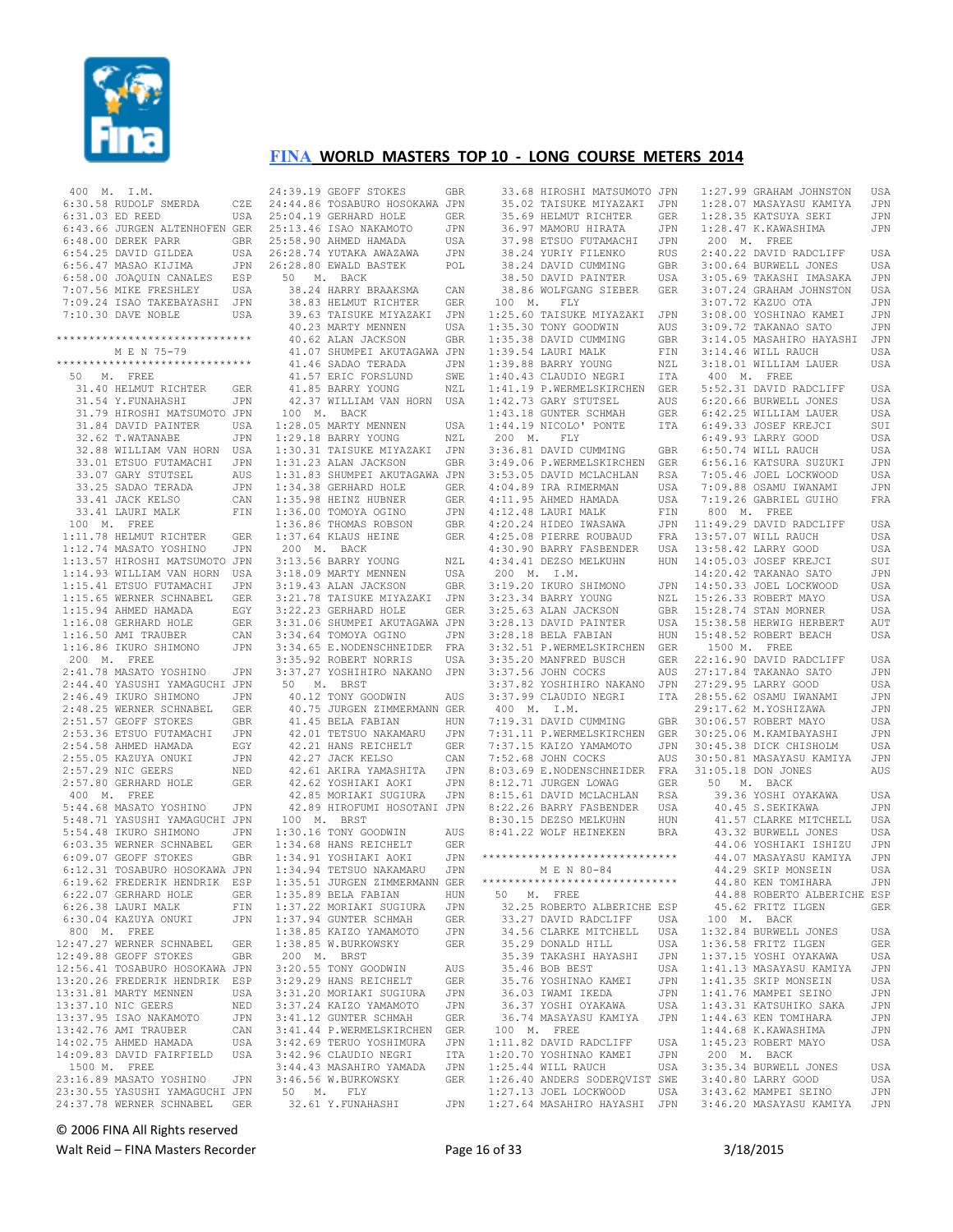

| 3:53.13 ROBERT MAYO                                                                                         |                                                                                                 | USA             |              |
|-------------------------------------------------------------------------------------------------------------|-------------------------------------------------------------------------------------------------|-----------------|--------------|
| 3:53.22 M.TOMIMATSU<br>3:53.52 ENRIC FERRER<br>3:54.62 SKIP MONSEIN                                         |                                                                                                 | JPN             |              |
|                                                                                                             |                                                                                                 | ESP <sub></sub> |              |
|                                                                                                             |                                                                                                 | USA             |              |
| 3:55.39 GRAHAM JOHNSTON<br>3:55.86 K.KAWASHIMA                                                              |                                                                                                 | USA             |              |
| 3:55.86 K.KAWASHIMA                                                                                         |                                                                                                 | JPN             |              |
| 50 M. BRST                                                                                                  |                                                                                                 |                 |              |
| 43.05 IWAMI IKEDA                                                                                           |                                                                                                 | JPN             |              |
|                                                                                                             | 45.00 1mm.1 -<br>45.43 YASUO ASAKURA                                                            | JPN             |              |
| 46.45 BOB BEST                                                                                              |                                                                                                 | USA             |              |
|                                                                                                             | 46.50 TSUTOMU KAJIHARA                                                                          | JPN             |              |
|                                                                                                             | 47.44 TAKAO OKAMOTO                                                                             | JPN             |              |
|                                                                                                             | 47.48 TSUTOMU MORIHIRO JPN                                                                      |                 |              |
| 48.19 HAL STOLZ                                                                                             |                                                                                                 | USA             |              |
|                                                                                                             | 48.53 TAKAO TSUCHIYA<br>48.55 TAKASHI SATO<br>48.56 DONALD BIDWELL                              | JPN             |              |
|                                                                                                             |                                                                                                 | JPN             |              |
|                                                                                                             |                                                                                                 | NZL             |              |
| 100 M. BRST                                                                                                 |                                                                                                 |                 |              |
| 1:43.41 TSUTOMU KAJIHARA JPN                                                                                |                                                                                                 |                 |              |
| 1:44.13 HAL STOLZ USA<br>1:44.81 BOB BEST USA<br>1:44.95 SHUNSAKU TAKAHIRA JPN                              |                                                                                                 |                 |              |
|                                                                                                             |                                                                                                 |                 | ź            |
|                                                                                                             |                                                                                                 |                 |              |
| 1:45.05 TAKAO OKAMOTO JPN                                                                                   |                                                                                                 |                 | ź            |
|                                                                                                             |                                                                                                 | JPN             |              |
|                                                                                                             |                                                                                                 |                 |              |
| 1:46.11 YASUO ASAKURA JPN<br>1:46.50 WILLIAM LAUER USA<br>1:48.54 TSUTOMU MORIHIRO JPN                      |                                                                                                 |                 |              |
| -.<br>1:48.92 B.CIUNDZIEWICKI<br>1:50.00 IWAO NARUSE                                                        |                                                                                                 | POL             |              |
| $1:50.00$ IWAO NARUSE                                                                                       |                                                                                                 | JPN             |              |
| 200 M. BRST                                                                                                 |                                                                                                 |                 |              |
| 3:43.82 TSUTOMU KAJIHARA JPN<br>3:51.06 LARRY GOOD USA<br>3:58.91 TAKAO OKAMOTO JPN                         |                                                                                                 |                 |              |
|                                                                                                             |                                                                                                 |                 |              |
|                                                                                                             |                                                                                                 |                 |              |
| 3:59.83 HAL STOLZ                                                                                           |                                                                                                 | USA             |              |
| 4:11.03 B.CIUNDZIEWICKI POL                                                                                 |                                                                                                 |                 |              |
| 4:11.03 B.C.COMP--<br>4:13.33 ASHLEY JONES                                                                  |                                                                                                 | USA             |              |
| $4:14.17$ BOB BEST                                                                                          |                                                                                                 | USA             |              |
| 4:16.24 TAKASHI SATO JPN<br>4:17.11 HIROYASU YAMADA JPN<br>4:19.97 S.KROKOSZYNSKI POL                       |                                                                                                 |                 |              |
|                                                                                                             |                                                                                                 |                 |              |
|                                                                                                             |                                                                                                 |                 |              |
| 50 M. FLY                                                                                                   |                                                                                                 |                 |              |
|                                                                                                             | 39.32 TAKASHI HAYASHI JPN                                                                       |                 |              |
|                                                                                                             |                                                                                                 |                 |              |
|                                                                                                             |                                                                                                 |                 |              |
|                                                                                                             | 42.61 CLARKE MITCHELL USA<br>43.11 TAKASHI SATO JPN<br>44.38 PATRICK GALVIN AUS                 |                 |              |
| 45.85 CURT ZEISS                                                                                            |                                                                                                 | GER             |              |
|                                                                                                             | 1.10 UURI ZEISS<br>46.81 SAUL BIRMAN<br>47.10 WILLIAM LAUER<br>47.81 BOB BEST<br>47.81 BOB BEST | USA             |              |
|                                                                                                             |                                                                                                 | <b>BRA</b>      |              |
|                                                                                                             |                                                                                                 | USA             |              |
|                                                                                                             |                                                                                                 | USA             |              |
|                                                                                                             | 48.58 JOACHIM HEROLD GER                                                                        |                 |              |
| 100 M. FLY                                                                                                  |                                                                                                 |                 |              |
| $1:43.93$ WILLIAM LAUER                                                                                     |                                                                                                 | USA             |              |
| $1:48.37$ HAL STOLZ                                                                                         |                                                                                                 | USA             |              |
|                                                                                                             |                                                                                                 | USA             |              |
| 1:48.37 HAL SIULA<br>1:59.56 LARRY GOOD<br>2:01.15 SAUL BIRMAN<br>2:04.46 CURT ZEISS<br>50 CORT ZERTS VOCEL |                                                                                                 |                 |              |
|                                                                                                             |                                                                                                 | BRA<br>GER      |              |
| 2:10.18 SIEGFRIED VOGEL                                                                                     |                                                                                                 | GER             |              |
| 2:10.28 GRAHAM JOHNSTON                                                                                     |                                                                                                 | USA             |              |
| 2:10.49 JOSEF KREJCI                                                                                        |                                                                                                 | SUI             |              |
| 2:10.78 BURT BRONK                                                                                          |                                                                                                 | USA             |              |
| 2:13.15 TOSHIKAZU TATEDA                                                                                    |                                                                                                 | JPN             |              |
| 200 M.<br>FLY                                                                                               |                                                                                                 |                 |              |
| 3:41.76 TAKASHI HAYASHI                                                                                     |                                                                                                 | JPN             | 1            |
| 4:04.18 WILLIAM LAUER                                                                                       |                                                                                                 | USA             | $\mathbf{1}$ |
| 4:19.84 HAL STOLZ                                                                                           |                                                                                                 | USA             | 1            |
| 4:25.31 LARRY GOOD                                                                                          |                                                                                                 | USA             | $\mathbf{1}$ |
| 4:27.90 ANRI VERESHCHAGIN RUS                                                                               |                                                                                                 |                 | $\mathbf{1}$ |
| 4:38.76 JOSEF KREJCI                                                                                        |                                                                                                 | SUI             |              |
| 4:53.30 SAUL BIRMAN                                                                                         |                                                                                                 | <b>BRA</b>      | 1            |
| 5:22.66 TOSHIKAZU TATEDA                                                                                    |                                                                                                 | JPN             | $\mathbf{1}$ |
| 5:38.61 JOHN SULZBACH                                                                                       |                                                                                                 | USA             | $\mathbf{1}$ |
| 5:44.69 TUBBY RAMSAY                                                                                        |                                                                                                 | AUS             | 2            |
| 200 M. I.M.                                                                                                 |                                                                                                 |                 | 2            |
| 3:35.58 YOSHINAO KAMEI                                                                                      |                                                                                                 | JPN             | 2            |
| 3:40.00 ANRI VERESHCHAGIN RUS                                                                               |                                                                                                 |                 | 2            |
|                                                                                                             |                                                                                                 |                 |              |

|  |  |  | 3:47.34 WILLIAM LAUER                                                                                                                                                                                                                   |                   |
|--|--|--|-----------------------------------------------------------------------------------------------------------------------------------------------------------------------------------------------------------------------------------------|-------------------|
|  |  |  |                                                                                                                                                                                                                                         | USA               |
|  |  |  |                                                                                                                                                                                                                                         | USA               |
|  |  |  |                                                                                                                                                                                                                                         |                   |
|  |  |  |                                                                                                                                                                                                                                         |                   |
|  |  |  | 3:47.34 WILLIAM LAOLAY OUR CORREST 3:58.07 ASHLEY JONES USA 3:58.07 JOSEF KREJCI SUI 4:01.11 GRAHAM JOHNSTON USA 4:01.47 S.KROKOSZYNSKI POL<br>4:01.11 GRAHAM JOHNSTON USA 4:01.47 S.KROKOSZYNSKI POL<br>4:05.35 MASAYASU KAMIYA JPN    |                   |
|  |  |  |                                                                                                                                                                                                                                         |                   |
|  |  |  |                                                                                                                                                                                                                                         |                   |
|  |  |  |                                                                                                                                                                                                                                         |                   |
|  |  |  |                                                                                                                                                                                                                                         |                   |
|  |  |  |                                                                                                                                                                                                                                         |                   |
|  |  |  |                                                                                                                                                                                                                                         |                   |
|  |  |  | 4:12.96 CURT ZEISS                                                                                                                                                                                                                      | GER               |
|  |  |  | 400 M. I.M.                                                                                                                                                                                                                             |                   |
|  |  |  | 7:39.71 WILLIAM LAUER<br>7:45.19 LARRY GOOD                                                                                                                                                                                             | USA               |
|  |  |  |                                                                                                                                                                                                                                         |                   |
|  |  |  |                                                                                                                                                                                                                                         | USA               |
|  |  |  |                                                                                                                                                                                                                                         |                   |
|  |  |  | 7:58.02 ANRI VERESHCHAGIN RUS                                                                                                                                                                                                           |                   |
|  |  |  |                                                                                                                                                                                                                                         |                   |
|  |  |  |                                                                                                                                                                                                                                         |                   |
|  |  |  |                                                                                                                                                                                                                                         |                   |
|  |  |  |                                                                                                                                                                                                                                         | USA               |
|  |  |  |                                                                                                                                                                                                                                         |                   |
|  |  |  |                                                                                                                                                                                                                                         |                   |
|  |  |  |                                                                                                                                                                                                                                         |                   |
|  |  |  |                                                                                                                                                                                                                                         |                   |
|  |  |  |                                                                                                                                                                                                                                         |                   |
|  |  |  |                                                                                                                                                                                                                                         |                   |
|  |  |  | 9138.02 ANNI VERESRURAMEN NOSTRINA (SP.1973 YOSHINAO KAMEI JPN 8144.95 BOB BEST USA (SP.1974)<br>8125.77 JOSEF KREJCI SUI SUI 8144.95 BOB BEST USA (SP.1974) BRA<br>9126.48 SAUL BIRMAN BRA<br>9139.94 MASAYASU KAMIYA JPN 9150.33 JOHN |                   |
|  |  |  |                                                                                                                                                                                                                                         |                   |
|  |  |  | *****************************                                                                                                                                                                                                           |                   |
|  |  |  | M E N 85-89                                                                                                                                                                                                                             |                   |
|  |  |  |                                                                                                                                                                                                                                         |                   |
|  |  |  | *****************************                                                                                                                                                                                                           |                   |
|  |  |  | $50 \qquad \textrm{M.} \quad \textrm{FREE}$                                                                                                                                                                                             |                   |
|  |  |  |                                                                                                                                                                                                                                         |                   |
|  |  |  | 38.52 TAKAHIKO NOMA                                                                                                                                                                                                                     | JPN               |
|  |  |  | 38.97 ROD BAKER<br>40 23 AL CRAIG                                                                                                                                                                                                       | AUS               |
|  |  |  |                                                                                                                                                                                                                                         |                   |
|  |  |  | 40.23 AL CRAIG                                                                                                                                                                                                                          | USA               |
|  |  |  | 40.81 FRANK PIEMME<br>41.96 TOSHIMI INATOMI                                                                                                                                                                                             | USA               |
|  |  |  |                                                                                                                                                                                                                                         |                   |
|  |  |  |                                                                                                                                                                                                                                         | JPN               |
|  |  |  |                                                                                                                                                                                                                                         | USA               |
|  |  |  |                                                                                                                                                                                                                                         |                   |
|  |  |  |                                                                                                                                                                                                                                         | JPN               |
|  |  |  | 42.78 PETER VAN DIJK<br>45.50 KAZUYA MIWA<br>45.50 DONALD HUBBARD                                                                                                                                                                       | USA               |
|  |  |  |                                                                                                                                                                                                                                         |                   |
|  |  |  | 45.69 G.CABRERA GUDINO                                                                                                                                                                                                                  | MEX               |
|  |  |  | 46.03 ALBERT WOODS                                                                                                                                                                                                                      |                   |
|  |  |  |                                                                                                                                                                                                                                         | USA               |
|  |  |  | 100 M. FREE                                                                                                                                                                                                                             |                   |
|  |  |  | 1:37.80 FRANK PIEMME<br>1:40.88 KARL HAUTER<br>1:43.15 PETER VAN DIJK<br>1:44.06 TOSHIMI INATOMI<br>1:50.42 ALBERT WOODS                                                                                                                | USA               |
|  |  |  |                                                                                                                                                                                                                                         |                   |
|  |  |  |                                                                                                                                                                                                                                         | GER               |
|  |  |  |                                                                                                                                                                                                                                         | USA               |
|  |  |  |                                                                                                                                                                                                                                         |                   |
|  |  |  |                                                                                                                                                                                                                                         | $_{\rm JPN}$      |
|  |  |  |                                                                                                                                                                                                                                         | USA               |
|  |  |  | 1:50.42 ALBERT WOODS                                                                                                                                                                                                                    |                   |
|  |  |  | 1:50.55 NEVILLE JOHNSON AUS                                                                                                                                                                                                             |                   |
|  |  |  |                                                                                                                                                                                                                                         |                   |
|  |  |  |                                                                                                                                                                                                                                         | JPN               |
|  |  |  |                                                                                                                                                                                                                                         | GER               |
|  |  |  |                                                                                                                                                                                                                                         |                   |
|  |  |  |                                                                                                                                                                                                                                         | USA               |
|  |  |  | 1:52.18 KAZUYA MIWA<br>1:53.73 HELMUT KUNZEL<br>1:56.30 JOHN CORNELL<br>1:56.43 KEN HATCH                                                                                                                                               | CAN               |
|  |  |  | 200 M. FREE                                                                                                                                                                                                                             |                   |
|  |  |  |                                                                                                                                                                                                                                         |                   |
|  |  |  |                                                                                                                                                                                                                                         | GER<br>BRA        |
|  |  |  |                                                                                                                                                                                                                                         |                   |
|  |  |  |                                                                                                                                                                                                                                         |                   |
|  |  |  |                                                                                                                                                                                                                                         | ITA               |
|  |  |  |                                                                                                                                                                                                                                         | USA               |
|  |  |  |                                                                                                                                                                                                                                         |                   |
|  |  |  |                                                                                                                                                                                                                                         | USA               |
|  |  |  |                                                                                                                                                                                                                                         | USA               |
|  |  |  |                                                                                                                                                                                                                                         |                   |
|  |  |  |                                                                                                                                                                                                                                         | $\mathtt{JPN}$    |
|  |  |  |                                                                                                                                                                                                                                         | JPN               |
|  |  |  | 1.02 UURNELL<br>4:22.79 HAYAYUKI MAEKAWA<br>4:24.06 KAZUYA MIWA<br>4.24.40 Witter                                                                                                                                                       |                   |
|  |  |  | 4:24.48 NEVILLE JOHNSON                                                                                                                                                                                                                 | AUS               |
|  |  |  |                                                                                                                                                                                                                                         | MEX               |
|  |  |  | $4:30.22$ G.DE ICASA LAVIN<br>400 M. FREE                                                                                                                                                                                               |                   |
|  |  |  |                                                                                                                                                                                                                                         |                   |
|  |  |  |                                                                                                                                                                                                                                         | ITA               |
|  |  |  |                                                                                                                                                                                                                                         |                   |
|  |  |  | 8:12.29 D.CASOLINO<br>8:24.52 IRWIN STOLZ<br>8:43.80 KIMIAKI KATSUNO                                                                                                                                                                    | USA               |
|  |  |  |                                                                                                                                                                                                                                         | JPN               |
|  |  |  | $9:06.92$ THOMAS MAINE                                                                                                                                                                                                                  | USA               |
|  |  |  |                                                                                                                                                                                                                                         |                   |
|  |  |  |                                                                                                                                                                                                                                         | MEX               |
|  |  |  | 9:53.12 R.MARTINEZ<br>10:06.49 JOE GRAY<br>10:08.95 YUKIO HIRATSUKA                                                                                                                                                                     | USA               |
|  |  |  |                                                                                                                                                                                                                                         |                   |
|  |  |  |                                                                                                                                                                                                                                         | JPN               |
|  |  |  |                                                                                                                                                                                                                                         | USA               |
|  |  |  | 10:19.96 ROBERT WILLIAMS<br>10:19.96 ROBERT WILLIAMS<br>10:27.91 KEN HATCH                                                                                                                                                              | CAN               |
|  |  |  |                                                                                                                                                                                                                                         |                   |
|  |  |  | 11:02.39 JEAN BELLOC                                                                                                                                                                                                                    | FRA               |
|  |  |  | 800 M. FREE                                                                                                                                                                                                                             |                   |
|  |  |  |                                                                                                                                                                                                                                         |                   |
|  |  |  | 16:35.38 D.CASOLINO<br>17:44.59 IRWIN STOLZ                                                                                                                                                                                             | ITA               |
|  |  |  |                                                                                                                                                                                                                                         | USA               |
|  |  |  |                                                                                                                                                                                                                                         |                   |
|  |  |  | 18:20.50 THOMAS MAINE                                                                                                                                                                                                                   | USA               |
|  |  |  | 21:01.62 KEN HATCH                                                                                                                                                                                                                      | CAN               |
|  |  |  | 22:40.23 JEAN BELLOC                                                                                                                                                                                                                    |                   |
|  |  |  |                                                                                                                                                                                                                                         |                   |
|  |  |  |                                                                                                                                                                                                                                         | FRA               |
|  |  |  |                                                                                                                                                                                                                                         |                   |
|  |  |  | 23:16.64 G.VILLALONGA<br>23:45.80 NEIR MARTINELLI                                                                                                                                                                                       | FRA<br><b>BRA</b> |

| 25:02.47 BILL WALKER                                                                |                     |
|-------------------------------------------------------------------------------------|---------------------|
| 1500 M The WALKER AUS 32:46.19 PHILIP NEUBIG USA                                    | USA                 |
| 1500 M. FREE                                                                        |                     |
| 33:41.56 KIMIAKI KATSUNO                                                            | JPN                 |
|                                                                                     | USA<br>USA          |
| 34:05.57 IRWIN STOLZ<br>34:53.11 THOMAS MAINE<br>35:31.49 N.TSUBAKIHARA             | JPN                 |
| 41:07.01 JORDAN WOLLE                                                               | USA                 |
|                                                                                     | JPN                 |
| 41:45.24 SUKEHARU TAKANO JPN<br>43:24.94 ROBERT WILLIAMS USA                        |                     |
| 47:24.19 JORGE CALVA<br>47:52.61 BILL WALKER                                        | MEX                 |
| 57:40.97 PHILIP NEUBIG                                                              | AUS                 |
| 50 M. BACK                                                                          | USA                 |
|                                                                                     | GER                 |
| 46.90 K.KLAUSTERMEYER<br>47.99 PAUL EUGUERARD<br>12.07 William Willow               | CAN                 |
| 47.99 PAUL LOOD                                                                     | GER                 |
| 49.54 ROD BAKER                                                                     | AUS                 |
| 53.72 PETER VAN DIJK                                                                | USA                 |
| 54.02 GIL GUDINO                                                                    | MEX<br>JPN          |
| 55.88 KAZUO YASUIKE<br>57.12 Y.KAWAMOTO<br>57.30 ROLF WALITHER                      | JPN                 |
|                                                                                     | GER                 |
| 57.92 FRANK PIEMME                                                                  | USA                 |
| 100 M. BACK                                                                         |                     |
| 1:48.22 ROD BAKER                                                                   | AUS                 |
| 1:32.73 K.KLAUSTERMEYER                                                             | <b>GER</b>          |
| $1:57.03$ KARL HAUTER<br>2:03.98 PETER VAN DIJK                                     | GER<br>USA          |
| $2:06.38$ GIL GUDINO                                                                | MEX                 |
| 2:00:00 011 0001110<br>2:06.89 KAZUO YASUIKE JPN<br>2:10.10 ARAM BOGHOSSIAN BRA     | JPN                 |
|                                                                                     |                     |
| 2:10.17 Y.KAWAMOTO                                                                  | JPN                 |
| $2:10.50$ GERHARD GROSSER                                                           | GER                 |
| 2:10.77 FRANK PIEMME                                                                | USA                 |
| 200 M. BACK<br>3:59.04 HELMUT KUNZEL                                                | GER                 |
| $4:02.52$ ROD BAKER                                                                 | AUS                 |
| 4:02.32 ROD BARER<br>4:37.71 Y.KAWAMOTO<br>4:43.82 KAZUO YASUIKE                    | JPN                 |
|                                                                                     | JPN                 |
| 4:56.53 THOMAS MAINE                                                                | USA                 |
| 4:58.67 GIL GUDINO<br>5:00.07 JOE GRAY<br>5:00.07 JOE GRAY                          | MEX<br>USA          |
|                                                                                     |                     |
| 5:06.13 NEVILLE JOHNSON AUS<br>5:11.97 THOMAS CURRIE AUS<br>5:16.19 BILL WALKER AUS |                     |
|                                                                                     |                     |
| 50 M. BRST                                                                          |                     |
| 49.69 ROLF WALTHER                                                                  | GER                 |
| 54.01 H.SAKURAGI<br>54.67 ALBERT WOODS                                              | JPN                 |
| 55.39 RYUJI HASHIMOTO                                                               | USA<br>JPN          |
| 55.50 AL CRAIG                                                                      | USA                 |
| 55.60 HELMUT KUNZEL<br>55.68 SHIRO MORI                                             | GER                 |
|                                                                                     | JPN                 |
| 56.66 FRANK PIEMME                                                                  | USA                 |
| 58.88 BENGT AGER<br>1:00.11 SILVANO DANIELI                                         | SWE                 |
| $100$ M. BRST                                                                       | ITA                 |
| $2:03.45$ KARL HAUTER                                                               | GER                 |
| 2:03.45 KARL HAUTER<br>2:07.53 ALBERT WOODS                                         | USA                 |
| $2:14.03$ FRANK PIEMME                                                              | USA                 |
| 2:14.15 SHIRO MORI                                                                  | JPN                 |
| -------<br>2:16.69 BENGT AGER<br>2:23.08 YOSHIAKI IBARAKI                           | SWE                 |
|                                                                                     | JPN                 |
| 2:25.00 ICONTINUATION<br>2:25.15 THOMAS MAINE<br>2:25.43 DENZO WAKAYAMA             | USA<br>JPN          |
| 2:25.73 BILL WALKER                                                                 | AUS                 |
| 2:26.32 RYUJI HASHIMOTO                                                             | JPN                 |
| 200 M. BRST<br>4:56.38 ALBERT WOODS<br>4:59.59 THOMAS MAINE                         |                     |
|                                                                                     | USA                 |
| 4:59.59 THOMAS MAINE<br>5:27.92 DENZO WAKAYAMA                                      | USA                 |
|                                                                                     | $_{\rm JPN}$<br>GBR |
| 5:34.76 BILL WALKER<br>5:34.76 BILL WALKER<br>5:46 12 MACHIC                        | AUS                 |
| 5:46.12 KAZUO YASUIKE JPN                                                           |                     |

 2:03.98 PETER VAN DIJK USA 13:06.11 BILL WALKER AUS AUS 5:58.66 ISRAEL FLORES MEX 6:11.97 JEAN BELLOC FRA 6:15.01 GUILERMO LAVIN MEX 6:19.91 ISTVAN MIHALY HUN 50 M. FLY 58.59 FRANK PIEMME USA 1:01.05 THOMAS MAINE USA 1:04.38 BILL WALKER AUS<br>1:05.11 SHIRO MORI ...  $1:05.11$  SHIRO MORI 1:07.83 MAKOTO KAMIJO JPN 1:09.31 KATSUMI FUKUCHI JPN 1:11.03 HAYAYUKI MAEKAWA JPN 1:15.77 ALEX MACGILLIS USA 1:16.00 ISRAEL LOPEZ MEX 1:25.24 ISTVAN MIHALY HUN 100 M. FLY 2:17.90 THOMAS MAINE USA 2:59.54 BILL WALKER AUS 3:05.82 KARL HAUTER GER 200 M. FLY 5:12.07 THOMAS MAINE USA 200 M. I.M. 4:34.96 THOMAS MAINE USA 5:43.88 BILL WALKER AUS 6:14.67 R.MARTINEZ MEX 7:52.75 ROBERT WILLIAMS USA 400 M. I.M. 9:46.43 THOMAS MAINE USA 13:47.81 R.MARTINEZ MEX \*\*\*\*\*\*\*\*\*\*\*\*\*\*\*\*\*\*\*\*\*\*\*\*\*\*\*\*\*\* M F N 90-94 \*\*\*\*\*\*\*\*\*\*\*\*\*\*\*\*\*\*\*\*\*\*\*\*\*\*\*\*\*\* 50 M. FREE 45.97 ANTON BIEDERMANN BRA 47.81 ELI KITAY 48.48 YOSHIRO OBATA JPN 49.45 BRUNO HAMPEL GER 49.89 JAMES TAR BRA 50.24 FRANK GRANNIS USA 50.98 JURGEN SCHMIDT USA 51.00 PETER LOFTS CAN 51.30 HIDEKAZU TAMURA JPN 54.29 WERNER FRITZSCHE GER 100 M. FREE 1:41.87 WILLARD LAMB USA 1:48.50 ANTON BIEDERMANN BRA 1:50.66 YOSHIRO OBATA JPN 1:53.28 JURGEN SCHMIDT USA 1:54.47 FRANK GRANNIS USA 1:55.32 ELI KITAY AUS 1:57.10 JAMES TAR BRA<br>2:10.14 PETER LOFTS CAN  $2:10.14$  PETER LOFTS 2:14.45 JAMES HIERS USA 2:15.54 WERNER FRITZSCHE GER 200 M. FREE 4:19.61 JURGEN SCHMIDT USA 4:24.46 ANTON BIEDERMANN BRA 4:25.48 JAMES TAR BRA<br>4:29.52 FRANK GRANNIS LISA 4:29.52 FRANK GRANNIS 4:34.23 ELI KITAY AUS<br>5:06.02 PETER LOETS CAN 5:06.02 PETER LOFTS CAN 5:10.01 BRUNO HAMPEL GER 5:30.88 K.MROWCZYNSKI POL 5:39.98 MINORU FUKUI JPN 5:40.55 KARL BAYERLEIN GER 400 M. FREE 8:01.57 WILLARD LAMB USA<br>9:38.67 JAMES TAR REA 9:38.67 JAMES TAR BRA 9:45.45 ELI KITAY AUS<br>10:33.90 BRUNO HAMPEL GER 10:33.90 BRUNO HAMPEL GER<br>17:21.94 JOSE RODRIGUEZ MEX 17:21.94 JOSE RODRIGUEZ MEX 800 M. FREE JPN 16:35.88 WILLARD LAMB USA

© 2006 FINA All Rights reserved

Walt Reid – FINA Masters Recorder The Communication of 33 3/18/2015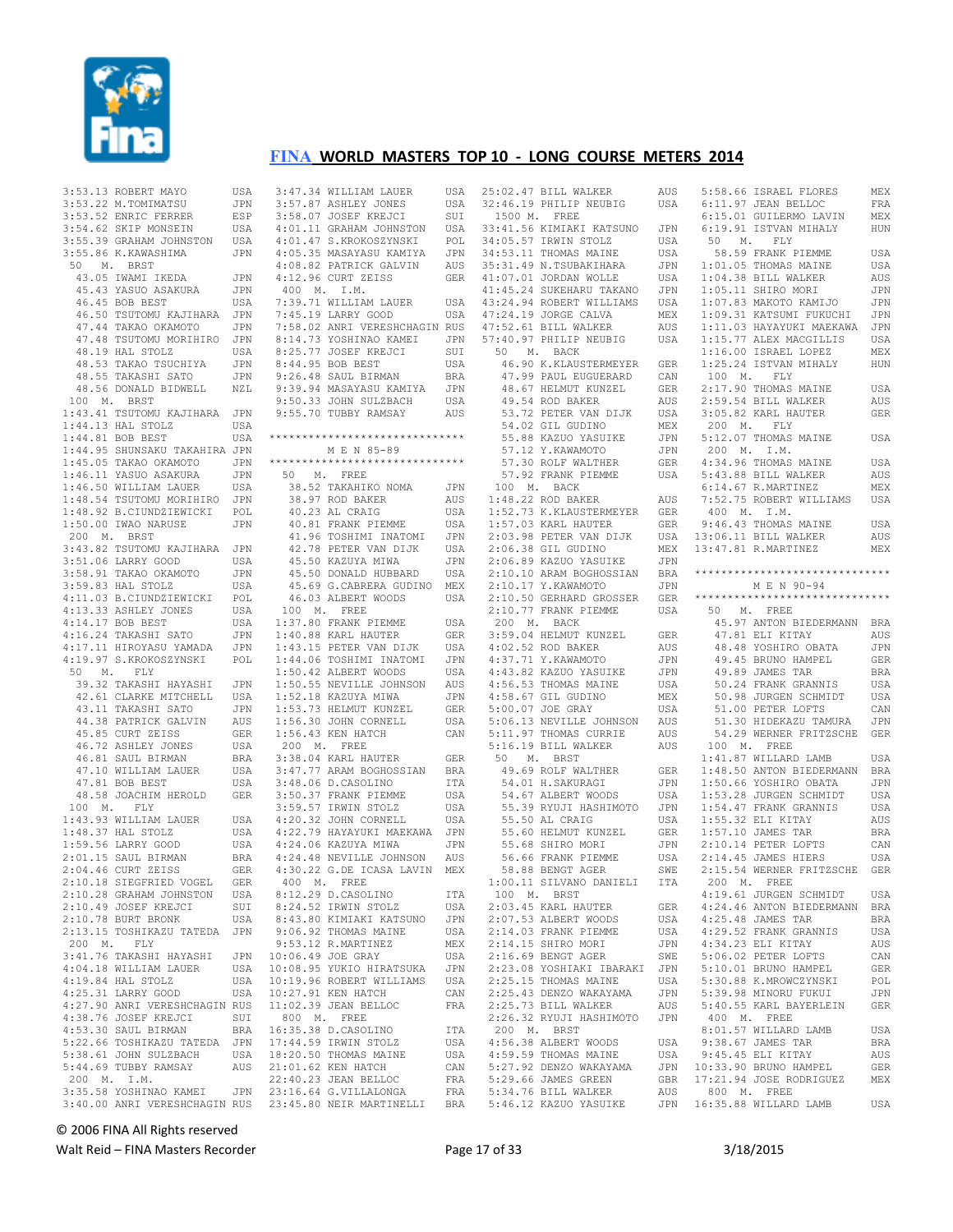

20:16.94 ELI KITAY AUS

## **FINA WORLD MASTERS TOP 10 - LONG COURSE METERS 2014**

 $20 \cdot 48$   $20$  JAMES TAR BRA 1500 M. FREE 31:12.82 WILLARD LAMB USA 38:53.18 ELI KITAY AUS 40:41.55 JAMES TAR BRA 50 M. BACK 51.94 ALAN WEEDEN USA 53.81 KAIZO WATANABE JPN 54.65 ANTON BIEDERMANN BRA 56.68 WILLARD LAMB USA 1:00.90 JURGEN SCHMIDT USA 1:01.57 JAMES HIERS USA 1:03.70 FRANK GRANNIS USA 1:05.06 JAMES TAR BRA 1:06.03 HORVATH BANKI HUN 1:10.30 V.RABINOVICH RUS 100 M. BACK 1:59.92 WILLARD LAMB USA 2:07.33 KAIZO WATANABE JPN 2:09.43 ANTON BIEDERMANN BRA 2:12.11 ALAN WEEDEN USA 2:18.62 JURGEN SCHMIDT USA 2:21.31 FRANK GRANNIS USA 2:21.51 JAMES HIERS USA 2:37.08 HORVATH BANKI HUN<br>2:58.76 MINORU FUKUI JPN 2:58.76 MINORU FUKUI 3:10.46 PAL PUSKAS HUN 200 M. BACK 4:20.06 WILLARD LAMB USA<br>5:02.30 JURGEN SCHMIDT USA 5:02.30 JURGEN SCHMIDT 5:08.33 KAIZO WATANABE JPN 5:08.35 FRANK GRANNIS USA 5:14.51 ANTON BIEDERMANN BRA 5:42.96 JAMES HIERS USA 6:35.89 WALTER SCHILL GER 8:00.15 J.STEEN AUS 9:32.85 JOSE RODRIGUEZ MEX 50 M. BRST 1:02.08 BRUNO HAMPEL GER 1:05.00 M.GIAMPIETRO ITA 1:09.53 V.RABINOVICH RUS 1:14.05 WERNER FRITZSCHE GER 1:15.81 ELI KITAY AUS 1:16.20 JURGEN SCHMIDT USA 1:22.80 MARIUS MULDER RSA 1:36.96 MANUEL PINA ESP 1:37.44 ROBERT SIGERSMITH USA 1:42.19 WERNER KELLER SUI 100 M. BRST 2:40.38 M.GIAMPIETRO ITA 2:49.49 JURGEN SCHMIDT USA 2:53.34 ELI KITAY AUS 3:11.84 GIANMARIA BERRINI ITA 3:29.51 MANUEL PINA ESP<br>3:41 59 MARIUS MULDER RSA 3:41.59 MARIUS MULDER 4:45.52 HARRY BEECH NZL 200 M. BRST 5:53.77 JURGEN SCHMIDT USA 6:09.63 M.GIAMPIETRO ITA 6:30.46 ELI KITAY AUS 7:07.53 MANUEL PINA ESP 10:42.49 HARRY BEECH NZL 50 M. FLY 1:03.95 FRANK GRANNIS USA 1:47.93 ROBERT DOUD USA 100 M. FLY 2:49.34 FRANK GRANNIS USA 4:11.06 ROBERT DOUD USA 200 M. FLY 10:46.84 ROBERT DOUD USA 200 M. I.M. 5:08.02 FRANK GRANNIS USA 8:56.54 LARRY JUDGE CAN

| ******************************                                            |            |  |
|---------------------------------------------------------------------------|------------|--|
| M E N 95-99                                                               |            |  |
| ******************************                                            |            |  |
| 50 M. FREE                                                                |            |  |
| 1:07.47 ALFRED SCHULHOF<br>1:16.19 HUGH MCGREGOR<br>1:16.19 HUGH MCGREGOR | CAN        |  |
|                                                                           | CAN        |  |
| 1:25.95 JOHN BRICE<br>1:28.48 F.GIANNETTA<br>1:40.42 S.MATSUYAMA          | AUS        |  |
|                                                                           | <b>ITA</b> |  |
|                                                                           | JPN        |  |
| 100 M. FREE                                                               |            |  |
| 2:41.42 ALFRED SCHULHOF<br>2:41.83 HUGH MCGREGOR<br>3.56.86 PUP JACKON    | CAN        |  |
| 2:56.86 BUD JACKSON                                                       | CAN        |  |
| 200 M. FREE                                                               | USA        |  |
|                                                                           | CAN        |  |
| 6:21.53 HUGH MCGREGOR<br>6:28.25 BUD JACKSON                              | USA        |  |
| 10:17.12 JOHN BRICE                                                       | AUS        |  |
| 400 M. FREE                                                               |            |  |
| 13:19.19 HUGH MCGREGOR                                                    | CAN        |  |
| 21:45.34 JOHN BRICE                                                       | AUS        |  |
| 800 M. FREE                                                               |            |  |
| 28:40.69 HUGH MCGREGOR                                                    | CAN        |  |
| 50 M. BACK                                                                |            |  |
|                                                                           | CAN        |  |
| 1:07.47 ALFRED SCHULHOF<br>1:08.47 TOSHIJI SATO                           | JPN        |  |
| 1:44.75 JOHN BRICE                                                        | AUS        |  |
| 100 M. BACK                                                               |            |  |
| 2:41.42 ALFRED SCHULHOF CAN                                               |            |  |
| 50 M. BRST                                                                |            |  |
|                                                                           | CAN        |  |
|                                                                           | USA        |  |
| 1:16.52 ALFRED SCHULHOF<br>1:31.06 BUD JACKSON<br>2:32.65 F.GIANNETTA     | <b>ITA</b> |  |
| 100 M. BRST                                                               |            |  |
| 3:16.56 BUD JACKSON                                                       | USA        |  |
| 200 M. BRST                                                               |            |  |
| 7:11.65 BUD JACKSON                                                       | USA        |  |
|                                                                           |            |  |
| ******************************                                            |            |  |
| M E N 100-104                                                             |            |  |
| *****************************                                             |            |  |
| 100 M. FREE                                                               |            |  |
| 3:23.10 JOHN HARRISON                                                     | GBR        |  |
| 50 M. BACK                                                                |            |  |
| 1:29.13 JEAN LEEMPUT FRA<br>1:32.20 JOHN HARRISON GBR                     |            |  |
|                                                                           |            |  |
| ****************************                                              |            |  |
| RELAYS: WOMEN 200 M. FREE                                                 |            |  |
| ****************************                                              |            |  |
| AGE 100-119                                                               |            |  |
| TEAM GO MAI WAY JPN 1:56.02                                               |            |  |
| ARISA KOBAYASHI                                                           |            |  |
| AYAKO HARADA                                                              |            |  |
|                                                                           |            |  |
| AYA SATO                                                                  |            |  |
| HITOMI HAYASHI                                                            |            |  |
| USM MALAKOFF FRA 1:57.67                                                  |            |  |
| MELANIE SALDUCCI                                                          |            |  |
| LUCIE BRIDONNEAU                                                          |            |  |
| ALICE LEBEAU                                                              |            |  |
| ANGELA TAVERNIER                                                          |            |  |
| ESP 1:58.49<br>C.N.MURCIA                                                 |            |  |
| RAQUEL GIL                                                                |            |  |
| M.C.SANCHEZ                                                               |            |  |
| EVA MARIA GONZALE                                                         |            |  |
| VIRGINIA MOYA                                                             |            |  |
| C.D.HALEGATOS ESP 1:59.08                                                 |            |  |
| K.FERNANDEZ-VALEN                                                         |            |  |
| ANA GONZALEZ                                                              |            |  |
| ELIZABETH ASHLEY                                                          |            |  |
| ELIAN PEREZ                                                               |            |  |
| DOS HERMANAS<br>ESP 2:00.55                                               |            |  |
| MA DOLORES ARCILA                                                         |            |  |
| LORETO LORENZO                                                            |            |  |
| MA JOSE ALVEREZ<br>NOELIA TOLEDO                                          |            |  |

 LISA BROUARD CELINE MORET B.BOULANGER CELINE BOULANGER TECHNOSPORT SWI CAN 2:03.80 J.MARCELLUS A.PRAYAL-BROWN ALEXANDRA GRANT ANNE ROWAN-LEGG ROSE USA 2:06.24 LAUREN FRENDREIS JUDY HO JULIA STENGEL STEFANIE CAPIZZI NATACAO DA MAIA POR 2:06.93 CAROLINA SILVA RITA FOUGO ANA PEREIRA ANA OLIVEIRA US VILLEJUIF NA FRA 2:07.95 JENNIFER HANSSENS S.CALECKI-LAURENT KAHINA MEBARKI CéLINE LUNET AGE 120-159 TOTOKBALINTI HUN 1:51.43 Z. MISKOVICZ CSILLA CSIKANY ZSUZSANNA MOLNAR MELINDA MAROSI OTTER SC GBR 1:54.80 G HOBSON A HIGLETT O REYNOLDS C HASNAIN<br>SP MASTERS SP MASTERS BRA 1:54.94 MAYRA SIQUEIRA VALESCA CRUZ C.LARCHER M. T.TMA UNION SPORTIVE FRA 1:55.05 A.GOMES SANDRA CALECKI JENNIFER HANSSENS R.FAVREAU<br>SC HRTH SC HRTH GER 1:55.31 KATHARINA NUYEN DANIELA MEISS BRITTA KAEHLIG K.WIESCHALLA BOULOGNE BILLAN FRA 1:57.72 KARINE JANNOT ANDELE LEPETIT G.FOURAISON CLAIRE DESDOIT VICTORIA MASTER CAN 1:57.92 MARIKO IKEHATA ANGELA JOHNSON LAUREN WESTMACOTT JENNIFER REID EDMONTON MASTER CAN 1:58.28 SIUBHAN DRINNAN A.DIMITRESC TONYA CHRYSTIAN CEILIDH OSLAND SFTL USA 1:58.75 EWA DORANTE SIOBHAN MURPHY LAURA LASTFOGEL NAOMI SZEKERES L4S USA 1:59.70 MARGARET CONZE ALAINA VAN HORN LAUREN FUCHS

 LAUREN FRALEY AGE 160-199 NCMS USA 1:53.17 KERRY LINDAUER ALICIA UHL CELIA WOLFF ERIKA BRAUN NORTH TORONTO M CAN 1:54.13 LAUREN DORRINGTON<br>LAUREN DORRINGTON LESLIE CARTER KATIE OSBORNE MELANIE FABES EAST LEEDS SC GBR 1:57.28 P RICKARD J HOYLE K CAMERON N WILLIAMS BERLINER TSC E. GER 1:57.73 MARINA SPOTTKE ANNETT REX INA ZIEGLER MIRYAM RIBBE INDY USA 1:58.98 JENNY WEAVER MEGAN CARLSON NADINE DAY ROBERTA NORWOOD NORTH SYDNEY AUS 1:59.47 VICKY WATSON SIMONE SALIER CATHERINE TODD SARAH KOCH NEM USA 2:00.25 KIMBERLY LLOYD LORI HINDLE CECILIA EMBLIDGE C.ROSE USM MALAKOFF FRA 2:00.64 ANGELA TAVERNIER MELANIE SALDUCCI BENEDICTE DUPREZ SANDRINE LE GALL CN VIRY CHATILL FRA 2:01.27 SEVERINE MESSAGER PASCALE SCHWING SANDRINE GENEVOIS CAROLINE GUYADER MIZUSHIBUKI JPN 2:01.29 JUNKO NABARA CHIAKI YAMAZAKI TSUKASA SAKO NOZOMI MATSUTANI AGE 200-239 VICTORIA MASTER CAN 1:59.50 CINDY MABEE ANDREE BRAULT ANN MCGRATH SARAH MACDONALD NORTH TORONTO M CAN 2:03.62 MARIJANA PRIMORAC ELLA NEAL NICOLA TORY JUDY GARAY CLUB DE NATATIO BEL 2:05.67 PIERRETTE MICHEL COLETTE CRABBE CLAIRE ANTHONY NATHALIE BLONDEEL POWERPOINTS AUS 2:05.90 JENNIE BUCKNELL NADINE ROYLE N. WALKER ANNE SHERMAN

© 2006 FINA All Rights reserved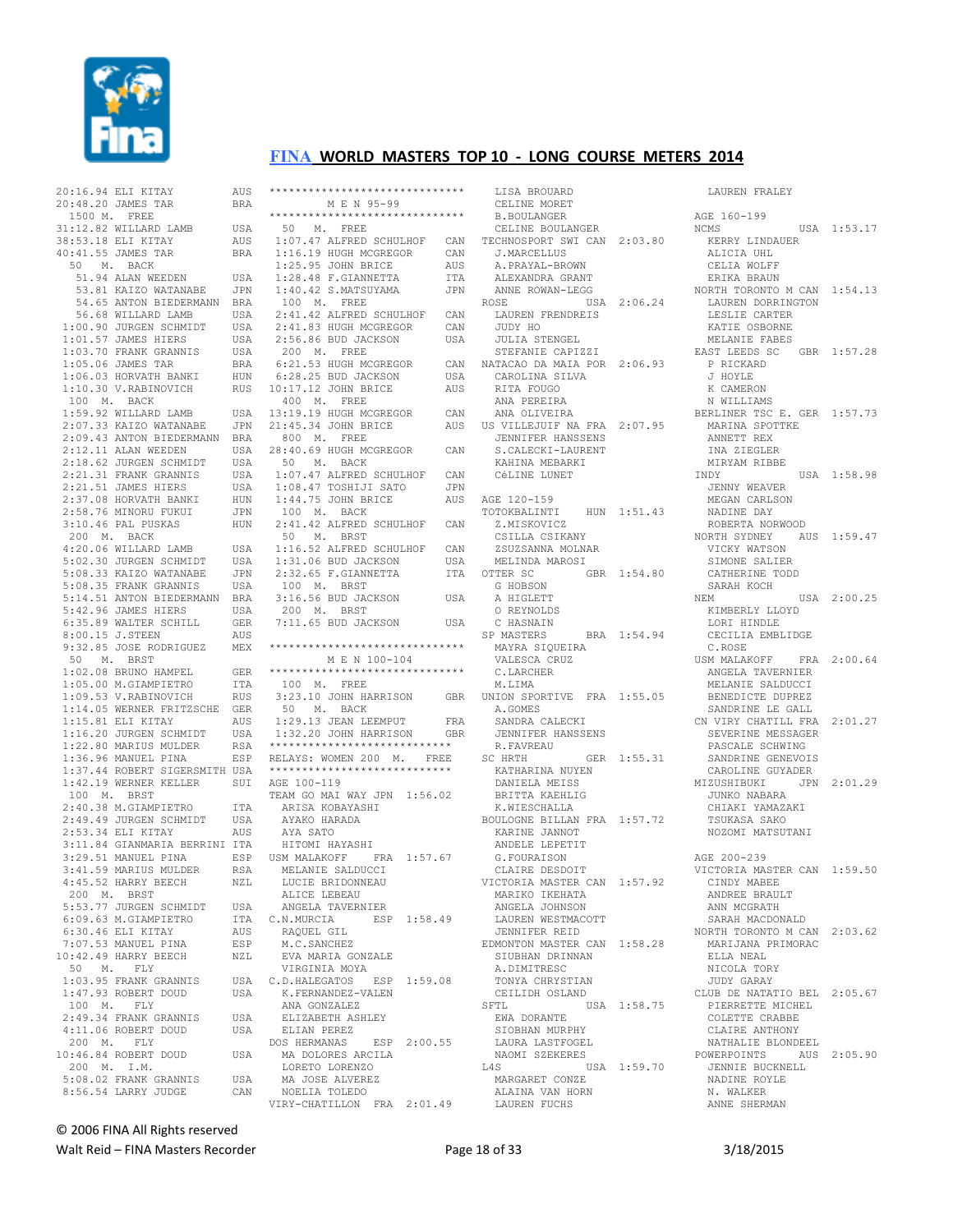

NAESTVED IF DEN 2:07.18 TINE CARSTENSEN VIBEKE LARSEN SANNE JUEL JANNIE STEEN KONAMI NISHINOM JPN 2:07.20 KYOKO FILITOKA JUNKO NAGASE MAYUMI AMANO CHIKAKO MOCHIZUKI A.C SEYSSINETTO FRA 2:07.21 ISABELLE FAURE SAKURA PASCARELLI ARMELLE RECTON EDITH MOREAU<br>COEL-NT RSA 2:07.21 BARBARA FRAATZ A.DRESSLER MARIEKE BOUWER SABINE VERRYN MAITRES POINTE- CAN 2:07.55 ANN KOURT CHANTAL VENNE ANNE-MARIE HOULE LINDA SANDERS LAGARDERE PARIS FRA 2:07.73 NANCY MARCHAND CATHERINE SIDOBRE SYLVIE ALLERY C.BESSON-HERBET AGE 240-279 NEM USA 2:06.42 KAREN MAREB TRACY GRILLI DIANN UUSTAL JACKI HIRSTY 1776 USA 2:12.15 MELINDA WOLFF BARBARA BURKE DOT MUNGER CECILIA MCCLOSKEY CPTW-WP RSA 2:14.97 DI COETZEE LENCHEN ZUNDORF SANDERINA KRUGER CECILIA STANFORD KINGS CORMORANT GBR 2:17.35 NICKY BINDLER JANE ASHER CHRISTINE GOODAIR SUSANNAH PAGE MOST USA 2:18.77 COLLEEN HOLLOWAY RONDA NISMAN CHRIS MAYHEW ELAINE VALDEZ VICTORIA MASTER CAN 2:18.84 DANIELLE BRAULT ANNE FABRE NANCY RYAN AVILA RHODES SG NEUKOLLN BER GER 2:19.22 RUTH STUBERT BRIGITTE MERTEN ANGELIKA RADAU ANDREA KUNKEL NEM USA 2:19.46 CHRISTIE HAYES JUNE CARSON BARBARA HUMMEL BETH ESTEL<br>SFTL USA 2:19.89 CHRIS WENZEL LINDA WEBB

 MYRIAM QUINTERO LINDA LARSON WMST USA 2:20.93 ANDREA MORTON CAROLYN BOAK JOANN LEILICH CONSIDINE-MILLER AGE 280-319 VMST USA 2:29.97 JOHNNIE DETRICK BETH SCHREINER TERRY SUE GAULT MARCIA BARRY ST KANSAI JPN 2:32.73 KAZUKO KAJIWARA FUSAKO HIROOKA NOBUKO YASUDA YOSHIKO OSAKI SSS HOFU JPN 2:40.55 SADAKO KUBO KATSUKO YASUNARI KUMIE TOKUDA CHISATO ADACHI DONCASTER DOLP. AUS 2:45.49 SUSAN HARBOTTLE ROSLYN MCLEAN DOROTHY DICKEY JANET SAYERS HAKUYO S JPN 2:45.54 NATSUMI YOKOYAMA FUMIKO NAKAMURA KAYOKO YAMAGUCHI SETSUKO SUZUKI MAINICHI MSC JPN 2:45.75 TOSHIKO SHIMIZU HARUMI SUGIMOTO IKUKO SEKIGUCHI HIROKO KAYAMORI BOHEMIANS PRAHA CZE 2:47.96 MARCELA STASTNA EVA JAROSOVA IVANA FELGROVA ALENA POSPISILOVA<br>MTAMI AUS AUS 2:48.83 MARGARET FITTOCK DENISE ROBERTSON MARGARET WATTS CAROLE SIMPSON YOUR SHIMMATSUD JPN 2:51.54 HATSUE FUJIOKA ITSUKO KATSUBE KYOKO KATO CHIZUKO NAKANISHI HIROSHIMA MSC JPN 2:53.93 YAEKO ARASE KEIKO OSHITA SACHIE OHTA KEIKO NAKAO AGE 320-359 MASTER ICARA BRA 3:37.71 LEILA YOFREITAS ERIKA MALOPES NORA RONAI VERA LUSILVA BEATTY PARK AUS 3:41.91 HELEN BIRD GLADYS CLARK BRYCE JONES PENNY GREEN<br>SUKOYAKA ST JPN 3:48.03 TOSHIKO AMANO EIKO SATO YOKO SATO

 TERUKO UEDA AQLUB CHOFU JPN 4:10.20 MACHIKO MORIOKA SACHIKO MISAWA AKIKO ONOHARA MIDORI MIZUKAMI<br>TOOWOOMBA AU AUS 4:29.20 BARBARA LAWES DOROTHY STEVENS BERES HINDMAN ANN TODD HOBART AUS 5:04.74 SHIRLEY STOREY JAN CHEW MARGARET CLOUGHER WILMA ATTRILL TENERIFE ESP 5:06.32 USF USA 5:31.28 MARGARET VOORHEES ILSE BYRNES ANNE LONG JANET BENSU C.O.P.M.MG A BRA 5:36.31 LAURA OLIVEIRA BYLA NOGUEIRA RAIMUNDA COSTA TEREZINHA SILVA \*\*\*\*\*\*\*\*\*\*\*\*\*\*\*\*\*\*\*\*\*\*\*\*\*\*\*\* RELAYS: WOMEN 200 M. MEDLEY \*\*\*\*\*\*\*\*\*\*\*\*\*\*\*\*\*\*\*\*\*\*\*\*\*\*\*\* AGE 100-119 CMC SC JPN 2:05.23 HIRO TANAKA KAZUHA HASHIGUCHI NATSUMI MIZUOCHI NATSUKI HASEGAWA SFTL USA 2:07.49 DEIDRE NOVOTNY EWA DORANTE LAURA LASTFOGEL NAOMI SZEKERES BOULOGNE BILLAN FRA 2:11.59 ANGELE LEPETIT CLAIRE DESDOIT LAETITIA LERAY G.FOURAISON C.D.HALEGATOS ESP 2:12.25 ELIAN PEREZ ANA GONZALEZ ELIZABETH ASHLEY K.FERNANDEZ-VALEN VIRY-CHATILLON FRA 2:14.18 B.BOULANGER LISA BROUARD CELINE MORET CELINE BOULANGER C.N.DOS HERMANA ESP 2:15.87 MA DOLORES ARCILA LORETO LORENZO MA JOSE ALVEREZ NOELIA TOLEDO C.N.MURCIA ESP 2:17.21 RAQUEL GIL VIRGINIA MOYA EVA MARIA GONZALE M.C.SANCHEZ<br>SCITY MEX 2:21.88 LILIANA GARCIA SVETLANA DUENAS VALERIA ROMERO ANA ROSAS NATACAO DA MAIA POR 2:23.44 CAROLINA SILVA PATRICIA MARQUES

 RITA FOUGO ANA OLIVEIRA ROSE USA 2:24.05 STEFANIE CAPIZZI JULIA STENGEL JUDY HO LAUREN FRENDREIS AGE 120-159 SP MASTERS BRA 2:08.29 C.LARCHER M. T. TMA VALESCA CRUZ MAYRA SIQUEIRA NO STARS UKR 2:09.22 SABINA ROMANOVA S.BONDARENKO O.KOLBASINSKA N.KHUDYAKOVA NORTH TORONTO M CAN 2:09.59 MELANIE FABES LAUREN DORRINGTON ANNA TOGIAS MARIJANA PRIMORAC SC HRTH GER 2:10.58 K.WIESCHALLA KATHARINA NUYEN DANIELA MEISS BRITTA KAEHLIG TEAM DASH JPN 2:10.88 RISA MONONOBE MIYUKI SHIMAZAKI YAYOI SAKAMOTO KIYOMI SAKAI UNION SPORTIVE FRA 2:11.69 SANDRA CALECKI KAHINA MEBARKI R.FAVREAU A.GOMES NATATION STE F CAN 2:12.39 ANNE-CATMARTINEAU M.BEAURIVAGE PAMELA VEILLEUX NANCY THIBAULT LADIES RECREATI HKG 2:12.52 LINH CARPENTER E.MACDONALD WING SUCHAN JANE KELSEY AQUAMASTERS ESP 2:13.46 MERITXELL GONFAUS UTE HASSE ISABEL GARCIA SABINA MARTINIEZ NEM USA 2:13.90 C.ROSE LIANNE NIHAN KARI CUNEO KIMBERLY FRY AGE 160-199 VICTORIA MASTER CAN 2:06.15 CINDY MABEE SARAH MACDONALD MARIKO IKEHATA JENNIFER REID NCMS USA 2:08.38 FRANCES MCEACHRAN KERRY LINDAUER ALICIA UHL ERIKA BRAUN BERLINER TSC E. GER 2:11.02 SILVIA LEUTLOFF ANNETT REX MARINA SPOTTKE

© 2006 FINA All Rights reserved

Walt Reid – FINA Masters Recorder The Communication of 33 3/18/2015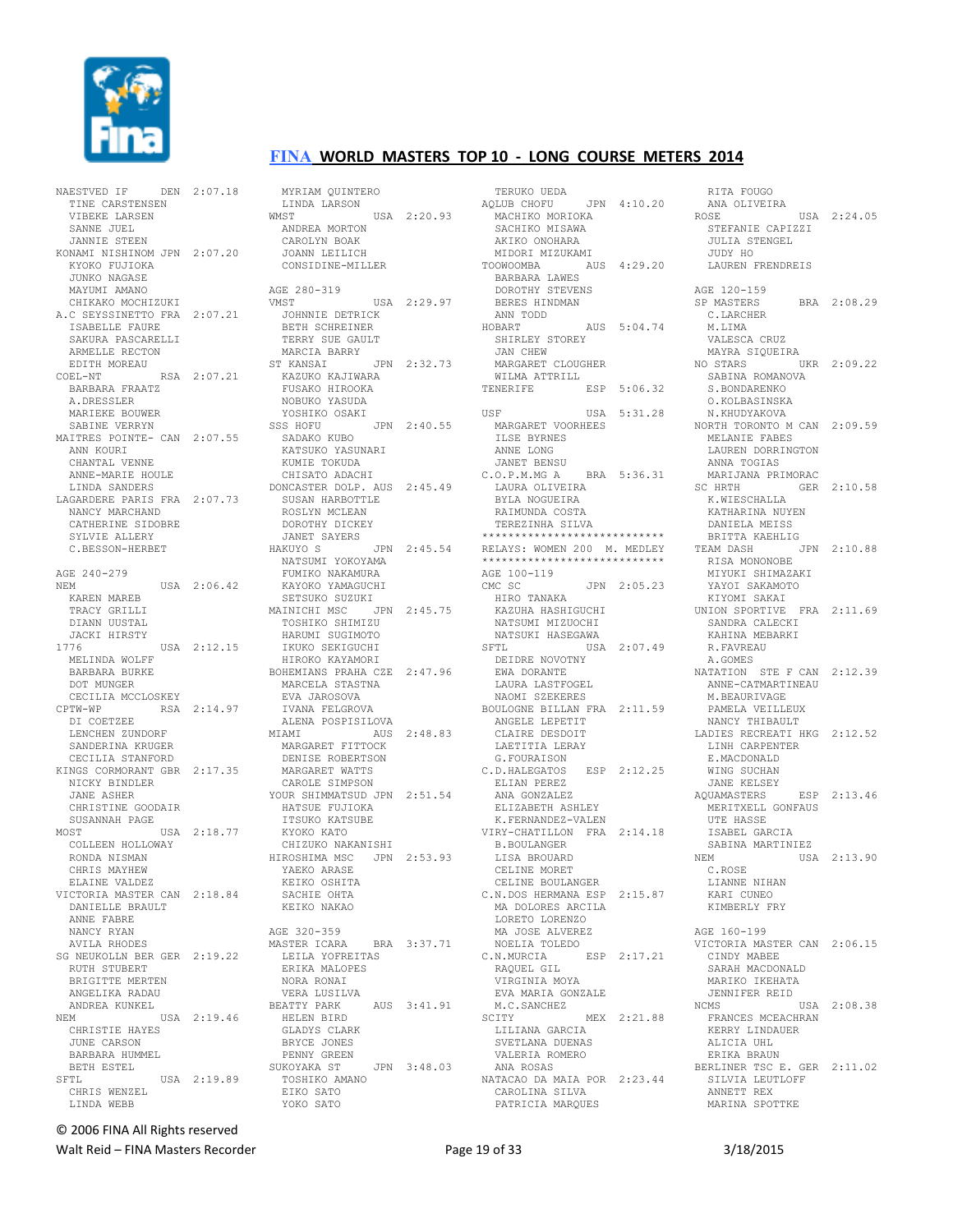

INA ZIEGLER<br>USM MALAKOEE FRA 2:14.48 BENEDICTE DUPREZ SANDRINE LE GALL MELANIE SALDUCCI ANGELA TAVERNIER USA 2:14.50 DAHNYA CHOP MEGAN CARLSON JENNY WEAVER C.GETTELFINGER PALM USA 2:16.53 KARI YOCUM E.HERDER ERIN MORO JAMIE WILSON NEM USA 2:17.40 KIMBERLY LLOYD JENNIFER DOWNING SONYA WORTH LORI HINDLE BURLINGTON MAST CAN 2:17.88 PETRA HANEBERRY SARAH ARMSTRONG CAROLINA LLERAS LYNN RODGERS NCMS USA 2:18.48 J.PERROTTET ELIZABETH NOWAK CELIA WOLFF KRISTEN SMITH STADE FRANCAIS FRA 2:19.31 ISABELLE BATISTA CLAIRE RODRIGUES BERENGERE JEAN M.KOPP-LEFORT AGE 200-239 NORTH TORONTO M CAN 2:18.00 KAREN FLEMING JUDY GARAY LESLIE CARTER KATIE OSBORNE CLUB DE NATATIO BEL 2:20.09 PIERRETTE MICHEL COLETTE CRABBE CLAIRE ANTHONY NATHALIE BLONDEEL INDY USA 2:20.89 KRIS BOWEN NADINE DAY SUSIE SHUCK ROBERTA NORWOOD<br>STYLE 1 JPN JPN 2:21.09 SACHIKO SHIMOYAMA SATOKO TOKITA IKUHO FURUTA KAZUKO TAMOTO LAGARDERE PARIS FRA 2:23.92 SYLVIE ALLERY NANCY MARCHAND C.BESSON-HERBET I.VINAY SG NEUKOLLN BER GER 2:24.02 ANTJE STILLE CLAUDIA PRUSS CHRISTIANE BUSERT AGE 280-319 BRIGITTE MERTEN CPTW-WP RSA 2:24.18 JEAN DEGENAAR GAIL MCCARNEY CECILIA STANFORD<br>PERRY CADIZ PERRY CADIZ 1776 USA 2:24.61 VIBEKE SWANSON

 BARBARA BURKE BAKBAKA BUK<br>LAURIE HUG STEPHANIE SAUCY MAITRES POINTE- CAN 2:25.32 ANN KOURI ANNE-MARIE HOULE CHANTAL VENNE LINDA SANDERS POWERPOINTS AUS 2:25.33 JENNIE BUCKNELL NADINE ROYLE N. WALKER ANNE SHERMAN AGE 240-279 AGE 240-279<br>NEM USA 2:24.95 DIANN UUSTAL BETH ESTEL LAURA DELOREY JACKI HIRSTY<br>PCAT USA 2:28.08 C.MCKELVEY KRISSY MACCURDY<br>KRISSY MACCURDY<br>IANITE COLL JANIE COLE LYNN MORRISON NEM USA 2:33.99 K.NISLEY-BLACK BARBARA HUMMEL KARIN STOKES CHRISTIE HAYES KINGS CORMORANT GBR 2:39.29 SUSANNAH PAGE CHRISTINE GOODAIR NICKY BINDLER JANE ASHER CPTW-WP RSA 2:42.49 DI COETZEE CHRIS DONNELLY SANDERINA KRUGER JUDY BREWIS 1776 USA 2:42.59 CECILIA MCCLOSKEY S.BEILMAN SUSAN FIGENSHU SUE WATTS ATLANTIS AUS 2:42.59 ATLANTIS<br>JAN SIMONS JENNY BRADLEY JUDY THOMAS JOY PAGE PSV NED 2:43.22 PATTY KRUPIARZ CORRIE VERHOEVEN GUDULE VD MEER LOTTIE GEURTS<br>WMST WMST USA 2:43.63 CAROLYN BOAK JOANN LEILICH CONSIDINE-MILLER ANDREA MORTON TEAM KANALOA JPN 2:43.94 MIYUKI UMEDA MISAO WATANABE MAMIKO ICHIKI RITSUKO SUGIMURA ST KANSAI JPN 2:56.37 YOSHIKO OSAKI KAZUKO KAJIWARA NOBUKO YASUDA FUSAKO HIROOKA BOHEMIANS PRAHA CZE 2:57.38 EVA JAROSOVA J.VOTRUBOVA

 ALENA POSPISILOVA MARCELA STASTNA  $USA 2:58.66$  MARCIA BARRY JOHNNIE DETRICK JOHNNIE DEINICH<br>TERRY SUE GAULT BETH SCHREINER MAINICHI MSC JPN 3:04.61 TOSHIKO MINOSHIMA IKUKO SEKIGUCHI HARUMI SUGIMOTO HIROKO KAYAMORI HIROSHIMA MSC JPN 3:12.03 CHIYOKO NISHIMOTO KEIKO OSHITA KEIKO NAKAO SATOKO MIYOSHI PHOE-CG RSA 3:13.86 SUE LEUNER ANNE JONES LINDA CRAWFORD JANE HULLEY DONCASTER DOLP. AUS 3:13.88 ROSLYN MCLEAN SUSAN HARBOTTLE سموں میں HARBOTTI<br>MARGIE MOORE DOROTHY DICKEY HAKUYO S JPN 3:14.36 FUMI SATO NATSUMI YOKOYAMA MISAKO MINATO FUMIKO NAKAMURA VICTORIA MASTER CAN 3:16.72 NANCY RYAN SUSAN WARREN ANNE FABRE EULAH VARTY YOUR SHIMMATSUD JPN 3:17.01 ITSUKO KATSUBE HATSUE FUJIOKA CHIZUKO NAKANISHI KYOKO KATO AGE 320-359 BIG S YOKOHAMA JPN 3:27.21 SHIGEKO TANAKA SHOKO YONEZAWA SONOE WATANABE MIEKO KAMOSHITA MASTER ICARA BRA 4:04.59 VERA LUSILVA NORA RONAI ERIKA MALOPES LEILA YOFREITAS TAKAIDO SC JPN 4:52.95 REIKO KATAYAMA YUKIKO MOMIYAMA YUKO OTSUKA TAMAKO KOMIYAMA NORTH LODGE AUS 5:51.61 TRUDY BULLIVANT GLORIA HARDY HAZEL GILLBEE GRACE DAY C.O.P.M.MG A BRA 6:33.16 RAIMUNDA COSTA TEREZINHA SILVA MARIA CORREA LAURA OLIVEIRA \*\*\*\*\*\*\*\*\*\*\*\*\*\*\*\*\*\*\*\*\*\*\*\*\*\*\*\* RELAYS: WOMEN 400 M. FREE \*\*\*\*\*\*\*\*\*\*\*\*\*\*\*\*\*\*\*\*\*\*\*\*\*\*\*\* AGE 100-119 CFC FUTAMATAGAW JPN 4:19.33 FUJIKO KAWASAKI

 ERIKA YANAI SAORT HOZUMI SUZUKA TSUBAKI C.N.METROPOLE ESP 4:42.84 NATACAO DA MAIA POR 4:45.96 CAROLINA SILVA RITA FOUGO ANA PEREIRA ANA OLIVEIRA USF USA 4:47.53 LILY CLAYMAN KRISTINA PETRAKIS REBECCA MEISSNER HEATHER STEWART MVN USA 4:55.21 KATIE MOORE JENNIFER CHURCH M.DIGREGORIO MELISSA CHURCH ESTRELAS S.JOAO POR 5:06.36 SARA CUNHA FILIPA VARELA JOANA BAGAGEM JOANA VIANA AGE 120-159 MALMO KK SWE 4:24.03 NATHALIE LARSSON ANNA LOHMANN LINDA CASTENGREN MALIN SVENSSON<br>N VILA-REAL - ESP - 4:37-56 CN VILA-REAL YUREMA REQUENA IONE VILAR MARICARMEN CAMPOS NURIA VIDAL FLUVIAL PORTUEN POR 4:41 28 INES ROTHES MARIA COSTA MARIA MARTINS MARTA OLIVEIRA SMM USA 4:48.51 GIULIA FERRARIS KRISTINE CHIBA C.JONGEWAARD KATIE ELGAAEN PORTO 15 POR 4:49.16 KEISSY SOUSA JOANA ALVES SOFIA PEREIRA CARLA BARBARA DAW NED 4:49.27 PETRA TOSSING E STELTENPOHL S PANNEKEET BIANCA PAAPE ST YOKOHAMA JPN 4:49.91 MAKIKO KOJIMA AYA NAKAMURA MAT YOSHINAGA FUMIKA OMATA<br>UNGSBACKA SS. SWE. 4:50.07 KUNGSBACKA SS MARIA FRENNING ANNA JOHANSSON LINDA CASTENGREN MALIN SVENSSON<br>PALM U USA 4:54.36 ERIN MORO JENNY PULLIAM JAMIE WILSON KARI YOCUM PADEL ARENA ESP 4:58.18 MARTA BERMEJO SARA MORAL

© 2006 FINA All Rights reserved

Walt Reid – FINA Masters Recorder The Contract Contract Page 20 of 33 3/18/2015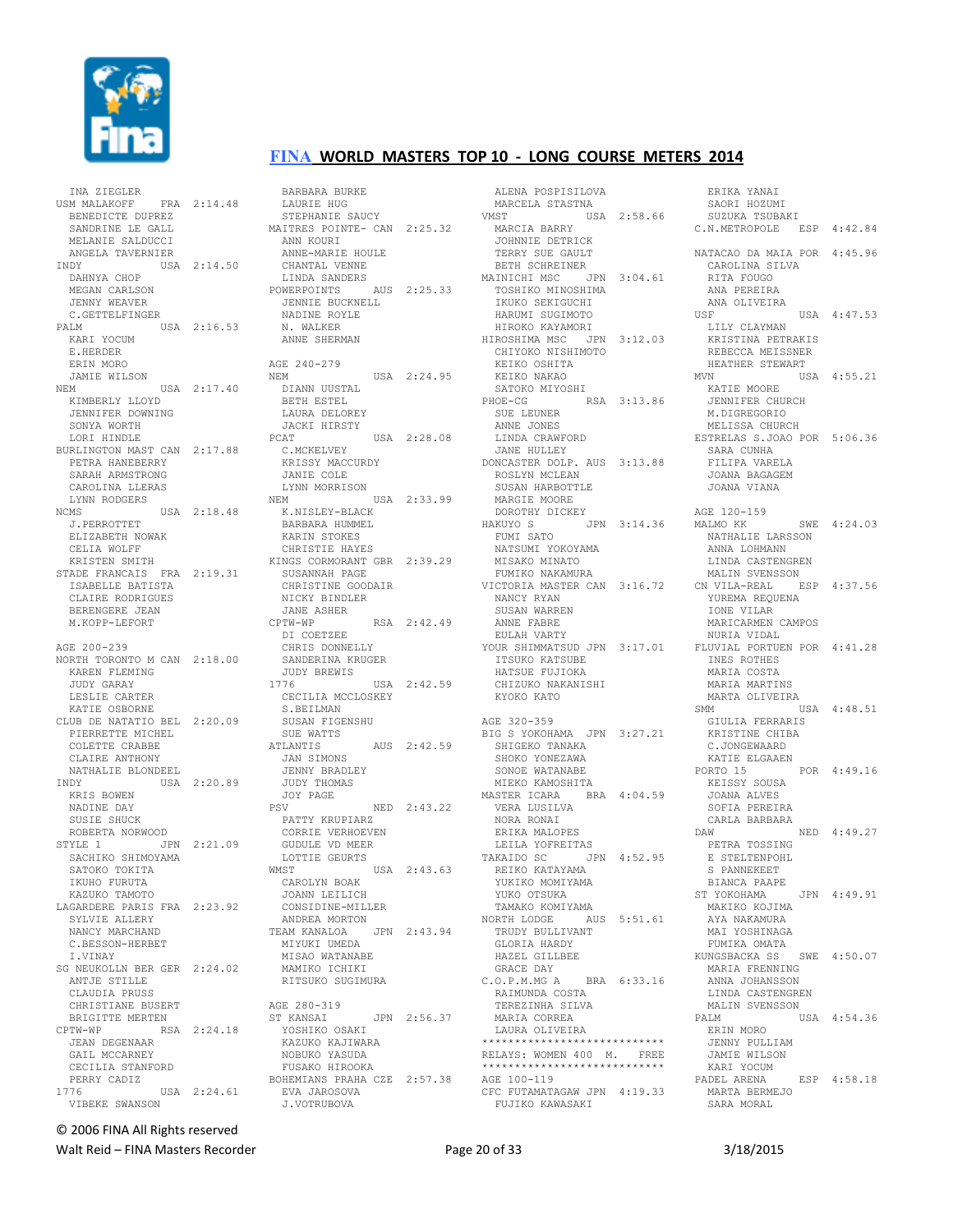

MARTA BERRIO

#### **FINA WORLD MASTERS TOP 10 - LONG COURSE METERS 2014**

 REBECA WAGNER AGE 160-199 EMSC CAN 4:18.57 M.MACWHIRTER GAIL MCGINNIS CEILIDH OSLAND SIUBHAN DRINNAN SK NEPTUN SWE 4:41.59 ASA VIKANDER CAMILLA LAGERFORS MARIE HOLMBERG MIKAELA PERSSON SRM USA 4:44.54 MERRIE WALTS SARA JONES SHEILA NELSON ERICKA RICHARDS FLUVIAL PORTUEN POR 5:02.07 NATACHA SOUSA MARIA FONSECA MARIA BRANDAO FILIPA FERREIRA SDSM USA 5:06.58 STEPHANIE BRAUN CATHERINE MOYER LISA SIMPSON MARIEKE THAYER METROPOLE ESP 5:08.34 WCM USA 5:09.04 LISA WARD A.ONGERTH COLLEEN DARLING SUSAN KEELER BASINGSTOKE BLU GBR 5:16.95 J HANNA C SHEARN J TAYLOR F PARKER LUDE NONADAMOS ESP 5:19.02 NCMJ USA 5:20.50 KRISSY PHILLIPS TRACY WILLIAMS DIANA RODRIGUEZ L.BOSTIC AGE 200-239 UCLA USA 4:26.53 ERIKA STEBBINS CHRISTIE CIRAULO VERONICA HIBBEN LAURIE DODD CONN USA 4:38.19 SHEILA STOLARSKI GALEN RINALDI PAM HENRY MOSS TAIT MICHAEL<br>cvcm USA 4:49.29 ELLEN BENNETT DEANNA DOYLE CATHY FEDAKO ANDREA DOMBROWSKI SDSM USA 4:56.30 CATHY GANZE KRISTINA MAROUDIS CATHY NEVILLE TARA RAKOTZ<br>SFTL USA 5:04.52 ANN THOMAS SUSAN WITTING LINDA LARSON CHRIS WENZEL

SRM USA 5:11.00 LESLIE JAUBERT HERMINE TERHORST ROBIN BULMAN LAURA BEAL DANDERYDS SIM SWE 5:11.74 MARIA GUSTAFSSON BITTE AXLING KARIN TOLL BERGLUND-LINDBACK NOVA USA 5:12.56 KATIE OSBORNE S. BROOKS COLLEEN YANCO ROBIN SMITH ADELAIDE MASTER AUS 5:15.93 SHARON BEAVER LEONIE O'CONNELL DEVONSHIRE-GILL S. PALMER-WHITE<br>USF USE  $USA = 5:25.62$  KATHLEEN MCNAMARA C.GOLDBERG AMY KAISER MARTHA GERHAN AGE 240-279 PCAT USA 4:49.89 JANIE COLE KRISSY MACCURDY<br>C MOVETT C.MCKELVEY LYNN MORRISON PSV EINDHOVEN NED 5:41.09 CORRIE VERHOEVEN LOTTIE GEURTS GONNIE BAK LISELOTTE JOLING WINS CAN 6:01.51 ELISABETH SMITH KATHY GRAHAM LYNDA MAGEAU K.PAPADOPOULOS MVN USA 6:03.27 BEVERLY MONTRELLA GWEN UTHUS JEANNE MC CLEAVE KIM BURTON SPENCER SWIM TE GBR 6:10.85 L BROWN C HARTLE M HITCHCOCK A HEATH RHMS USA 6:15.06 LINDA HEPWORTH DIANNE ARRIGONI MARTHA DOMONT ANNETTE COHOLAN<br>BLUE AUS AUS 6:18.09 JILLIAN PATEMAN SUE WILES NERIDA MURRAY LISA MANNING NOVOCASTRIAN AUS 6:24.19 KIM MOXON BRONWEN TYLER MAUREEN WOODCOCK OONA SULLIVAN CFC TENNOZU JPN 6:25.47 AKEMI GOTO MARIKO NAGATANI YURIKO MIURA HARUE MUROYA CWC MINAMISENJU JPN 6:34.40 ATSUKO KOTA YOSHIE KOSHIKAWA

SUMIE HANAJIMA MASUMI KATAGIRI AGE 280-319 YOUR SHIMMATSUD JPN 6:44.13 ITSUKO KATSUBE HATSUE FUJIOKA KYOKO KATO CHIZUKO NAKANISHI WCM USA 7:01.16 ANN HIRSCH DOLLY ACKERMAN MARCIA HILL MARTHA ALEXANDER TCAM USA 8:13.77 CAPI<br>TONI WIVELL SUSAN WHITE GAIL RODD SHERYL PAROLA NOARLUNGA AUS 8:58.57 M. ARMSTRONG PAMELA REDMAN JILL WINTER GILLIAN DOYLE USF USA 9:32.67 SUSAN ALLEN LAUREN CHAITKIN<br>LAUREN CHAITKIN KATE COLEMAN MARIA BODEN<br>USF USA 10:57.93 ANN MELAMED MARGARET VOORHEES POLLY ROSE JANET BENSU \*\*\*\*\*\*\*\*\*\*\*\*\*\*\*\*\*\*\*\*\*\*\*\*\*\*\*\* RELAYS: WOMEN 400 M. MEDLEY \*\*\*\*\*\*\*\*\*\*\*\*\*\*\*\*\*\*\*\*\*\*\*\*\* AGE 100-119 C.N.METROPOLE ESP 5:23.51 MVN USA 5:24.72 JENNIFER CHURCH KATIE MOORE MELISSA CHURCH M.DIGREGORIO AGE 120-159 CN VILA-REAL ESP 5:16.73 NURIA VIDAL MARICARMEN CAMPOS YUREMA REQUENA IONE VILAR PADEL ARENA ESP 5:29.74 REBECA WAGNER SARA MORAL MARTA BERRIO BEATRIZ DIAZ FLUVIAL PORTUEN POR 5:30.97 NATACHA SOUSA MARIA MARTINS MARIA COSTA INES ROTHES<br>DAW NED 5:31.57 WIETEKE ELZINGA BIANCA PAAPE PETRA TOSSINGS SANDRA PANNEKEET STADSKANAAL NED 5:32.47 CHRISTIEN KRUITHO MARGO KRUITHOF MONIQUE BOETS A GLAZEMA-BOELEMA USA 5:36.96 KARI YOCUM ANNA HOLLAND

 ERIN MORO JAMIE WILSON ZOETERMEER NED 5:45.34 CHITA VD GOORBERG YVETTE KILIAN LINDA HOOGENDAM FLEUR MAAS COLEGIO MONTE POR 5:47.03 ELENA KRAEVA SOFIA PEREIRA FRIEDERIKA FLUCK RITA REINA EVASION RUNNING ESP 5:55.91 LLEDO CAMPOS SHELIA OLUCHA SANDRA FELIP ELENA SANCHEZ GALITOS 2 POR 5:57.82 ANA MOUTELA MARIA CUNHA ANA MIRANDA LILIA COSTA AGE 160-199 FLUVIAL PORTUEN POR 5:23.38 NATACHA SOUSA MARIA MARTINS MARIA BRANDAO FILIPA FERREIRA GOLDFISH JPN 5:23.40 MAIKO IIDA KEIKO NAGAYA MISA HATTORI YUKIE KUDO<br>PORTO 16  $PROR = 5.34.40$ KEISSY SOUSA ANA LOBO CARLA BARBARA MARIA GONCALVES CVMM USA 5:34.93 BEATA KONOPKA ADRIENNE CLEVERLY DEANNA KOEHLER ARLETTE GODGES KUBAN MASTERS RUS 6:04.52 IRINA NOSIKOVA ELENA SOTNIKOVA TATANA SHAGAEVA A.SAVICHEVA CARADON SC GBR 6:07.98 V BUCK C FOX E BRYANT A LOSASSO NOVA USA 6:10.65 ROBIN SMITH KRIS ASSEL RENDY OPDYCKE STEPHANIE KRAMER SDSM USA 6:13.47 KAREN FELD CATHIE ELLIS CATHERINE MOYER TARA RAKOTZ DWK NED 6:17.04 LIESBETH VAN MILL G WYMA-TEITSMA ELLEN WINGERDEN J RESINK-LINDEBOO EVASION RUNNING ESP 6:19.90 SILVIA SOLER PILAR HERNANDEZ BELEN GONZALVO PILAR VALLS

© 2006 FINA All Rights reserved

Walt Reid – FINA Masters Recorder and the Seconder Page 21 of 33 3/18/2015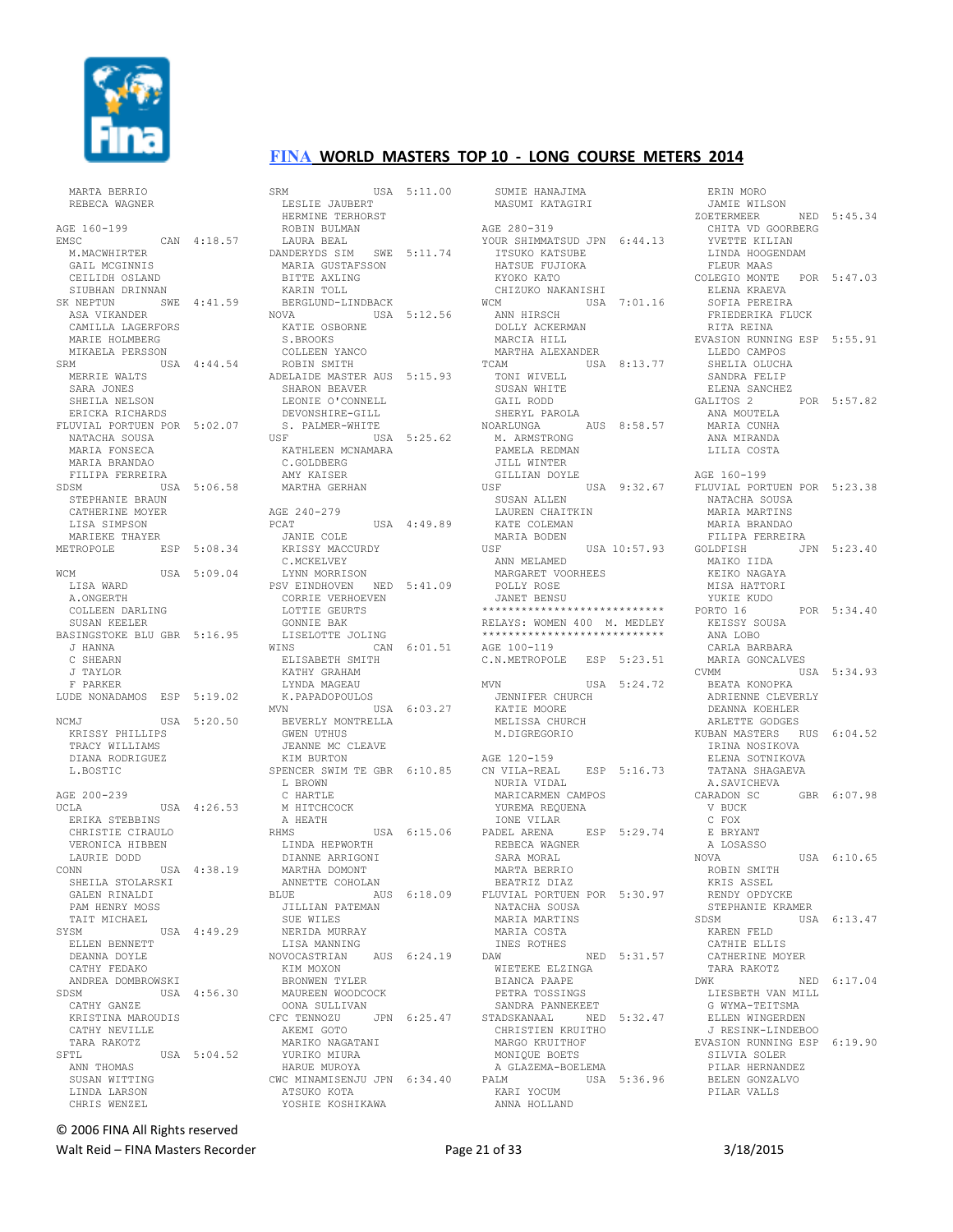

AGE 200-239 AZ PC NED 5:21.42 A PIJTAK-RADERSMA MARJA BLOEMZAAD L BON-ROSENBRAND TALJE DIJKHUIS  $STYLER$  1  $IPN$  5:25.97 SACHIKO SHIMOYAMA SATOKO TOKITA IKUHO FURUTA KAZUKO TAMOTO HAKUYO S JPN 5:30.72 MASAKO MATSUNO KEIKO OKAMOTO HARUMI SUGINUMA TOSHIE KIYOMOTO SYSM USA 5:36.40 DEANNA DOYLE LAURA GROSELLE MELISSA VARLAS CATHY FEDAKO SDSM USA 5:41.35 KRISTINA MAROUDIS LISA SIMPSON CATHY NEVILLE CATHY GANZE SWOL 1894 NED 5:52.15 ANNEMARIE VIIIST BEA SWIJNENBERG MATHILDE VINK C NIEUWENHUIS GS USA 5:53.61 CAROLYN MOORE LESLIE SCOTT KELLY GILLIG TRACY KING SDSM USA 5:54.99 CHRISTINE SIEGEL DEBORAH RABOIN STEPHANIE BRAUN MARIEKE THAYER CAN 6:00.55 CHERYL MINIATO FERNANDA HO DIANA THOMPSON ELIZABETH SMITH USA 6:14.62 TAMARA BURTON KRISSY PHILLIPS M.FITZPATRICK L.BOSTIC AGE 240-279 SPENCER SWIM TE GBR 5:46.60 E ISEPPI A HEATH L BROWN J HOWARD-JONES PSV EINDHOVEN NED 6:14.06 GUDULE VD MEER CORRIE VERHOEVEN PATTY VERHAGEN LOTTIE GEURTS SYSM USA 6:15.99 ANN GUINS SUSAN MEYERS ELLEN BENNETT NANCY KRYKA SFTL USA 7:29.56 ANN THOMAS LINDA WEBB LINDA LARSON ANITA MITCHELL CSC TOTSUKA JPN 7:46.67 KAZUE SUGA

MICHIKO SUGAI KUMIKO GOTO KUMIKO HIWA MOVY USA 7:52.07 K.BARDWELL AMY HEARST TERRI LEES NAN BOHL<br>ALGES 6 POR 7:58.79 ISABEL RAIMUNDO MARIA FERREIRA ANA FERREIRA CARLA LENZI<br>OLD DUTCH NED 8:20.29 ANNIE DE VOS MATTY VD VEEN KARIN VD HEUVEL TRUUS RUITER<br>FMM  $USA 11:40.99$  MARGIE HUTINGER JEAN TROY SHERRI BOGUE SUE MOUCHA GAJA USA 11:52.92 REBECCA HAMILTON PEGGY MOYER LINDA SHAFFER JUDITH HAASE AGE 280-319 HIROSHIMA MSC JPN 7:23.19 MACHIKO KONISHI YAEKO ARASE CHIYOKO NISHIMOTO SATOKO MIYOSHI PSV NED 8:20.64 ALICE LINDHOUT LIESBETH LAAK GONNIE BAK ANNIE SMITS GAJA USA 10:12.96 SUE OTTOSEN SALLY NEWELL GINGER PENN C.CZEKALA \*\*\*\*\*\*\*\*\*\*\*\*\*\*\*\*\*\*\*\*\*\*\*\*\*\*\*\* RELAYS: WOMEN 800 M. FREE \*\*\*\*\*\*\*\*\*\*\*\*\*\*\*\*\*\*\*\*\*\*\*\*\*\*\*\* AGE 100-119 MVN USA 11:00.31 KATIE MOORE MELISSA CHURCH M.DIGREGORIO JENNIFER CHURCH AGE 120-159 HET Y NED 9:32.87 ALICE BRAVO C NOORDERMEER ANA-LARA DA SILVA EVELIEN SOHL NAC MASTERS IRL 12:32.40 HELENA MCGRATH JACKIE O'CONNOR ELAINE FOSTER RUTH KELLY AGE 160-199 AGE 160-199<br>EMSC CAN 9:32.42 M.MACWHIRTER GAIL MCGINNIS STUBHAN DRINNAN CEILIDH OSLAND CVMM USA 9:45.78

ARLETTE GODGES

 BECKY CLEAVENGER LISA SCHOENNEMAN JILLIAN FRIEND SUB 160 MASTERS GBR 9:48.83 K DRIVER S JONES J WOODDISSE N LATTY BASINGSTOKE BLU GBR 9:59.15 M MATSON J TAYLOR S ADAMS F PARKER GOLDFISH JPN 10:36.47 YUKIE KUDO SAYURI YOSHIHASHI MISA HATTORI KEIKO NAGAYA<br>OCEANS NED 10:46.50 ANNETTE DE VISSER MARGREET VD POL MARGRIET GROVE LAURA STAAL SDSM USA 11:30.21 KAREN FELD KRISTINA MAROUDIS TARA RAKOTZ MARIEKE THAYER PALM USA 11:31.95 KARI YOCUM C.HALLMAN-KENNER JAMIE WILSON ERIN MORO KINGS CORMORANT GBR 11:36.48 GS USA 11:58.21 CASSANDRA OLIVER LESLIE SCOTT JANICE HEBEL CAROLYN MOORE AGE 200-239 UCLA USA 9:37.01 ERIKA STEBBINS CHRISTIE CIRAULO VERONICA HIBBEN LAURIE DODD PC CAN 10:24.61 L<br>LINDA SANDERS CHANTAL VENNE ANN KOURI LIANNE VEZINA KONAMI NISHINOM JPN 10:40.20 KYOKO FUJIOKA JUNKO NAGASE MAYUMI AMANO CHIKAKO MOCHIZUKI<br>Labasi CARDIFF MASTERS GBR 10:56.20 C KIELLOR R ANDREWS C PARRY A PRICE SPENCER SWIM TE GBR 11:52.08 E ISEPPI M CROWLEY J TURNER A GWYNN<br>SKY USA 12:15.67 CHRISTINA NORRIS AMY BENTON FRANCES JONES GINA GATTI TOKYO SC JPN 12:49.99 CHISAKI MITANI CHIKAKO SHIBATA

SHINOBU MOTOYAMA EIKO SAKANASHI SKY USA 14:37 61 SUSAN EHRINGER WENDY MEDLEY NANCY POSTLEWAIT WANDA KARIA MOVY USA 16:41.42 JILL KIRKPATRICK LAURIE FLATT MICHELE WEGEMER DEB TRAGESER  $MOVY$  USA  $17 \cdot 42$  73 .<br>JOANN LAVERY WENDY CLAY TERESA GRINT ELLEN MCANDREWS AGE 240-279 PSV NED 11:50.14 CORRIE VERHOEVEN LOTTIE GEURTS PATTY VERHAGEN LISELOTTE JOLING MVN USA 13:14.97 BEVERLY MONTRELLA KIM BURTON JEANNE MC CLEAVE GWEN UTHUS FITTA KOYO JPN 14:23.47 HIROKO UEDAO YUKO HIRAMOTO SACHIE YAMADA HARUE YAMANAKA MOVY USA 15:15 03 TERESA MCGIVERIN JEANNE MATHIESEN TERRI LEES K.BARDWELL OLD DUTCH NED 16:21.61 ANNIE DE VOS KARIN VD HEUVEL MARRY VD VEEN TRUUS RUITER AGE 280-319 SPENCER SWIM TE GBR 13:25.01 ALISON GWYNN JANET BROWN DIANE FORD J.HOWARD-JONES MAINICHI MSC JPN 15:13.99 TOSHIKO SHIMIZU HIROKO OTSUBO IKUKO KOKUBUN KIYOKO KARASAWA FITTA KOYO JPN 15:46.23 MITSUKO ISHIMATSU TOSHIKO OKUNO TOMIKO OKUDA SACHIKO IIDA \*\*\*\*\*\*\*\*\*\*\*\*\*\*\*\*\*\*\*\*\*\*\*\*\*\*\*\* RELAYS: M E N 200 M. FREE \*\*\*\*\*\*\*\*\*\*\*\*\*\*\*\*\*\*\*\*\*\*\*\* AGE 100-119 BRASIL MASTERS BRA 1:36.53 FERNANDO BURGUEZ GUSTAVO GIROTTO THIAGO VINHAS A.SCHONENBERGER A.S. GYMNASIUM ITA 1:36.56 MIRKO CECCHIN ALESSANDRO MARIAN MARCO SACILOTTO SIMONE BONISTALLI

© 2006 FINA All Rights reserved

Walt Reid – FINA Masters Recorder and the Seconder Page 22 of 33 3/18/2015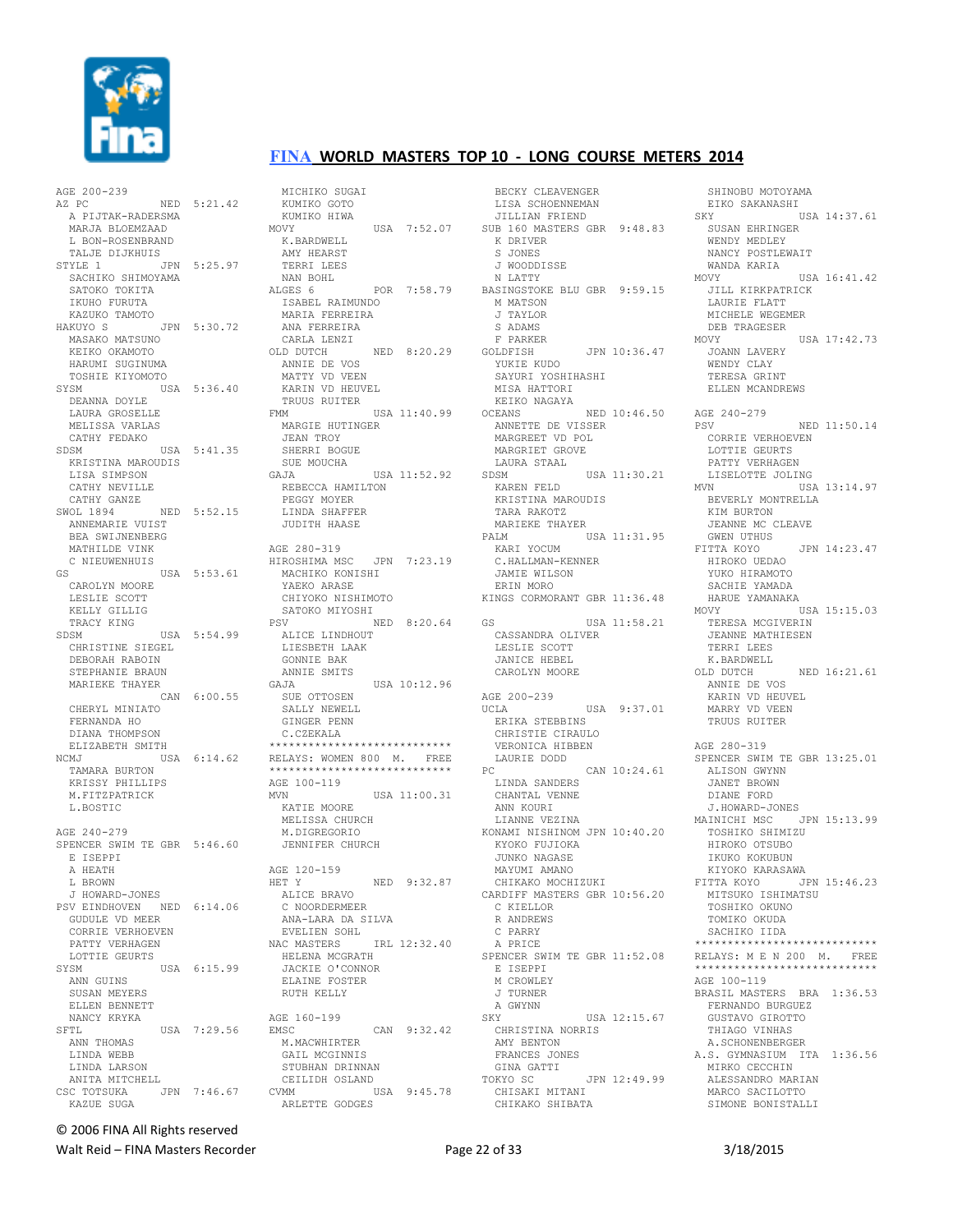

EGYPT MASTERS EGY 1:36.68 AHMED BAYOUMY ESLAM REFAIE MOUHAMED MOUSSA SHEHAB YOUNIS ASOKAIKEI JPN 1:40.05 YOSHIHIRO ASO MASATOSHI ASO YUKI SOBASHIMA MASAHIRO INABA NEPTUNE CLUB DE FRA 1:40.97 ROMUALD GUILBAUD FABIEN LEBEAUX A.COSTA JEAN-NICOLAS MEHR SOYUZ MASTERS RUS 1:41.42 AGE 160-199 ANDREY MIKHALITSI ILYA TRUBNIKOV NIKILAY KADUSHKIN ALEXANDR KADUKHIN CFC FUTAMATAGAW JPN 1:41.62 TAKAYUKI MAEDA SHUN SAKAI KUNIHIKO CHIKEN H.TAKAYANAGI MITA SUIEIKAI JPN 1:41.83 TAKEO YAMADA T.YOSHIYUKI SHO HIRAT KEIICHI KATO<br>BOON BOON JPN 1:43.42 KAZUKI OKAMITSU TAKESHI SATO TETSUYA MIZOBE MUNEHARU TANI TNYA USA 1:43.82 DAN MAHONEY CHARLES LUDEKE JONATHAN BERMUDEZ DAVID SPIRES AGE 120-159 SP MASTERS BRA 1:34.15 F.PINTO RODRIGO TRIVINO THIAGO REZZO RENE LEITE IM USA 1:37.17 ALEX TYLER TIMOTHY CARLSON CHARLES CUNNICK VINCENT ALLEGRA BRIGHTON DOLPHI GBR 1:39.00 OTTER SC GBR 1:41.01 D WARREN D ROBERTS I BOND M DAVIS MATRES CONTRECO CAN 1:41.04 F.MANFREDI MANUEL PIZARRO BRENT DARRACH BRADLEY NEWMAN UNIQUE JURASSIC BRA 1:41.31 RAFAEL AQUINO FABIO ORLANDINI ANDRE TAUIL BRENO DUTRA ROSE USA 1:41.34 ALEC ALDERS DAN STEPHENSON KEVIN KUHN MICHAEL MASON KINGSTON BLUE M CAN 1:41.43

STEVE INGO MICHAEL CASISTA MATTHEW WHITE KEITH BEAVERS ROYAL NAVY SWIM GBR 1:41.49 JOSH SPIBEY STUART MANTLE NICOLUS VAUGHAN RHODRI HUMPHREYS SANT JUST DESVE ESP 1:41.50 EDUARD LORENTE MATEU PARES ISAAC SANTANA ALEXANDRE CASINOS A. L. JUVENIL A BRA 1:41.04 GUSTAVO VOLKART EDUARDO LORENZI LUIS CARCHEDI BERNARDO SALCEDO NATATION STE F CAN 1:42.09 YANNICK LUPIEN HéBERT HENRY ÉRIC SIMONEAU J.POULIN COTE SAINT-LUC CAN 1:42.23 OCTAVIAN GUTU IVAN VORONA MICHAEL MCMURRAY ROBERTO FIGUEROA CVMM USA 1:43.13 CHRIS WALL KELLY KARREN MICHAEL BOOSIN DAISUKE ITO RAM USA 1:43.15 STEWART CARROLL CHRIS SHAW SCOTT CARPENTER THOMAS APPLEGATE SYSM USA 1:43.82 JAMIE KENDIG ROB BUTCHER BILL BRENNER KYLE DEERY<br>MICH USA 1:44.24 RYAN PAPA JIM POGUE MIKE CANTRELL KEVIN DOAK LADIES RECREATI HKG 1:44.40 RYAN CARPENTER DAMIAN JACOBS STEFAN RUST ERIC JOHNSON CAPE TOWN MASTE RSA 1:44.42 JAY RICHARDS HARALD KRUGER GRAEME FISER CALVIN MAUGHAN NCMS USA 1:44.56 BURAK ERDEM SCOTT DALLAMURA DAVID BERTING VAN FLETCHER AGE 200-239<br>MOVY USA 1:42.76 FRITZ BEDFORD KYLE STEPHENSON GLENN DIXON BILL SHERMAN RICE USA 1:44.35 BRUCE KONE

 BRUCE WILLIAMS DAVID GUTHRIE CARLOS JIMENEZ HSG UNI ROSTOCK GER 1:44.41 NILS RUDOLPH HENRY NAETHBOHM HEINZ PLAESCHKE LARS HINNEBURG CVMM USA 1:46.33 MATTHEW BIONDI ROBERT ROSEN CHRIS WALL MICHAEL BOOSIN LIRA T. C. A BRA 1:47.16 LUIZ MARTINS FELIPE AZEVEDO RODRIGO MEIRELES ROGERIO GOMES<br>PTW-WP RSA 1:47.20  $CPTW-WP$  HARALD KRUGER TIM SHEAD GRAEME FISER CALVIN MAUGHAN AURORA MASTER D CAN 1:47.33 DAN THOMPSON DAN CHRISTIAN JOHN WILKIN TODD SHIVERS ES NANTERRE FRA 1:48.84 ALAIN FLIPO LIONEL CHALENDAR LIONEL PAILLIEZ GILLES LAFFICHE SYSM USA 1:49.16 BLAKE FOLTZ STEPHEN PANZARINO RICK WALKER BRIAN SAYLOR NOTTINGHAM LEAN GBR 1:49.20 K HARRISON P ABELL J FORD M BRETT AGE 240-279 USA 1:51.60 JACK GROSELLE STEVEN NEWMAN JEFFREY PEROUT BOB COUCH NCMS USA 1:53.66 DONALD GILCHRIST ERNIE GLASS NEAL VESTAL JONATHAN KLEIN<br>1776 US USA 1:54.12 GREGORY OXLEY CRAIG STEVENS STEPHEN DOUGHERTY JAMES THORNTON<br>GOLD US USA 1:57.82 JIM WRIGHT AL MORENO ROBERT BERTRAND RICHARD KAMMERER POSEIDON RUS 1:58.59 VLADIMIR GETMAN V.ZHITLOVSKIY A.BASHMAKOV DMITRIY KROMSKIY NEM USA 1:58.75 JOHN RADIMER DANIEL EPSTEIN DAVID BRIGHT DOUGLAS BOSLEY

CPTW-WP RSA 1:58.75 NIGEL HENDRICKS DOUG WILSON DANIE FOLSCHER TYRONE TOZER<br>PSM USA 1:59.04 RICHARD ADCOCK JOHN BAKER RICK COLELLA DONALD GRAHAM MOVY USA 1:59.27 ROBERT WRIGHT BOB WELCHLIN DAVE NOBLE ERIC VALLEY SFTL USA 1:59.41 DOUGLAS BUCHAN MICHAEL AUBREY BEDA DONDI PHILIPP DJANG AGE 280-319 GOLD USA 1:56.91 DAVID QUIGGIN DAVID PAINTER KEEFE LODWIG LEE CHILDS MURASAKI SPORTS JPN 2:05.36 RYUJI TAKAMINE YOSHIHIRO KISHI SHIGEO KANAI S.HASEGAWA TATTERSALLS AUS 2:08.14 ALAN BROWN ALFRED MOUFARRIGE PETER JOSEPH WILLIAM PHILLIPS TAM USA 2:08.85 RICHARD BURNS JAMES ZUUR KENNETH FROST ALAN BERNARD MIAMI AUS 2:09.65 DAVID BOYLSON DAVID DURRANT PAUL PETTIFORD HENRY VAGNER TOMS - THE ONTA CAN 2:10.20 CHARLES VON ZUBEN AMI TRAUBER LARRY BELL PETER STRAKA<br>SDSM USA 2:11.54 PETER ANDERSEN MIKE FRESHLEY LARRY WALKER TONY RALPHS KIMITSU MSC JPN 2:11.59 SHIZUO UEDA TAKUJI TOMINO MASATO YOSHINO TADASHI IWAMOTO USA 2:11.84 BILL RYAN GEORGE COUPE TRENT TOENSING PHIL WRIGHT<br>WCM  $USA$  2:12.49 DAN WILLERT ROBERT OLSON STAN MORNER JOHN WHITLEY AGE 320-359<br>SSS HOFU SSS HOFU JPN 2:39.86

#### © 2006 FINA All Rights reserved

Walt Reid – FINA Masters Recorder The Communication of Page 23 of 33 3/18/2015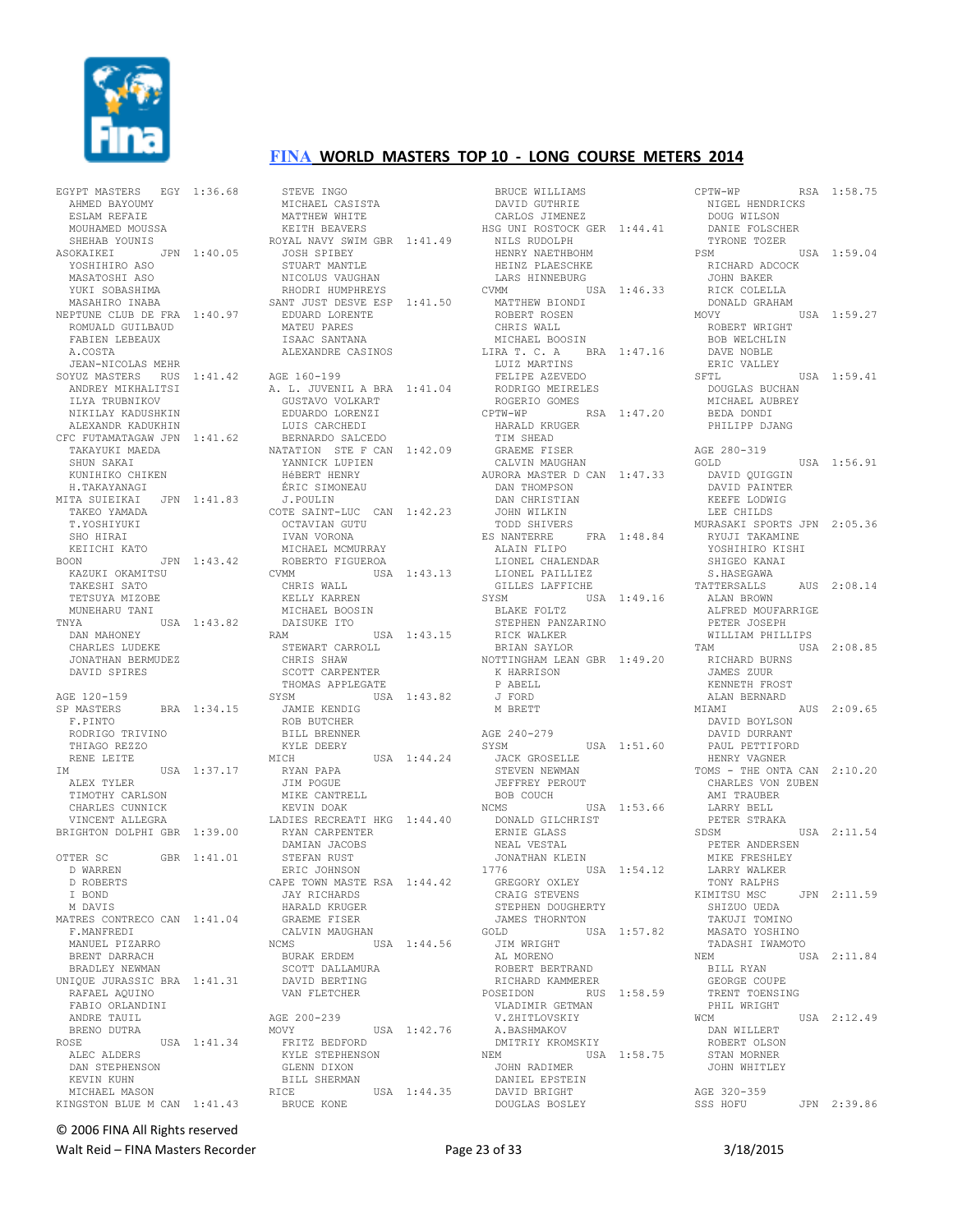

 H.YASUNARI AKIO IGAKI Y TOKUMOTO KOJI SASAHARA MALVERN MARLINS AUS 2:49.60 THOMAS CURRIE JAMES MACILWAIN PETER BALDERSTONE JOHN COCKS MALVERN MARLINS AUS 2:51.09 PATRICK GALVIN BILL WALKER JOHN COCKS TONY GOODWIN CWC KOSHIGAYA JPN 2:58.51 S. YANAGIDA MASAHARU SHIINO KAZUO MIZUMA MISAO OTSUKA USF USA 3:20.94 BOB DANIELSON JACK FLEMING C.SAUNDERS WILLIAM GROHE SAPPORO MST JPN 3:22.56 MITSUO SHOJI ATSUSHI OURA TOSHIKAZU TATEDA ITSUO AKAIKE PORT MATES JPN 3:25.42 HISAO NAKAI MASAHIRO KOYAMA YUKIO MIYAMOTO FUMITO SHIMAZU ZAVAS FUJIGAOKA JPN 3:28.85 AKINORI OHARA MASAHIRO UEMURA MUTSUO YANO KENICHI TOMITA MOSCOW MASTERS RUS 3:34.87 V.RABINOVICH V.BELOKOVSKIY YURIY ZHUKOV YURIY SMIRNOV ZAVAS FUJIGAOKA JPN 3:49.78 RYOKICHI KUNIEDA MASAHIRO UEMURA MUTSUO YANO KENICHI TOMITA \*\*\*\*\*\*\*\*\*\*\*\*\*\*\*\*\*\*\*\*\*\*\*\*\*\*\*\* RELAYS: M E N 200 M. MEDLEY \*\*\*\*\*\*\*\*\*\*\*\*\*\*\*\*\*\*\*\*\*\*\*\*\*\*\*\* AGE 100-119<br>TIP KOIWA JPN 1:47.41 TOMOYA FUKUI TAKURO OSAKI JUNICHI FUKUI KAZUO MATSUNAGA GOLDEN AGE JPN 1:48.20 SATORU MITA RYO KOBAYASHI Y.MATSUMOTO KEISUKE MIZUNO EGYPT MASTERS EGY 1:48.26 ESLAM REFAIE AHMED BAYOUMY MOUHAMED MOUSSA SHEHAB YOUNIS BRASIL MASTERS BRA 1:48.43 FERNANDO BURGUEZ THIAGO VINHAS GUSTAVO GIROTTO A.SCHONENBERGER A.S. GYMNASIUM ITA 1:48.60 ALESSANDRO MARIAN

 MIRKO CECCHIN MARCO SACILOTTO SIMONE BONISTALLI SP MASTERS BRA 1:48.96 THIAGO REZZO H.AQUINO RENE LEITE L.LOPES USF USA 1:51.05 LUKA LESKUR KARL BOEHRINGER JACKSON WANG NATHAN VIZCARRA NEPTUNE CLUB DE FRA 1:51.45 FABIEN LEBEAUX JEAN-NICOLAS MEHR ROMUALD GUILBAUD A.COSTA VIRY-CHATILLON FRA 1:52.13 MAXIME DESCHAMPS JULIEN DESCHAMPS RAPHAEL SAMUEL CEDRIC POTHERAT SO MILLAU N FRA 1:53.17 FABIEN BAILLIARD R.LATOURNERIE GIL PANCHOO CHRISTOPHE UNAL AGE 120-159<br>GOLDEN AGE JPN 1:45.02 SATORU MITA RYO KOBAYASHI Y.MATSUMOTO HIROKI SAKURAI SP MASTERS A BRA 1:46.77 RODRIGO RIVINO LEANDRO OKUDA RODRIGO BARDI FRANCISCO PINTO RUS 1:48.76 MIKHAIL GROMOV A.VLADIMIROV ALEXEY TESLIK R.SUKHOVEEKHOV IM USA 1:48.98 CHARLES CUNNICK TIMOTHY CARLSON ALEX TYLER VINCENT ALLEGRA ASSOCIAO LEOPOL BRA 1:49.11 LEONIR MARINO GUSTAVO VOLKART ROBERTO LOPES RAFAEL COSTA GAMLA POLARE IF FIN 1:52.11 MIKA VARIS ANSSI WASENIUS SAMPO SISSALA MIIKKA KARHU CFC FUTAMATAGAW JPN 1:52.46 DAISUKE KONDO KUNIHIKO CHIKEN H.TAKAYANAGI TAKAYUKI MAEDA COTE SAINT-LUC CAN 1:53.22 THOMAS KINDLER VLAD SHIROKOV IVAN VORONA OCTAVIAN GUTU ROSE USA 1:53.46 ALEC ALDERS MICHAEL MASON NICK FUSEDALE KEVIN KUHN

ST YOKOHAMA JPN 1:53.54 RYOTARO KOJIMA KEIJI SANO KOTARO HARA JUMPEI YAMANO AGE 160-199 SPLASHINDIANS JPN 1:52.41 Y.NAKAHARA TETSUYA NOZAKI<br>MAGILI MASAKATSU RACHI HIDEYUKI CHIGIRA A. L. JUVENIL A BRA 1:54.08 EDUARDO LORENZI GUSTAVO VOLKART LUIS CARCHEDI BERNARDO SALCEDO ASSOCIAO LEOPOL BRA 1:54.72 EDUARDO MAROCCO TOSHIO TADANO DIEGO LEVIN ANDRé BRUNETTO NO STARS UKR 1:55.44 VALERIY KRISHTAL V.PYLYPCHENKO STANISLAV KROT V.TKACHENKO PUERTO RICO MAS PUR 1:55.66 RENE SAEZ M.DIAZ-GALARZA RAFAEL SEGARRA EDWIN GOMEZ CNS VALLAURIS FRA 1:56.41 PHILIPPE MAILLAUT STEPHAN PERROT JUSTIN JOVIGNOT FRANCOIS CARLES RAM USA 1:56.82 STEWART CARROLL CHRIS SHAW SCOTT CARPENTER THOMAS APPLEGATE SYSM USA 1:57.49 JAMIE KENDIG KYLE DEERY ROGER KAHN ROB BUTCHER G.A. MILLE-ILES CAN 1:57.54 DAVE THIVIERGE MARCO VEILLEUX MARTIN NADEAU MATHIEU POISSON MOTLY SR MOSIR POL 1:58.53 ROBERT BARAN MICHAL SKROK A.BERWECKI ADAM PRZYBYLSKI AGE 200-239 MOVY USA 1:54.79 FRITZ BEDFORD STEPHEN MUGFORD GLENN DIXON BILL SHERMAN RICE USA 1:56.86 BRUCE WILLIAMS DAVID GUTHRIE BRUCE KONE CARLOS JIMENEZ TOMS - THE ONTA CAN 1:59.08 WIESLAW MUSIAL M.WILLIAMSON CRAIG CRAWFORD PETER MCKINNON MASTERS LAGUNA MEX 2:01.62

 OSCAR GUTIERREZ CARLOS ROJAS EDUARDO GONZALEZ ALEJANDRO TEELE CAPE TOWN MASTE RSA 2:02.06 MICHAEL WINFIELD GRAEME FISER CALVIN MAUGHAN HARALD KRUGER ES NANTERRE FRA 2:02.56 LIONEL CHALENDAR STEPHANE SEIGNEUR GILLES LAFFICHE LIONEL PAILLIEZ UNAMI A BRA 2:03.09 MARCIO ALMEIDA FRANCISCO PINTO FRANCISCO FILHO M.GUIMARAES REAL CANOE ESP 2:03.34 ANTONIO EGIDO EUGENIO MAYOR JOSE SESE LUIS MARTINEZ CLUB DE NATATIO SUI 2:03.52 CRAIG NORREY RALPH SCHALLON JULIAN PLUMLEY FLORENT CHAPUIS CVMM USA 2:03.61 MICHAEL BOOSIN NICK BOSHOFF MATTHEW BIONDI ROBERT ROSEN AGE 240-279<br>NCMS USA 2:01.60 JONATHAN KLEIN NEAL VESTAL DONALD GILCHRIST PAUL TREVISAN SYSM USA 2:08.77 JEFFREY PEROUT BILL BRENNER JACK GROSELLE BOB COUCH AURORA MASTER D CAN 2:09.19 JOHN WILKIN GAVIN HEILBRON DAN THOMPSON REGINALD CHAPPELL POSEIDON RUS 2:09.81 YURIY CHIRKOV VLADIMIR GERMAN OLEG PLUTOK A.BASHMAKOV MOVY USA 2:10.31 BOB WELCHLIN DAVE NOBLE ROBERT WRIGHT KYLE STEPHENSON TOROKBALINTI HUN 2:13.44 JOZSEF CSIKANY GABOR SOMLAI ISTVAN MARTON ZOLTAN BALLA 1776 USA 2:14.56 RONALD MARKS STEPHEN DOUGHERTY ROBERT JONES JAMES THORNTON GOLD USA 2:15.36 RICHARD KAMMERER AL MORENO JIM WRIGHT

© 2006 FINA All Rights reserved

Walt Reid – FINA Masters Recorder The Communication of the Page 24 of 33 3/18/2015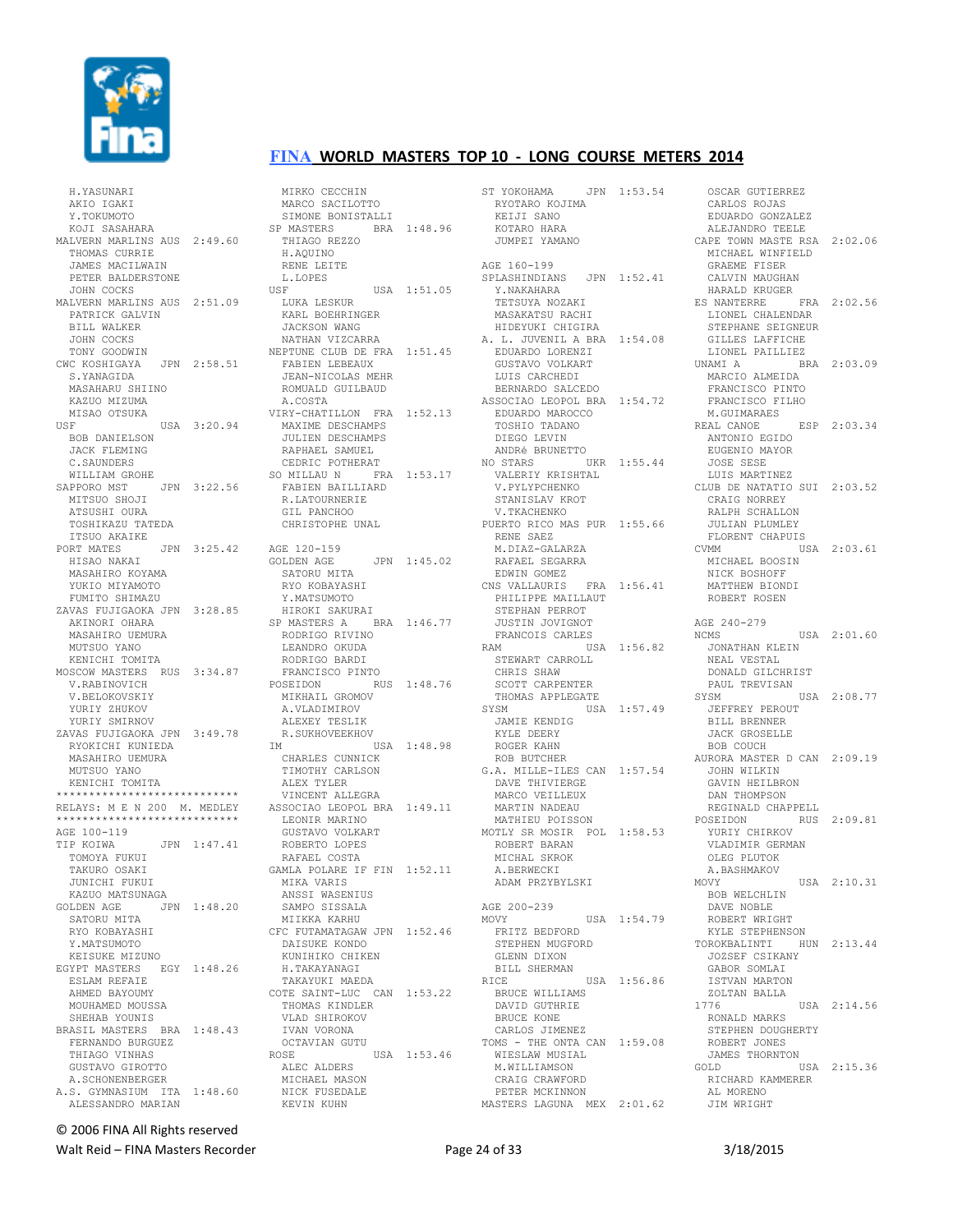

ROBERT BERTRAND

## **FINA WORLD MASTERS TOP 10 - LONG COURSE METERS 2014**

EIAI CLUB JPN 2:15.74 AKIRA IIDA KAZUMASA SOBUE YUKIO HORIUCHI MASAKAZU KAJIWARA SFTL USA 2:16.20 PHILIPP DJANG BEDA DONDI MICHAEL AUBREY DOUGLAS BUCHAN AGE 280-319 AGE 200-312<br>HAKUYO S JPN 2:20.59 HIROSHI NONAKA SEIKO OKAZAKI SADAO SAJIKI ETSUO FUTAMACHI TAM USA 2:23.68 RICHARD BURNS KENNETH FROST RICK MEYERHOFF JAMES ZUUR MURASAKI SPORTS JPN 2:24.38 SHIGEO KANAI<br>YOSHIHIRO KISHI S.HASEGAWA RYILIT TAKAMINE TOMS - THE ONTA CAN 2:31.13 CHARLES VON ZUBEN ERIK HAITES PETER STRAKA LARRY BELL INDY USA 2:33.08 GEORGE QUIGLEY DEAN HAWKS DOUGLAS MILLER MEL GOLDSTEIN HIROSHIMA IRUKA JPN 2:34.35 H.MATSUMOTO TSUYOSHI HIGUCHI TORU TAGA TAKEYUKI HATTORI SPL KANI JPN 2:35.12 MISAO TASHIRO H.SHIMOMURA T.TAKESHITA T.MATSUNAMI SOSHIGAYA JPN 2:36.25 NORIO HAYASHI HIROYUKI NUNOKAWA HIROYUKI AMAZAKI Y.NISHIHARA WCM USA 2:36.97 JOHN WHITLEY STAN MORNER ROBERT OLSON DAN WILLERT<br>SDSM USA 2:37.00 LARRY WALKER PETER ANDERSEN MIKE FRESHLEY TONY RALPHS AGE 320-359 KAMAKURA MSC JPN 2:45.28 MINORU UEMURA TAKAO TSUCHIYA TAKASHI ISHIMOTO YOSHIHIRO NAKANO MALVERN MARLINS AUS 3:06.59 JOHN COCKS TONY GOODWIN PATRICK GALVIN BILL WALKER

SSS HOFU JPN 3:17.33 AKIO IGAKI Y TOKUMOTO H.YASUNARI KOJI SASAHARA GAJA USA 3:17.85 GEORGE ICKES ALBERT WOODS HAL STOLZ IRWIN STOLZ MOSCOW MASTERS RUS 3:44.04 V.MESHCHERYAKOV V.KHOLDEVICH SERGEY TORLETSKIY V.RAVINOVICH<br>BEATTY PARK  $\overline{AB}$   $\overline{3:44.22}$  EVAN JONES NORM CLARK JOHN FUSSELL ELI KITAY USF USA 3:45.75 BOB DANIELSON JACK FLEMING C.SAUNDERS WILLIAM GROHE PORT MATES JPN 3:47.99 HISAO NAKAI YOICHI MIZUTA YOSHIFUMI TADA FUMITO SHIMAZU AIEIKAI NARUMI JPN 4:03.78 HISAO HIBINO HIROHIKO ISOWA MASAKI MIZOGUCHI S.MATSUYAMA MOST USA 4:45.23 JOE GRAY LOUIS RAIBORN GRAHAM JOHNSTON JAMES OSTER \*\*\*\*\*\*\*\*\*\*\*\*\*\*\*\*\*\*\*\*\*\*\*\*\*\*\*\* RELAYS: M E N 400 M. FREE \*\*\*\*\*\*\*\*\*\*\*\*\*\*\*\*\*\*\*\*\*\*\*\*\*\*\*\* AGE 100-119<br>USF U USA 3:47.58 LUKA LESKUR KARL BOEHRINGER JACKSON WANG NATHAN VIZCARRA C.D.TEAM EVASIO ESP 4:05.27 CONRADO BORRAS XAVI GALLEN J.DIAZ-GUIJARRO F.SANTANDER CAN 4:19.58 EMMANUEL PETRE SAMMY NAJAR G.RAINVILLE MARC LACHAPELLE C.N.DELFIN ESP 4:20.43 VICTOR FELTRER FERNANDO SALAS RUBEN ZAHINOS ALBERTO SALAS GINASIO CLUBE 1 POR 4:21.01 GONCALO COATA MARC VALENTE RUI RAMALHO NUNO NOLASCO  $USA = 4:31.90$  ROBERTO CARRILLO BRIAN GILBERT JAMES BENTLEY BJORN OXOS LIMERICK MASTER IRL 4:49.16

 SHANE KELLIHER CRAIG STORAN DAMIEN CORBY RAY STEFAN VITORIA GUIMARA POR 4:55.96 JOAO FERNANDES AGOSTINHO REGO PEDRO OLIVEIRA RENATO OLIVEIRA NATACAO DA MAIA POR 5:00.84 JOAO MALTA ARTUR CASTRO JOAO FERREIRA TIAGO RODRIGUES AGE 120-159 ST YOKOHAMA JPN 3:45.60 KOTARO HARA RYOTARO KOJIMA MASAHIRO MISHINA JUMPEI YAMANO CB SUGAHARATEN JPN 3:47.05 SHUICHI YASUNAGA SHOICHI BETSUMIYA YUICHI SAKAI YASUO TOKIMIZU CB SUGAHARATEN JPN 3:47.07 HIROKI TAKADA MASANORI TAKEGAWA KEISUKE KASAI TOSHIMITSU KAMON CFC FUTAMATAGAW JPN 3:47.89 TAKAYUKI MAEDA MASAYUKI HOZUMI DAISUKE KONDO H.TAKAYANAGI METROPOLE ESP 3:55.93 TNYA USA 3:58.06 WIN CHESSON MICHAEL TYNAN DAVID HILDEBRAND DAVID SPIRES CN VILA-REAL ESP 4:00.01 ALEJANDRO BADENES JORGE PIQUER JOSE HERVAS AGUSTIN MARTI NCMJ USA 4:01.75 WINSTON CHICO MICHAEL COADY KURT ZILCH JAKE MILLS EVASION RUNNING ESP 4:04.25 HECTOR PERIS DANIEL CASTELLANO MANUEL MARIN ANTONIO HERNANDEZ COSTA AZAHAR ESP 4:06.68 ARTURO GONZALEZ EDUARDO SOLA MIGUEL MARTIN DAVID ALMELA AGE 160-199 EDGE JPN 3:48.11 MASATERU IKEDA RYUTARO MORITA TOMOYUKI SATO NAOTO ENDO KONAMI NISHINOM JPN 3:49.78 GO KUWATA TORU YAMAMURA DAISUKE KUSAYAMA KOJI YAMAMOTO

TEAM DASH JPN 3:57.12 K.MATSUMURA TAKESHI NAKAZATO T.WATANABE HIDEAKI OGAWA SK NEPTUN SWE 3:59.18 ULF HAUSMAN HAKAN AGNELL. RAGNAR AGNELL VIKTOR LARSSON EVASION RUNNING ESP 4:02.57 CARLOS BERZAL MIGUEL CERDA JAVIER DONATE MIGUEL CORTES  $DCAC$   $IISA$   $4:03.58$  NEILL WILLIAMS WONKEE MOON ERIC GRASHA DAREK SADY LIMERICK MASTER IRL 4:08.19 JOHN REILLY JOHN CUNNINGHAM MARK BATELLE DAVID CUSHLEY PLONS NED 4:08.88 JERRY GRONDEL STAN DEKKER RICHARD BROER B GROENEMANS<br>CONN USA 4:09.12 MYLES LYNCH GREG PINCHBECK JEREMY VIRGIL WILLIAM FLICK SDSM USA 4:09.19 FRANK GERACI KENTON JONES ANDREY KOMISSAROV DALE WEBSTER AGE 200-239<br>SMM USA 4:05.19 MOBY COQUILLARD TOM REUDY JOHN BAKER MICHAEL KIEDEL CONN USA 4:07.94 PETER HOLMQUIST JEFF SARGENT ANDY REUL DOUGLAS GUGINO SK NEPTUN SWE 4:09.75 ANDERS HAGLUND DAVE SCHARDT NIELS LARSEN MATS RUBERTSON GOLD USA 4:14.02 SEAN FRAMPTON JONATHAN OLSEN JOHN GRZESZCZAK RICHARD KAMMERER DCAC USA 4:17.73 JAY CALHOUN ERIC CZANDER FREDERICK DEVER G.HEUCHLING<br>NOVA  $USA = 4:23.45$  STEPHEN SPONAGLE GEORGE SERBIA MICHAEL COLLINS SCOTT JACKSON FLUVIAL PORTUEN POR 4:27.42 PAULO TORRES LUIS SANTOS

© 2006 FINA All Rights reserved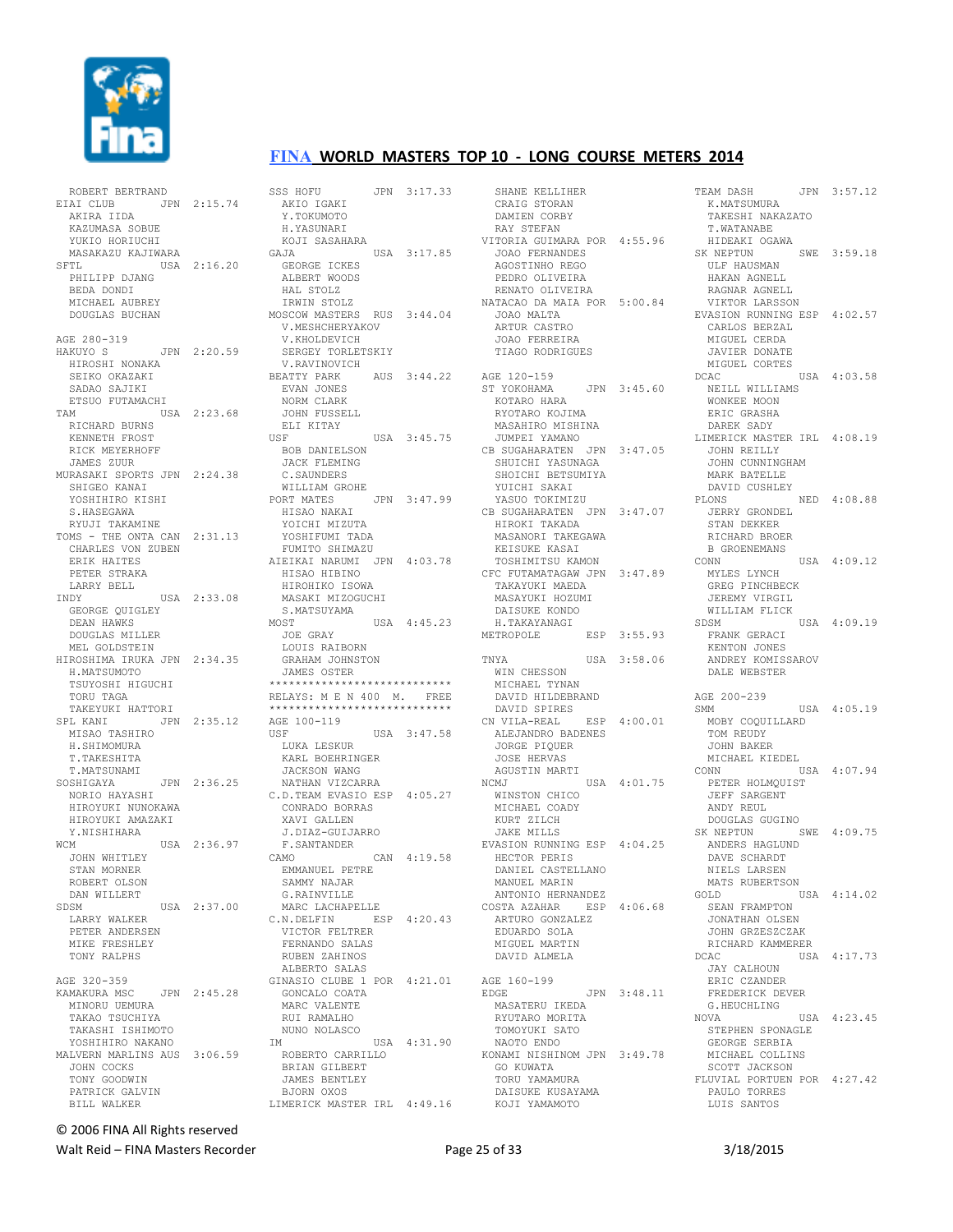

JOSE FREITAS

#### **FINA WORLD MASTERS TOP 10 - LONG COURSE METERS 2014**

| JOSE SANTANA                     |     |             |
|----------------------------------|-----|-------------|
| PC                               |     | CAN 4:30.45 |
| SYLVAIN CHABOT                   |     |             |
| ERIC BUSSIERES                   |     |             |
| SERGE GAUTHIER                   |     |             |
| TODD EDWARDS                     |     |             |
| SRM                              | USA | 4:34.69     |
| JOHN MORALES                     |     |             |
| WARREN SCHENSTROM                |     |             |
| HUGH WILDER                      |     |             |
| DAVE HALE                        |     |             |
| WH <sub>20</sub><br>MATTHEW MAIR |     | USA 4:35.03 |
| ERROL GRAHAM                     |     |             |
| MAURO BORDOVSKY                  |     |             |
| KEITH KAPLAN                     |     |             |
|                                  |     |             |
| AGE 240-279                      |     |             |
| TENERIFE                         | ESP | 4:40.54     |
|                                  |     |             |
| SMM                              |     | USA 4:40.60 |
| RANDY BROWN                      |     |             |
| GARY BRENNER                     |     |             |
| DANIEL KENNY                     |     |             |
| MICHAEL BRUNER                   |     |             |
| HIROSHIMA IRUKA JPN 4:53.31      |     |             |
| H.MATSUMOTO                      |     |             |
| KEIZO SHIBA                      |     |             |
| TORU TAGA                        |     |             |
| SETSUO KADOMOTO                  |     |             |
| SFTL                             |     | USA 5:07.37 |
| MICHAEL AUBREY                   |     |             |
| MERVYN GOLDBAS                   |     |             |
| DAVID SOLOMON                    |     |             |
| BEDA DONDI                       |     |             |
| GOLD<br>MICHAEL MEYER            |     | USA 5:14.34 |
| MICHAEL DIVELY                   |     |             |
| CHRIS BURT                       |     |             |
| KARL SHIRES                      |     |             |
| SYSM                             |     | USA 5:20.39 |
| CHARLES DENAULT                  |     |             |
| GERRY CHOJNOWSKI                 |     |             |
| DON CLARIDGE                     |     |             |
| DENNIS MCEWAN                    |     |             |
| TNYA                             |     | USA 5:27.13 |
| CHARLES CARSON                   |     |             |
| C HUTTON                         |     |             |
| TOM MALCOLM                      |     |             |
| GLENN WHARTON                    |     |             |
| OTTER SC                         |     | GBR 5:28.79 |
| P GOUDIE                         |     |             |
| A RAY                            |     |             |
| M WAKE                           |     |             |
| S WILLIAMS                       |     | USA 5:31.38 |
| GOLD<br>KEN BEIER                |     |             |
| ED SUAREZ                        |     |             |
| BARRY GOLLOP                     |     |             |
| <b>JAMES LABRIE</b>              |     |             |
| GS                               |     | USA 5:33.05 |
| DOUGLAS LONG                     |     |             |
| RICK HAVERLAND                   |     |             |
| JAMES OSBORN                     |     |             |
| WILLIAM MCWHORTER                |     |             |
|                                  |     |             |
| AGE 280-319                      |     |             |
| HAKUYO S                         |     | JPN 5:04.09 |
| KATASHI AOKI                     |     |             |
| K.MOCHIZUKI                      |     |             |
| HIROSHI NONAKA                   |     |             |
| TAKASHI TERAKOSHI                |     |             |
| KIMITSU MSC                      | JPN | 5:04.72     |
| MASATO YOSHINO                   |     |             |

 SHIZUO UEDA TAKUJI TOMINO TADASHI IWAMOTO SDSM USA 5:10.41 PETER ANDERSEN TONY RALPHS LARRY WALKER MIKE FRESHLEY HELLAS SK SWE 5:36.73 KJELL HANSERIUS BENGT FURBERG MATTHIAS KRONER BO LJUNGBERG BUMS USA 5:37.31 DANIEL KORNBLATT TOM MEADE CHARLIE CARPENTER DONALD BLAKE<br>MICH  $USA 5:53.36$  ERIK LOKENSGARD JOEL LOCKWOOD ALLAN CHARLTON DONALD KROEGER METROPOLE ESP 6:00.56 AGE 120-159 CB SUGAHARATEN JPN 4:01.46 WCM USA 6:04.97 STAN MORNER KEN BURR ED LANE ROBERT OLSON<br>TCAM USA 6:26.08 BOB GARRETSON KIRBY SMITH LAWRENCE CARTER RICHARD TODD JSG JPN 6:29.70 KENJI OGATA SHIGERU ASAGA YOSHIAKI NARITA TOSHIYUKI MIURA AGE 320-359 GAJA USA 6:12.82 CLARKE MITCHELL IRWIN STOLZ HAL STOLZ DAVID MILLER JUEI CLUB JPN 6:16.67 KAIZO WATANABE YOSHIHIRO YANASE IKURO SHIMONO<br>KAZUYA ONUKI<br>HELLAS SK SWE 6:26.21<br>ERIC FORSLUND PETER BERGENGREN<br>BENGT AGER BENGT AGER ANDERS SODERQVIST USF USA 7:49.44 BOB DANIELSON JACK FLEMING C.SAUNDERS WILLIAM GROHE ZAVAS FUJIGAOKA JPN 8:23.11 AKINORI OHARA MASAHIRO UEMURA MUTSUO YANO KENICHI TOMITA \*\*\*\*\*\*\*\*\*\*\*\*\*\*\*\*\*\*\*\*\*\*\*\*\*\*\*\* RELAYS: M E N 400 M. MEDLEY \*\*\*\*\*\*\*\*\*\*\*\*\*\*\*\*\*\*\*\*\*\*\*\*\*\*\*\* AGE 100-119 CFC FUTAMATAGAW JPN 4:17.87 TAKAAKI SUZUKI YUDAI TAKISHITA RYO SUZUKI

 MASAYUKI HOZUMI C.N.VILA-REAL ESP 4:36.54 INAKI SALISA ALEJANDRO REJANO RAMON MIGUEL AGUSTIN MARTI C.D.TEAM EVASIO ESP 4:53.24 J.DIAZ-GUIJARRO CONRADO BORRAS **XAVI GALLEN** F.SANTANDER<br>C.N.DELFIN ESP 5:03.29 FERNANDO SALAS RUBEN ZAHINOS VICTOR FELTRER ALBERTO SALAS LIMERICK MASTER IRL 5:35.98 DAMIEN CORBY DAVID CUSHLEY CRAIG STORAN DERRICK DILLON SHOICHI BETSUMIYA YUICHI SAKAI MASANORI TAKEGAWA SHUICHI YASUNAGA CFC FUTAMATAGAW JPN 4:05.80 HIDEAKI AOKI KUNIHIKO CHIKEN H.TAKAYANAGI TAKAYUKI MAEDA PORTO 7 POR 4:23.13 BRUNO GRACA PEDRO SOUSA LUIS MONTEIRO MANUEL ENCARNACAO CN METROPOLE ESP 4:26.93 SANTA OLAYA ESP 4:28.84 ALFONSO RUIZ FJ MENENDEZ GREGORIO GARCIA SERGIO GARCIA CN VILA-REAL ESP 4:36.62 JORGE PIQUER JOSE HERVAS ALEJANDRO BADENES JOSE ORTEGA PLONS NED  $4:37.37$  STAN DEKKER JERRY GRONDEL RENE CORRELJE B GROENEMANS EVASION RUNNING ESP 4:41.33 MANUEL MARIN DANIEL CASTELLANO ANTONIO HERNANDEZ HECTOR PERIS CWC NISHIARAI JPN 4:41.43 SHINICHIRO GOTO HAJIME KONISHI KENICHI DOKI SHUNICHIRO KOSAKA DCAC USA 4:48.85 BRENDAN GARVIN WONKEE MOON ERIC GRASHA ROBERT JETER AGE 160-199 CWC SHINURAYASU JPN 4:10.95 RYOSUKE KUNISAWA MAKOTO ONODERA

YOSHITO NODA YASUHIDE SATO EVASION RUNNING ESP 4:27.29 JAVIER DONATE CARLOS BERZAL MIGUEL CORTES MIGUEL CERDA UPSTREAM NED 4:31.50 JAN NOTENBOMER JEROEN ZELSMANN DENNIS SCHOUTEN JOOST ROELOFS<br>CAC USA 4:33.06 DCAC USA 4:33.06 NEILL WILLIAMS MATTHEW KINNEY FREDERICK DEVER DAREK SADY ALGES 1 POR 4:44.62 JORGE FARIA TIAGO TELES MIGUEL CABRITA E.FRISCHKNECHT SDSM USA 4:48.53 YATINDRA PANDYA WALDEMAR JUSCHIN ANDREY KOMISSAROV KENTON JONES LIMERICK MASTER IRL 4:50.69 PAUL KEARNEY JOHN REILLY JOHN CUNNINGHAM MARK BATELLE<br>MOVY  $USSA = 4:52.36$  RICHARD O'DELL TONY REZEK DOUGLAS HAYDEN BRIAN WRIGHT ROSE USA 4:52.99 GREG PARKER MICHAEL MASON TOM CASTLETON STEVE KIM EAST ANGLIAN SW GBR 4:53.39 D WEBSTER A KORN P MOULSON L TURNER AGE 200-239 GOLD USA 4:51.57 RICHARD KAMMERER KARL SHIRES SEAN FRAMPTON JONATHAN OLSEN<br>SYSM USA 4:52.14 JOHN SYLVESTER STEPHEN PANZARINO BRIAN SAYLOR SCOTT TYLE MOVY USA 4:52.77 BRAD WELLS ROBERT WRIGHT MARK MORASH BRENT MAGNUSSON ESP 4:53.48 HIROSHIMA IRUKA JPN 4:53.61 KEIZO SHIBA MASAAKI OTSUKI SETSUO KADOMOTO KEN KITA<br>SCMC USA 5:06.77 JONATHAN EDGE STEPHEN NEALE TRYGGVI HELGASON

# © 2006 FINA All Rights reserved

Walt Reid – FINA Masters Recorder and the Seconder Page 26 of 33 3/18/2015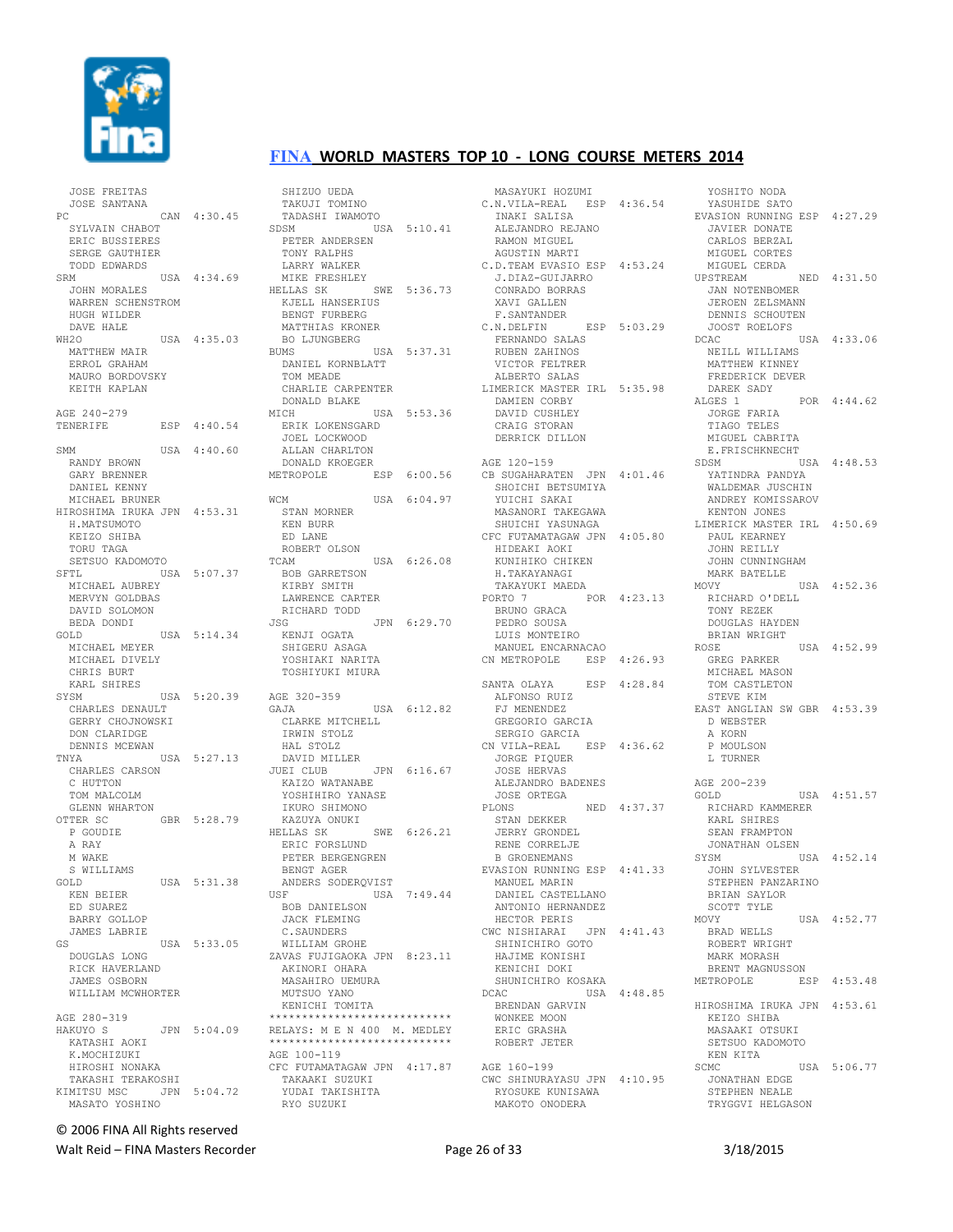

KEVIN COMPAYRE  $USA$  5:07.86 KERRY O'SHEA CHRIS WALL DOUG KOEHLER ROBERT ROSEN  $SAC$   $IISA$   $5:08.18$  STEPHEN SMITH ANDREW BRENAN SCOTT REUSS MARKUS BOEDTKER DCAC USA 5:09.92 G.HEUCHLING ERIC CZANDER JAY CALHOUN KEI KOIZUMI NCMJ USA 5:23.97 KURT ZILCH JERRY MARCHBANKS ANDREW OVERMYER MICHAEL YAGEMANN AGE 240-279 SYSM USA 4:51.56 DAVID HEFNER BILL BRENNER JACK GROSELLE RICK WALKER SDSM USA 5:36.49 DARRELL JETT MIKE FRESHLEY KENTON JONES TONY RALPHS NOVA USA 5:45.87 MIKE SELNA STEPHEN SPONAGLE STEVEN SAMUEL STEVEN OWEN WH2O USA 5:47.76 PAULO FIGUEIREDO MAURO BORDOVSKY CHARLES LARSON ERROL GRAHAM AER LINGUS IRL 5:49.29 JEFF PHILLIPS DERMOT CANAVAN TONY O'BRIEN VIVIAN MONGEY TENERIFE ESP 6:01.01 TSUN USA 6:06.70 PAUL FRENTSOS A.NERGAARD R.LITTLEFIELD NEIL HART<br>DCAC USA 6:13.42 DAWSON NASH THOMAS QUALEY CRAIG FRANZ KEVIN MAJOROS TFC UTSUNOMIYA JPN 6:18.42 MITSUTOSHI SUZUKI YASUO KONDO YUICHI FUKASAWA TOSHIO OKAMOTO CWC SHINURAYASU JPN 6:19.88 SHINYA ISHIZUKI MASAYOSHI IZU AKIRA MATSUURA KAZUO HISHINUMA AGE 280-319<br>HAKUYO S JPN 5:35.08 HIROSHI NONAKA SEIKO OKAZAKI

 ETSUO FUTAMACHI TAKASHI TERAKOSHI MICH USA 5:57.61 ALLAN CHARLTON RONALD DUBOIS GREGORY PASH ERIK LOKENSGARD SDSM USA 6:11.44 LARRY WALKER PETER ANDERSEN MIKE FRESHLEY TONY RALPHS HIROSHIMA IRUKA JPN 6:11.58 H.MATSUMOTO TSUYOSHI HIGUCHI TORII TAGA TAKEYUKI HATTORI BUMS USA 6:54.08 DANIEL KORNBLATT TOM MEADE CHARLIE CARPENTER DONALD BLAKE METROPOLE ESP 7:33.55 GAJA USA 7:35.84 GEORGE ICKES ROBERT WINTON JOHN ZEIGLER IRWIN STOLZ<br>WH2O USA 7:50.03 JOHN BLECK JAY OLSON NEAL WIENER BILL DONOVAN SALINAS LUCIA ESP 7:51.77 F CARBRERA RICARDO ARMAS NEMESIO BATISTA GONZALO ARMAS MOSCOW MASTERS RUS 8:24.32 V.MESHCHERYAKOV P.YAROSLAVTSEV DERGEY TORLETSKIY V.RABINOVICH AGE 320-359<br>GAJA  $USA$  7:02.70 CLARKE MITCHELL DAVID MILLER HAL STOLZ IRWIN STOLZ \*\*\*\*\*\*\*\*\*\*\*\*\*\*\*\*\*\*\*\*\*\*\*\*\*\*\*\* RELAYS: M E N 800 M. FREE<br>\*\*\*\*\*\*\*\*\*\*\*\*\*\*\*\*\*\*\*\*\*\*\*\*\*\*\*\*\* \*\*\*\*\*\*\*\*\*\*\*\*\*\*\*\*\*\*\*\*\*\*\*\*\*\*\*\* AGE 100-119<br>TNYA  $USA = 9:14.15$  SCOTT JORDAN DAN MAHONEY JONATHAN BERMUDEZ AARON SMITH<br>MGO MGO NED 9:19.14 BASTIAN ZOON LEANDER NOORDIJK FRANK VD VOORDT NIELS ALBRECTS GOLD USA 11:14.17 DIEGO SUAREZ JONATHAN SMITH DAVID GRIESER SERGIO MARCHI AGE 120-159<br>CYPHER JPN 8:27.02 YUSUKE MIWA TAKAYUKI KAWAMURA

 KENJI KOSAKA KOICHI HORIE CB SUGAHARATEN JPN 8:31.29 MASANORI TAKEGAWA TOSHIMITSU KAMON KEISUKE KASAI HIROKI TAKADA CB SUGAHARATEN JPN 8:32.35 SHUICHI YASUNAGA YUICHI SAKAI SHOICHI BETSUMIYA FUMIHIRO KADA ZWEMLUST-DEN NED 8:39.33 VINCENT VERSTEEG MARK MUSCH MARK ZWART R ENGELENBURN CAMO CAN 9:18.42 FREDERIC GRATTON C.LATULIPPE GREGORY FUENTES FRANCOIS BERNIER ROSE USA 9:18.51 SIMON BURNETT CHAD DURIEUX JOHN KEIM STEVE KIM DAW NED 9:19.47 RENE DE BOER ALEX DAMEN KARS LUTTIK JEROEN VOGELSANG TNYA USA 9:21.02 MICHAEL TYNAN SHACHAR KEIZMAN WIN CHESSON DAVID SPIRES OKAYAMADAI WAKA JPN 9:46.76 TETSUO FUJIWARA MAKOTO IWAZAWA SHIGEKI MORIYA KENTARO KATAYAMA RN HIROSHIMA JPN 10:18.65 TATSURO GABARI YUTA YAMAGUCHI HIROMASA MAESAKO YOSUKE TANIDA AGE 160-199<br>ARJZ USA 8:23.72 TERRY DEBIASE PATRICK BRUNDAGE KURT DICKSON JEFFREY UTSCH KONAMI NISHINOM JPN 8:38.50 KOJI YAMAMOTO TORU YAMAMURA DAISUKE KUSAYAMA GO KUWATA EMSC CAN 8:39.62 BARRY SARERSKY BARRY LEWIS BAERACH ANDERSON JIM PHELAN CB SUGAHARATEN JPN 8:41.79 YASUO TOKIMIZU TOSHIMITSU KAMON SHUICHI YASUNAGA EIJI HIOKI<br>DELET WAVE NED 9:03.49 ERIK SIMONS MENNO LOMANS MARC BLEEKER EGBERT STOLK

UPSTREAM AMSTER NED 9:17.55 AGE 240-279 PETER V VUUREN EDWIN VD MEULEN JEROEN ZELSMANN DENNIS SCHOUTEN<br>OREG US  $IISA$  9:26.69 BRENT WASHBURNE MATT MILLER DAVID HATHAWAY JONATHAN MATTHEWS PLONS NED 9:27.96 JERRY GRONDEL STAN DEKKER RICHARD BROER B GROENEMANS DCAC USA 9:29.01 MATTHEW KINNEY BRENDAN RODDY FREDERICK DEVER JAY CALHOUN TNYA USA 9:29.80 DANIEL PRINCE RJ HERMANET MICHAEL FERRIS ONESIMO DEMIRA AGE 200-239 ROSE USA 9:30.52 PATRICK MC GINLEY DAN STEPHENSON DAN BORTON DREW SKELLY CVMM USA 9:47.51 ERIC MARNOCH BRADLEY STOLSHEK ROBERT ROSEN DOUG KOEHLER SKY USA 10:03.42 JOHN VOORHEES RICHARD RANSDELL DALE MERCKER JAMES LUEBBE MOVY USA 10:13.10 BILL SHERMAN BOB WELCHLIN BRIAN WRIGHT PAUL O'HANLON<br>NOVA  $IISA 10:14.07$  SCOTT JACKSON GEORGE SERBIA TERRY TONGATE G.HOFFMANN TNYA USA 10:34.45 CHARLES CARSON MARK LARSON BRIAN GODSHALL KOZO SUZUKI WWV NED 10:37.65 EDDY LAMERS THEO SCHOUTEN LAURENS BRETELER KEES-JAN OVERBEEK PC CAN 10:58.71 SYLVAIN CHABOT ERIC BUSSIERES SERGE GAUTHIER DEAN ARMISTEAD TFC UTSUNOMIYA JPN 11:20.79 HIROKAZU FUJIE YUICHI FUKASAWA TOSHIO OKAMOTO HIDEKAZU IMAI NAC IRL 11:56.01

© 2006 FINA All Rights reserved

Walt Reid – FINA Masters Recorder The Communication of the Page 27 of 33 3/18/2015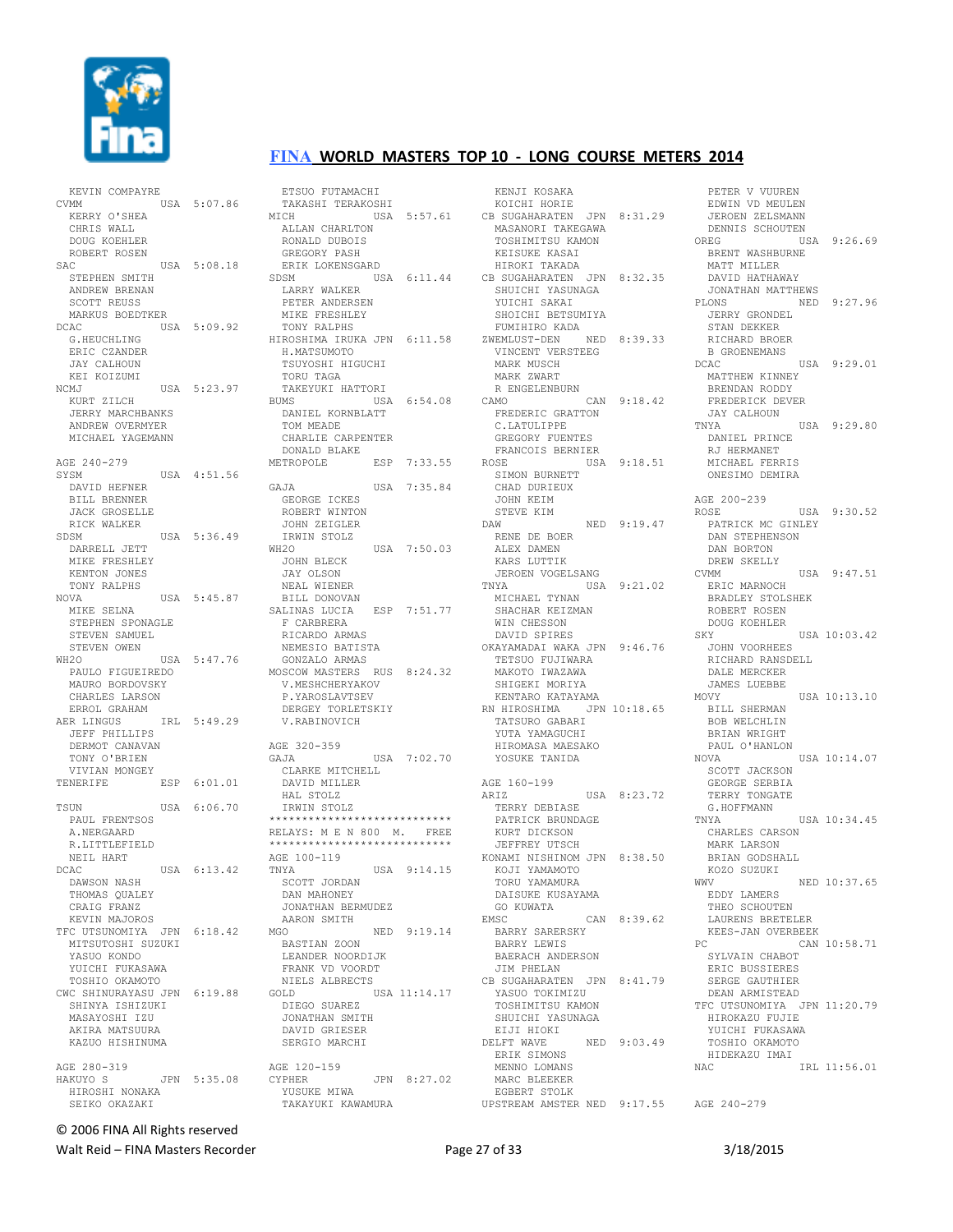

SYSM USA 9:15.37 JACK GROSELLE RICK WALKER KEVIN MCCORMACK BILL BRENNER EIAI CLUB JPN 10:13.30 AKIRA IIDA YUKIO HORIUCHI KAZUMASA SOBUE MASAKAZU KAJIWARA HIROSHIMA IRUKA JPN 11:05.32 KEIZO SHIBA TORU TAGA H.MATSUMOTO SETSUO KADOMOTO AER IRL 11:09.14 WH2O USA 11:30.55 CHARLES LARSON JAY OLSON PAULO FIGUEIREDO DAVID KIRVAN GOLD USA 12:06.70 MICHAEL MEYER BARRY GOLLOP CHRIS BURT KEN BEIER SKY USA 12:32.13 JAMES KELLER THOMAS MESTER THEODORE WATHEN MIKE PENDLETON SKY USA 13:38.82 DANIEL SYKES WOODY TURRENTINE SCOTT WHITTEMORE CARLTON ARNOLD TSUN USA 14:27.41 NEIL HART WILLIAM GRAHAM A.NERGAARD RICHARD SINKOFF PSV NED 15:05.77 FRANS SUIJKERBUIJ WIM TER LAAK ROB HANOU ERIK VAN DARTEL AGE 280-319 HAKUYO S JPN 11:18.66 HIROSHI NONAKA KATASHI AOKI ETSUO FUTAMACHI TAKASHI TERAKOSHI SDSM USA 11:39.98 PETER ANDERSEN LARRY WALKER MIKE FRESHLEY TONY RALPHS BUMS USA 13:34.65 DANIEL KORNBLATT STEPHEN PAUSHTER CHARLIE CARPENTER JIM CHIVERS MOVY USA 14:32.16 DAVE NOBLE MIKE CALWELL MARCO RECALDE DAVID EASTERLA SALINAS LUCIA ESP 14:36.22 NEMESIO BATISTA GONZALO ARMAS F CARBRERA RICARDO ARMAS USA 16:08.18

 GLENN HUBBUCH STANLEY BEARDEN LARRY ISOM RICHARD SCHEU WMAC USA 16:17.44 FRED SALZMANN ALEX MACGILLIS STEPHEN JUSTINGER DICK PITMAN \*\*\*\*\*\*\*\*\*\*\*\*\*\*\*\*\*\*\*\*\*\*\*\*\*\*\*\* RELAYS: MIXED 200 M. FREE \*\*\*\*\*\*\*\*\*\*\*\*\*\*\*\*\*\*\*\*\*\*\*\*\*\*\*\* AGE 100-119 USM MALAKOFF FRA 1:44.09 CEDRIC SOLDERMANN WAEL MANAI MELANIE SALDUCCI ANGELA TAVERNIER SWIMMPOWER PRAG CZE 1:46.13 P.SVADLENKOVA LUKAS HARNOL LENKA JAROSOVA PETR POKORNY<br>NEM USA 1:47.02 C.ROSE FREDERIC BARGUIL LIANNE NIHAN CHARLIE MCCANLESS<br>ROSE USA USA 1:48.89 ALEC ALDERS KEVIN KUHN LAUREN FRENDREIS JUDY HO VIRY-CHATILLON FRA 1:50.62 MAXIME DESCHAMPS B.BOULANGER LISA BROUARD CEDRIC POTHERAT ISTANBUL ANADOL TUR 1:51.03 BORA NALBANT MERVE SENDIL SEDA OGUZER OZAN BAYRAM SPORT CITY - Mé MEX 1:51.13 VALERIA VILLEGAS AGUSTIN RAMIREZ S.DUENAS I.PORTILLO NEPTUNE CLUB DE FRA 1:51.33 PAULINE SALVARY C.MARBOUTIN A.COSTA L.CHARPENTIER DOS HERMANAS ESP 1:51.60 FRANCISCO LOPEZ MA JOSE ALVAREZ PEDRO PACHECO LORETO LORENZO SPORTING CLUB 9 FRA 1:52.26 STEVE SEREMES RITA EL BOUKHARI JULIEN OUSTRY DORIS MARCHEAU AGE 120-159 SP MASTERS BRA 1:43.80 THIAGO REZZO C.LARCHER M.LIMA RENE LEITE NCMS USA 1:45.30 ERIKA BRAUN SCOTT DALLAMURA KERRY LINDAUER VAN FLETCHER

SP MASTERS BRA 1:45.58 L. LOPES VALESCA CRUZ MAYRA SIQUEIRA H.AQUINO SC HRTH GER 1:45.73 MATTHIAS DITTRICH DANIELA MEISS SEBASTIAN WACHTEN KATHARINA NUYEN TOC USA 1:46.91 EGAN GANS KATY HOUSTON LAUREEN WELTING TRENT HOLSMAN NORTH TORONTO M CAN 1:46.92 WARREN BARNES LAUREN DORRINGTON MELANIE FABES JONATHAN GOLER TSUNAMI RUS 1:47.24 SVETLANA KARPEEVA ALEXANDR DANILOV IRINA SHLEMOVA SERGEY MUKHIN KINGSTON BLUE M CAN 1:48.50 STEVE INGO LAURA STUART LAURA BEAVERS KEITH BEAVERS TOULOUSE OLYMPI FRA 1:48.61 ALEXANDRE SANDRES EMILIE BRUNE JULIE DUCROCQ CAMILLE COSTE MASTER MURCIA ESP 1:48.65 VIRGINIA MOYA ANTONIO PELLICER MC SANCHEZ JF RODRIGUEZ AGE 160-199 PCWKS RUS 1:47.26 IRINA ELPASHEVA SVETLANA KARPEEVA EDUARD IVANOV KONSTANTIN DYLDIN NO STARS UKR 1:48.21 N.KHUDYAKOVA S.BONDARENKO EVGENY KOTRYAGA V.TKACHENKO LADIES RECREATI HKG 1:49.51 ERIC JOHNSON STEFAN RUST JANE KELSEY LINH CARPENTER EDMONTON MASTER CAN 1:49.56 BARRY SARETSKY A.DIMITRESC CEILIDH OSLAND BARRY LEWIS<br>NEW USA 1:49.81 RICK OSTERBERG KIMBERLY LLOYD LORI HINDLE NICLAS OHMAN TOROKBALINTI SR HUN 1:50.13 ZSUZSANNA MOLNAR CSABA TOTH MELINDA MAROSI ZOLTAN BALLA CN VIRY CHATILL FRA 1:50.75 P.BOCQUILLON JEROME GOUSSARD

 SEVERINE MESSAGER SANDRINE GENEVOIS BUMS USA 1:50.85 REBECCA SMITH RANDY MAYALL LAURA BISHOP DAVID WERNER CVMM USA 1:50.95 BECKY CLEAVENGER MICHAEL BOOSIN DOUG KOEHLER JILLIAN FRIEND CLUB AQUATIQUE CAN 1:51.17 ANDREA SEGUIN FRANCOIS BERNIER KELLEY MCALPINE NATHALIE PLANTE AGE 200-239 NYAC USA 1:48.90 FALL WILLEBOORDSE DAN TAPIERO THOMAS GLEASON SUSAN WAGER CVMM USA 1:49.92 MICHAEL BOOSIN CHRIS WALL ARLETTE GODGES LISA SCHOENNEMAN CAPE TOWN MASTE RSA 1:50.00 SANDERINA KRUGER HARALD KRUGER PERRY CADIZ CALVIN MAUGHAN HSG UNI ROSTOCK GER 1:51.25 NILS RUDOLPH LARS HINNEBURG UTA HERMES ANGELA ZINGLER BERLINER TSC E. GER 1:52.38 INA ZIEGLER RAINER FRITSCHE ANNETT REX HEIKO KRUMBECK VICTORIA MASTER CAN 1:52.53 DEKE BOTSFORD SARAH MACDONALD ANDREE BRAULT DOUG HARTFORD NORTH TORONTO M CAN 1:53.28 JOHN SCOTT KATIE OSBORNE JUDY GARAY SEAN WARBURTON KRISTIANSTADS S SWE 1:53.64 TORBJORN GARDEFOR INGE ANDERSSON KARIN ELMBERG MARIA NORBERG TSUNAMI RUS 1:54.83 OLGA BORISOVA VLADIMIR KULAGIN O.BRONITSKAYA VLADLEN NESVETAEV CWC MAEBASHI JPN 1:56.75 SHOTARO IMAI ASUKA OKADA NAOKO SHIDE FUMIO SHIGENO AGE 240-279 1776 USA 2:01.78 CRAIG STEVENS DOT MUNGER CECILIA MCCLOSKEY

© 2006 FINA All Rights reserved

Walt Reid – FINA Masters Recorder The Communication of Page 28 of 33 3/18/2015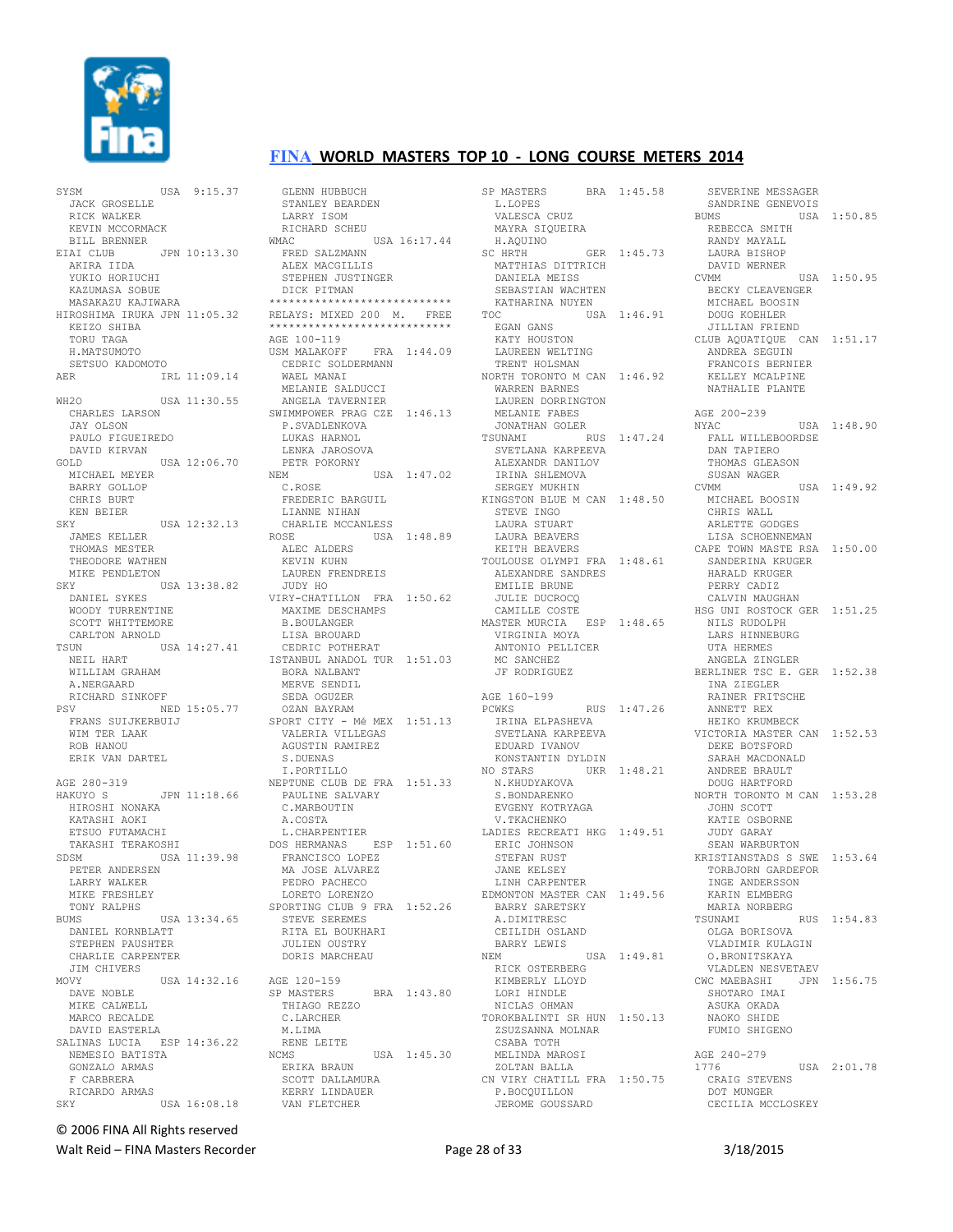

 JAMES THORNTON CPTW-WP RSA 2:02.10 TYRONE TOZER DI COETZEE SANDERINA KRUGER TIM SHEAD SYSM USA 2:02.59 JACK GROSELLE LAURA GROSELLE ANN GUINS BOB COUCH NEM USA 2:02.61 JACKI HIRSTY DAVID BRIGHT TRACY GRILLIT JOHN RADIMER GOLD USA 2:03.85 JEFFREY SERVICE BARBARA PROTZMAN CELIA DEVANNEY LEE CHILDS GLOUCESTER MAST GBR 2:04.09 ELIZABETH BALL TONY CHERRINGTON H.KULA-PRZEZWANSK COLIN STEPHENSON TEAM FURINKAZAN JPN 2:04.45 HIDEKA ITO HIROSHI MATSUMOTO AKI KOBAYASHI AKIRA FUJIMAKI SFTL USA 2:04.61 DOUGLAS BUCHAN ANN THOMAS CHRIS WENZEL PHILIPP DJANG NCMS USA 2:05.74 CELIA WOLFF BEVERLY AMICK BERNARD WHITE PAUL TREVISAN TAM USA 2:07.47 ALAN BERNARD LINDA SHOENBERGER BARBARA WHEELER TATE HOLT AGE 280-319 TAM USA 2:14.97 RICHARD BURNS JAMES ZUUR LAURA VAL NANCY RIDOUT WMST USA 2:16.21 THOMAS BOAK CAROLYN BOAK JOANN LEILICH BRUCE ROLLINS<br>NEM USA 2:16.72 DIANN UUSTAL JAMES POPE CHRISTIE HAYES GEORGE COUPE TOMS - THE ONTA CAN 2:17.90 MICHELE OLIVER JUDITH OLIVER LARRY BELL PETER STRAKA HERVEY BAY AUS 2:20.86 TED PULLER ANN SPRING MARION JENSEN WAYNE LITTLE MIAMI AUS 2:22.01 HENRY VAGNER

 DENISE ROBERTSON CAROLE SIMPSON DAVID BOYLSON PSV NED 2:23.07 CORRIE VERHOEVEN ROB HANOU LOTTIE GEURTS BREND BREVE PHOE-CG RSA 2:26.36 ANDY RIVERS SUE LEUNER ANNE JONES JOHN PETERSEN VSA HIRAKATA JPN 2:27.07 SHIGEO MIYOSHI KYOKO NAITO NORIKO TERADA TAKEKAZU KOTERA KONAMI YOKODAI JPN 2:27.34 KIMIHIRO YOSHIDA KEIKO YOSHIMURA YURIKO NAGAMATSU TOKUOMI MATSUO AGE 320-359 SSS HOFU JPN 3:02.89 H.YASUNARI MITSUKO KONDO KUMIE TOKUDA KOJI SASAHARA BEATTY PARK AUS 3:04.01 HELEN BIRD ELI KITAY PENNY GREEN EVAN JONES TACHIKAWASUIKYO JPN 3:12.93 TSUTOMU MIYAUCHI NAOE NOGUCHI YUSUKE SAYAMA CHIYO FUKUSHIMA ETOBICOKE OLYMP CAN 3:33.25 BRIAN SHERIDAN SYLVIA EISELE KALIS RASMUSSEN CHARLIE LANE<br>SAPPORO MST JPN 3:33.43 SUMIKO KUJI ATSUSHI OURA TOSHIKAZU TATEDA RYOKO YAMAMOTO SCITY MEX 3:37.25 MIGUEL CORNEJO ROSAURA HERNANDEZ ELSA LAIMON L.RODRIGUEZ VERNON MASTERS CAN 3:39.02 GORDON CARVIEL ELISABETH BRUSSEL MIRA GRYPINK CORNELIS VERSFELD<br>FACT USA USA 3:39.19 MARTHA HENDERSON MILAN KUTANOVSKI JOAN CAMPBELL JOHN CORNELL USF USA 3:58.58 MARGARET VOORHEES JACK FLEMING C.SAUNDERS JANET BENSU MARY USA 4:00.83 JILL COLEMAN TYLER SHORES RUTH REINER BURT BRONK

\*\*\*\*\*\*\*\*\*\*\*\*\*\*\*\*\*\*\*\*\*\*\*\* RELAYS: MIXED 200 M. MEDLEY<br>\*\*\*\*\*\*\*\*\*\*\*\*\*\*\*\*\*\*\*\*\*\*\*\*\*\*\*\*\* \*\*\*\*\*\*\*\*\*\*\*\*\*\*\*\*\*\*\*\*\*\*\*\*\*\*\*\* AGE 100-119 TOC USA 1:55.44 NAOKO WATANABE KATY HOUSTON JONATHAN TAYLOR C.TALBOTT DOS HERMANAS ESP 2:01.20 MA JOSE ALVAREZ MANUEL LABORDA LORETO LORENZO PEDRO PACHECO AVANZARE SWIM T JPN 2:01.32 SHOTA IMOTO SHU OHTA SAKIE KUWABATA AKIKO KAMITANI C.N.JEREZ ESP 2:01.92 FRANCISCO BERNAL IRENE ROJAS ABEL LORITE MA ISABEL SANCHEZ L4S USA 2:02.63 LAUREN FRALEY LAUREN FUCHS SAM GARNER TAYLOR COMPTON MASTER MURCIA ESP 2:03.89 RUBEN GRACIA VIRGINIA MOYA JF RODRIGUEZ MARIA GONZALEZ ROSE USA 2:04.79 ALEC ALDERS STEFANIE CAPIZZI LAUREN FRENDREIS KEVIN KUHN ISTANBUL ANADOL TUR 2:07.30 SEDA OGUZER TAHA ENGIN OZAN BAYRAM MERVE SENDIL PLASENCIA 96 ESP 2:07.73 MANUEL DL MORENA ELEUTERIO GARCIA PAULA RELANO ISABEL BURGOS ASSOCIAO GENERA MAC 2:08.05 MAN WAFONG CHI KING YIH SHCHAN CHON KITANG AGE 120-159 NEVA STARS RUS 1:52.94 ALEXANDR SHILIN D.RADZHABOV ANNA POLYAKOVA OLGA POZDNYAKOVA SWIMMPOWER PRAG CZE 1:56.81 LENKA JAROSOVA DANIEL VAISOCHER PETR GREGOR P.SVADLENKOVA NOMURA SWIMMING JPN 1:56.87 YUKI HONDA RIE TAKASE EIJI NOMURA SAYAKA IKENAGA USM MALAKOFF FRA 1:56.94 SM MADARVILL<br>TRISTAN WAGNER<br>- TAMITIE BENJAMIN BOUILLE MELANIE SALDUCCI

 ANGELA TAVERNIER PCWKS RUS 1:57.64 SVETLANA KARPEEVA ANDREY VAGNER IRINA ELPASHEVA KONSTANTIN DYLDIN NORTH TORONTO M CAN 1:57.73 MELANIE FABES WARREN BARNES JONATHAN GOLER LAUREN DORRINGTON SOYUZ MASTERS RUS 1:58.28 NATALYA KARABLINA ALEXANDR KADUKHIN ILYA TRUBNIKOV ELENA LITVINENKO CLUB DES NAGEUR FRA 1:58.42 DAVID GENET SILVERE SCHUSTER KATE MAIDENS MARIE THFUZZATI SC HRTH GER 1:59.71 SEBASTIAN WACHTEN KATHARINA NUYEN MATTHIAS DITTRICH BRITTA KAEHLIG PSCM USA 2:00.20 JEFF COMMINGS ASHLEY LIOTTA NORIKO INADA JAN KONARZEWSKI AGE 160-199 SP MASTERS BRA 1:59.99 RODRIGO TRIVINO C.LARCHER MARCELO CRUZ M. T.TMA NO STARS UKR 2:00.56 VALERIY KRISHTAL S.BONDARENKO STANISLAV KROT N.KHUDYAKOVA NCMS USA 2:00.73 BURAK ERDEM VAN FLETCHER ERIKA BRAUN KERRY LINDAUER TSUNAMI RUS 2:01.54 O.BRONITSKAYA SERGEY SITDIKOV ANDREY KREMLEVSKY IRINA SHLEMOVA<br>NEM  $IISA$  2:03.40 KIMBERLY LLOYD JENNIFER DOWNING NICLAS OHMAN BARRY HULCE<br>TOC USA 2:04.80 J.SWAGERTY-HILL TRENT HOLSMAN LAUREEN WELTING SCOTT GREENWOOD EAST LEEDS SC GBR 2:05.27 J HOYLE K PARKER P RICKARD C KNEE AER LINGUS IRL 2:05.54 EOIN FOSTER CHARLOTTE REID PETER CONWAY SARAH FARRELLY TEAM KANALOA JPN 2:05.87 MIKI HIZAWA

© 2006 FINA All Rights reserved

Walt Reid – FINA Masters Recorder The Communication of the Page 29 of 33 3/18/2015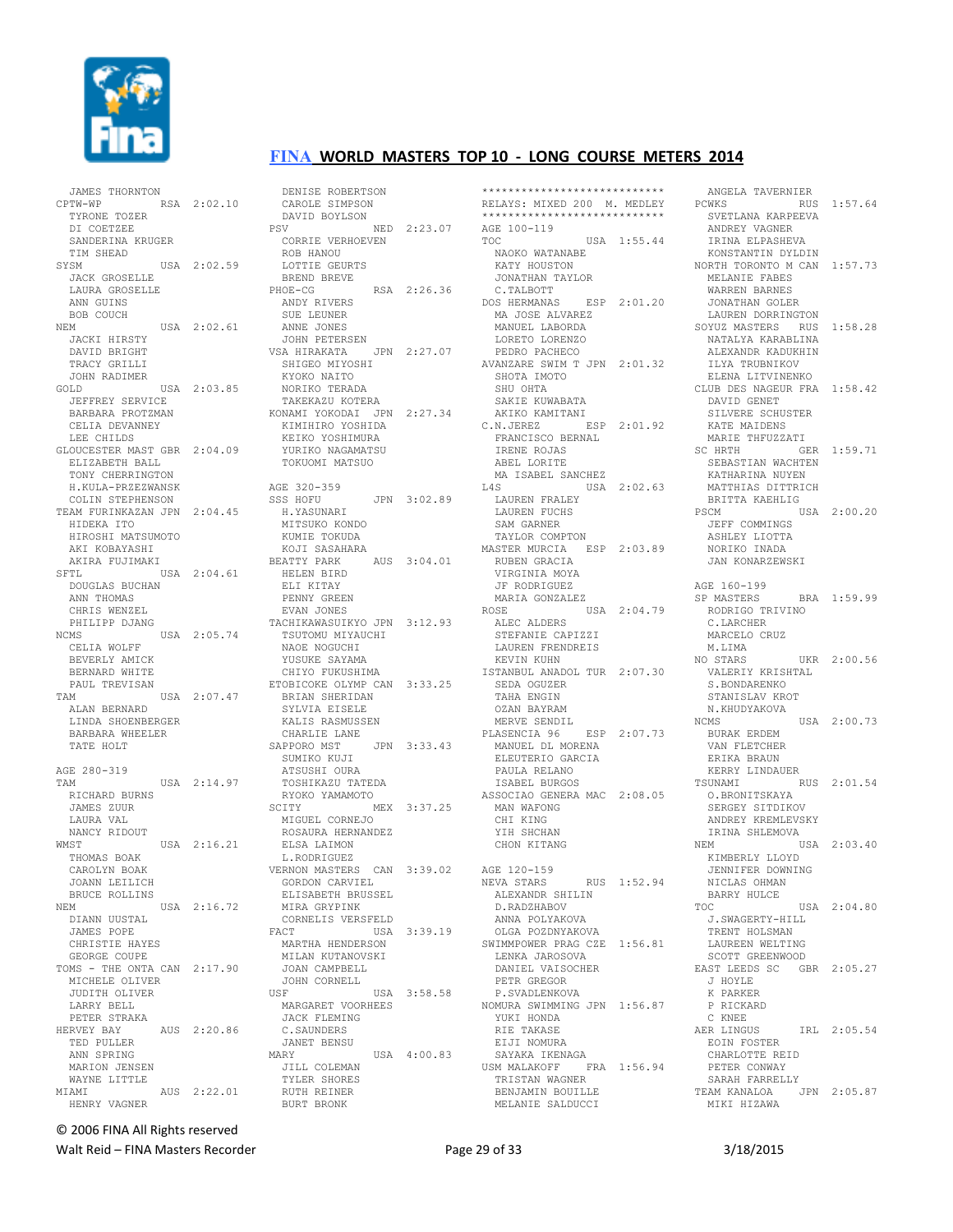

MIYUKI SAITO

## **FINA WORLD MASTERS TOP 10 - LONG COURSE METERS 2014**

 TOMOHIRO MUSHA MITSUHARU OBA CLUB AQUATIQUE CAN 2:05.96 NATHALIE PLANTE FRANCOIS BERNIER GREGORY FUENTES ANDREA SEGUIN AGE 200-239 VICTORIA MASTER CAN 2:05.06 CINDY MABEE AVILA RHODES DEKE BOTSFORD DOUG HARTFORD CAPE TOWN MASTE RSA 2:05.39 PERRY CADIZ HARALD KRUGER CALVIN MAUGHAN SANDERINA KRUGER NORTH TORONTO M CAN 2:06.14 DEREK MURCHIE JUDY GARAY JOHN SCOTT KATIE OSBORNE CVMM USA 2:07.01 MICHAEL BOOSIN CHRIS WALL ARLETTE GODGES LISA SCHOENNEMAN NORTH SYDNEY AUS 2:09.88 CHRISTINA ECHOLS STUART ELLICOTT JOHN DE VRIES VICKY WATSON CHAYKA RUS 2:10.40 S.ZHIGUNOVA A.SHCHERBAKOV NATALIYA MATVEEVA ALEXEY FILONOV NCMS USA 2:10.44 JONATHAN KLEIN NEAL VESTAL CELIA WOLFF MARY DORE CWC MAEBASHI JPN 2:10.50 NAOKO SHIDE ASUKA OKADA SHOTARO IMAI FUMIO SHIGENO KRISTIANSTAD SL SWE 2:11.29 T.GäRDENFORS E.PAIEMENT MARIA NORBERG INGE ANDERSSON NECGSC JPN 2:11.34 KAZUMI MORI TADASHI FUJIMOTO YASUO NARUSHIMA MASUMI KANAI AGE 240-279  $USA$  2:13.52 LAURA VAL BARBARA WHEELER RICHARD BURNS TATE HOLT<br>1776 USA 2:18.67 CECILIA MCCLOSKEY DOT MUNGER STEPHEN DOUGHERTY JAMES THORNTON<br>SYSM US USA 2:21.02 ANN GUINS LAURA GROSELLE

 JACK GROSELLE BOB COUCH NEM USA 2:21.90 DANIEL EPSTEIN BETH ESTEL JOHN RADIMER JACKI HIRSTY SG NEUKOLLN BER GER 2:23.82 ANTJE STILLE W.KELLERMANN BRIGITTE MERTEN JOACHIM HINTZE SFTL USA 2:26.05 PHILIPP DJANG CHRIS WENZEL ANN THOMAS DOUGLAS BUCHAN WESTMOUNT YMCA CAN 2:26.41 CARLA YOUNG JAMES HALL STéFANIE ROCHFORD IAN SMITH MALVERN MARLINS AUS 2:26.93 PATRICK DEVINE GERRY TUCKER LEIGH RODGERS DAPHNE BRIGGS<br>HAKUYO S  $JPN$  2:27.13 HIROSHI NONAKA KEIKO OKAMOTO HIROMI KIDO KATASHI AOKI TOMS - THE ONTA CAN 2:27.51 MICHELE OLIVER ERIK HAITES SUE WEIR DAVID FREEMAN AGE 280-319 WMST USA 2:36.16 THOMAS BOAK JOANN LEILICH BRUCE ROLLINS CAROLYN BOAK NEM USA 2:43.53 TRENT TOENSING CHRISTIE HAYES DIANN UUSTAL GEORGE COUPE VSA HIRAKATA JPN 2:49.20 KYOKO NAITO SHIGEO MIYOSHI NORIKO TERADA TAKEKAZU KOTERA OREG USA 2:50.59 JOY WARD ALLEN STARK ROBERT SMITH BARBARA FRID SLAM USA 2:52.68 MARY POHLMANN JOHN POHLMANN CATHERINE KOHN LARRY GOOD BEATTY PARK AUS 2:52.85 HELEN BIRD JOHN FUSSELL HEATHER WHITEHEAD EVAN JONES MAITRES POINTE- CAN 2:53.02 MAE WALDIE MARK SHIBATA JENO ATS LINDA SANDERS CPTW-WP RSA 2:54.15

 ALLEN MORRISON SANTA V JAARSVELD DOUG WILSON LENCHEN ZUNDORF HAKUYO S JPN 2:54.47 KAZUYO OHAMA FUJIO HIROKAWA ETSUO FUTAMACHI NATSUMI YOKOYAMA ODAWARA SC JPN 2:56.81 TSUYAKO YAHATA KENJI WATANABE TOSHIO OGAWA SATOE TAMURA AGE 320-359 BIG S YOKOHAMA JPN 2:55.98 SHOKO YONEZAWA TETSUO NAKAMARU HIYOSHI MAKIMOTO MIEKO KAMOSHITA SSS HOFU JPN 3:26.24 MITSUKO KONDO KUMIE TOKUDA H.YASUNARI KOJI SASAHARA TOMS - THE ONTA CAN 3:26.95 GLAD BRYCE JOHAN MONNE JUDITH OLIVER AMI TRAUBER ETOBICOKE OLYMP CAN 3:39.61 KALIS RASMUSSEN SYLVIA EISELE CHARLIE LANE BRIAN SHERIDAN GAJA USA 3:57.07 CLARKE MITCHELL SALLY NEWELL NANA WHALEN IRWIN STOLZ TACHIKAWASUIKYO JPN 4:12.27 YUSUKE SAYAMA KIYOKO OKANO MAKOTO KOMANO CHIYO FUKUSHIMA<br>FACT USA 4:26.27<br>JOHN CORNELL MILAN KUTANOVSKI ELSA KAYE JOAN CAMPBELL USF USA 4:34.12 MARGARET VOORHEES JACK FLEMING C.SAUNDERS JANET BENSU SAPPORO MST JPN 4:34.98 MITSUO SHOJI ATSUSHI OURA HARUKO SASAKI RYOKO YAMAMOTO COEL-NT RSA 4:38.22 PAUL MULDER GRETA WALLACE RITA BURGER TED BEUKES \*\*\*\*\*\*\*\*\*\*\*\*\*\*\*\*\*\*\*\*\*\*\*\*\*\*\*\* RELAYS: MIXED 400 M. FREE \*\*\*\*\*\*\*\*\*\*\*\*\*\*\*\*\*\*\*\*\*\*\*\*\*\*\*\* AGE 100-119 CFC FUTAMATAGAW JPN 3:59.71 TAKAYUKI MAEDA ERIKA YANAI FUJIKO KAWASAKI H.TAKAYANAGI

RED COMET JPN 4:00.10 EIJI TANABE MASAKAZU TAKASE MIKU SUZUKI AYAKA MATSUMURA GOTEBORG SIM SWE 4:15.74 AMANDA FISCHER NIKOLINA PLATE TONI HASTENPFLUG PETER FAGERSTROM SDSM USA 4:30.46 STEPHANIE BRAUN FRANK GERACI WALDEMAR JUSCHIN CATHERINE MOYER C.N.LEON ESP 4:30.59 ALVARO GONZALEZ NATALIA VENDRELL MC GONZALEZ JOSE FERNANDEZ<br>CNS.J CAN 4:40.20 A.POITRAS MARTIN SIMARD V.DESPATIE VIVIANE GENEST CFST CAN 4:41.78 KIM GRIMARD MARTIN ORR AMANDA WIRTH CASEY GERGELY TIZONA BURGOS ESP 4:42.29 CARLOS ABAJO PAULA CARRANZA SARA FERNANDEZ DANIEL TAVERA LA VENATORIA ESP 4:45.37 DAVID BAAMONDE MARTA ALVAREZ INES ALONSO CARLOS ANTONON INEF DE LLEIDA ESP 4:56.61 PAU PUJULA<br>PAU PUJULA<br>PRES ERIKA SORIANO EVA FERRAN MANUEL SEGUI AGE 120-159 TEAM DASH JPN 3:58.82 YASUNORI MONONOBE RISA MONONOBE YAYOI MUKAI TAKASHI MUKAI NOMURA SWIMMING JPN 4:00.59 SAYAKA IKENAGA EIJI NOMURA RIE TAKASE DAISUKE SUZUKI MOVY USA 4:07.74 JOY STOVER C.PETERFISH TONY STEWART YANIV SHNAIDER MALMO KK SWE 4:13.64 H BEHRENDORFF A WEINHAGEN ANNA LOHMANN LINDA CASTENGREN TEAM KANALOA JPN 4:17.81 TOMOHIRO MUSHA MIYUKI SAITO MIKI HIZAWA YOSHIKAZU IGARI<br>HSG DE DEN 4:20.73 HENRIK PEDERSEN RUNE SOLVANG

© 2006 FINA All Rights reserved

Walt Reid – FINA Masters Recorder The Communication of 33 3/18/2015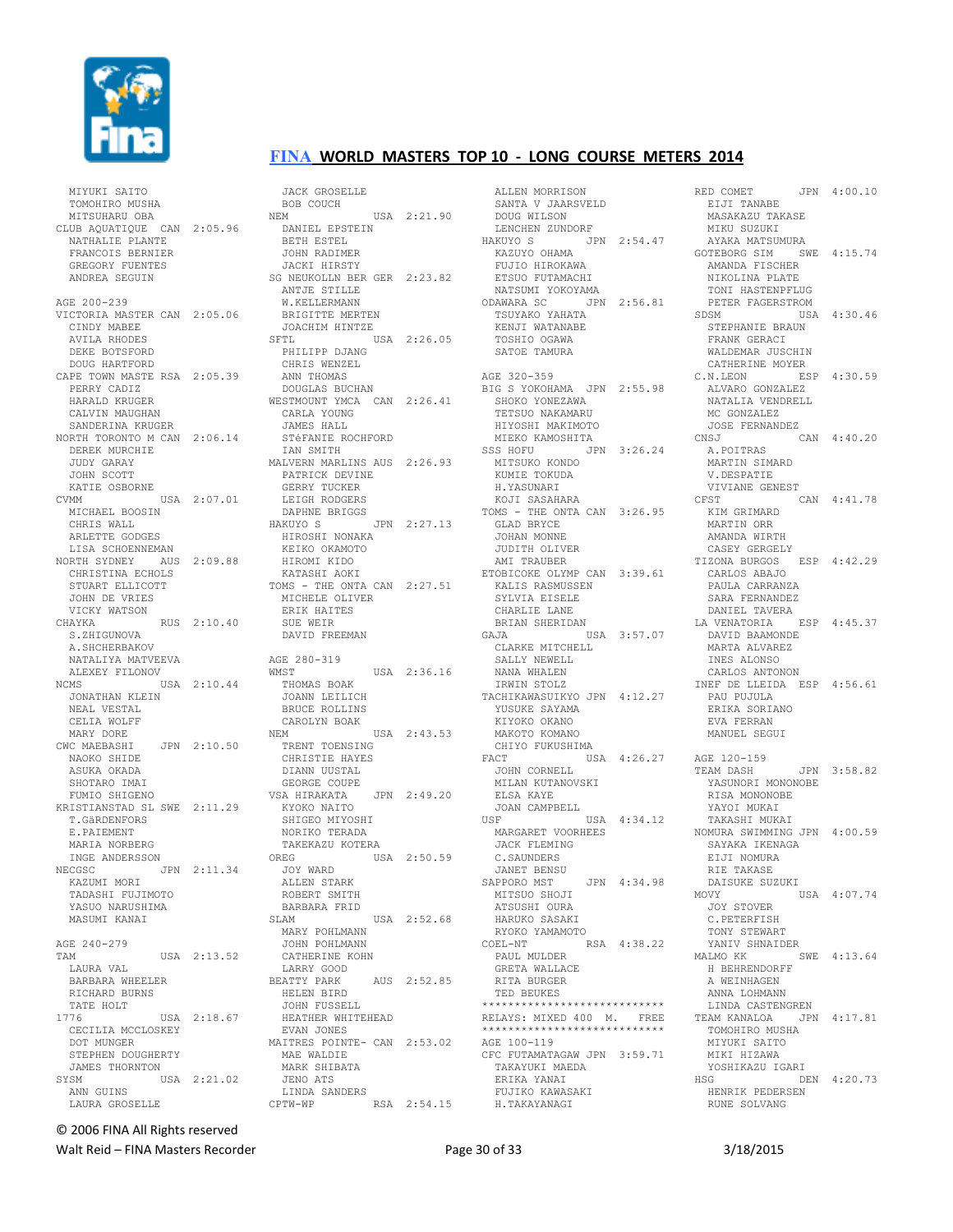

 LOUISE BORG SYLVIA YANG HOVEDSTADEN DEN 4:21.77 MARK KOHNAGEL. ANNE ROSLYING REMI MAGUET LOUISE DELANI CN IGUALADA ESP 4:23.13 GERARD GUAL IRINA TORELLO DANIEL GRADOS CRISTINA SANCHEZ PALM USA 4:24.31 KARI YOCUM ERIN MORO SEAN CASTO CHRIS MCCOOL MCN BENISSA ESP 4:26.84 GEMA PEREZ ALEJANDRO ASENSI ALGELA CERDA OSCAR ESTRADA AGE 160-199 AER LINGUS IRL 4:12.44 SARAH FARRELLY PETER CONWAY CHARLOTTE REID EOIN FOSTER SK LAXEN SWE 4:14.98 GORAN GUSTAVSSON ANNIKA GUSTAVSSON PERNILLA ISAKSSON FREDRIK ISAKSSON SK NEPTUN SWE 4:19.02 ULF HAUSMAN HAKAN AGNELL CAMILLA LAGERFORS ASA VIKANDER CVMM USA 4:23.46 J.WEIDERMAN DOUG KOEHLER DEANNA KOEHLER MICHAEL BOOSIN<br>CVMM U USA  $4:27.04$  NICK BOSHOFF CHRIS WALL ARLETTE GODGES BEATA KONOPKA ZOETERMEER NED 4:28.45 DELIA BADOUX SIMON RAVESTEIJN JOHN STOFFER CHITA VD GOORBERG OCEANUS NED 4:29.35 FRANK CORVELEIJN MONIQUE STANT LAURA STAAL ARJAN BELLAART PLONS NED 4:29.79 F BOUDREAULT INGE WOLFS MARIJE BOUMA LEO DEN DEKKER MALMO KK SWE 4:31.94 LARS LINDSKOUG ROBERT EK ANNELIE JONSSON STINA BERGGREN VARBERG SIM SWE 4:32.31 ULRIKA BALSLEV MARTIN ANDERSSON A.JOSEFSON HENRIK ANTONSSON

AGE 200-239  $CVMM$   $IISA$   $4 \cdot 03.96$  MATTHEW BIONDI BECKY CLEAVENGER LISA SCHOENNEMAN MICHAEL BOOSIN<br>TSUNAMI RUS 4:13.27 V.NESVETAEV O.BRONITSKAYA VLADIMIR KULAGIN OLGA BORISOVA MICH USA 4:19.98 CORRIN POPPS SUSAN HARRIS JEFF BAILEY JIM POGUE CWC MAEBASHI JPN 4:21.47 SHOTARO IMAI NAOKO SHIDE ASUKA OKADA FUMIO SHIGENO CFC FUTAMATAGAW JPN 4:26.99 MINORU TOMIMATSU HIDEKO HORI NAMI OKAMOTO NARUTO SHIMOIE RYOGOKU KINGYO JPN 4:27.48 HITOMI MATSUDA JUNKO SATO TERUHISA SHIMIZU SHUICHI MATSUDA HIROSHIMA IRUKA JPN 4:29.33 AI OKI KAORI KONO TAKEYUKI HATTORI KEIZO SHIBA SDSM USA 4:31.42 CATHY GANZE KENTON JONES<br>ANDREY KOMISSAROV ANDREY KOMISSAROV TARA RAKOTZ SK NEPTUN SWE 4:34.15 ANDERS HAGLUND DAVE SCHARDT PIA STRANDH MARIE HOLMBERG NAESTVED DEN 4:36.75 TINE CARSTENSEN EBBE GRONLUND SANNE JUEL C.PETERSEN AGE 240-279<br>SYSM USA 4:24.45 JACK GROSELLE LAURA GROSELLE NANCY KRYKA BOB COUCH TEAM FURINKAZAN JPN 4:45.82 AKI KOBAYASHI AKIRA FUJIMAKI HIROSHI MATSUMOTO HIDEKA ITO GSM USA 4:56.84 DEBORAH CIPRIANO FRANK MCELROY LAWRENCE SEIDMAN LAURIE DITOMMASO WS TWENTE NED 5:00.40 FRANS VAN ENST M KRAAK-BECKERS JEANNETTE RUESINK HUGO STAUDT AER LINGUS IRL 5:14.23 DECLAN O'SULLIVAN

 CLAIRE O'DWYER TONY O'BRIAN ANNE CUMMINS SFTL USA 5:16.06 LINDA LARSON LINDA WEBB DAVID SOLOMON BEDA DONDI NOOSA AUS 5:18.64 IAN TUCKER ADRIAN WILSON JAN CROFT STEPHANIE JONES GS USA 5:24.15 KELLY GILLIG JAMES OSBORN CHRIS GIBBS DOUGLAS LONG USA 5:25.08 DIANE SMITH DEANNA KOEHLER FRANK FREEMAN ROBERT ROSEN SMS USA 5:32.66 FAY LACHNEY DOUGLAS HOLMES RICK WERY C.FREDERIC AGE 280-319<br>DREAM SC JPN 5:29.57 TATSUO ASAI TOSHIE NODA HARUKO MIURA TAIJI MIZUTANI MAINICHI MSC JPN 5:56.60 MASAYASU KAMIYA TOSHIKO SHIMIZU EIKO SHICHINOHE KENICHI MIYAMOTO VALENCIA ESP 6:21.01 VICENTE MARZAL ISABEL PEREZ ANA MARTINEZ VICENT NEBOT USA 6:26.74 JOHN BELL TOM MITCHELL DEBORAH RABOIN ALTA STENGEL MANLY MASTERS AUS 6:28.13 TONY GOODWIN MARION ROBERTSON DAWN GLEDHILL STEPHEN LAMY<br>SK NEPTUN SWE 6:33.04 PC CAN 6:38.19 ANDRE KORPASSY KEN RANSOM MAE WALDIE LILLIANE CARDINAL CN SABADELL ESP 7:02.37 ZPC WOERDEN DIDAC FONT JOAN CASARAMONA PAQUITA MURILLO JOANA FARRES CALPICO YOSHIKO IZUMINAGA KIMIYO SUGITA SUSUMU NAKAOKI MINORU OKUMURA \*\*\*\*\*\*\*\*\*\*\*\*\*\*\*\*\*\*\*\*\*\*\*\*\*\*\*\* RELAYS: MIXED 400 M. MEDLEY \*\*\*\*\*\*\*\*\*\*\*\*\*\*\*\*\*\*\*\*\*\*\*\*\*\*\*\*

AGE 100-119 HOVEDSTADENS DEN 4:50.42 ANNE ROSLYNG JAN PEDERSEN CAROLA PEDERSEN REMI MAGUET<br>TENERIEE  $ESP$  5:02.83 SHANNON IRL 5:06.06 JOANNE FLANAGAN RAE LISTON BRENDAN HUGHES CAROLYN HAYES SALINAS STA.LUC ESP 5:13.11 RN HIROSHIMA JPN 5:28.21 TATSURO GABARI TOMOMI RYU HIROMASA MAESAKO FUMI TSUCHIDA CN AVILES ESP 5:34.25 LETICIA FERNANDEZ ANGELA DIAZ JAVIER CORRALES GERARDO SUAREZ LC VENATORIA ESP 5:36.32 MARIA RODRIGUEZ MARTA ALVAREZ CARLOS ANTONON DAVID BAAMONDE CN DELFIN ESP 5:44.85 FERNANDO SALAS NORA PATON VICTOR FELTRER ESTHER PATON NATACION CAMPO ESP 6:39.34 NOEMI BARBUDO CELIA APARICIO JOSE GONZALEZ CARLOS APARICIO CDN ZAMORA ESP 7:02.26 ANGEL PELAEZ NIEVES LEAL MARIO HERNANDEZ JUANA CRESPO AGE 120-159 TEAM DASH JPN 4:17.80 RISA MONONOBE HIDEAKI TOGO YASUNORI MONONOBE YAYOI SAKAMOTO NOMURA SWIMMING JPN 4:24.19 SAYAKA IKENAGA YUKI HONDA EIJI NOMURA RIE TAKASE GIRMA SWIM DEN 4:40.52 JACOB SKYTTE CAROLINE SUHR CLAUS IVERSEN KARIN KJELDAHL NED 4:47.97 SABINE LINA NIELS V BEURDEN JOHAN REMMITS ILSE VD WIJNGAARD JPN 7:06.71 DEPORTIVO TEIMA ESP 4:53.61 DOLPHIN IRL 4:53.96 LYNNE DONNELLY RAY MCARDLE JONATHAN COVENEY CAROL CASHELL USA 4:58.88

© 2006 FINA All Rights reserved

Walt Reid – FINA Masters Recorder The Communication of 33 3/18/2015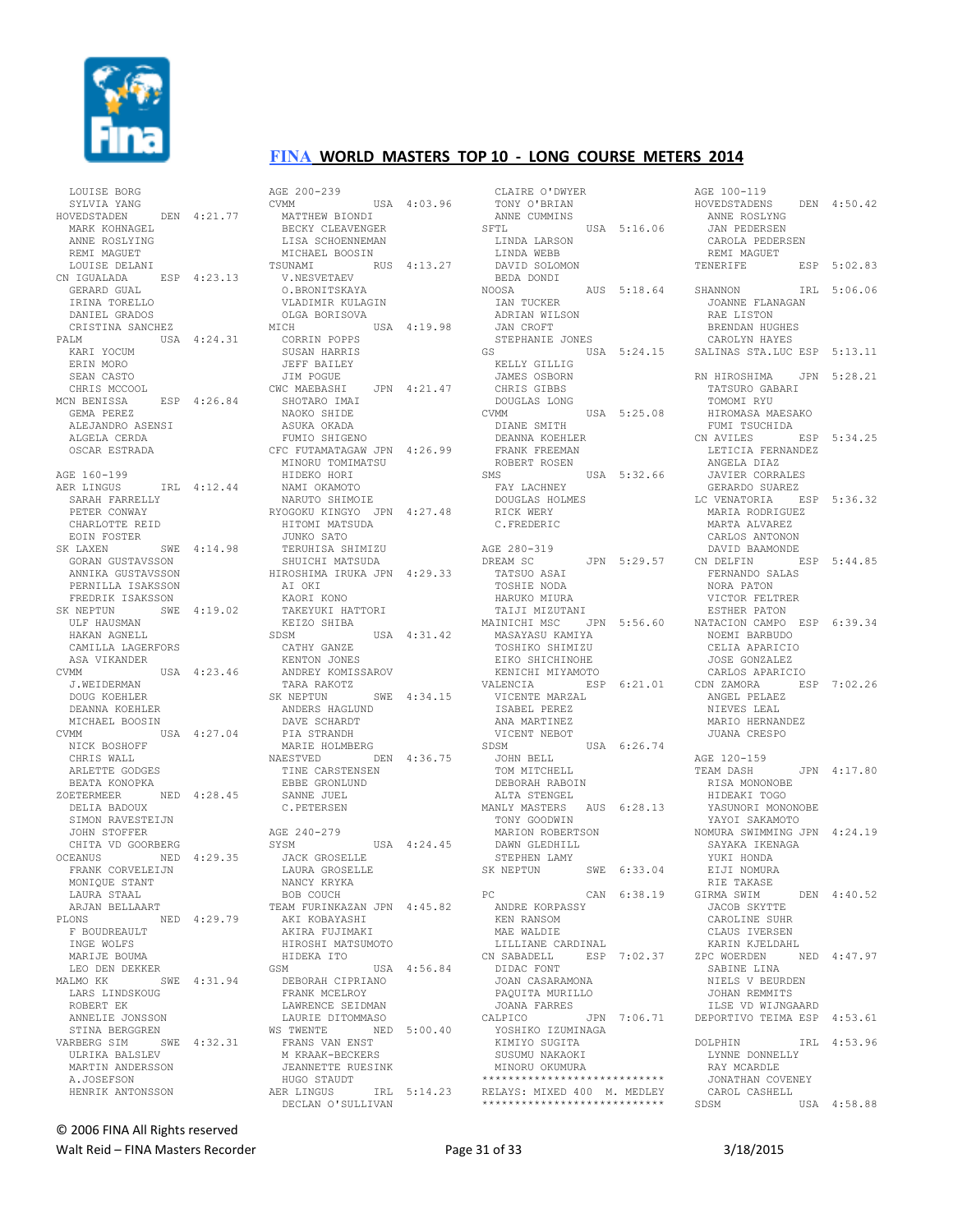

#### KRISTINA MAROUDIS<br>WALDEMAR JUSCHIN WALDEMAR JUSCHIN STEPHANIE BRAUN DALE WEBSTER TOSS JPN 5:00.57 MARIA HORIKOSHI AKIRA KOBAYASHI TAKESHI MITSUI FUMIKO YASUMA UE HORTA ESP 5:05.07 ALBERTO GONZALEZ CONSOL ISAAC NESTOR RIBES MARTA QUINTANA AZ PC NED 5:05.87 FRANCOIS DURAN LARISSA BRAK ROB VAN VLIET RON KORZELIUS AGE 160-199 AQUAMASTERS ESP 4:27.29 CARLES PUIG UTE HASSE DANIEL MORALES MERITXELL GONFAUS CWC MAEBASHI JPN 4:28.55 NAOKO SHIDE MASAHIKO KUBOTA HIDETOSHI AMAGASA ASUKA OKADA AER LINGUS IRL 4:41.87 VIVIAN MONGEY CHARLOTTE REID EOIN FOSTER SARAH FARRELLY MALMO KK SWE 4:44.97 CAROLINE LINDBERG LARS LINDSKOUG ANNA LOHMANN JONAS FALK WEST WILTS FORC GBR 4:51.17 K WITHERS S GIBBS R SMITH N HARRIS<br>GENTOFTE GENTOFTE DEN 4:52.69 AGE 240-279 GOLD USA 5:36.60 MARK VOGEL RIKKE HAUERBERG THOMAS DESSAU BETTINA HONORE DE ROERSOPPERS NED 4:58.72 WIEKE BOS ARNO SCHRAUWEN ILSE CLEVERS CHARLES BOS KOGE DEN 4:59.12 LINDA TIETZE CHARLOTTE THEM PETER CHRISTENSEN MADS BO LARSEN CVMM USA 5:01.69 BEATA KONOPKA NICK BOSHOFF DOUG KOEHLER BECKY CLEAVENGER CFC HIGASHITOTS JPN 5:02.71 MAKOTO YABE NORIO MIWA YURIKA HIROSE TOMOMI SATOMURA AGE 200-239 AZ PC NED 4:47.52 EDWIN VAN NORDEN

#### MARJA BLOEMZAAD STEFAN DORTMOND A PIJTAK-RADERSMA RYOGOKU KINGYO JPN 4:51.34 TERUHISA SHIMIZU HITOMI MATSUDA SHUICHI MATSUDA JUNKO SATO NECGSC JPN 4:55.85 KAZUMI MORI TADASHI FUJIMOTO<br>YASUO NARUSHIMA YASUO NARUSHIMA MASUMI KANAI SDSM USA 5:06.20 CHRISTINE SIEGEL ANDREY KOMISSAROV YATINDRA PANDYA CATHY GANZE SPENCER SWIM TE GBR 5:12.25 A CHAMBERLAIN A HEATH G BARLOW L BROWN NAESTVED DEN 5:16.89 SANNE JUEL EBBE GRONLUND C.PETERSEN **TINE CARSTENSEN**<br>TINE CARSTENSEN<br>am viviles SAT YUKIGAYA JPN 5:19.37 YUMI SUZUKI FUMIKO HARADA TAKEHARU INOUE KEN KOBAYASHI SFTL USA 5:20.34 LINDA LARSON SUSAN WITTING ANDY FISCHER EDDIE AMES TENERIFE ESP 5:22.05 AER LINGUS IRL 5:26.06 ANNE CUMMINS PATRICIA REILLY ROBERT FRIZE PETER CONWAY GOLD USA 5:36.60<br>GEORGE SCHMIDT PEGGY MCDONNELL CELIA DEVANNEY DAVID QUIGGIN HACHIOJI SC JPN 5:56.96 SHIZUKO ISHII TAMAE FURUYA KOHEI TAKEDA TEIJI TAKAHASHI SFTL USA 6:11.95 — USA<br>LINDA LARSON<br>ττωρα επίσης LINDA WEBB MARTY HENDRICK DAVID SOLOMON KYOEI SC ZAMA JPN 6:16.47 NORIKO YOSHIDA KOKO WATABE MASAYOSHI KURITA JUNICHI AKIYAMA<br>SDSM US USA 6:20.71 ALTA STENGEL KENTON JONES CATHY NEVILLE JOHN BELL TENERIFE ESP 6:29.14 CVMM USA 6:29.38

 DIANE SMITH DEANNA KOEHLER ROBERT ROSEN FRANK FREEMAN RHMS USA 6:30.21 ERIC VAN BOER ANNETTE COHOLAN BILL ADKISON DIANNE ARRIGONI SABADELL ESP 6:37.26 IVETTE DELGADO JOSEP JOU XAVIER TORRENTS MA DOLORS MOLAS SMS USA 6:38.85 FAY LACHNEY DOUGLAS HOLMES C.FREDERIC RICK WERY AGE 280-319 MAINICHI MSC JPN 6:51.26 MASAYASU KAMIYA KENICHI MIYAMOTO HIROMI KAKIMOTO TOSHIKO SHIMIZU SK NEPTUN SWE 6:58.98 EBBA WAHLSTROM ULLA-BRITT OBERG ANDERS BERLIN LESTER ERIKSSON MANDURAH AUS 7:12.14 CVMM MANDORAN AND AND ALLERTY MICHAEL BENNETT IVAN WINGATE PAULINE WINGATE TSUNEO YAMANISHI YUKO HIRAMOTO HITOYUKI MOROTOMI SDSM USA 8:52.37 ALTA STENGEL MARY CHRISTENSEN TOM MITCHELL BILL COLES<br>USE USA 8:57.83 POLLY ROSE RICHARD ATONDO ANNE LONG C.SAUNDERS CN SABADELL ESP 8:58.07 MARIA SARABIA JOSE GABARRO PAQUITA MURILLO JOAN CASARAMONA<br>GAJA US. USA 9:47.11 GINA BARBER RICHARD DIXON CRAIG RAY JENNIFER ALMAND AGE 320-359 BIG S YOKOHAMA JPN 7:36.03 SHIGEKO TANAKA TETSUO NAKAMARU S.MATSUBAYASHI MIEKO KAMOSHITA TACHIKAWASUIKYO JPN 8:57.81 YUSUKE SAYAMA NAOE NOGUCHI TSUTOMU MIYAUCHI CHIYO FUKUSHIMA

**FINA WORLD MASTERS TOP 10 - LONG COURSE METERS 2014** 

#### FITTA KOYO JPN 7:23.77 TOMIKO OKUDA NAC MASTERS IRL 11:01.77 GRAHAM RICE TENERIFE ESP 8:06.61 PALM USA 11:18.97<br>MICHAEL MALIK MARGARET VOORHEES WILLIAM GROHE JACK FLEMING JANET BENSU \*\*\*\*\*\*\*\*\*\*\*\*\*\*\*\*\*\*\*\*\*\*\*\*\*\*\*\* RELAYS: MIXED 800 M. FREE \*\*\*\*\*\*\*\*\*\*\*\*\*\*\*\*\*\*\*\*\*\*\*\*\* AGE 100-119 CFC FUTAMATAGAW JPN 9:04.71 TAKAYUKI MAEDA SAORI HOZUMI FUJIKO KAWASAKI MASAYUKI HOZUMI SDSM USA 9:48.67 STEPHANIE BRAUN FRANK GERACI WALDEMAR JUSCHIN CATHERINE MOYER NAC MASTERS IRL 12:05.76 CONOR FOLEY ALEX MALGAROLI LAURA HARVEY AINE MARIGA AGE 120-159 MOVY USA 9:20.59 ...<br>YANIV SHNAIDER JOY STOVER C.PETERFISH TONY STEWART USA 9:54.52 J.WEIDERMAN JUSTIN MCCLURE DEANNA KOEHLER DAISUKE ITO C.O'SHAUGHNESSY SHARON CONCARR ASHLEAH MCGEE MICHAEL MALIK TRAVIS GARRISON KARI YOCUM ERIN MORO<br>CAT  $TISA 11:20.97$  J.MENGERING ANGELINA OBERDAN JOSHUA SCHAFFER KATE MCFADDEN IM USA 11:45.65 MICHAEL THIRY RUTH GILES-OTT LAUREN MOORE BRIAN GILBERT TNYA USA 12:38.37 MOLLIE MARR JUDY STEPHENS STEPHEN HOOPER SCOTT JORDAN MOVY USA 12:47.37 JEFFREY PICKLER LIZ COOK LANDON FULMER SHANNON SANFORD AGE 160-199 KONAMI NISHINOM JPN 8:54.79 GO KUWATA JUNKO NAGASE KYOKO FUJIOKA KOJI YAMAMOTO CONN USA 9:20.92

USE USA  $11 \cdot 24$  73

© 2006 FINA All Rights reserved

Walt Reid – FINA Masters Recorder The Contract Contract Page 32 of 33 3/18/2015

JEREMY VIRGIL